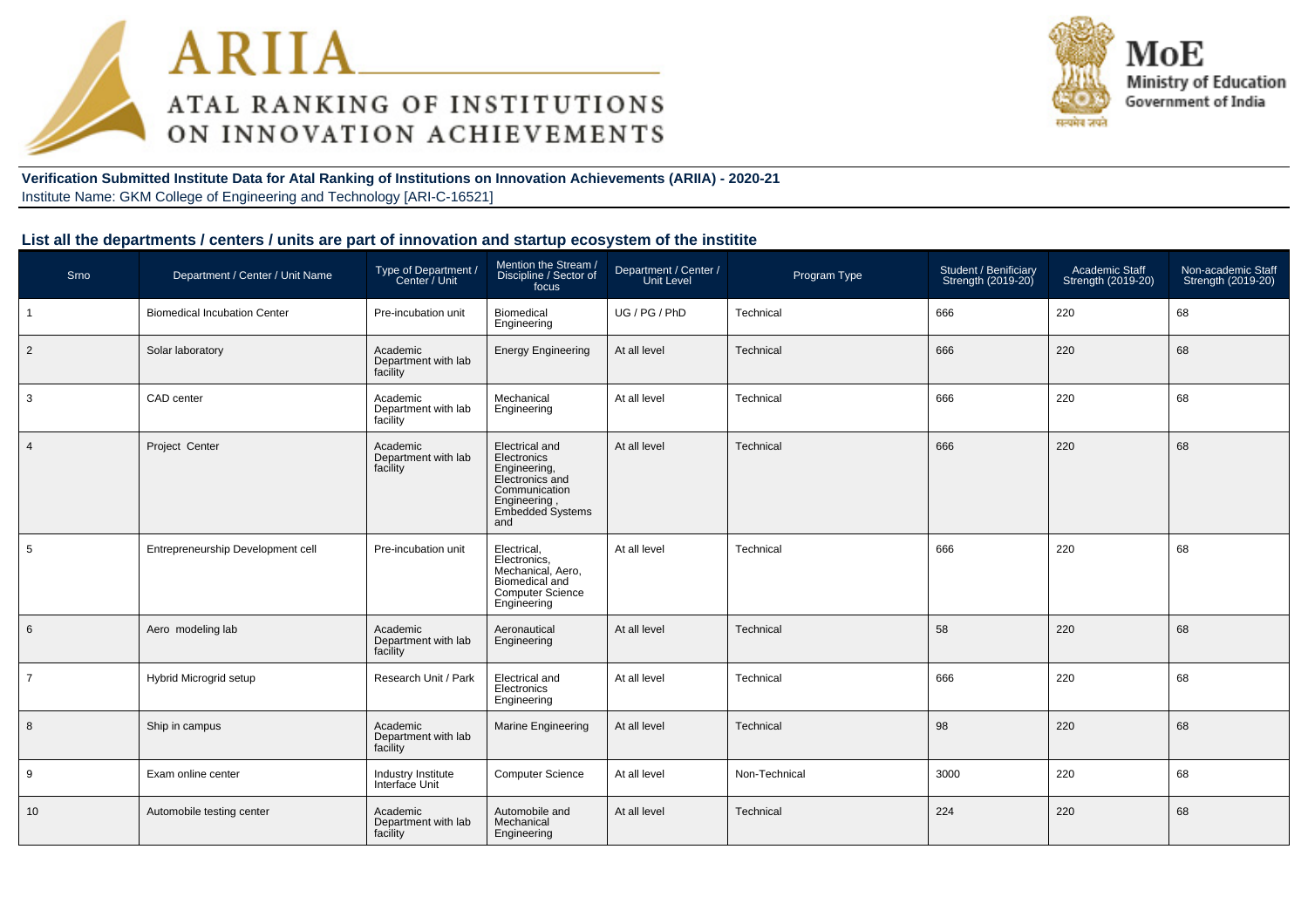## **Participation of HEI in Innovation & Entrepreneurship Initiatives of Ministry of Education (Till Today)**

| Programs/Initiatives                                                                                                                           | <b>Status</b> | <b>Registration ID</b>           |
|------------------------------------------------------------------------------------------------------------------------------------------------|---------------|----------------------------------|
| Adopted National Innovation and Start-up Policy at the HEI                                                                                     | Yes           | Not Required                     |
| Establishment of Institution's Innovation Council (IIC) at HEI                                                                                 | <b>YES</b>    | IIC Registration ID: IC201810821 |
| Trained Innovation Ambassadors at HEI                                                                                                          | <b>YES</b>    | Not Required                     |
| Participation in Smart India Hackathon (SIH)                                                                                                   | Yes           | Not Required                     |
| Facilitated listing start-ups/ technologies in Young India combating COVID with Knowledge, Technology and Innovation (YUKTI 2.0) portal of MIC | Yes           | Not Required                     |
| Participation in National Education Alliance of Technology (NEAT)                                                                              | No            | <b>Not Required</b>              |

| Srno | Name of<br>Program<br>(Full<br>Name)   | Program<br>Theme                 | Program<br><b>Type</b>   | Program<br>Category         | Organizin<br>$\mathsf{g}$<br>Departm<br>ent/<br>Centre /<br><b>Student</b><br>Body<br>Name | Program<br>Start<br>Date   | Program<br>End Date        | Program<br>Duration(i<br>n Days) | Program<br>Location | Internal<br>Participa<br>nts<br>(Student) | Internal<br>Participa<br>nts<br>(Faculty) | External<br>Participa<br>nts<br>(Student) | External<br>Participa<br>nts<br>(Faculty) | Total<br>Number<br>of<br>Participa<br>nts | Had institute spent expenses<br>either from own<br>resource/received fund to<br>organise the<br>program/activity/event? | Did any of the participants<br>received any awards/recognition<br>for startup / innovation ideas /<br>research?                                                                                                                                                                                                                          |
|------|----------------------------------------|----------------------------------|--------------------------|-----------------------------|--------------------------------------------------------------------------------------------|----------------------------|----------------------------|----------------------------------|---------------------|-------------------------------------------|-------------------------------------------|-------------------------------------------|-------------------------------------------|-------------------------------------------|-------------------------------------------------------------------------------------------------------------------------|------------------------------------------------------------------------------------------------------------------------------------------------------------------------------------------------------------------------------------------------------------------------------------------------------------------------------------------|
| 1    | <b>BIOMEDI</b><br>CAL<br>EXPO-<br>2020 | Entrepre<br>neurship/<br>Startup | Ideation                 | Student<br>Lead<br>Activity | <b>BIOMEDI</b><br>CAL<br>ENGINE<br>ERING                                                   | 25-01-20<br>20<br>00:00:00 | 25-01-20<br>20<br>00:00:00 |                                  | Within<br>Campus    | 64                                        | 8                                         | 20                                        | 3                                         | 95                                        | 6000<br><b>Total Expense</b><br>Amount<br>Incurred by<br>Institute to<br>Organise the<br>Program (In<br>Rupees)         | reverse<br>Award /<br>engineering<br>Position /<br>process<br>done on<br>Recognition<br>medical<br>Secured<br>equipments<br>Title of<br>Tuberclose<br>Innovation /<br>s.<br>detection<br>Start-up<br>Secured the<br>Award /<br>Recognition<br>Idea/Innova<br>Award/Recog<br>nition/Achieve<br>tion/Prototy<br>ment<br>pe<br>Received for |
| 2    | Design<br>and<br>linovation            | Innovatio<br>n                   | Skill<br>developm<br>ent | Student<br>Lead<br>Activity | <b>GKM</b><br>College<br>of<br>Engineeri<br>ng and<br>Technolo<br>gу                       | 11-03-20<br>20<br>00:00:00 | 11-03-20<br>20<br>00:00:00 |                                  | Within<br>Campus    | 350                                       | 80                                        | 10 <sup>1</sup>                           | 2                                         | 442                                       | 10000<br><b>Total Expense</b><br>Amount<br>Incurred by<br>Institute to<br>Organise the<br>Program (In<br>Rupees)        | Award /<br>prototype<br>Position /<br>model done<br>Recognition<br>Secured<br>Title of<br>Bio material<br>Innovation /<br>for<br>Start-up<br>pacemaker<br>Secured the<br>Award /<br>Recognition<br>Idea/Innova<br>Award/Recog<br>nition/Achieve<br>tion/Prototy<br>ment<br>pe<br>Received for                                            |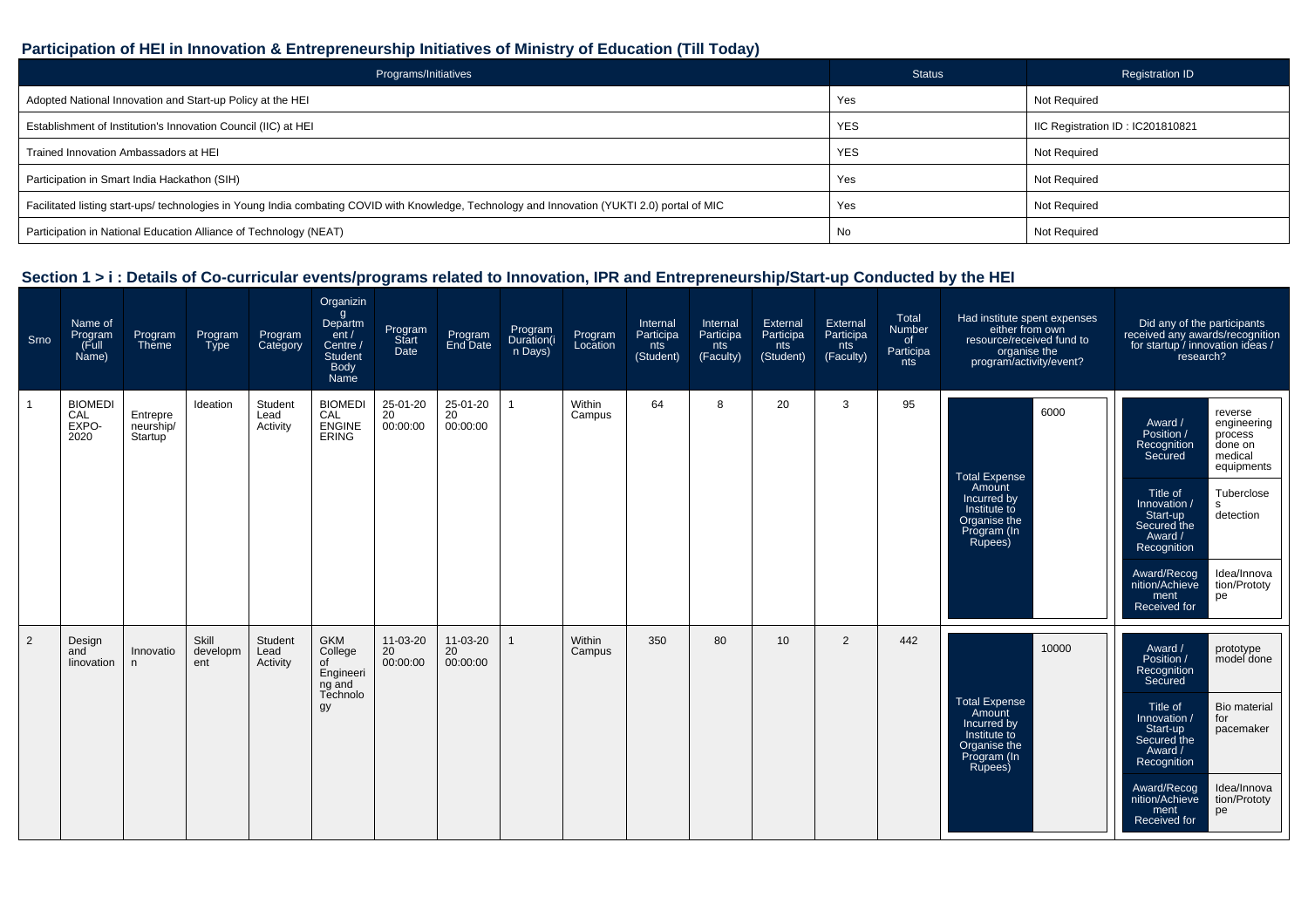| Section 1 > i : Details of Co-curricular events/programs related to Innovation, IPR and Entrepreneurship/Start-up Conducted by the HEI |  |  |  |
|----------------------------------------------------------------------------------------------------------------------------------------|--|--|--|
|                                                                                                                                        |  |  |  |

| $\mathbf{3}$    | Entrepre<br>neurship<br>and start<br>up                                             | Entrepre<br>neurship/<br>Startup | Start-up<br>Yatra | Student<br>Lead<br>Activity   | GKM<br>College<br>of<br>Engineeri<br>ng and<br>Technolo<br>gy        | 27-02-20<br>20<br>00:00:00 | 27-02-20<br>20<br>00:00:00 |                 | Within<br>Campus  | 350            | 80              | 15           | 4           | 449            | 70000<br>Total Expense<br>Amount<br>Incurred by<br>Institute to<br>Organise the<br>Program (In<br>Rupees) | Students<br>Award /<br>Position /<br>became<br>Recognition<br>entreprene<br>Secured<br>urs<br>Title of<br>started their<br>/ Innovation<br>own<br>Start-up<br>company,<br>Secured the<br>you tube<br>channel<br>Award /<br>Recognition<br><b>Business</b><br>Award/Recog<br>Model/Start<br>nition/Achieve<br>ment<br>up<br>Received for |
|-----------------|-------------------------------------------------------------------------------------|----------------------------------|-------------------|-------------------------------|----------------------------------------------------------------------|----------------------------|----------------------------|-----------------|-------------------|----------------|-----------------|--------------|-------------|----------------|-----------------------------------------------------------------------------------------------------------|-----------------------------------------------------------------------------------------------------------------------------------------------------------------------------------------------------------------------------------------------------------------------------------------------------------------------------------------|
| $\overline{4}$  | Internshi<br>p                                                                      | Entrepre<br>neurship/<br>Startup | Training          | Student<br>Lead<br>Activity   | Airports<br>Authority<br>of India                                    | 24-06-20<br>19<br>00:00:00 | 29-06-20<br>19<br>00:00:00 | 6               | Outside<br>Campus | $\overline{2}$ | $\mathbf 0$     | 3            | $\mathbf 0$ | 5              | No                                                                                                        | No                                                                                                                                                                                                                                                                                                                                      |
| 5               | <b>INTERN</b><br>SHIP                                                               | Entrepre<br>neurship/<br>Startup | Training          | Student<br>Lead<br>Activity   | Southern<br>Railways                                                 | 17-06-20<br>19<br>00:00:00 | 21-06-20<br>19<br>00:00:00 | $5\overline{5}$ | Outside<br>Campus | 5              | $\mathbf 0$     | 5            | $\mathbf 0$ | 10             | No                                                                                                        | No                                                                                                                                                                                                                                                                                                                                      |
| $6\phantom{1}6$ | industrial<br>Visit                                                                 | Innovatio<br>n                   | Exposure<br>visit | Institute<br>Lead<br>Activity | <b>TAFE</b>                                                          | 04-07-20<br>19<br>00:00:00 | 07-07-20<br>19<br>00:00:00 | $\overline{4}$  | Outside<br>Campus | 55             | $5\phantom{.0}$ | $\mathbf{0}$ | $\mathbf 0$ | 60             | No                                                                                                        | No                                                                                                                                                                                                                                                                                                                                      |
| $\overline{7}$  | Industrial<br>Visit                                                                 | Innovatio<br>n.                  | Exposure<br>visit | Student<br>Lead<br>Activity   | Vinaythit<br>pam<br>Educatio<br>nal<br>Service<br>Private<br>Limited | 05-07-20<br>19<br>00:00:00 | 05-07-20<br>19<br>00:00:00 |                 | Outside<br>Campus | 38             | 5               | $\mathbf 0$  | $\mathbf 0$ | 43             | No                                                                                                        | No                                                                                                                                                                                                                                                                                                                                      |
| 8               | RF and<br>Microwav<br>e lab                                                         | Innovatio<br>n                   | Demo<br>Day       | Student<br>Lead<br>Activity   | Pantech<br>Solutions<br>Pvt.Ltd                                      | 24-06-20<br>19<br>00:00:00 | 24-06-20<br>19<br>00:00:00 | 1               | Within<br>Campus  | 25             | $\overline{2}$  | $\mathbf{0}$ | $\mathbf 0$ | 27             | No                                                                                                        | No                                                                                                                                                                                                                                                                                                                                      |
| 9               | Medical<br>Equipme<br>nt<br>Planning<br>and<br>Health<br>Estate<br>Architect<br>ure | Entrepre<br>neurship/<br>Startup | Worksho<br>D      | Student<br>Lead<br>Activity   | Shalom<br>Consulta<br>ncy                                            | 17-05-20<br>19<br>00:00:00 | 17-06-20<br>19<br>00:00:00 | 32              | Outside<br>Campus | $\mathbf{1}$   | $\mathbf 0$     | $\mathbf{0}$ | $\mathbf 0$ | $\overline{1}$ | No                                                                                                        | No                                                                                                                                                                                                                                                                                                                                      |
| 10              | industrial<br>visit                                                                 | Entrepre<br>neurship/<br>Startup | Exposure<br>visit | Institute<br>Lead<br>Activity | Dakshinc<br>hitra<br>Architect<br>ural<br>museum                     | 10-07-20<br>19<br>00:00:00 | 10-07-20<br>19<br>00:00:00 |                 | Outside<br>Campus | 25             | 5               | $\mathbf{0}$ | $\mathbf 0$ | 30             | No                                                                                                        | No                                                                                                                                                                                                                                                                                                                                      |
| 11              | internship                                                                          | Entrepre<br>neurship/<br>Startup | Training          | Student<br>Lead<br>Activity   | entitled<br>Cloud<br>Computin<br>g in Uniq<br>Solutions              | 10-06-20<br>19<br>00:00:00 | 15-06-20<br>19<br>00:00:00 | 6               | Outside<br>Campus | $\overline{2}$ | $\mathbf 0$     | 3            | $\mathbf 0$ | 5              | No                                                                                                        | No                                                                                                                                                                                                                                                                                                                                      |
| 12              | Industrial<br>Visit                                                                 | Entrepre<br>neurship/<br>Startup | Training          | Student<br>Lead<br>Activity   | <b>IIITDM</b>                                                        | 16-07-20<br>19<br>00:00:00 | 16-07-20<br>19<br>00:00:00 | 1               | Outside<br>Campus | 42             | 5               | $\mathbf 0$  | $\mathbf 0$ | 47             | No                                                                                                        | No                                                                                                                                                                                                                                                                                                                                      |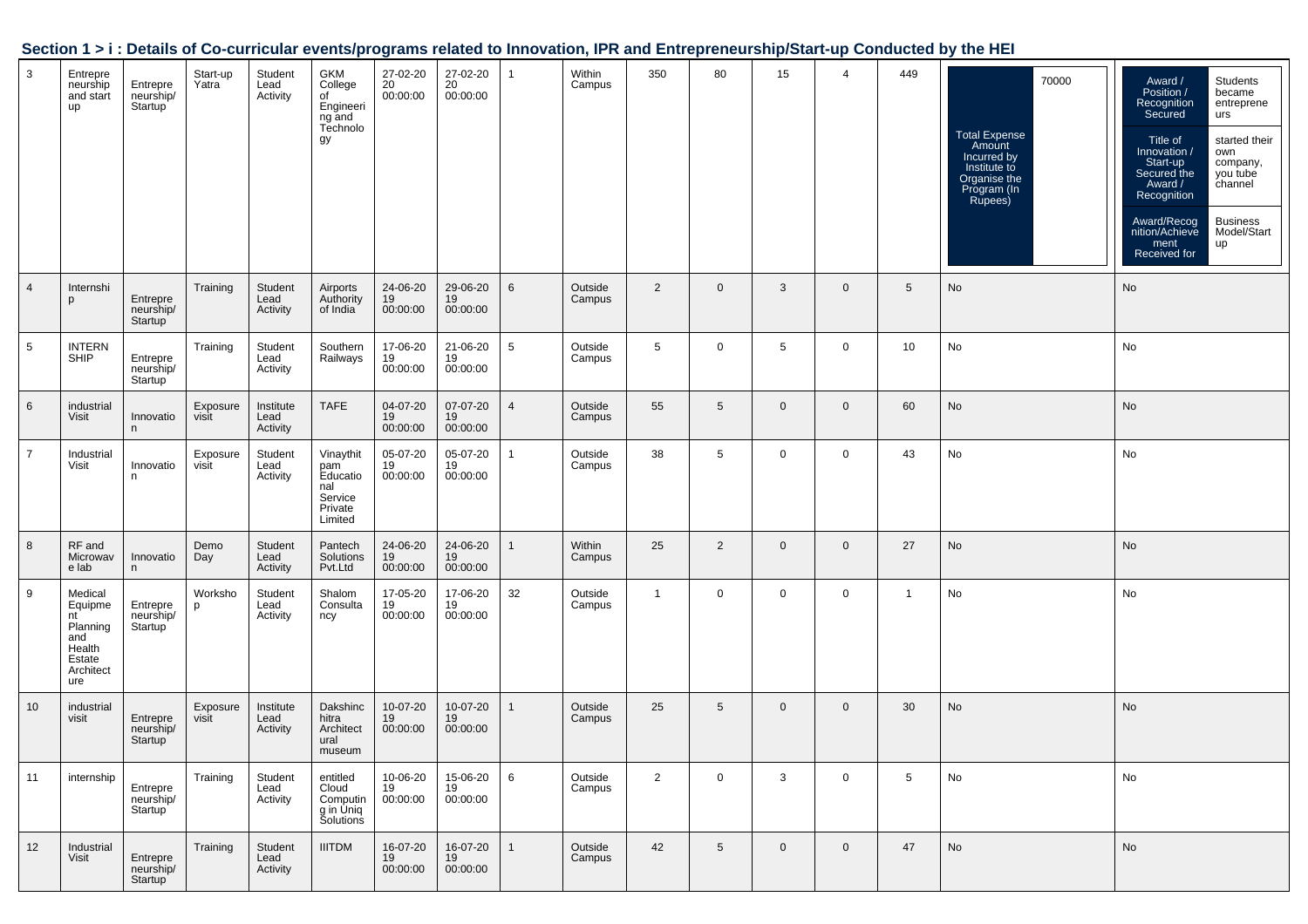|    |                                                                           |                                         |                     |                               |                                                                                                      |                              |                              |                |                   |             |                 |              |                |                | Section 1 > 1 . Details of Co-curricular events/programs related to impovation, inn and Entrepreneurship/Start-up Conducted by the HET |               |
|----|---------------------------------------------------------------------------|-----------------------------------------|---------------------|-------------------------------|------------------------------------------------------------------------------------------------------|------------------------------|------------------------------|----------------|-------------------|-------------|-----------------|--------------|----------------|----------------|----------------------------------------------------------------------------------------------------------------------------------------|---------------|
| 13 | Industrial<br>Visit                                                       | Entrepre<br>neurship/<br>Startup        | Exposure<br>visit   | Student<br>Lead<br>Activity   | <b>IIIT-DM</b>                                                                                       | 19-07-20<br>$19$<br>00:00:00 | 19-07-20<br>$19$<br>00:00:00 | $\mathbf{1}$   | Outside<br>Campus | 45          | $5\overline{5}$ | $\mathbf 0$  | $\Omega$       | 50             | No                                                                                                                                     | No            |
| 14 | industrial<br>visit                                                       | Innovatio<br>n                          | Exposure<br>visit   | Student<br>Lead<br>Activity   | Indian<br>Institute<br>of<br>Informati<br>on<br>Technolo<br>gy<br>Design<br>and<br>Manufact<br>uring | 22-07-20<br>19<br>00:00:00   | $23-07-20$<br>19<br>00:00:00 | $\overline{2}$ | Outside<br>Campus | 88          | $6\overline{6}$ | $\mathbf 0$  | $\overline{0}$ | 94             | $\operatorname{\mathsf{No}}$                                                                                                           | No            |
| 15 | industrial<br>visit                                                       | Entrepre<br>neurship/<br><b>Startup</b> | Exposure<br>visit   | Student<br>Lead<br>Activity   | C Gopal<br>Naicker<br>son<br>castings<br>company<br>combined                                         | 08-08-20<br>19<br>00:00:00   | 08-08-20<br>19<br>00:00:00   | $\mathbf{1}$   | Outside<br>Campus | 48          | 5               | $\mathbf 0$  | $\mathbf 0$    | 53             | No                                                                                                                                     | No            |
| 16 | Recent<br>trends in<br>Medical<br>Image<br>processin<br>g and<br>analysis | Innovatio<br>n                          | Worksho<br>p        | Institute<br>Lead<br>Activity | SRM<br>Institute<br>of<br>Science<br>and<br>Technolo<br>gy                                           | 22-08-20<br>19<br>00:00:00   | 23-08-20<br>19<br>00:00:00   | $\overline{2}$ | Outside<br>Campus | 24          | $6\overline{6}$ | 40           | 12             | 82             | <b>No</b>                                                                                                                              | No            |
| 17 | CYBER<br>SECURI<br>TY<br>AWARE<br>NESS                                    | Entrepre<br>neurship/<br><b>Startup</b> | Worksho<br>p        | Institute<br>Lead<br>Activity | <b>IRMS</b><br>training<br>solutions                                                                 | 22-08-20<br>19<br>00:00:00   | 22-08-20<br>19<br>00:00:00   | $\mathbf{1}$   | Outside<br>Campus | 27          | $\overline{4}$  | 48           | $\overline{2}$ | 81             | No                                                                                                                                     | No            |
| 18 | cyber<br>security                                                         | Innovatio<br>n                          | Worksho<br>p        | Institute<br>Lead<br>Activity | <b>GKMCET</b>                                                                                        | 22-08-20<br>19<br>00:00:00   | 22-08-20<br>19<br>00:00:00   | $\mathbf{1}$   | Within<br>Campus  | 32          | $6\overline{6}$ | $\mathbf 0$  | $\overline{0}$ | 38             | No                                                                                                                                     | $\mathsf{No}$ |
| 19 | start-up<br>workshop                                                      | Entrepre<br>neurship/<br>Startup        | Worksho<br><b>p</b> | Student<br>Lead<br>Activity   | <b>IISC</b><br>Bangalor<br>$\mathsf{e}\,$                                                            | 16-08-20<br>19<br>00:00:00   | 16-08-20<br>19<br>00:00:00   | $\mathbf{1}$   | Outside<br>Campus | $\mathbf 0$ | $\overline{4}$  | $\mathbf 0$  | $\mathbf 0$    | $\overline{4}$ | $\operatorname{\mathsf{No}}$                                                                                                           | No            |
| 20 | industrial<br>visit                                                       | Entrepre<br>neurship/<br>Startup        | Exhibition          | Student<br>Lead<br>Activity   | indian<br>Institute<br>of<br>Chemical<br>Technolo<br>gy (IICT),<br>Hyderaba<br>d                     | 30-08-20<br>19<br>00:00:00   | 30-08-20<br>19<br>00:00:00   | $\overline{1}$ | Outside<br>Campus | 28          | 5               | $\mathbf{0}$ | $\overline{0}$ | 33             | $\operatorname{\mathsf{No}}$                                                                                                           | No            |
| 21 | industrial<br>visit                                                       | Entrepre<br>neurship/<br>Startup        | Exposure<br>visit   | Institute<br>Lead<br>Activity | IKP<br>Knowled<br>ge park,<br>Shamirpe<br>t(M),Med<br>chal                                           | 30-08-20<br>19<br>00:00:00   | 30-08-20<br>19<br>00:00:00   | $\mathbf{1}$   | Outside<br>Campus | 46          | 8               | $\mathbf 0$  | $\mathbf 0$    | 54             | No                                                                                                                                     | No            |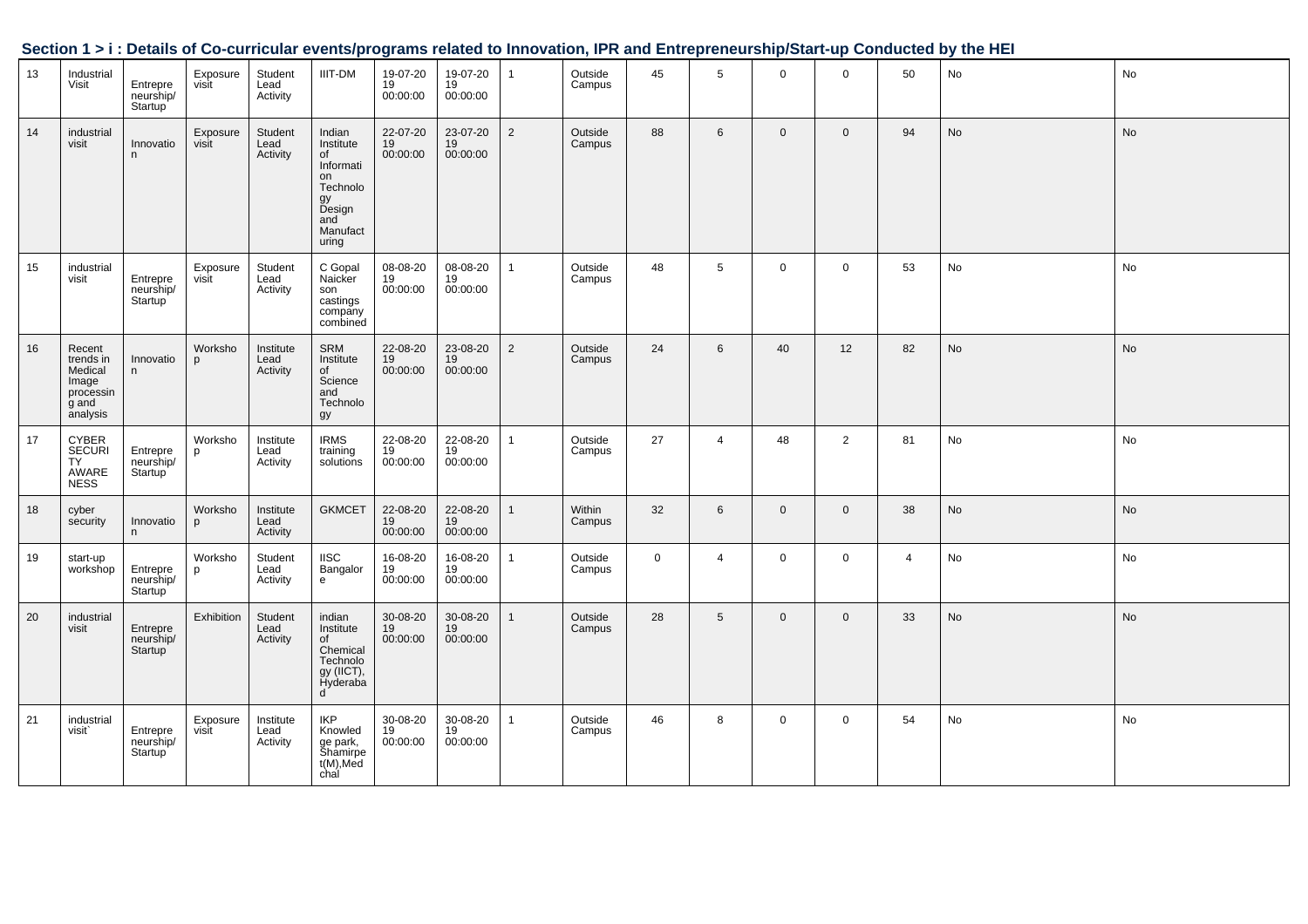| Section 1 > i : Details of Co-curricular events/programs related to Innovation, IPR and Entrepreneurship/Start-up Conducted by the HEI |  |
|----------------------------------------------------------------------------------------------------------------------------------------|--|
|                                                                                                                                        |  |

| 22 | industrial<br>visit                                                                                        | Entrepre<br>neurship/<br>Startup <sup>'</sup> | Exposure<br>visit | Institute<br>Lead<br>Activity | Basavata<br>rakam<br>Indo<br>American<br>Cancer<br>Hospital<br>and <sup>'</sup><br>Research<br>Institute,<br>Hyderaba<br>$\mathsf{d}$ | 31-08-20<br>19<br>00:00:00           | 31-08-20<br>19<br>00:00:00 | $\mathbf{1}$   | Outside<br>Campus | 46          | $6\phantom{1}$ | $\mathbf 0$  | $\mathbf 0$    | 52              | No | No |
|----|------------------------------------------------------------------------------------------------------------|-----------------------------------------------|-------------------|-------------------------------|---------------------------------------------------------------------------------------------------------------------------------------|--------------------------------------|----------------------------|----------------|-------------------|-------------|----------------|--------------|----------------|-----------------|----|----|
| 23 | industrial<br>visit                                                                                        | Entrepre<br>neurship/<br>Startup <sup>'</sup> | Exposure<br>visit | Student<br>Lead<br>Activity   | IIITD and<br>M,<br>Kanchipu<br>ram                                                                                                    | 05-09-20<br>19<br>00:00:00           | 05-09-20<br>19<br>00:00:00 | $\mathbf{1}$   | Outside<br>Campus | 63          | 6              | $\mathbf 0$  | $\mathbf 0$    | 69              | No | No |
| 24 | Industrial<br>visit                                                                                        | Innovatio<br>n                                | Worksho<br>p      | Student<br>Lead<br>Activity   | NARL-<br>ISRO                                                                                                                         | 06-09-20<br>19<br>00:00:00           | 07-09-20<br>19<br>00:00:00 | $\overline{2}$ | Outside<br>Campus | 24          | $\overline{2}$ | $\mathbf 0$  | $\mathbf 0$    | 26              | No | No |
| 25 | Hands-on<br>workshop<br>on ESA<br>and amp                                                                  | Innovatio<br>n.                               | Worksho<br>p      | Institute<br>Lead<br>Activity | HELIX<br>India<br>Private<br>Limited,<br>Banglore                                                                                     | 07-09-20<br>19<br>00:00:00           | 07-09-20<br>19<br>00:00:00 | $\mathbf{1}$   | Within<br>Campus  | 62          | 6              | 82           | $\overline{2}$ | 152             | No | No |
| 26 | Industrial<br>Visit                                                                                        | Entrepre<br>neurship/<br>Startup              | Exposure<br>visit | Student<br>Lead<br>Activity   | National<br>Atmosph<br>eric<br>Research<br>Laborator<br>y                                                                             | 06-09-20<br>19<br>00:00:00           | 09-09-20<br>19<br>00:00:00 | $\overline{4}$ | Outside<br>Campus | 26          | $\overline{2}$ | $\mathbf{0}$ | $\overline{0}$ | 28              | No | No |
| 27 | Manufact<br>uring<br>Accelerat<br>or<br>Program                                                            | Innovatio<br>n                                | Worksho<br>p      | Institute<br>Lead<br>Activity | <b>IITDand</b><br>M                                                                                                                   | 14-09-20<br>$19$<br>00:00:00         | 14-09-20<br>19<br>00:00:00 | $\mathbf{1}$   | Outside<br>Campus | $\mathbf 0$ | $\mathbf{1}$   | $\mathbf 0$  | 4              | $5\phantom{.0}$ | No | No |
| 28 | Deep<br>Learning<br>for<br>Compute<br>r Vision<br>Applicatio<br>n from<br>Scratch<br>to<br>Develop<br>ment | Innovatio<br>n                                | Worksho<br>p      | Institute<br>Lead<br>Activity | SRM<br>institute<br>of<br>Science<br>and<br>Technolo<br>gy                                                                            | 12-09-20<br>$\frac{12}{19}$ 00:00:00 | 24-09-20<br>19<br>00:00:00 | 13             | Outside<br>Campus | $\mathbf 0$ | $\mathbf{3}$   | $\mathbf 0$  | $\overline{2}$ | 5               | No | No |
| 29 | $e-$<br>learning<br>and<br><b>MOOCs</b><br>in Higher<br>Educatio<br>n.                                     | Innovatio<br>n                                | Worksho<br>p      | Institute<br>Lead<br>Activity | Anna<br>Universit<br>y                                                                                                                | 14-09-20<br>19<br>00:00:00           | 14-09-20<br>19<br>00:00:00 | $\overline{1}$ | Outside<br>Campus | $\mathbf 0$ | $\overline{a}$ | $\mathbf 0$  | 23             | 27              | No | No |
| 30 | Industrial<br>Visit                                                                                        | Entrepre<br>neurship/<br>Startup              | Worksho<br>p      | Institute<br>Lead<br>Activity | National<br>Atmosph<br>eric<br>Research<br>Laborator<br>y                                                                             | 06-09-20<br>19<br>00:00:00           | 06-09-20<br>19<br>00:00:00 | $\mathbf{1}$   | Outside<br>Campus | 28          | $\overline{4}$ | $\mathbf 0$  | $\mathbf 0$    | 32              | No | No |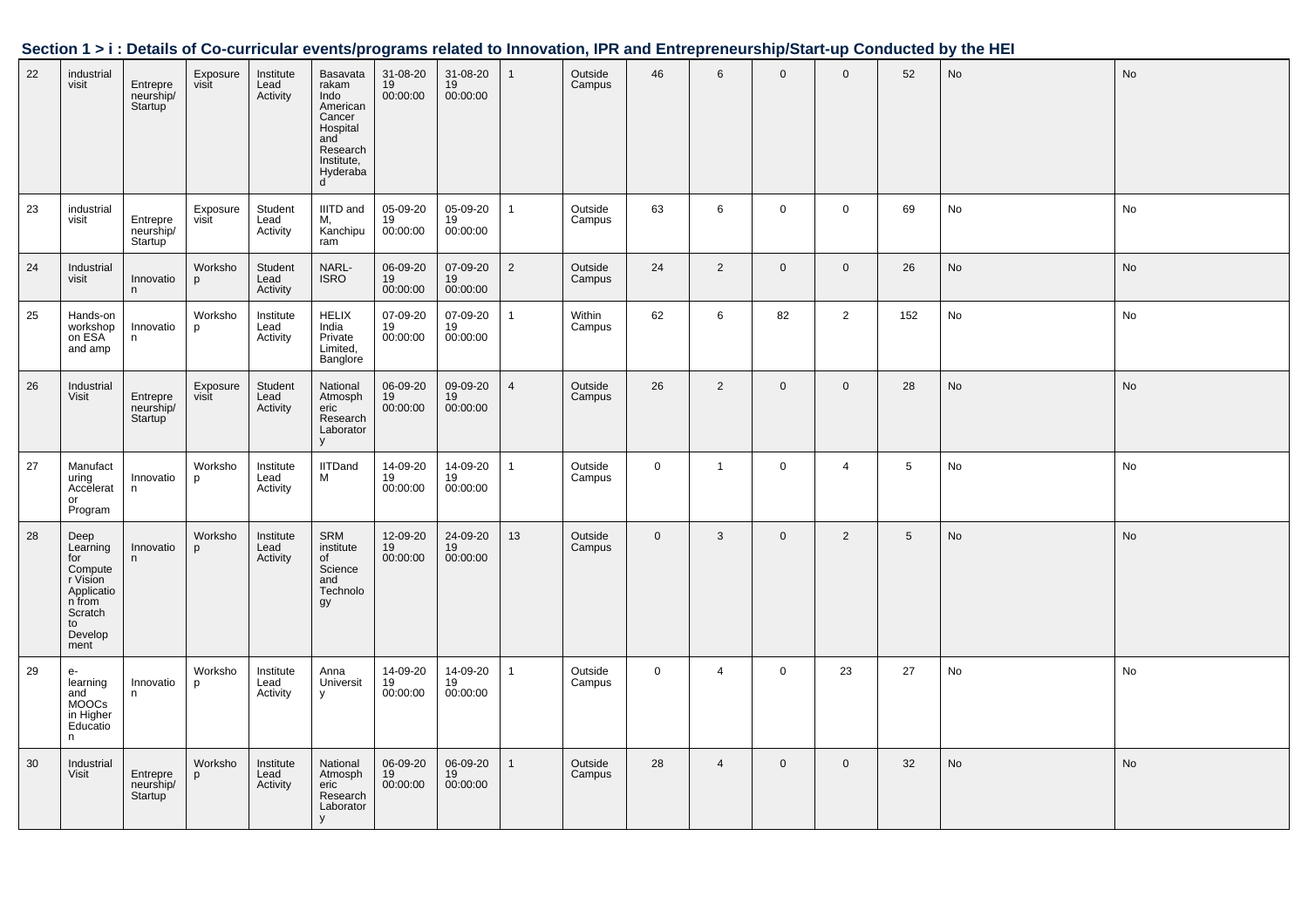| Section 1 > i : Details of Co-curricular events/programs related to Innovation, IPR and Entrepreneurship/Start-up Conducted by the HEI |  |
|----------------------------------------------------------------------------------------------------------------------------------------|--|
|                                                                                                                                        |  |

| 31 | Deep<br>Learning<br>and<br>Image<br>Processi<br>ng for<br>Medical<br>and<br>Industrial<br>Control<br>Applicatio<br>ns | Innovatio<br>n.                                      | Worksho<br>p           | Student<br>Lead<br>Activity   | <b>IEEE</b><br>Control<br>Systems<br>Society,<br>Madras                                                          | 26-09-20<br>19<br>00:00:00 | 27-09-20<br>19<br>00:00:00 | $\overline{2}$  | Outside<br>Campus | 56          | 8               | $\mathbf 0$ | $\mathbf 0$    | 64  | No | No        |
|----|-----------------------------------------------------------------------------------------------------------------------|------------------------------------------------------|------------------------|-------------------------------|------------------------------------------------------------------------------------------------------------------|----------------------------|----------------------------|-----------------|-------------------|-------------|-----------------|-------------|----------------|-----|----|-----------|
| 32 | Deep<br>Learning<br>for<br>Compute<br>r Vision<br>Applicatio<br>n from<br>Scratch<br>to<br>Develop<br>ment            | Entrepre<br>neurship/<br>Startup                     | Worksho                | Institute<br>Lead<br>Activity | SRM<br>institute<br>of<br>Science<br>and<br>Technolo<br>gy                                                       | 12-09-20<br>19<br>00:00:00 | 14-09-20<br>19<br>00:00:00 | 3               | Outside<br>Campus | 12          | 3               | $\mathbf 0$ | $\mathbf{0}$   | 15  | No | <b>No</b> |
| 33 | Mec-<br>Arnival<br>2019                                                                                               | Entrepre<br>neurship/<br>Startup                     | Innovatio<br>n Contest | Student<br>Lead<br>Activity   | <b>GKMCET</b>                                                                                                    | 28-09-20<br>19<br>00:00:00 | 28-09-20<br>19<br>00:00:00 |                 | Within<br>Campus  | 72          | $5\phantom{.0}$ | 45          | $\mathbf 0$    | 122 | No | No        |
| 34 | National<br>Level<br>Technical<br>Worksho<br>p                                                                        | Entrepre<br>neurship/<br>Startup                     | Worksho<br>p           | Student<br>Lead<br>Activity   | Tagore<br>Engineeri<br>ng<br>College                                                                             | 20-09-20<br>19<br>00:00:00 | 20-09-20<br>19<br>00:00:00 |                 | Outside<br>Campus | 14          | $\overline{0}$  | 28          | 3              | 45  | No | No        |
| 35 | National<br>level<br>Worksho<br>p                                                                                     | Entrepre<br>neurship/<br>Startup                     | Worksho<br>p           | Institute<br>Lead<br>Activity | Sri<br>Sairam<br>Engineeri<br>ng                                                                                 | 01-10-20<br>19<br>00:00:00 | 01-10-20<br>19<br>00:00:00 | 1               | Outside<br>Campus | 13          | $\mathbf 0$     | 0           | $\mathbf 0$    | 13  | No | No        |
| 36 | Innovatio<br>n<br>Engineeri<br>ng in<br>productio<br>n<br>technique<br>$\mathsf{s}$                                   | Entrepre<br>neurship/<br>Startup,<br>Innovatio<br>n. | Worksho<br>p           | Institute<br>Lead<br>Activity | Vel-tech<br>High<br>Tech<br>Dr.Ranga<br>rajanDr.S<br>akuntala<br>Engineeri<br>ng<br>College                      | 04-10-20<br>19<br>00:00:00 | 04-10-20<br>19<br>00:00:00 |                 | Outside<br>Campus | 14          | $\overline{2}$  | 31          | 3              | 50  | No | No        |
| 37 | <b>Biobased</b><br>and<br>circular<br>economy<br>for<br>sustainab<br>le future                                        | Innovatio<br>n.                                      | Worksho<br>p           | Institute<br>Lead<br>Activity | Veltech<br>Rangaraj<br>an Dr.<br>Sakuntal<br>a R and<br>D<br>Institute<br>of<br>Science<br>and<br>Technolo<br>gy | 16-10-20<br>19<br>00:00:00 | 16-10-20<br>19<br>00:00:00 |                 | Outside<br>Campus | $\mathbf 0$ | $\mathbf{1}$    | 0           | 5              | 6   | No | No        |
| 38 | Social<br>Network<br>Analysis<br>conducte<br>d by<br>departme<br>nt                                                   | Entrepre<br>neurship/<br>Startup                     | Training               | Institute<br>Lead<br>Activity | <b>GKMCET</b>                                                                                                    | 02-12-20<br>19<br>00:00:00 | 06-12-20<br>19<br>00:00:00 | $5\overline{)}$ | Within<br>Campus  | 25          | $\overline{4}$  | 21          | $\overline{2}$ | 52  | No | <b>No</b> |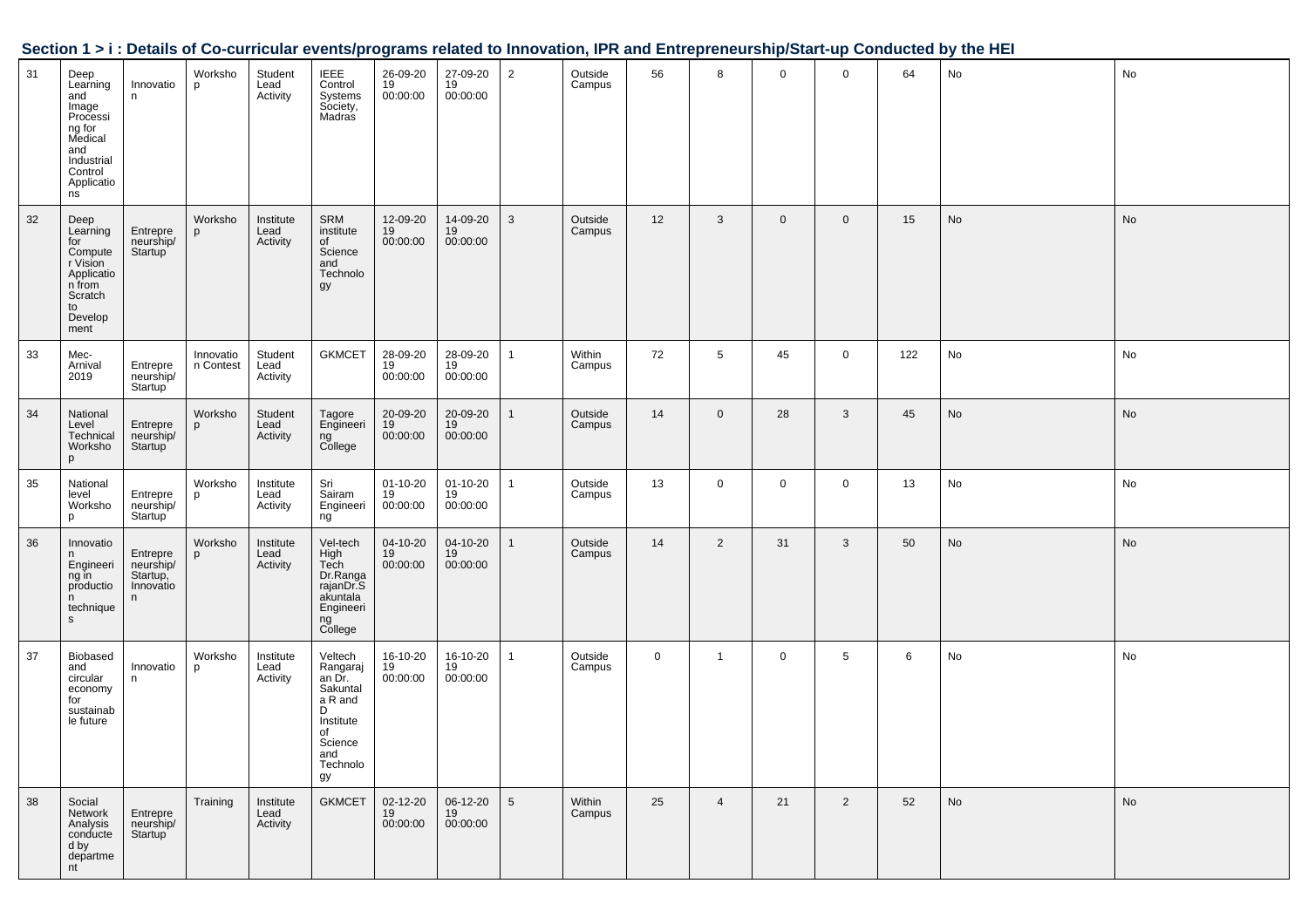|    |                                      |                                         |                        |                               | ------                                            | $5.4112 + 0.4104$          |                            | .               |                   | $\cdots$ $\cdots$ $\cdots$ $\cdots$ $\cdots$ $\cdots$ | ,,,,,,         |                |             |                |    |    |
|----|--------------------------------------|-----------------------------------------|------------------------|-------------------------------|---------------------------------------------------|----------------------------|----------------------------|-----------------|-------------------|-------------------------------------------------------|----------------|----------------|-------------|----------------|----|----|
| 39 | UNLEAS<br>H                          | Entrepre<br>neurship/<br>Startup        | Innovatio<br>n Contest | Student<br>Lead<br>Activity   | <b>GKMCET</b>                                     | 19-12-20<br>19<br>00:00:00 | 19-12-20<br>19<br>00:00:00 | $\mathbf{1}$    | Within<br>Campus  | 25                                                    | $\overline{2}$ | 23             | $\mathbf 0$ | 50             | No | No |
| 40 | Internshi<br>p                       | Entrepre<br>neurship/<br>Startup        | Training               | Student<br>Lead<br>Activity   | Kumaran<br>Hospital                               | 10-12-20<br>19<br>00:00:00 | 14-12-20<br>19<br>00:00:00 | 5               | Outside<br>Campus | 3                                                     | $\mathbf{0}$   | $\mathbf{0}$   | $\mathbf 0$ | $\mathbf{3}$   | No | No |
| 41 | Internshi<br>p                       | Entrepre<br>neurship/<br>Startup        | Training               | Student<br>Lead<br>Activity   | Muthu<br>Meenaks<br>hi<br>Hospital                | 04-12-20<br>19<br>00:00:00 | 10-12-20<br>19<br>00:00:00 | $\overline{7}$  | Outside<br>Campus | $\mathbf{1}$                                          | $\mathbf 0$    | $\mathbf{0}$   | $\mathbf 0$ | $\overline{1}$ | No | No |
| 42 | Internshi<br>p training              | Entrepre<br>neurship/<br>Startup        | Training               | Student<br>Lead<br>Activity   | Sri<br>Ramacha<br>ndra<br>Hospital                | 25-11-20<br>19<br>00:00:00 | 27-11-20<br>19<br>00:00:00 | 3               | Outside<br>Campus | $\mathbf{3}$                                          | $\mathbf 0$    | $\mathbf{0}$   | $\mathbf 0$ | $\mathbf{3}$   | No | No |
| 43 | Internshi<br>p                       | Innovatio<br>n.                         | Training               | Student<br>Lead<br>Activity   | Shalom<br>Consulta<br>ncy                         | 03-12-20<br>19<br>00:00:00 | 13-12-20<br>19<br>00:00:00 | 11              | Outside<br>Campus | $\overline{1}$                                        | $\mathbf 0$    | $\overline{0}$ | $\mathbf 0$ | $\mathbf{1}$   | No | No |
| 44 | internship<br>program                | Innovatio<br>n                          | Training               | Student<br>Lead<br>Activity   | Code<br>Binding<br>Technolo<br>gies               | 04-12-20<br>19<br>00:00:00 | 12-12-20<br>19<br>00:00:00 | 9               | Outside<br>Campus | $5\phantom{.0}$                                       | $\overline{0}$ | $\mathbf{0}$   | $\mathbf 0$ | 5 <sup>5</sup> | No | No |
| 45 | internship<br>program                | Entrepre<br>neurship/<br>Startup        | Training               | Student<br>Lead<br>Activity   | Central<br>Drug<br>Investigat<br>ion Lab          | 02-12-20<br>19<br>00:00:00 | 06-12-20<br>19<br>00:00:00 | 5               | Outside<br>Campus | $\mathbf{1}$                                          | $\mathbf 0$    | $\overline{0}$ | $\mathbf 0$ | $\mathbf{1}$   | No | No |
| 46 | internship<br>program                | Entrepre<br>neurship/<br>Startup        | Training               | Institute<br>Lead<br>Activity | Kumaran<br>Hospital,<br>Kilpauk                   | 10-12-20<br>19<br>00:00:00 | 14-12-20<br>19<br>00:00:00 | $5\phantom{.0}$ | Outside<br>Campus | $\mathbf{1}$                                          | $\mathbf{0}$   | $\mathbf{0}$   | $\mathbf 0$ | $\mathbf{1}$   | No | No |
| 47 | internship<br>program                | Entrepre<br>neurship/<br>Startup        | Training               | Student<br>Lead<br>Activity   | Sun<br>Pharma<br>Industries<br>Ltd                | 09-12-20<br>19<br>00:00:00 | 12-12-20<br>19<br>00:00:00 | $\overline{4}$  | Outside<br>Campus | $\mathbf{1}$                                          | $\mathbf 0$    | $\mathbf 0$    | $\mathbf 0$ | $\overline{1}$ | No | No |
| 48 | Drive of<br>Pulses<br>Health<br>Care | Entrepre<br>neurship/<br>Startup        | Training               | Student<br>Lead<br>Activity   | Jerusale<br>m<br>College<br>of<br>Engineeri<br>ng | 06-12-20<br>19<br>00:00:00 | 06-12-20<br>19<br>00:00:00 | $\mathbf{1}$    | Outside<br>Campus | 12                                                    | $\overline{0}$ | 24             | $\mathbf 0$ | 36             | No | No |
| 49 | Awarene<br>SS<br>program             | Innovatio<br>n                          | Awarene<br>SS          | Student<br>Lead<br>Activity   | Anna<br>Universit<br>У                            | 13-12-20<br>19<br>00:00:00 | 13-12-20<br>19<br>00:00:00 | $\mathbf{1}$    | Outside<br>Campus | 17                                                    | $\mathbf 0$    | 23             | $\mathbf 0$ | 40             | No | No |
| 50 | internship<br>training               | Entrepre<br>neurship/<br><b>Startup</b> | Training               | Institute<br>Lead<br>Activity | Balaji<br>Medical<br>College<br>and<br>Hospital   | 13-12-20<br>19<br>00:00:00 | 21-12-20<br>19<br>00:00:00 | 9               | Outside<br>Campus | 2                                                     | $\mathbf 0$    | $\overline{0}$ | $\mathbf 0$ | $\overline{2}$ | No | No |
| 51 | internship<br>training               | Entrepre<br>neurship/<br>Startup        | Training               | Student<br>Lead<br>Activity   | Sankar<br>Nethralay<br>a<br>Hospital              | 04-12-20<br>19<br>00:00:00 | 19-12-20<br>19<br>00:00:00 | 16              | Outside<br>Campus | 3                                                     | $\mathbf 0$    | $\mathbf 0$    | $\mathbf 0$ | 3              | No | No |
| 52 | internship                           | Entrepre<br>neurship/<br>Startup        | Training               | Student<br>Lead<br>Activity   | Hindusta<br>n<br>cococola<br>beverage<br>s pvt    | 17-12-20<br>19<br>00:00:00 | 21-12-20<br>19<br>00:00:00 | 5               | Outside<br>Campus | $\overline{4}$                                        | $\mathbf 0$    | $\mathbf 0$    | $\mathbf 0$ | 4              | No | No |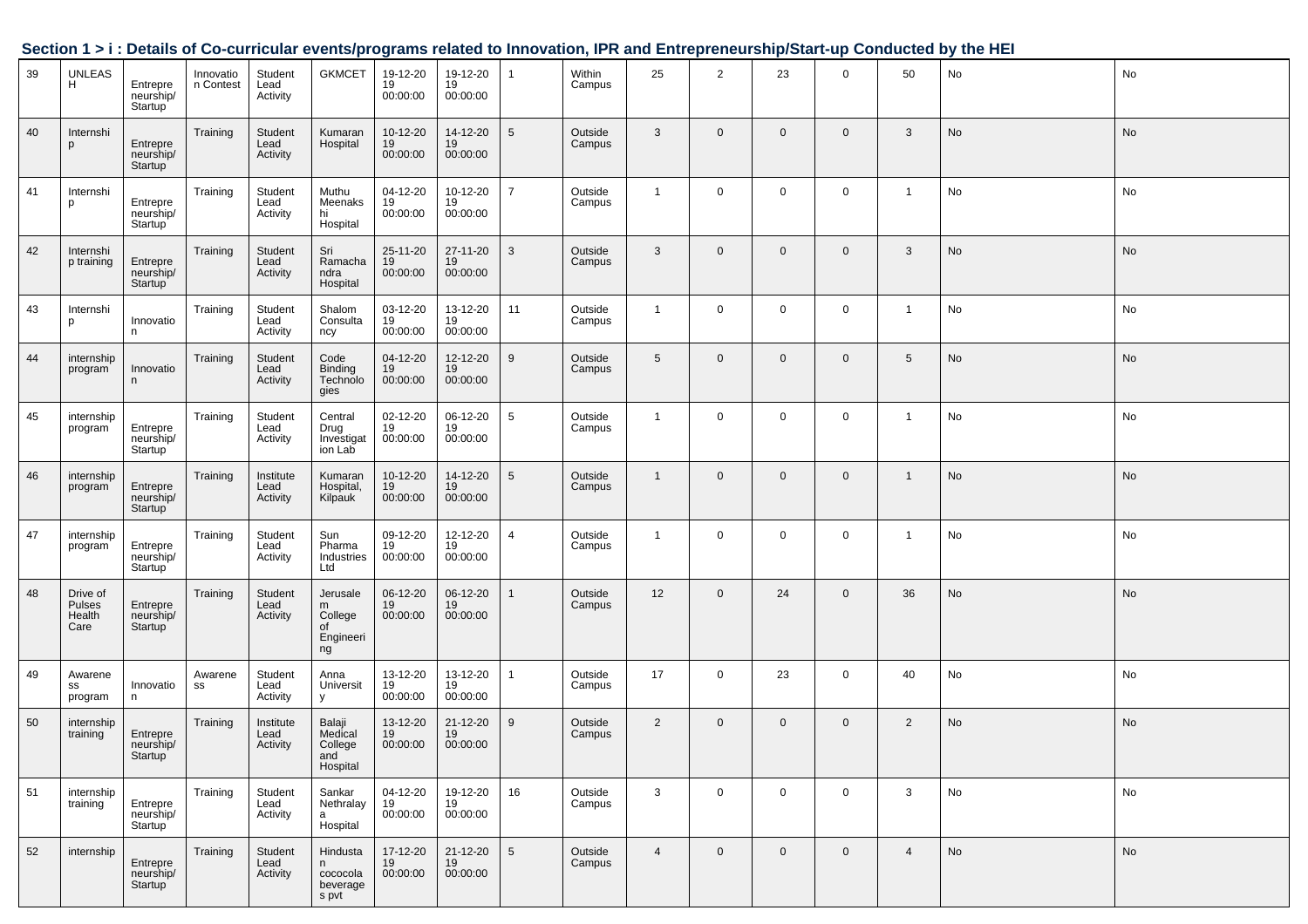|    |                                                                                               |                                                     |                          |                               |                                                                                                                |                                  |                                         |                 |                   |                |                 |                |              |                 | <u>Uccupit IVI. Details of Ob-curricular eventsipi ografiis related to impovation, if it and Entrepreneurship/otalt-up Conducted by the HET</u> |               |
|----|-----------------------------------------------------------------------------------------------|-----------------------------------------------------|--------------------------|-------------------------------|----------------------------------------------------------------------------------------------------------------|----------------------------------|-----------------------------------------|-----------------|-------------------|----------------|-----------------|----------------|--------------|-----------------|-------------------------------------------------------------------------------------------------------------------------------------------------|---------------|
| 53 | internship                                                                                    | Entrepre<br>neurship/<br>Startup                    | Training                 | Student<br>Lead<br>Activity   | Web<br>developin<br>g and<br>Digital<br>marketin<br>g                                                          | 24-12-20<br>19<br>00:00:00       | 24-12-20<br>19<br>00:00:00              | $\mathbf{1}$    | Outside<br>Campus | 12             | $\overline{0}$  | 32             | $\mathbf 0$  | 44              | No                                                                                                                                              | No            |
| 54 | Cambrion<br>ics                                                                               | Entrepre<br>neurship/<br>Startup <sup>1</sup>       | Training                 | Student<br>Lead<br>Activity   | Cambridg<br>e middle<br>school                                                                                 | 27-12-20<br>19<br>00:00:00       | 31-12-20<br>19<br>00:00:00              | $5\phantom{.0}$ | Outside<br>Campus | $\mathbf{1}$   | $\mathbf 0$     | $\overline{0}$ | $\mathbf{0}$ | $\overline{1}$  | No                                                                                                                                              | $\mathsf{No}$ |
| 55 | internship                                                                                    | Innovatio<br>n                                      | Training                 | Student<br>Lead<br>Activity   | Isabel<br>Hospital,<br>Mylapore                                                                                | 27-12-20<br>19<br>00:00:00       | 02-01-20<br>20<br>00:00:00              | $\overline{7}$  | Outside<br>Campus | $\overline{2}$ | $\mathbf 0$     | $\mathbf{3}$   | $\mathsf 0$  | $5\phantom{.0}$ | No                                                                                                                                              | No            |
| 56 | Faculty<br>Develop<br>ment<br>Program                                                         | Innovatio<br>n                                      | Skill<br>developm<br>ent | Institute<br>Lead<br>Activity | <b>IIT</b><br>Madras                                                                                           | 02-12-20<br>19<br>00:00:00       | 14-12-20<br>19<br>00:00:00              | 13              | Outside<br>Campus | $\mathbf 0$    | $\mathbf{1}$    | $\mathbf 0$    | $\mathbf 0$  | $\mathbf{1}$    | No                                                                                                                                              | No            |
| 57 | industrial<br>visit                                                                           | Entrepre<br>neurship/<br>Startup <sup>'</sup>       | Exposure<br>visit        | Student<br>Lead<br>Activity   | Castwel<br>Autoparts<br>pvt. Ltd                                                                               | $10-01-20$<br>$20$<br>00:00:00   | 10-01-20<br>20<br>00:00:00              | $\mathbf{1}$    | Outside<br>Campus | 24             | $\overline{4}$  | $\mathbf 0$    | $\mathsf 0$  | 28              | No                                                                                                                                              | No            |
| 58 | industrial<br>visit                                                                           | Entrepre<br>neurship/<br>Startup                    | Exposure<br>visit        | Student<br>Lead<br>Activity   | Arrow<br>coach<br>factory,<br>Madhura<br>nthagam                                                               | 09-01-20<br>20<br>00:00:00       | 09-01-20<br>20<br>00:00:00              | $\mathbf{1}$    | Outside<br>Campus | 47             | $5\overline{)}$ | $\mathbf 0$    | $\mathbf{0}$ | 52              | No                                                                                                                                              | <b>No</b>     |
| 59 | Recent<br>Innovatio<br>ns in<br>Controlle<br>d and<br>Targeted<br>Drug<br>Delivery<br>Systems | Entrepre<br>neurship/<br>Startup                    | Worksho<br>p             | Institute<br>Lead<br>Activity | <b>GKMCET</b>                                                                                                  | 08-01-20<br>20<br>00:00:00       | 10-01-20<br>20<br>00:00:00              | $\mathbf{3}$    | Within<br>Campus  | 60             | $\overline{4}$  | 113            | 9            | 186             | No                                                                                                                                              | No            |
| 60 | WORKS<br>HOP ON<br>COMPUT<br><b>ING</b><br><b>TECHNO</b><br><b>LOGIES</b>                     | Entrepre<br>neurship/<br>Startup,<br>Innovatio<br>n | Worksho<br>p             | Institute<br>Lead<br>Activity | <b>GKMCET</b>                                                                                                  | 29-01-20<br>20<br>00:00:00       | 29-01-20<br>20 <sup>°</sup><br>00:00:00 | $\mathbf{1}$    | Within<br>Campus  | 42             | $5\overline{)}$ | 248            | 12           | 307             | No                                                                                                                                              | <b>No</b>     |
| 61 | industrial<br>visit                                                                           | Innovatio<br>n                                      | Exposure<br>visit        | Student<br>Lead<br>Activity   | Rajiv<br>Gandhi<br>Centre<br>for<br>Biotechn<br>ology<br>(RGCB)                                                | 31-12-20<br>19<br>00:00:00       | 31-12-20<br>19<br>00:00:00              | $\mathbf{1}$    | Outside<br>Campus | 48             | 6               | $\mathbf 0$    | $\mathsf 0$  | 54              | No                                                                                                                                              | $\mathsf{No}$ |
| 62 | industrial<br>visit                                                                           | Entrepre<br>neurship/<br>Startup <sup>'</sup>       | Exposure<br>visit        | Student<br>Lead<br>Activity   | Sree<br>Chitra<br>Tirunal<br>Institute<br>of<br>Medical<br>Sciences<br>and<br>Technolo<br>gy<br>(SCTIMS<br>CT) | $01 - 02 - 20$<br>20<br>00:00:00 | 01-02-20<br>20<br>00:00:00              | $\mathbf{1}$    | Outside<br>Campus | 48             | $6\overline{6}$ | $\overline{0}$ | $\mathbf 0$  | 54              | No                                                                                                                                              | No            |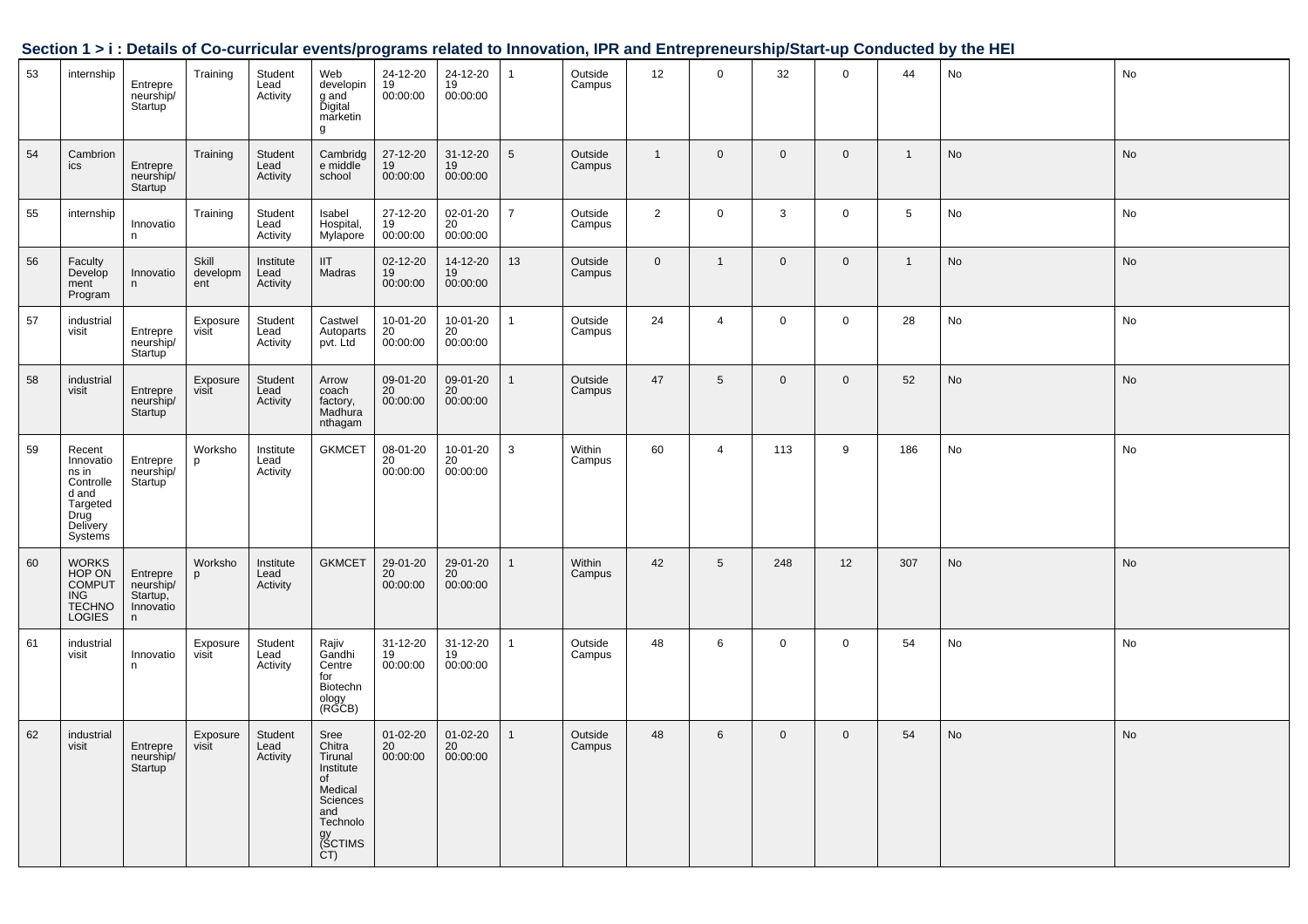|  | Section 1 > i : Details of Co-curricular events/programs related to Innovation, IPR and Entrepreneurship/Start-up Conducted by the HEI |
|--|----------------------------------------------------------------------------------------------------------------------------------------|
|  |                                                                                                                                        |

| 63 | Gesture<br>controlled<br>Robot<br>Using<br>Arduino                                         | Innovatio<br>n                                | Innovatio<br>n Contest | Student<br>Lead<br>Activity   | <b>GKMCET</b>                                                                                        | 22-02-20<br>20<br>00:00:00 | 22-02-20<br>20<br>00:00:00 |                | Within<br>Campus  | 23  | $\overline{4}$ | $\mathbf 0$  | $\mathbf 0$    | 27  | No | 3<br>Award /<br>Position /<br>Recognition<br>Secured<br>Title of<br>Gesture<br>controlled<br>Innovation /<br>Start-up<br>Robot<br>Secured the<br>Using<br>Award /<br>Arduino<br>Recognition<br>Idea/Innova<br>Award/Recog<br>nition/Achieve<br>tion/Prototy<br>ment<br>pe<br>Received for |
|----|--------------------------------------------------------------------------------------------|-----------------------------------------------|------------------------|-------------------------------|------------------------------------------------------------------------------------------------------|----------------------------|----------------------------|----------------|-------------------|-----|----------------|--------------|----------------|-----|----|-------------------------------------------------------------------------------------------------------------------------------------------------------------------------------------------------------------------------------------------------------------------------------------------|
| 64 | intra-<br>collegiate                                                                       | Entrepre<br>neurship/<br>Startup <sup>1</sup> | Innovatio<br>n Contest | Student<br>Lead<br>Activity   | <b>GKMCET</b>                                                                                        | 28-08-20<br>19<br>00:00:00 | 28-08-20<br>19<br>00:00:00 |                | Within<br>Campus  | 124 | 6              | 158          | $\mathbf 0$    | 288 | No | No                                                                                                                                                                                                                                                                                        |
| 65 | <b>PROJEC</b><br>T EXPO                                                                    | Innovatio<br>n                                | Innovatio<br>n Contest | Student<br>Lead<br>Activity   | <b>GKMCET</b>                                                                                        | 25-01-20<br>20<br>00:00:00 | 25-01-20<br>20<br>00:00:00 |                | Within<br>Campus  | 19  | 5              | 0            | $\mathbf 0$    | 24  | No | No                                                                                                                                                                                                                                                                                        |
| 66 | PROJEC<br>T EXPO                                                                           | Innovatio<br>n                                | Innovatio<br>n Contest | Student<br>Lead<br>Activity   | <b>GKMCET</b>                                                                                        | 22-02-20<br>20<br>00:00:00 | 22-02-20<br>20<br>00:00:00 |                | Within<br>Campus  | 32  | $\overline{2}$ | $\mathbf 0$  | $\mathbf 0$    | 34  | No | No                                                                                                                                                                                                                                                                                        |
| 67 | industrial<br>visit                                                                        | Entrepre<br>neurship/<br>Startup <sup>'</sup> | Exposure<br>visit      | Student<br>Lead<br>Activity   | Indian<br>Institute<br>of<br>Informati<br>on<br>Technolo<br>gy<br>Design<br>and<br>Manufact<br>uring | 26-07-20<br>19<br>00:00:00 | 27-07-20<br>19<br>00:00:00 | $\overline{2}$ | Outside<br>Campus | 32  | $\sqrt{5}$     | $\mathbf 0$  | $\mathsf 0$    | 37  | No | No                                                                                                                                                                                                                                                                                        |
| 68 | Rockets<br>mission<br>design                                                               | Innovatio<br>n                                | Conferen<br>ce         | Institute<br>Lead<br>Activity | <b>GKMCET</b>                                                                                        | 10-04-20<br>19<br>00:00:00 | 10-04-20<br>19<br>00:00:00 |                | Within<br>Campus  | 42  | $\overline{4}$ | 12           | $\overline{4}$ | 62  | No | No                                                                                                                                                                                                                                                                                        |
| 69 | Recent<br>innovatio<br>n in<br>controlled<br>and<br>targeted<br>drug<br>delivery<br>system | Innovatio<br>n                                | Seminar                | Institute<br>Lead<br>Activity | <b>GKMCET</b>                                                                                        | 08-01-20<br>20<br>00:00:00 | 08-01-20<br>20<br>00:00:00 |                | Within<br>Campus  | 36  | $\overline{4}$ | 18           | $\overline{7}$ | 65  | No | No                                                                                                                                                                                                                                                                                        |
| 70 | industrial<br>visit                                                                        | Entrepre<br>neurship/<br>Startup              | Exposure<br>visit      | Institute<br>Lead<br>Activity | <b>NIMHAN</b><br>S,<br>Bangalor<br>e                                                                 | 04-04-20<br>19<br>00:00:00 | 04-04-20<br>19<br>00:00:00 |                | Outside<br>Campus | 13  | 2              | $\mathbf{0}$ | $\mathbf{0}$   | 15  | No | No                                                                                                                                                                                                                                                                                        |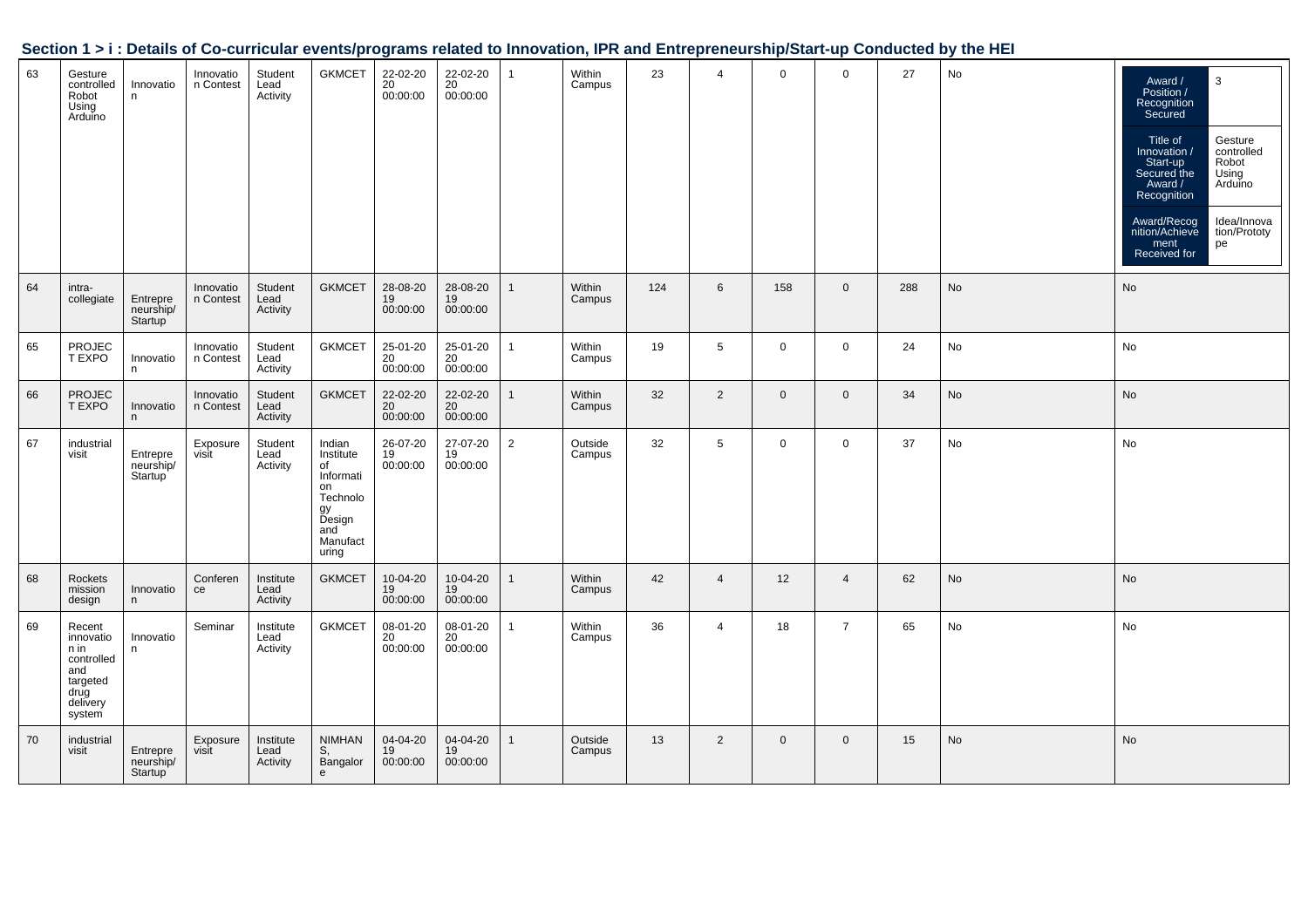| 71 | Recent<br>innovatio<br>ns in<br>controlled<br>and | Innovatio<br>n. | Seminar | Institute<br>Lead<br>Activity | Biomedic<br>al<br>Engineeri<br>ng<br>Departm | 08-01-20<br>20<br>00:00:00 | 10-01-20<br>20<br>00:00:00 | 3 | Within<br>Campus | 198 | 15 | 45 | 2 | 260 | 50000                                                                                                   | Award /<br>Position /<br>Recognition<br>Secured                               | Recognised<br>by TNSCST<br>and funded                                         |
|----|---------------------------------------------------|-----------------|---------|-------------------------------|----------------------------------------------|----------------------------|----------------------------|---|------------------|-----|----|----|---|-----|---------------------------------------------------------------------------------------------------------|-------------------------------------------------------------------------------|-------------------------------------------------------------------------------|
|    | Targetted<br>druğ<br>delivery<br>system           |                 |         |                               | ent                                          |                            |                            |   |                  |     |    |    |   |     | <b>Total Expense</b><br>Amount<br>Incurred by<br>Institute to<br>Organise the<br>Program (In<br>Rupees) | Title of<br>Innovation /<br>Start-up<br>Secured the<br>Award /<br>Recognition | controlled<br>drug<br>delivery<br>system for<br>insulin<br>using<br>biosensor |
|    |                                                   |                 |         |                               |                                              |                            |                            |   |                  |     |    |    |   |     |                                                                                                         | Award/Recog<br>  nition/Achieve<br>ment<br>Received for                       | Idea/Innova<br>tion/Prototy<br>pe                                             |

| Srno | Name of<br>Program<br>(Full<br>Name)                                         | Program<br>Theme                              | Program<br>Type | Organizin<br>g Agency<br>/ Institute<br>Name                                                            | Organizin<br>g Agency<br>Type                 | Program<br>Start<br>Date   | Program<br>End Date                     | Program<br>Duration(i<br>n Days) | Participa<br>nts<br>(Students | Participa<br>nts<br>(Faculty) | Total<br>Number<br>of<br>Participa<br>nts | Awards/R<br>ecognitio<br>ns/Achiev<br>ements | Award /<br>Position /<br>Recogniti<br>on<br>Secured                          | Title of<br>Innovatio<br>n / Start-<br>up<br>Secured<br>the<br>Award /<br>Recogniti<br>on | Had institute spent expenses<br>either from own resource/<br>received fund towards sending<br>delegation to participate /<br>represent the activity / event? | Did any of the participants<br>received any awards/recognition<br>for startup / innovation ideas /<br>research                                                                                                                                                                                                                 |
|------|------------------------------------------------------------------------------|-----------------------------------------------|-----------------|---------------------------------------------------------------------------------------------------------|-----------------------------------------------|----------------------------|-----------------------------------------|----------------------------------|-------------------------------|-------------------------------|-------------------------------------------|----------------------------------------------|------------------------------------------------------------------------------|-------------------------------------------------------------------------------------------|--------------------------------------------------------------------------------------------------------------------------------------------------------------|--------------------------------------------------------------------------------------------------------------------------------------------------------------------------------------------------------------------------------------------------------------------------------------------------------------------------------|
|      | <b>ENANTR</b><br>A<br><b>ENTREP</b><br><b>RENEUR</b><br>SHIP<br><b>EVENT</b> | Entrepre<br>neurship/<br>Startup <sup>'</sup> | Seminar         | ANNA<br><b>UNIVER</b><br>SITY                                                                           | Educatio<br>nal<br>Institute                  | 20-02-20<br>20<br>00:00:00 | 23-02-20<br>20<br>00:00:00              | $\overline{4}$                   | 12                            | $\overline{2}$                | 14                                        | <b>No</b>                                    | $\cdots$                                                                     | $\hspace{1.5cm} \textbf{---}$                                                             | <b>TotalTotal</b><br>1000<br>Expense<br>Amount<br>Incurred by<br>Institute? (In<br>Rupees)                                                                   | No                                                                                                                                                                                                                                                                                                                             |
| 2    | <b>MINDING</b><br><b>OUR</b><br><b>MIND</b><br><b>DURING</b><br>COVID<br>19  | Innovatio<br>n                                | Ideation        | <b>VISWAK</b><br><b>SHENA</b><br><b>ARTS</b><br><b>AND</b><br><b>SCIENC</b><br>E.<br><b>COLLEG</b><br>F | Educatio<br>nal<br>Institute                  | 03-03-20<br>20<br>00:00:00 | 03-03-20<br>20 <sup>2</sup><br>00:00:00 | $\mathbf 1$                      |                               | $\mathbf 0$                   |                                           | <b>No</b>                                    | $\cdots$                                                                     | ---                                                                                       | No                                                                                                                                                           | No                                                                                                                                                                                                                                                                                                                             |
| 3    | Hardware<br>edition                                                          | Entrepre<br>neurship/<br>Startup              | Hackatho<br>n.  | Smart<br>India<br>Hackatho<br>n 2019                                                                    | Corporat<br>e/<br>Industry<br>Associati<br>on | 13-05-20<br>19<br>00:00:00 | 13-05-20<br>19<br>00:00:00              |                                  | 3                             | 0                             | 3                                         | Yes                                          | Selected<br>in<br>semifinal<br>s in<br>Smart<br>India<br>Hackheto<br>n 2019n | Biomedic<br>al device                                                                     | 10000<br><b>TotalTotal</b><br>Expense<br>Amount<br>Incurred by<br>Institute? (In<br>Rupees)                                                                  | Selected in<br>semifinals<br>Award /<br>in Smart<br>Position /<br>India<br>Recognition<br>Hackheton<br>Secured<br>2019n<br>Title of<br>Biomedical<br>Innovation /<br>device<br>Start-up<br>Secured the<br>Award /<br>Recognition<br>Award/Recog<br>Idea/Innova<br>nition/Achieve<br>tion/Prototy<br>pe<br>ment<br>Received for |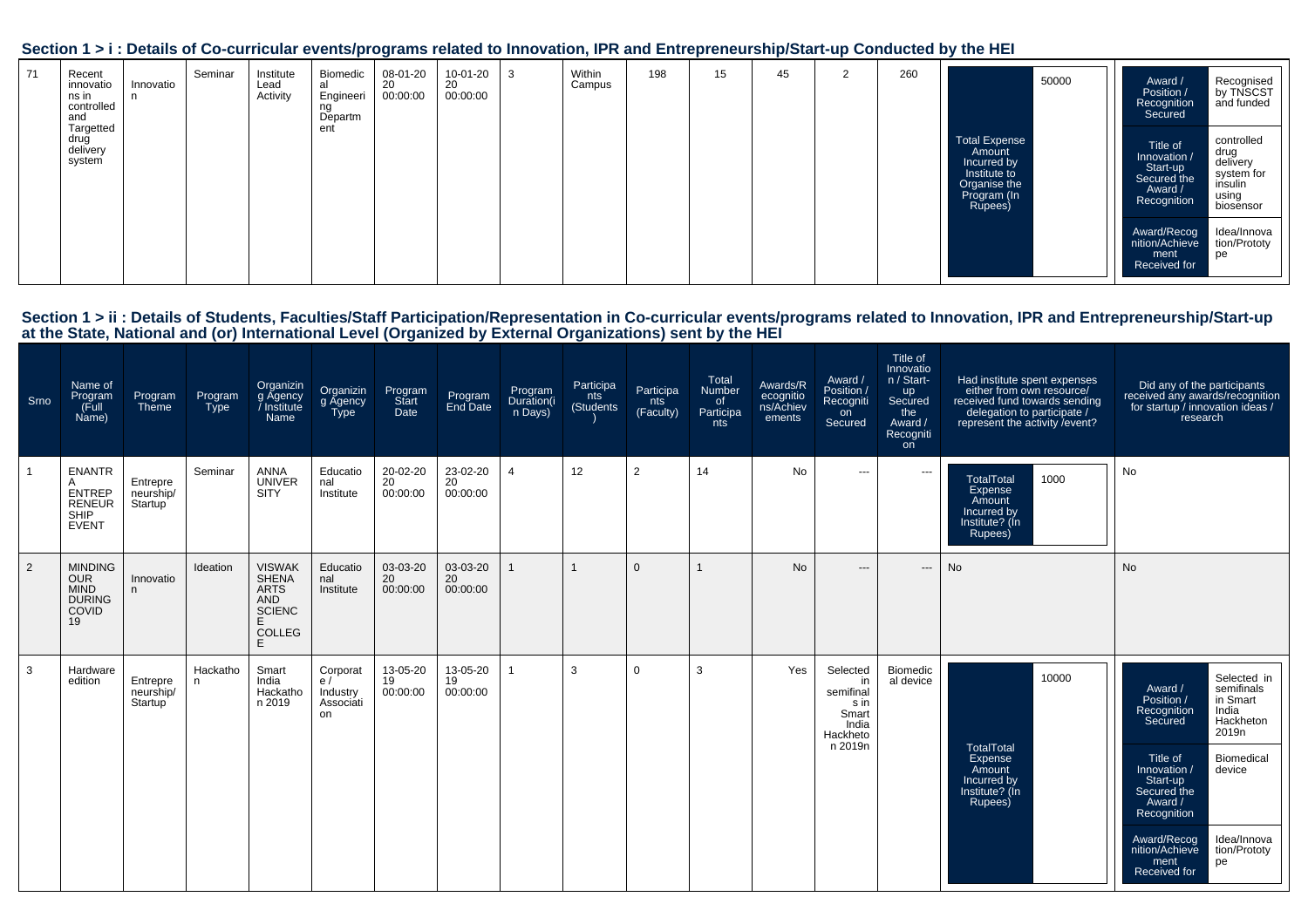|                                                                                                           |  | Section 1 > ii : Details of Students, Faculties/Staff Participation/Representation in Co-curricular events/programs related to Innovation, IPR and Entrepreneurship/Start-up |
|-----------------------------------------------------------------------------------------------------------|--|------------------------------------------------------------------------------------------------------------------------------------------------------------------------------|
| at the State, National and (or) International Level (Organized by External Organizations) sent by the HEI |  |                                                                                                                                                                              |

| $\overline{4}$ | Introducti<br>on to<br>composit<br>es                                                   | Innovatio<br>$\mathsf n$         | Skill<br>developm<br>ent | <b>NPTL</b>                                                         | Corporat<br>e/<br>Industry<br>Associati<br>on | 11-05-20<br>19<br>00:00:00 | 11-05-20<br>19<br>00:00:00 |                 | $\mathbf{0}$   | $\overline{1}$ | $\mathbf{1}$   | <b>No</b> | $---$                     | $\overline{a}$                                  | No                                                                                         | No                                                                                                                                                                                                                                                                                                |
|----------------|-----------------------------------------------------------------------------------------|----------------------------------|--------------------------|---------------------------------------------------------------------|-----------------------------------------------|----------------------------|----------------------------|-----------------|----------------|----------------|----------------|-----------|---------------------------|-------------------------------------------------|--------------------------------------------------------------------------------------------|---------------------------------------------------------------------------------------------------------------------------------------------------------------------------------------------------------------------------------------------------------------------------------------------------|
| 5              | Experime<br>ntal<br><b>Studies</b><br>on<br>concrete<br>and soil<br>character<br>istics | Innovatio<br>n                   | Seminar                  | SRM<br>Institute<br>of<br>Science<br>and<br>Technolo<br>gy          | Educatio<br>nal<br>Institute                  | 13-05-20<br>19<br>00:00:00 | 17-05-20<br>19<br>00:00:00 | $5\phantom{.0}$ | $\overline{0}$ | $\mathbf{1}$   | $\mathbf{1}$   | Yes       | Ph.d<br>Registere<br>d    | Advance<br>s in<br>Concrete<br>technolog<br>ies | 5000<br>TotalTotal<br>Expense<br>Amount<br>Incurred by<br>Institute? (In<br>Rupees)        | Ph.d<br>Award /<br>Position /<br>Registered<br>Recognition<br>Secured<br>Title of<br>Advances<br>in Concrete<br>Innovation /<br>Start-up<br>technologie<br>Secured the<br>s<br>Award /<br>Recognition<br>Award/Recog<br>Novel<br>nition/Achieve<br>Research<br>Paper/Work<br>ment<br>Received for |
| 6              | Robotics                                                                                | Entrepre<br>neurship/<br>Startup | Seminar                  | Sai Ram<br>Engineeri<br>ng<br>College                               | Educatio<br>nal<br>Institute                  | 13-05-20<br>19<br>00:00:00 | 18-05-20<br>19<br>00:00:00 | 6               | $\Omega$       | $\overline{2}$ | $\overline{2}$ | <b>No</b> | $---$                     | $\overline{a}$                                  | No                                                                                         | No                                                                                                                                                                                                                                                                                                |
| $\overline{7}$ | Human<br>Values                                                                         | Entrepre<br>neurship/<br>Startup | Skill<br>developm<br>ent | Cresent<br>Engineeri<br>ng<br>College                               | Educatio<br>nal<br>Institute                  | 20-05-20<br>19<br>00:00:00 | 26-05-20<br>19<br>00:00:00 | $\overline{7}$  | 20             | $\overline{4}$ | 24             | No        | $\hspace{0.05cm} \ldots$  | ---                                             | No                                                                                         | No                                                                                                                                                                                                                                                                                                |
| 8              | Summer<br>Research<br>Fellow<br>Program<br>me at IIT                                    | Innovatio<br>n                   | Skill<br>developm<br>ent | IIT-Delhi                                                           | Educatio<br>nal<br>Institute                  | 13-05-20<br>19<br>00:00:00 | 13-05-20<br>19<br>00:00:00 | 1               | $\mathbf{0}$   | $\overline{1}$ | $\mathbf{1}$   | Yes       | passes in<br><b>NPTEL</b> | Electric<br>Vehicles                            | 6000<br><b>TotalTotal</b><br>Expense<br>Amount<br>Incurred by<br>Institute? (In<br>Rupees) | Award /<br>passes in<br>Position /<br><b>NPTEL</b><br>Recognition<br>Secured<br>Title of<br>Electric<br>Vehicles<br>Innovation /<br>Start-up<br>Secured the<br>Award /<br>Recognition<br>Award/Recog<br>Novel<br>nition/Achieve<br>Research<br>Paper/Work<br>ment<br>Received for                 |
| 9              | Human<br>Values                                                                         | <b>IPR</b>                       | Skill<br>developm<br>ent | Anna<br>Universit<br>y, Guindy                                      | Corporat<br>e/<br>Industry<br>Associati<br>on | 13-05-20<br>19<br>00:00:00 | 15-05-20<br>19<br>00:00:00 | 3               | $\mathbf 0$    | $\overline{2}$ | $\overline{2}$ | No        | $\hspace{0.05cm} \ldots$  | ---                                             | No                                                                                         | No                                                                                                                                                                                                                                                                                                |
| 10             | <b>TAFE</b>                                                                             | Entrepre<br>neurship/<br>Startup | Exposure<br>visit        | <b>GKM</b><br>College<br>οf<br>Engineeri<br>ng<br>ANDTech<br>nology | Educatio<br>nal<br>Institute                  | 02-07-20<br>19<br>00:00:00 | 02-07-20<br>19<br>00:00:00 | $\mathbf{1}$    | 32             | 5              | 37             | <b>No</b> | $---$                     | $\overline{\phantom{a}}$                        | No                                                                                         | No                                                                                                                                                                                                                                                                                                |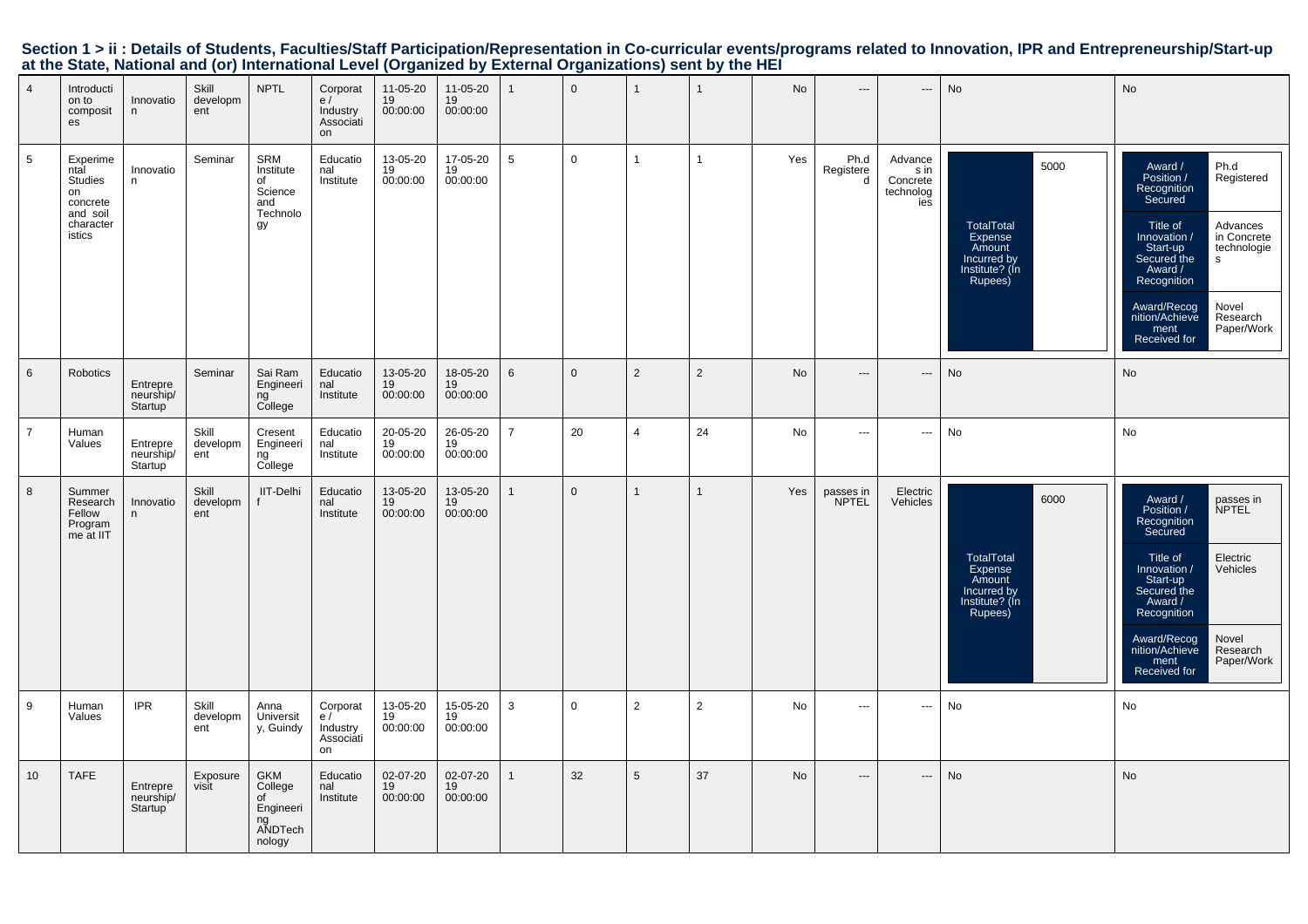| Section 1 > ii : Details of Students, Faculties/Staff Participation/Representation in Co-curricular events/programs related to Innovation, IPR and Entrepreneurship/Start-up |  |
|------------------------------------------------------------------------------------------------------------------------------------------------------------------------------|--|
| at the State, National and (or) International Level (Organized by External Organizations) sent by the HEI                                                                    |  |

| 11 | Research<br>Centre                                | <b>IPR</b>                                    | Training                 | Medical<br>College<br>Hospital<br>and<br>Research<br>Centre          | Govt.<br>Agency<br>(State)                    | 14-07-20<br>19<br>00:00:00 | 21-07-20<br>19<br>00:00:00 | 8               |    | $\mathbf 0$ | 1              | Yes | Project<br>proposals<br>applied | Biosenso<br>rs                         | 2000<br>TotalTotal<br>Expense<br>Amount<br>Incurred by<br>Institute? (In<br>Rupees) | Award /<br>Project<br>Position /<br>proposals<br>Recognition<br>applied<br>Secured<br>Title of<br><b>Biosensors</b><br>Innovation /<br>Start-up<br>Secured the<br>Award /<br>Recognition<br>Award/Recog<br>Idea/Innova<br>tion/Prototy<br>nition/Achieve<br>ment<br>pe<br>Received for                   |
|----|---------------------------------------------------|-----------------------------------------------|--------------------------|----------------------------------------------------------------------|-----------------------------------------------|----------------------------|----------------------------|-----------------|----|-------------|----------------|-----|---------------------------------|----------------------------------------|-------------------------------------------------------------------------------------|----------------------------------------------------------------------------------------------------------------------------------------------------------------------------------------------------------------------------------------------------------------------------------------------------------|
| 12 | Kumaran<br>Hospital                               | Innovatio<br>n                                | Training                 | Kumaran<br>Hospital                                                  | Non-<br>Govt.<br>Agencies                     | 07-06-20<br>19<br>00:00:00 | 17-06-20<br>19<br>00:00:00 | 11              |    | $\mathbf 0$ |                | Yes | final year<br>project<br>done   | Nanotech<br>nology<br>based<br>sensor  | 3000<br>TotalTotal<br>Expense<br>Amount<br>Incurred by<br>Institute? (In<br>Rupees) | final year<br>Award /<br>Position /<br>project<br>Recognition<br>Secured<br>done<br>Title of<br>Nanotechn<br>Innovation /<br>ology<br>Start-up<br>based<br>Secured the<br>sensor<br>Award /<br>Recognition<br>Award/Recog<br>Idea/Innova<br>nition/Achieve<br>tion/Prototy<br>ment<br>pe<br>Received for |
| 13 | <b>MATLAB</b>                                     | <b>IPR</b>                                    | Skill<br>developm<br>ent | Unique<br>Technolo<br>gies                                           | Corporat<br>e/<br>Industry<br>Associati<br>on | 11-06-20<br>19<br>00:00:00 | 14-06-20<br>19<br>00:00:00 | $\overline{4}$  | 2  | $\mathbf 0$ | $\overline{2}$ | Yes | Projects<br>done                | Image<br>processin<br>gusing<br>MATLAB | 300<br>TotalTotal<br>Expense<br>Amount<br>Incurred by<br>Institute? (In<br>Rupees)  | Projects<br>Award /<br>Position /<br>done<br>Recognition<br>Secured<br>Title of<br>Image<br>Innovation /<br>processing<br>Start-up<br>using<br>MATLAB<br>Secured the<br>Award /<br>Recognition<br>Award/Recog<br>Novel<br>nition/Achieve<br>Research<br>Paper/Work<br>ment<br>Received for               |
| 14 | Data<br>Science<br>with<br>Python<br>Languag<br>e | Entrepre<br>neurship/<br>Startup <sup>1</sup> | Training                 | <b>WAC</b><br>Summer<br>Camp<br>2019                                 | Corporat<br>e/<br>Industry<br>Associati<br>on | 10-06-20<br>19<br>00:00:00 | 14-06-20<br>19<br>00:00:00 | $5\phantom{.0}$ | 3  | $\mathbf 0$ | 3              | No  | $---$                           | ---                                    | No                                                                                  | No                                                                                                                                                                                                                                                                                                       |
| 15 | Industrial<br>Visit                               | Entrepre<br>neurship/<br>Startup              | Exposure<br>visit        | Vinaythit<br>pam<br>Educatio<br>nal<br>Service<br>Private<br>Limited | Educatio<br>nal<br>Institute                  | 05-07-20<br>19<br>00:00:00 | 05-07-20<br>19<br>00:00:00 | $\mathbf{1}$    | 35 | 5           | 40             | No  | $\hspace{0.05cm} \ldots$        | ---                                    | No                                                                                  | No                                                                                                                                                                                                                                                                                                       |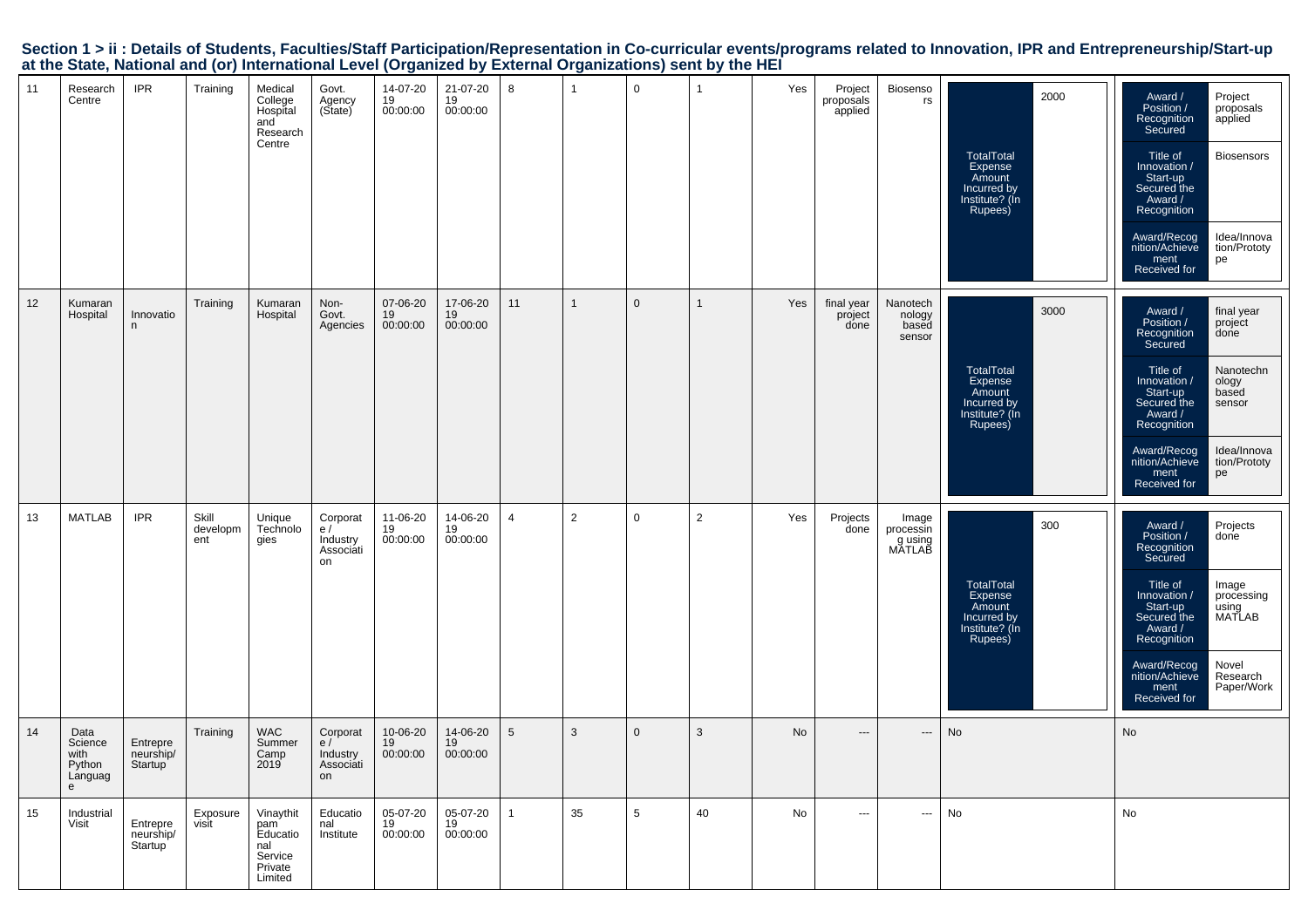|  |                                                                                                           |  |  | Section 1 > ii : Details of Students, Faculties/Staff Participation/Representation in Co-curricular events/programs related to Innovation, IPR and Entrepreneurship/Start-up |  |
|--|-----------------------------------------------------------------------------------------------------------|--|--|------------------------------------------------------------------------------------------------------------------------------------------------------------------------------|--|
|  | at the State, National and (or) International Level (Organized by External Organizations) sent by the HEI |  |  |                                                                                                                                                                              |  |

| 16 | Conversi<br>on of<br>waste<br>water into<br>utility and<br>simultane<br>ous<br>productio<br>n of<br>struvite<br>from<br>Magnesiu<br>m based<br>automobil<br>e waste | Innovatio<br>n.                               | Skill<br>developm<br>ent | FIB-SOL<br><b>TECHNO</b><br><b>LOGIES</b> | Corporat<br>e/<br>Industry<br>Associati<br>on | 30-06-20<br>19<br>00:00:00 | 30-06-20<br>19<br>00:00:00 | $\mathbf{1}$ | $\mathbf{0}$ |              | $\mathbf{1}$   | Yes | Project<br>proposals<br>submitted<br>to DST                                     | Conversi<br>on of<br>waste<br>water into<br>utility            | No                                                                                         | Award /<br>Project<br>Position /<br>proposals<br>submitted<br>Recognition<br>to DST<br>Secured<br>Title of<br>Conversion<br>Innovation /<br>of waste<br>Start-up<br>water into<br>Secured the<br>utility<br>Award /<br>Recognition<br>Award/Recog<br>Novel<br>nition/Achieve<br>Research<br>Paper/Work<br>ment<br>Received for                               |
|----|---------------------------------------------------------------------------------------------------------------------------------------------------------------------|-----------------------------------------------|--------------------------|-------------------------------------------|-----------------------------------------------|----------------------------|----------------------------|--------------|--------------|--------------|----------------|-----|---------------------------------------------------------------------------------|----------------------------------------------------------------|--------------------------------------------------------------------------------------------|--------------------------------------------------------------------------------------------------------------------------------------------------------------------------------------------------------------------------------------------------------------------------------------------------------------------------------------------------------------|
| 17 | A Novel<br>filter<br>design to<br>enhance<br><b>RO</b><br>purified<br>water<br>using<br>Membran<br>e coated<br>with<br>herbal<br>Nanoparti<br>cles                  | Innovatio<br>n.                               | Skill<br>developm<br>ent | FIB-SOL<br>TECHNO<br><b>LOGIES</b>        | Corporat<br>e/<br>Industry<br>Associati<br>on | 30-06-20<br>19<br>00:00:00 | 30-06-20<br>19<br>00:00:00 | $\mathbf{1}$ | $\mathbf 0$  | 1            | $\overline{1}$ | Yes | project<br>proposals<br>submitted<br>to NRB                                     | A novel<br>filter for<br>RO using<br>gold<br>nano<br>particles | 5000<br><b>TotalTotal</b><br>Expense<br>Amount<br>Incurred by<br>Institute? (In<br>Rupees) | Award /<br>project<br>Position /<br>proposals<br>Recognition<br>submitted<br>to NRB<br>Secured<br>Title of<br>A novel<br>filter for RO<br>Innovation /<br>Start-up<br>using gold<br>Secured the<br>nano<br>Award /<br>particles<br>Recognition<br>Award/Recog<br>Novel<br>nition/Achieve<br>Research<br>Paper/Work<br>ment<br><b>Received for</b>            |
| 18 | Analog<br><b>Discover</b><br>y Kit<br>Demo                                                                                                                          | Entrepre<br>neurship/<br>Startup              | Demo<br>Day              | Pantech<br>Solutions<br>Pvt.Ltd           | Corporat<br>e/<br>Industry<br>Associati<br>on | 24-06-20<br>19<br>00:00:00 | 24-06-20<br>19<br>00:00:00 | $\mathbf{1}$ | $\mathbf{0}$ | $\mathbf{1}$ | $\overline{1}$ | No  | $---$                                                                           | $\overline{\phantom{a}}$                                       | No                                                                                         | No                                                                                                                                                                                                                                                                                                                                                           |
| 19 | <b>MATLAB</b>                                                                                                                                                       | <b>IPR</b>                                    | Training                 | Polenza<br>Technolo<br>gies, Pvt.<br>Ltd  | Corporat<br>e/<br>Industry<br>Associati<br>on | 10-06-20<br>19<br>00:00:00 | 11-06-20<br>19<br>00:00:00 | 2            | 10           | $\mathbf 0$  | 10             | No  | ---                                                                             | $\sim$ $\sim$                                                  | <b>No</b>                                                                                  | <b>No</b>                                                                                                                                                                                                                                                                                                                                                    |
| 20 | Medical<br>Equipme<br>nt<br>Planning<br>and<br>Health<br>Estate<br>Architect<br>ure                                                                                 | Entrepre<br>neurship/<br>Startup <sup>1</sup> | Training                 | with<br>Shalom<br>Consulta<br>ncy         | Corporat<br>e/<br>Industry<br>Associati<br>on | 17-05-20<br>19<br>00:00:00 | 17-06-20<br>19<br>00:00:00 | 32           | $\mathbf{1}$ | $\mathbf 0$  | $\mathbf{1}$   | Yes | Projects<br>submitted<br>in<br>associati<br>on with<br>Shalom<br>Technolo<br>gy | novel<br>technique<br>for virtual<br>autopsy                   | 5000<br>TotalTotal<br>Expense<br>Amount<br>Incurred by<br>Institute? (In<br>Rupees)        | Projects<br>submitted<br>Award /<br>in<br>Position /<br>association<br>Recognition<br>with<br>Secured<br>Shalom<br>Technology<br>Title of<br>novel<br>Innovation /<br>technique<br>Start-up<br>for virtual<br>Secured the<br>autopsy<br>Award /<br>Recognition<br>Award/Recog<br>Idea/Innova<br>nition/Achieve<br>tion/Prototy<br>ment<br>pe<br>Received for |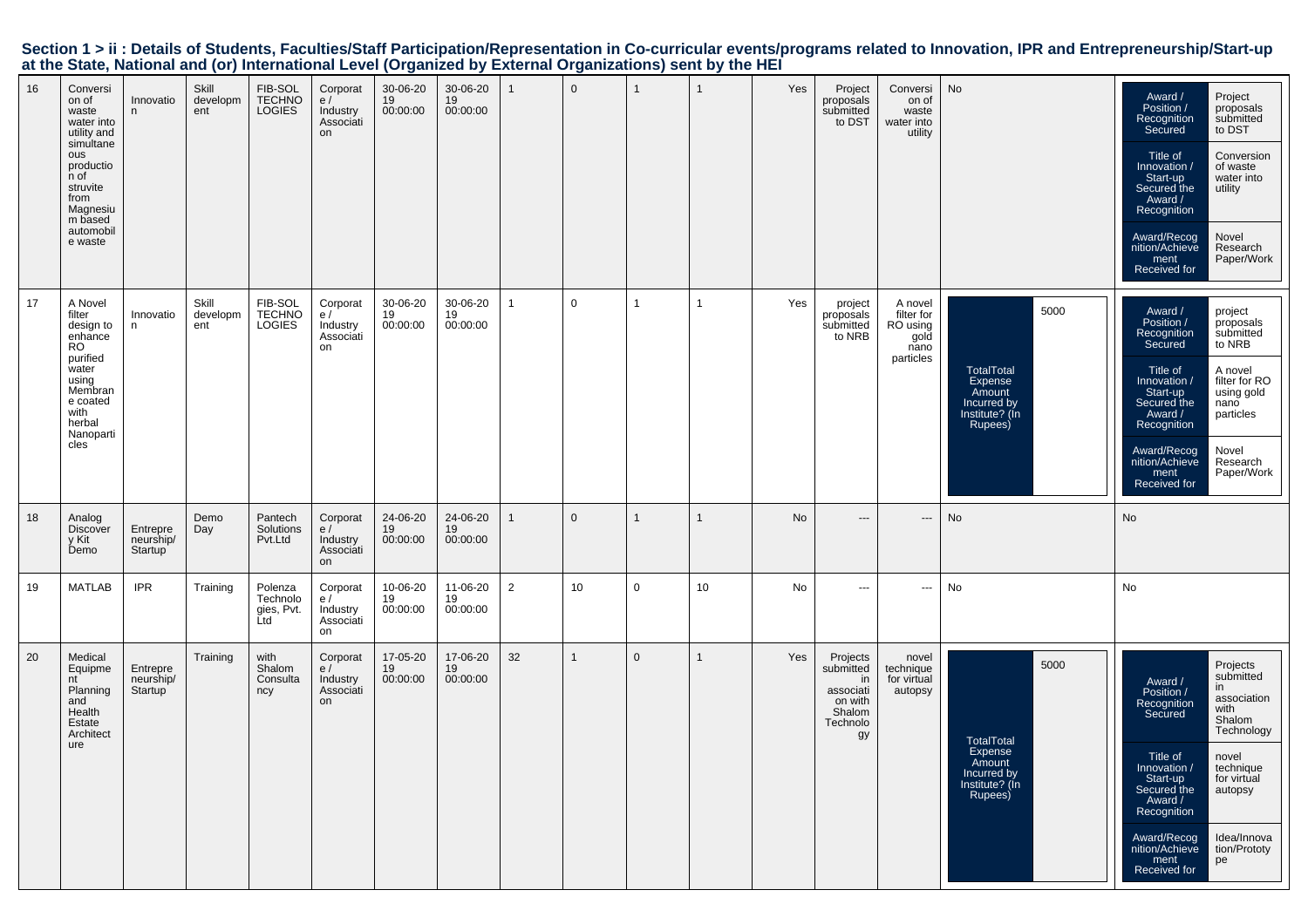|                                                                                                           |  |  | Section 1 > ii : Details of Students, Faculties/Staff Participation/Representation in Co-curricular events/programs related to Innovation, IPR and Entrepreneurship/Start-up |
|-----------------------------------------------------------------------------------------------------------|--|--|------------------------------------------------------------------------------------------------------------------------------------------------------------------------------|
| at the State, National and (or) International Level (Organized by External Organizations) sent by the HEI |  |  |                                                                                                                                                                              |

| 21 | Current<br>Scenario<br>and<br>opportuni<br>ties for a<br>biomedic<br>al<br>engineer<br>s 2019 | Entrepre<br>neurship/<br>Startup | Awarene<br>SS     | GKM<br>College<br>of<br>Engineeri<br>ng and<br>Technolo<br>gy     | Educatio<br>nal<br>Institute | 08-07-20<br>19<br>00:00:00 | 08-07-20<br>19<br>00:00:00 | $\mathbf{1}$ | 20  | 5            | 25              | No  | $\cdots$                                 | $\hspace{0.05cm} \ldots$                    | No                                                                                   | No                                                                                                                                                                                                                                                                                               |
|----|-----------------------------------------------------------------------------------------------|----------------------------------|-------------------|-------------------------------------------------------------------|------------------------------|----------------------------|----------------------------|--------------|-----|--------------|-----------------|-----|------------------------------------------|---------------------------------------------|--------------------------------------------------------------------------------------|--------------------------------------------------------------------------------------------------------------------------------------------------------------------------------------------------------------------------------------------------------------------------------------------------|
| 22 | Career<br>Planning<br>and<br>Opportun<br>ities                                                | Entrepre<br>neurship/<br>Startup | Awarene<br>SS     | <b>NIT</b>                                                        | Educatio<br>nal<br>Institute | 12-07-20<br>19<br>00:00:00 | 12-07-20<br>19<br>00:00:00 | $\mathbf{1}$ | 200 | 5            | 205             | No  | $\hspace{0.05cm} \ldots \hspace{0.05cm}$ | $\hspace{0.05cm} \cdots$                    | No                                                                                   | No                                                                                                                                                                                                                                                                                               |
| 23 | Dakshinc<br>hitra<br>Architect<br>ural<br>museum                                              | Entrepre<br>neurship/<br>Startup | Exposure<br>visit | GKM<br>College<br>of<br>Engineeri<br>ng and<br>Technolo<br>gy     | Educatio<br>nal<br>Institute | 10-07-20<br>19<br>00:00:00 | 10-07-20<br>19<br>00:00:00 | $\mathbf{1}$ | 62  | 3            | 65              | No  | ---                                      | ---                                         | No                                                                                   | No                                                                                                                                                                                                                                                                                               |
| 24 | scenario<br>and<br>Opportun<br>ities for a<br><b>Biomedic</b><br>al<br>Engineer-<br>2019      | <b>IPR</b>                       | Awarene<br>SS     | <b>GKMCET</b>                                                     | Educatio<br>nal<br>Institute | 08-07-20<br>19<br>00:00:00 | 08-07-20<br>19<br>00:00:00 | $\mathbf{1}$ | 57  | 3            | 60              | No  | $\hspace{0.05cm} \ldots \hspace{0.05cm}$ | $\hspace{0.05cm} \cdots$                    | No                                                                                   | No                                                                                                                                                                                                                                                                                               |
| 25 | Awarene<br>SS<br>program<br>on<br>Pollution                                                   | <b>IPR</b>                       | Awarene<br>SS     | <b>GKMCET</b>                                                     | Educatio<br>nal<br>Institute | 10-07-20<br>19<br>00:00:00 | 10-07-20<br>19<br>00:00:00 | $\mathbf{1}$ | 42  | 3            | 45              | No  | $\hspace{0.05cm} \ldots \hspace{0.05cm}$ | $\hspace{0.05cm} \cdots$                    | No                                                                                   | No                                                                                                                                                                                                                                                                                               |
| 26 | Awarene<br>SS<br>program<br>me on<br>Pollution                                                | <b>IPR</b>                       | Awarene<br>SS     | <b>GKMCET</b>                                                     | Educatio<br>nal<br>Institute | 11-07-20<br>19<br>00:00:00 | 11-07-20<br>19<br>00:00:00 | $\mathbf{1}$ | 3   | $\mathbf{0}$ | 3               | No  | $\hspace{0.05cm} \cdots$                 | $\hspace{0.05cm} \cdots$                    | No                                                                                   | No                                                                                                                                                                                                                                                                                               |
| 27 | Unmanna<br>ed Aerial<br>Vehicle                                                               | Innovatio<br>n                   | Awarene<br>SS     | <b>GKMCET</b>                                                     | Educatio<br>nal<br>Institute | 18-07-20<br>19<br>00:00:00 | 18-07-20<br>19<br>00:00:00 | $\mathbf{1}$ | 35  | 5            | 40              | Yes | projects<br>done                         | Unmanne<br>d aerial<br>vehicle<br>using loT | 10000<br>TotalTotal<br>Expense<br>Amount<br>Incurred by<br>Institute? (In<br>Rupees) | Award /<br>Position /<br>projects<br>done<br>Recognition<br>Secured<br>Unmanned<br>Title of<br>Innovation /<br>aerial<br>Start-up<br>vehicle<br>Secured the<br>using loT<br>Award /<br>Recognition<br>Award/Recog<br>nition/Achieve<br>Idea/Innova<br>tion/Prototy<br>ment<br>Received for<br>pe |
| 28 | Chandray<br>aan II<br>Relaunch<br>) at ISRO                                                   | Innovatio<br>n                   | Exposure<br>visit | Sathish<br>Dawan<br>Space<br>Center,<br>SHAR,<br>Sriharikot<br>ta | Govt.<br>Agency<br>(State)   | 22-07-20<br>19<br>00:00:00 | 22-07-20<br>19<br>00:00:00 | $\mathbf{1}$ | 5   | $\mathbf{0}$ | $5\phantom{.0}$ | No  | $\hspace{0.05cm} \cdots$                 | $\hspace{0.05cm} \ldots$                    | No                                                                                   | No                                                                                                                                                                                                                                                                                               |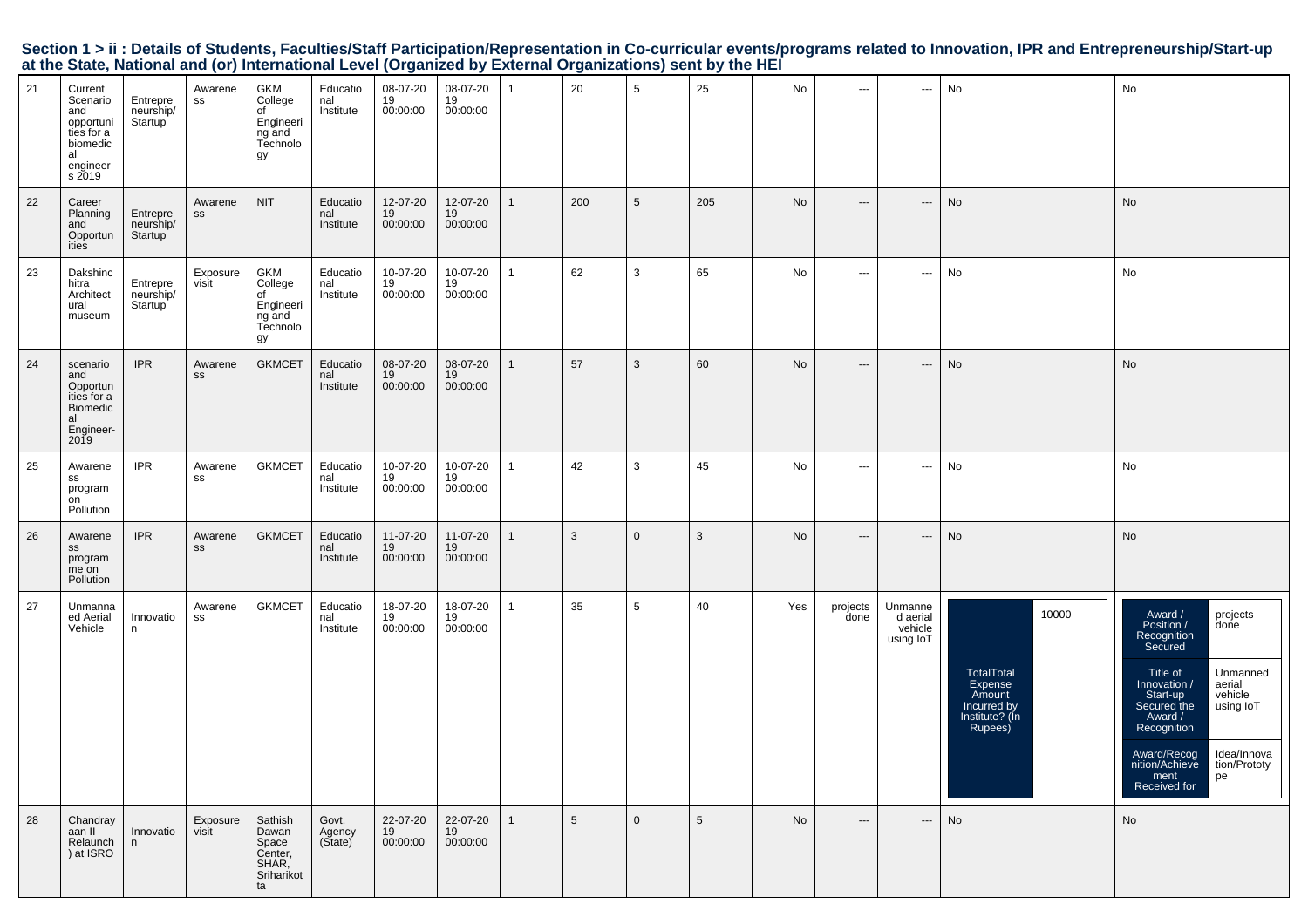|  |                                                                                                           |  |  | Section 1 > ii : Details of Students, Faculties/Staff Participation/Representation in Co-curricular events/programs related to Innovation, IPR and Entrepreneurship/Start-up |  |
|--|-----------------------------------------------------------------------------------------------------------|--|--|------------------------------------------------------------------------------------------------------------------------------------------------------------------------------|--|
|  | at the State, National and (or) International Level (Organized by External Organizations) sent by the HEI |  |  |                                                                                                                                                                              |  |

| 29 | Teaching<br>awards in<br>Engineeri<br>ng                                                               | <b>IPR</b>                       | Skill<br>developm<br>ent | Arignar<br>Anna<br>Arangam,<br>Chennal       | Govt.<br>Agency<br>(State)                    | 27-07-20<br>19<br>00:00:00 | 27-07-20<br>19<br>00:00:00 | $\overline{1}$ | 15           | 3            | 18 | Yes       | Teaching<br>awards                                             | Academi<br>cs<br>performa<br>nce                                             | No                                                                                            | Award /<br>Teaching<br>Position /<br>awards<br>Recognition<br>Secured<br>Title of<br>Academics<br>performanc<br>Innovation /<br>Start-up<br>e<br>Secured the<br>Award /<br>Recognition<br>Novel<br>Award/Recog<br>nition/Achieve<br>Research<br>Paper/Work<br>ment<br>Received for                                                                           |
|----|--------------------------------------------------------------------------------------------------------|----------------------------------|--------------------------|----------------------------------------------|-----------------------------------------------|----------------------------|----------------------------|----------------|--------------|--------------|----|-----------|----------------------------------------------------------------|------------------------------------------------------------------------------|-----------------------------------------------------------------------------------------------|--------------------------------------------------------------------------------------------------------------------------------------------------------------------------------------------------------------------------------------------------------------------------------------------------------------------------------------------------------------|
| 30 | Cryptogr<br>aphy and<br>Network<br>Security                                                            | <b>IPR</b>                       | Seminar                  | <b>MIT</b>                                   | Educatio<br>nal<br>Institute                  | 26-07-20<br>19<br>00:00:00 | 26-07-20<br>19<br>00:00:00 | $\mathbf{1}$   | 36           | $\mathbf{0}$ | 36 | <b>No</b> | $---$                                                          | $\overline{\phantom{a}}$                                                     | No                                                                                            | No                                                                                                                                                                                                                                                                                                                                                           |
| 31 | Piezoresi<br>stive<br>sensors<br>for<br>prostate<br>cancer<br>detection                                | <b>IPR</b>                       | Innovatio<br>n Contest   | Indo-<br>Ethopia<br>Bilateral,<br><b>DST</b> | Corporat<br>e/<br>Industry<br>Associati<br>on | 31-07-20<br>19<br>00:00:00 | 31-07-20<br>19<br>00:00:00 | $\mathbf{1}$   | $\mathbf 0$  | $\mathbf{1}$ | 1  | Yes       | Projects<br>done                                               | Bio<br>sensors                                                               | 5000<br><b>TotalTotal</b><br>Expense<br>Amount<br>Incurred by<br>Institute? (In<br>Rupees)    | Award /<br>Projects<br>Position /<br>done<br>Recognition<br>Secured<br>Title of<br>Bio sensors<br>Innovation /<br>Start-up<br>Secured the<br>Award /<br>Recognition<br>Award/Recog<br>Novel<br>nition/Achieve<br>Research<br>Paper/Work<br>ment<br>Received for                                                                                              |
| 32 | Validatin<br>g Novel<br>Egg shell<br>derived<br>bone<br>regenerat<br>ive<br>biocerami<br>$\mathsf{cs}$ | Innovatio<br>n                   | Innovatio<br>n Contest   | PACE,<br>BIRAC                               | Corporat<br>e/<br>Industry<br>Associati<br>on | 31-07-20<br>19<br>00:00:00 | 31-07-20<br>19<br>00:00:00 | $\overline{1}$ | $\mathbf{0}$ | $\mathbf{1}$ |    | Yes       | Project<br>applied<br>and<br>sanctione<br>d from<br><b>DBT</b> | Novel<br>Egg shell<br>derived<br>bone<br>regenerat<br>ive<br>biocerami<br>CS | 1200000<br><b>TotalTotal</b><br>Expense<br>Amount<br>Incurred by<br>Institute? (In<br>Rupees) | Project<br>Award /<br>applied and<br>Position /<br>Recognition<br>sanctioned<br>from DBT<br>Secured<br>Novel Egg<br>Title of<br>shell<br>Innovation<br>derived<br>Start-up<br>bone<br>Secured the<br>regenerativ<br>Award /<br>e<br>Recognition<br>bioceramics<br>Award/Recog<br>Idea/Innova<br>nition/Achieve<br>tion/Prototy<br>ment<br>pe<br>Received for |
| 33 | A Reality<br>Check                                                                                     | Entrepre<br>neurship/<br>Startup | Seminar                  | <b>GKMCET</b>                                | Educatio<br>nal<br>Institute                  | 06-08-20<br>19<br>00:00:00 | 06-08-20<br>19<br>00:00:00 | $\overline{1}$ | 32           | 3            | 35 | No        | $\hspace{0.05cm} \ldots$                                       | ---                                                                          | No                                                                                            | No                                                                                                                                                                                                                                                                                                                                                           |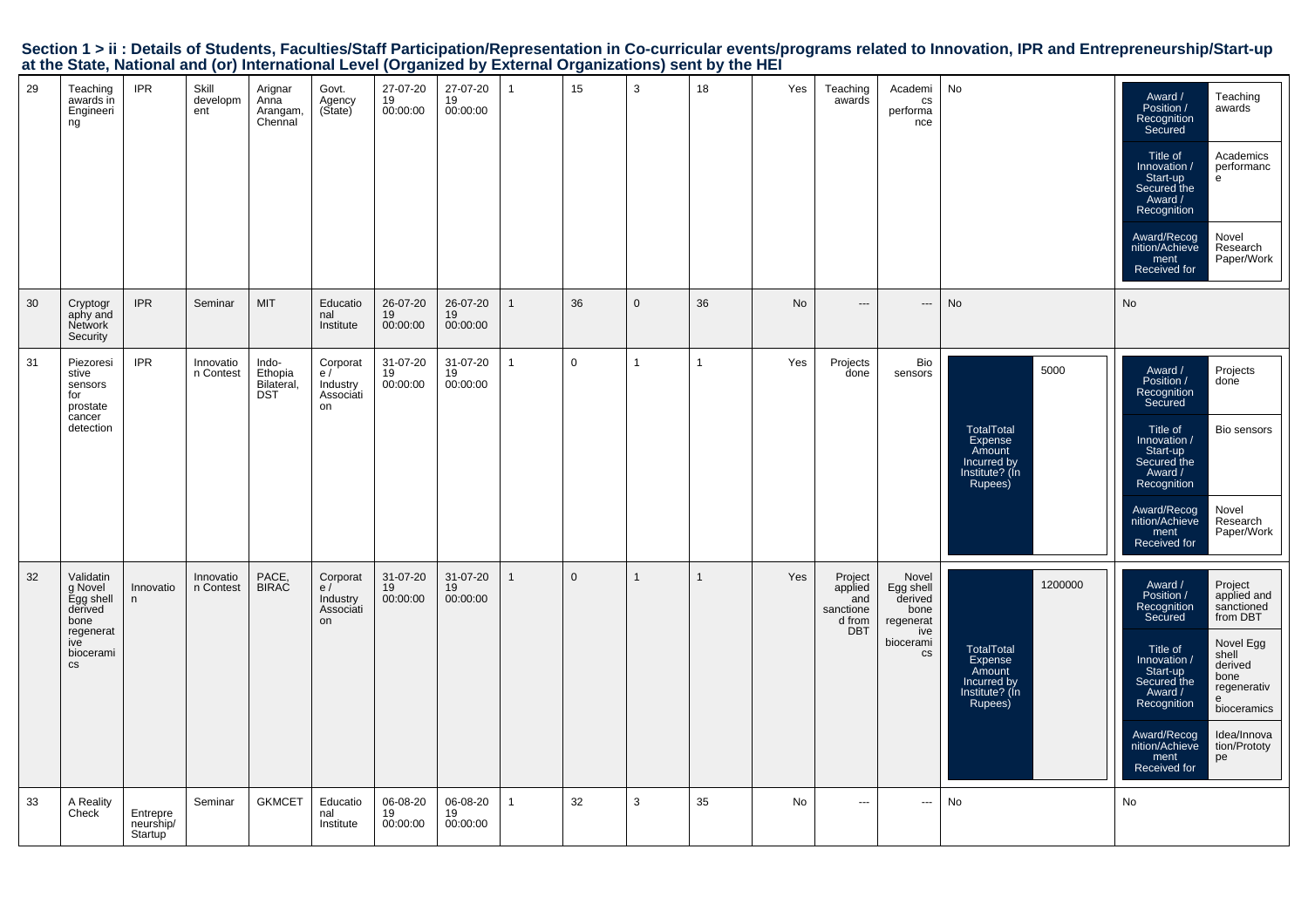| 34 | <b>MECHBR</b><br><b>AINIACS</b><br><b>AGON</b><br>2K19                             | Entrepre<br>neurship/<br>Startup              | Ideation          | Sathyaba<br>ma<br>Institute<br>οf<br>science<br>and<br>technolog<br>V                                          | Educatio<br>nal<br>Institute | 08-08-20<br>19<br>00:00:00 | 09-08-20<br>19<br>00:00:00 | $\overline{2}$ | 6              | $\mathbf 0$    | 6              | No  | $---$                                   | ---                      | No                                                                                  | No                                                                                                                                                                                                                                                                                           |
|----|------------------------------------------------------------------------------------|-----------------------------------------------|-------------------|----------------------------------------------------------------------------------------------------------------|------------------------------|----------------------------|----------------------------|----------------|----------------|----------------|----------------|-----|-----------------------------------------|--------------------------|-------------------------------------------------------------------------------------|----------------------------------------------------------------------------------------------------------------------------------------------------------------------------------------------------------------------------------------------------------------------------------------------|
| 35 | higher<br>studies<br>education                                                     | Entrepre<br>neurship/<br>Startup              | Awarene<br>SS     | <b>GKMCET</b>                                                                                                  | Educatio<br>nal<br>Institute | 16-08-20<br>19<br>00:00:00 | 16-08-20<br>19<br>00:00:00 | 1              | 8              | $\mathbf 0$    | 8              | No  | $\hspace{0.05cm} \ldots$                | ---                      | No                                                                                  | No                                                                                                                                                                                                                                                                                           |
| 36 | Software<br>Defined<br>Networki<br>ng                                              | <b>IPR</b>                                    | Seminar           | Anna<br>Universit<br>y                                                                                         | Govt.<br>Agency<br>(Sitate)  | 09-08-20<br>19<br>00:00:00 | 10-08-20<br>19<br>00:00:00 | $\overline{2}$ | $\overline{0}$ | $\overline{2}$ | $\overline{2}$ | No  | $\hspace{0.05cm} \ldots$                | $\hspace{0.05cm} \cdots$ | No                                                                                  | No                                                                                                                                                                                                                                                                                           |
| 37 | <b>EDUMEE</b>                                                                      | Entrepre<br>neurship/<br>Startup              | Exposure<br>visit | Mitsubish<br>i Electric<br>India and<br>associati<br>on with<br>MIT, and<br>Anna<br>Universit<br>y,<br>Chennai | Educatio<br>nal<br>Institute | 08-08-20<br>19<br>00:00:00 | 08-08-20<br>19<br>00:00:00 |                | 0              | $\overline{2}$ | $\overline{2}$ | No  | $\sim$ $\sim$                           | $\hspace{0.05cm} \ldots$ | No                                                                                  | No                                                                                                                                                                                                                                                                                           |
| 38 | Guideline<br>s,<br>Grievanc<br>e<br>Redresse<br>s<br>,General<br><b>Discipline</b> | Entrepre<br>neurship/<br>Startup              | Seminar           | POSH<br><b>CELL</b>                                                                                            | Educatio<br>nal<br>Institute | 13-08-20<br>19<br>00:00:00 | 13-08-20<br>19<br>00:00:00 | $\mathbf{1}$   | 23             | 3              | 26             | No  | $\hspace{0.05cm} \cdots$                | $\hspace{0.05cm} \cdots$ | No                                                                                  | No                                                                                                                                                                                                                                                                                           |
| 39 | Entrepre<br>neurial<br>and<br>Manageri<br>al<br>developm<br>ent of<br>MSMEs        | Entrepre<br>neurship/<br>Startup <sup>'</sup> | Awarene<br>SS     | <b>MSME</b><br>(DI),<br>Guindy.                                                                                | Educatio<br>nal<br>Institute | 22-08-20<br>19<br>00:00:00 | 22-08-20<br>19<br>00:00:00 | 1              | $\mathbf 0$    | 2              | $\overline{2}$ | No  | $\hspace{0.05cm} \ldots$                | $\hspace{0.05cm} \ldots$ | No                                                                                  | No                                                                                                                                                                                                                                                                                           |
| 40 | PRANAV<br>2K19                                                                     | Entrepre<br>neurship/<br>Startup              | Ideation          | Meenaks<br>hi<br>Sundaraj<br>an<br>Engineeri<br>ng<br>College                                                  | Educatio<br>nal<br>Institute | 19-08-20<br>19<br>00:00:00 | 19-08-20<br>19<br>00:00:00 | $\mathbf{1}$   | $\overline{4}$ | $\mathbf 0$    | $\overline{4}$ | Yes | awarded<br>in paper<br>presentat<br>ion | Biosenso<br>rs           | 2000<br>TotalTotal<br>Expense<br>Amount<br>Incurred by<br>Institute? (In<br>Rupees) | Award /<br>awarded in<br>Position /<br>paper<br>Recognition<br>presentatio<br>Secured<br>n<br><b>Biosensors</b><br>Title of<br>Innovation /<br>Start-up<br>Secured the<br>Award /<br>Recognition<br>Award/Recog<br>Novel<br>nition/Achieve<br>Research<br>Paper/Work<br>ment<br>Received for |
| 41 | Soft skills<br>training<br>program<br>me                                           | Entrepre<br>neurship/<br>Startup              | Training          | Super<br>Success<br>Academy<br><b>GKMCET</b>                                                                   | Educatio<br>nal<br>Institute | 09-09-20<br>19<br>00:00:00 | 10-09-20<br>19<br>00:00:00 | $\overline{2}$ | 18             | 2              | 20             | No  | $\hspace{0.05cm} \ldots$                | $\hspace{0.05cm} \ldots$ | No                                                                                  | No                                                                                                                                                                                                                                                                                           |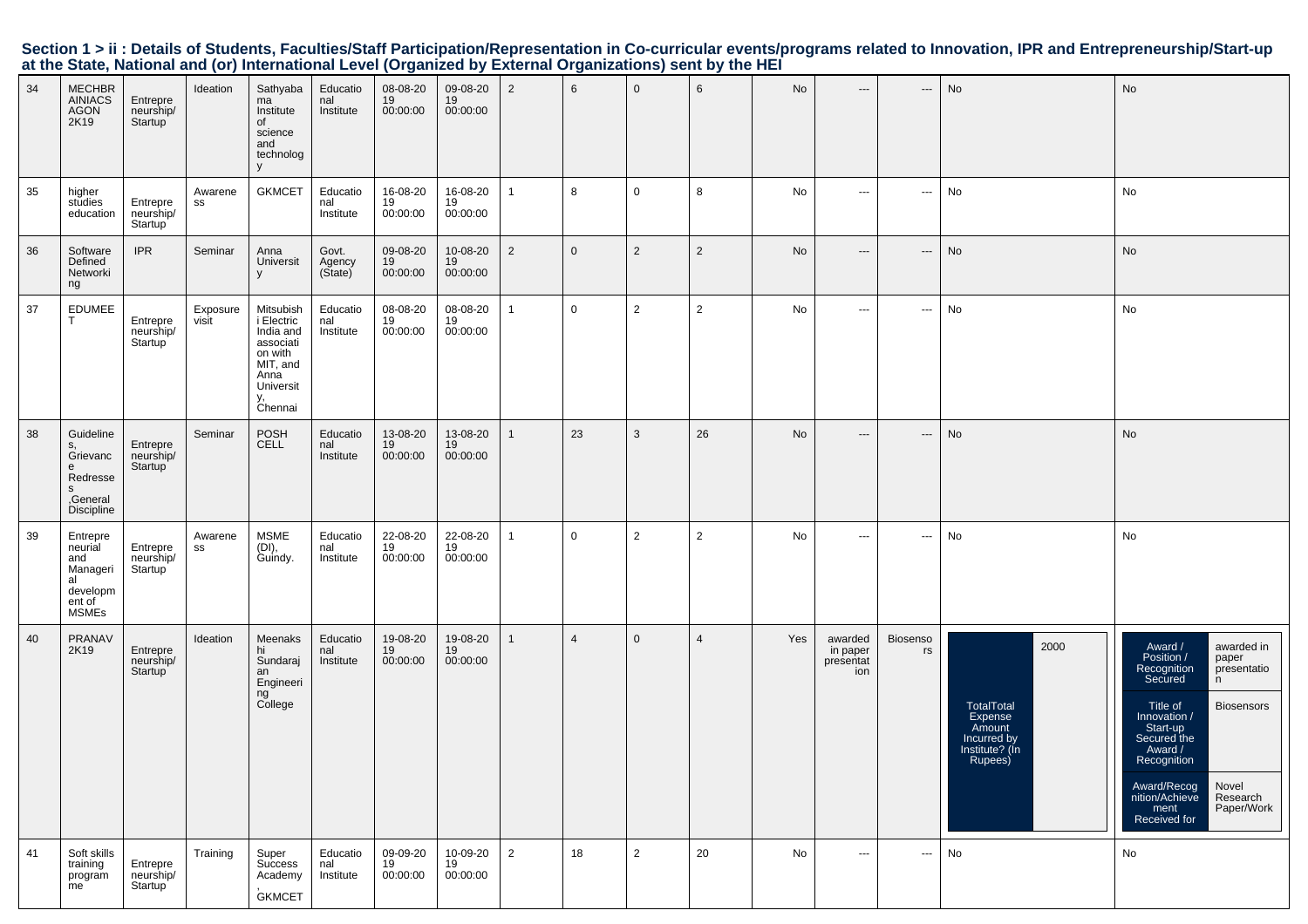|    |                                                                                        |                                               |                          | at the State, National and (0) international Level (Organized by External Organizations) Sent by the HET |                                               |                              |                            |                |                |                |              |           |                          |                                                                    |                                                                                    |                                                                                                                                                                                                                                                                                                         |
|----|----------------------------------------------------------------------------------------|-----------------------------------------------|--------------------------|----------------------------------------------------------------------------------------------------------|-----------------------------------------------|------------------------------|----------------------------|----------------|----------------|----------------|--------------|-----------|--------------------------|--------------------------------------------------------------------|------------------------------------------------------------------------------------|---------------------------------------------------------------------------------------------------------------------------------------------------------------------------------------------------------------------------------------------------------------------------------------------------------|
| 42 | $\mathsf{E}\text{-}$<br>Learning<br>and<br>MOOCs<br>in Higher<br>Educatio<br>n         | <b>IPR</b>                                    | Seminar                  | Anna<br>Universit<br>$\mathsf{V}$                                                                        | Govt.<br>Agency<br>(State)                    | 14-09-20<br>19<br>00:00:00   | 14-09-20<br>19<br>00:00:00 | 1              | $\overline{0}$ | $\overline{1}$ | $\mathbf{1}$ | No        | $\cdots$                 | $\hspace{0.05cm} \ldots$                                           | No                                                                                 | No                                                                                                                                                                                                                                                                                                      |
| 43 | placemen<br>technical<br>training                                                      | Entrepre<br>neurship/<br>Startup <sup>'</sup> | Training                 | Smart<br>Training<br>Resource<br>s                                                                       | Corporat<br>e/<br>Industry<br>Associati<br>on | 23-09-20<br>19<br>00:00:00   | 25-09-20<br>19<br>00:00:00 | 3              | 25             | 3              | 28           | No        | $\sim$ $\sim$ $\sim$     | $\hspace{0.05cm} \cdots$                                           | No                                                                                 | No                                                                                                                                                                                                                                                                                                      |
| 44 | soft skills<br>training                                                                | <b>IPR</b>                                    | Skill<br>developm<br>ent | <b>GKMCET</b>                                                                                            | Educatio<br>nal<br>Institute                  | 19-09-20<br>19<br>00:00:00   | 25-09-20<br>19<br>00:00:00 | $\overline{7}$ | 22             | 2              | 24           | No        | $\hspace{0.05cm} \ldots$ | $\hspace{0.05cm} \ldots$                                           | No                                                                                 | No                                                                                                                                                                                                                                                                                                      |
| 45 | Innovatio<br>ns in<br>diagnosti<br>$\mathtt{C}$<br>microbiol<br>ogy                    | Innovatio<br>n                                | Innovatio<br>n Contest   | Kamaraj<br>College,<br>Tuticorin                                                                         | Educatio<br>$\overline{nal}$<br>Institute     | 20-09-20<br>19<br>00:00:00   | 20-09-20<br>19<br>00:00:00 | $\mathbf{1}$   | $\mathbf{1}$   | $\mathbf 0$    | $\mathbf{1}$ | Yes       | projects<br>done         | Innovatio<br>ns in<br>diagnosti<br>$\mathbf c$<br>microbiol<br>ogy | 500<br>TotalTotal<br>Expense<br>Amount<br>Incurred by<br>Institute? (In<br>Rupees) | Award /<br>Position /<br>Recognition<br>Secured<br>projects<br>done<br>Title of<br>Innovation /<br>Start-up<br>Secured the<br>Innovations<br>in<br>diagnostic<br>microbiolog<br>Award /<br>y<br>Recognition<br>Novel<br>Research<br>Paper/Work<br>Award/Recog<br>nition/Achieve<br>ment<br>Received for |
| 46 | Anatomy<br>and<br>Physiolog<br>y of<br>Central<br>Nervous<br>System                    | Entrepre<br>neurship/<br>Startup              | Seminar                  | Dental<br>College                                                                                        | Educatio<br>nal<br>Institute                  | 04-10-20<br>19<br>00:00:00   | 04-10-20<br>19<br>00:00:00 | $\mathbf{1}$   | 38             | 2              | 40           | <b>No</b> | $\cdots$                 | $\hspace{0.05cm} \ldots$                                           | No                                                                                 | No                                                                                                                                                                                                                                                                                                      |
| 47 | Frontiers<br>in<br>Photonic<br>s and<br>o and<br>communi<br>cation<br>SCWFP<br>OC 2019 | Entrepre<br>neurship/<br>Startup              | Worksho<br>p             | Saveetha<br>Engineeri<br>ng<br>College                                                                   | Educatio<br>nal<br>Institute                  | 26-09-20<br>19<br>00:00:00   | 26-09-20<br>19<br>00:00:00 | $\mathbf{1}$   | 43             | $\overline{2}$ | 45           | No        | $\sim$ $\sim$            | $\hspace{0.05cm} \cdots$                                           | No                                                                                 | No                                                                                                                                                                                                                                                                                                      |
| 48 | $3D -$<br>printing<br>workshop                                                         | Entrepre<br>neurship/<br>Startup              | Worksho                  | <b>GKMCET</b>                                                                                            | Educatio<br>nal<br>Institute                  | $28-09-20$<br>19<br>00:00:00 | 28-09-20<br>19<br>00:00:00 | $\mathbf{1}$   | $\overline{4}$ | $\overline{2}$ | 6            | No        | $\cdots$                 | $\hspace{0.05cm} \cdots$                                           | No                                                                                 | No                                                                                                                                                                                                                                                                                                      |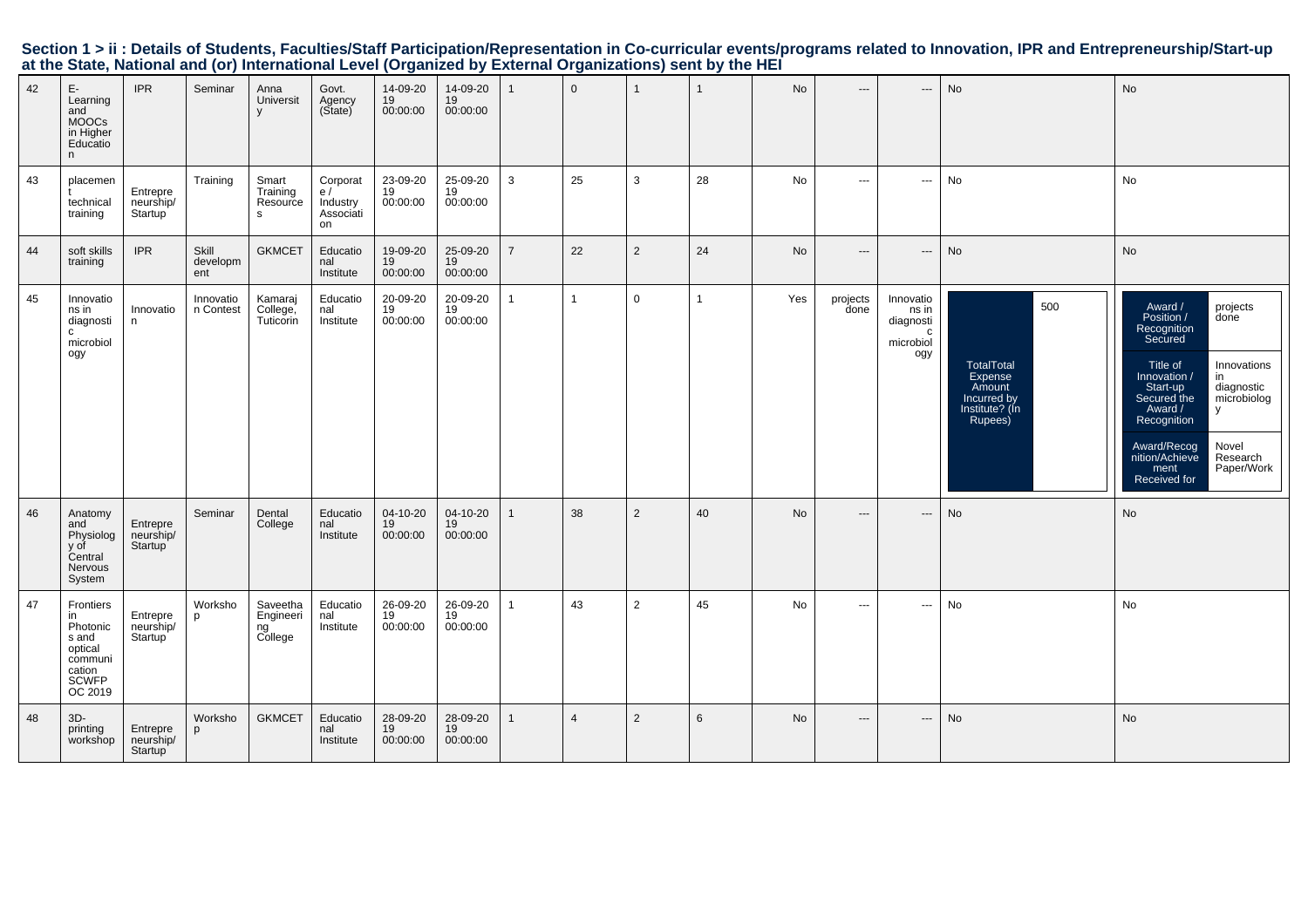|  |                                                                                                           |  |  | Section 1 > ii : Details of Students, Faculties/Staff Participation/Representation in Co-curricular events/programs related to Innovation, IPR and Entrepreneurship/Start-up |  |
|--|-----------------------------------------------------------------------------------------------------------|--|--|------------------------------------------------------------------------------------------------------------------------------------------------------------------------------|--|
|  | at the State, National and (or) International Level (Organized by External Organizations) sent by the HEI |  |  |                                                                                                                                                                              |  |

| 49 | <b>IDCON</b><br>2019                                                                                   | Entrepre<br>neurship/<br>Startup | Skill<br>developm<br>ent | Prince<br>Venkates<br>hwara<br>Padmava<br>thy<br>College<br>of<br>Engineeri<br>ng  | Educatio<br>nal<br>Institute                  | 28-09-20<br>19<br>00:00:00 | 28-09-20<br>19<br>00:00:00 | $\mathbf{1}$    | $\overline{1}$ | 0              | $\mathbf{1}$   | Yes | projects<br>using 3D<br>printing | Automobi<br>le engine<br>testing | 2000<br><b>TotalTotal</b><br>Expense<br>Amount<br>Incurred by<br>Institute? (In<br>Rupees) | Award /<br>projects<br>using 3D<br>Position /<br>Recognition<br>Secured<br>printing<br>Title of<br>Automobile<br>Innovation /<br>engine<br>testing<br>Start-up<br>Secured the<br>Award /<br>Recognition<br>Idea/Innova<br>Award/Recog<br>nition/Achieve<br>tion/Prototy<br>ment<br>Received for<br>pe |
|----|--------------------------------------------------------------------------------------------------------|----------------------------------|--------------------------|------------------------------------------------------------------------------------|-----------------------------------------------|----------------------------|----------------------------|-----------------|----------------|----------------|----------------|-----|----------------------------------|----------------------------------|--------------------------------------------------------------------------------------------|-------------------------------------------------------------------------------------------------------------------------------------------------------------------------------------------------------------------------------------------------------------------------------------------------------|
| 50 | Validatin<br>g Novel<br>Egg shell<br>derived<br>bone<br>regenerat<br>ive<br>biocerami<br>$\mathtt{CS}$ | Innovatio<br>n                   | Seminar                  | PACE<br>BIRAC,<br>BIRAC<br>(New<br>Delhi)                                          | Corporat<br>e/<br>Industry<br>Associati<br>on | 29-09-20<br>19<br>00:00:00 | 30-09-20<br>19<br>00:00:00 | 2               | $\mathbf{0}$   | $\mathbf{1}$   | $\mathbf{1}$   | No  | $\overline{a}$                   | $\hspace{0.05cm} \ldots$         | No                                                                                         | No                                                                                                                                                                                                                                                                                                    |
| 51 | Bio<br>inspired<br>Technolo<br>gies                                                                    | Entrepre<br>neurship/<br>Startup | Innovatio<br>n Contest   | EDI, Govt<br>of Tamil<br>Nadu and<br><b>IIITDM</b><br>Kanchee<br>puram             | Govt.<br>Agency<br>(Sitate)                   | 23-10-20<br>19<br>00:00:00 | 23-10-20<br>19<br>00:00:00 | $\mathbf{1}$    | $\mathbf 0$    | $\mathbf{1}$   | $\overline{1}$ | No  | $\sim$ $\sim$                    | $\hspace{0.05cm} \cdots$         | No                                                                                         | No                                                                                                                                                                                                                                                                                                    |
| 52 | Tamilnad<br>u Student<br>Innovator<br>S<br>program                                                     | Innovatio<br>n                   | Skill<br>developm<br>ent | Madras<br>Institute<br>of<br>Technolo<br>gy                                        | Educatio<br>nal<br>Institute                  | 29-11-20<br>19<br>00:00:00 | 29-11-20<br>19<br>00:00:00 | $\mathbf{1}$    | 5              | $\overline{0}$ | $\sqrt{5}$     | No  | $\overline{\phantom{a}}$         | ---                              | No                                                                                         | No                                                                                                                                                                                                                                                                                                    |
| 53 | Social<br>Network<br>Analysis                                                                          | <b>IPR</b>                       | Training                 | CSE at<br>College<br>of<br>Engineeri<br>ng, ̃<br>Guindy,<br>Anna<br>Universit<br>y | Educatio<br>nal<br>Institute                  | 02-12-20<br>19<br>00:00:00 | 06-12-20<br>19<br>00:00:00 | $5\phantom{.0}$ | $\mathbf 0$    | $\mathbf{1}$   | $\mathbf{1}$   | No  | $\cdots$                         | $\hspace{0.05cm} \cdots$         | No                                                                                         | No                                                                                                                                                                                                                                                                                                    |
| 54 | Fundame<br>ntals of<br>electrical<br>drives                                                            | <b>IPR</b>                       | Skill<br>developm<br>ent | <b>NPTEL</b>                                                                       | Corporat<br>e/<br>Industry<br>Associati<br>on | 10-09-20<br>19<br>00:00:00 | 10-09-20<br>19<br>00:00:00 | $\mathbf{1}$    | $\mathbf{0}$   | $\mathbf{1}$   | $\mathbf{1}$   | Yes | Ph.d<br>registere<br>d in IIIT   | Electric<br>vehicle<br>design    | 1500<br><b>TotalTotal</b><br>Expense<br>Amount<br>Incurred by<br>Institute? (In<br>Rupees) | Ph.d<br>registered<br>in IIIT<br>Award /<br>Position /<br>Recognition<br>Secured<br>Electric<br>Title of<br>Innovation /<br>vehicle<br>design<br>Start-up<br>Secured the<br>Award /<br>Recognition<br>Award/Recog<br>Idea/Innova<br>nition/Achieve<br>tion/Prototy<br>ment<br>pe<br>Received for      |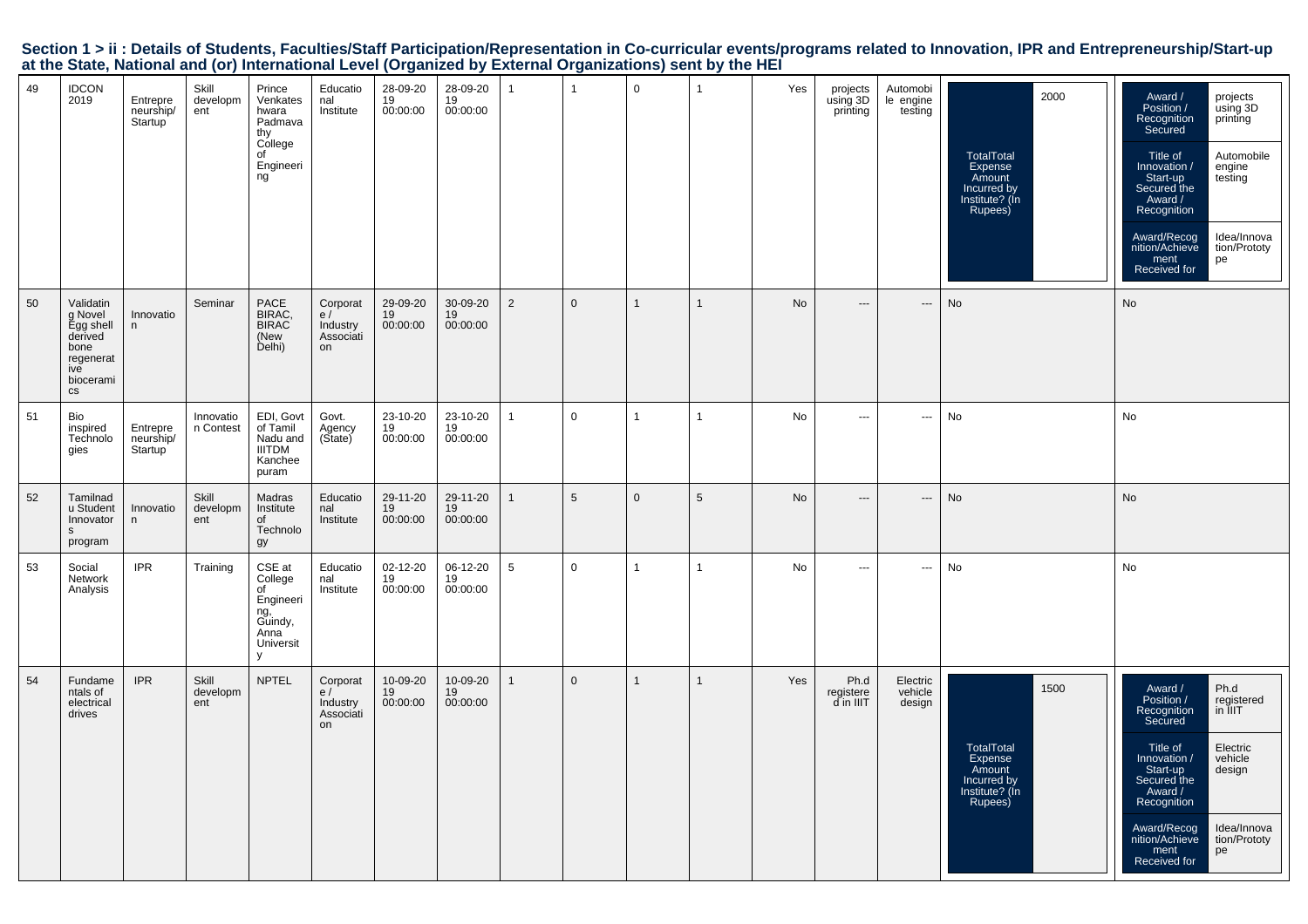| 55 | Cryptogr<br>aphy and<br>Network<br>security                                                                          | <b>IPR</b>                       | Skill<br>developm<br>ent | <b>GKMCET</b>                                                               | Educatio<br>nal<br>Institute                  | 26-07-20<br>19<br>00:00:00 | 26-07-20<br>19<br>00:00:00 |   | 12  | $\overline{2}$ | 14  | No        | $\cdots$                 | $\hspace{0.05cm} \ldots$                | No                                                                                          | No                                                                                                                                                                                                                                                                                           |
|----|----------------------------------------------------------------------------------------------------------------------|----------------------------------|--------------------------|-----------------------------------------------------------------------------|-----------------------------------------------|----------------------------|----------------------------|---|-----|----------------|-----|-----------|--------------------------|-----------------------------------------|---------------------------------------------------------------------------------------------|----------------------------------------------------------------------------------------------------------------------------------------------------------------------------------------------------------------------------------------------------------------------------------------------|
| 56 | intra-<br>collegiate                                                                                                 | <b>IPR</b>                       | Skill<br>developm<br>ent | <b>GKMCET</b>                                                               | Educatio<br>nal<br>Institute                  | 28-08-20<br>19<br>00:00:00 | 28-08-20<br>19<br>00:00:00 |   | 300 | 12             | 312 | No        | $\hspace{0.05cm} \ldots$ | $\cdots$                                | No                                                                                          | No                                                                                                                                                                                                                                                                                           |
| 57 | Deep<br>Learning<br>and<br>Image<br>Processi<br>ng for<br>Medical<br>and<br>Industrial<br>Control<br>Applicatio<br>n | Entrepre<br>neurship/<br>Startup | Seminar                  | <b>GKMCET</b>                                                               | Educatio<br>nal<br>Institute                  | 26-09-20<br>19<br>00:00:00 | 27-09-20<br>19<br>00:00:00 | 2 | 15  | $\mathbf 0$    | 15  | Yes       | Projects<br>done         | Image<br>processin<br>g using<br>MATLAB | 10000<br>TotalTotal<br><b>Expense</b><br>Amount<br>Incurred by<br>Institute? (In<br>Rupees) | Award /<br>Projects<br>Position /<br>done<br>Recognition<br>Secured<br>Title of<br>Image<br>Innovation /<br>processing<br>Start-up<br>using<br>MATLAB<br>Secured the<br>Award /<br>Recognition<br>Idea/Innova<br>Award/Recog<br>nition/Achieve<br>tion/Prototy<br>ment<br>pe<br>Received for |
| 58 | <b>SPINTR</b><br><b>ONICS</b>                                                                                        | Entrepre<br>neurship/<br>Startup | Skill<br>developm<br>ent | <b>GKMCET</b>                                                               | Educatio<br>nal<br>Institute                  | 07-03-20<br>20<br>00:00:00 | 07-03-20<br>20<br>00:00:00 |   | 23  | 3              | 26  | <b>No</b> | $\overline{\phantom{a}}$ | ---                                     | No                                                                                          | No                                                                                                                                                                                                                                                                                           |
| 59 | <b>CIRCUIT</b><br><b>CONTES</b>                                                                                      | Entrepre<br>neurship/<br>Startup | Skill<br>developm<br>ent | <b>GKMCET</b>                                                               | Educatio<br>nal<br>Institute                  | 25-01-20<br>20<br>00:00:00 | 25-01-20<br>20<br>00:00:00 |   | 18  | $\overline{2}$ | 20  | No.       | $---$                    | ---                                     | No                                                                                          | No                                                                                                                                                                                                                                                                                           |
| 60 | Technical<br>Worksho<br>p                                                                                            | <b>IPR</b>                       | Worksho<br>p             | Tagore<br>Engineeri<br>ng<br>College                                        | Educatio<br>nal<br>Institute                  | 20-09-20<br>19<br>00:00:00 | 20-09-20<br>19<br>00:00:00 |   | 5   | $\mathbf{0}$   | 5   | No        | $---$                    | ---                                     | No                                                                                          | No                                                                                                                                                                                                                                                                                           |
| 61 | Unmanna<br>ed Aerial<br>Vehicle                                                                                      | Entrepre<br>neurship/<br>Startup | Training                 | <b>GKMCET</b>                                                               | Educatio<br>nal<br>Institute                  | 18-07-20<br>19<br>00:00:00 | 18-07-20<br>19<br>00:00:00 |   | 23  | $\overline{2}$ | 25  | No        | $\cdots$                 | $\hspace{0.05cm} \ldots$                | No                                                                                          | No                                                                                                                                                                                                                                                                                           |
| 62 | ESA and<br>ESU<br>calibratio<br>n and<br>testing                                                                     | Entrepre<br>neurship/<br>Startup | Worksho<br>p             | Helix<br>India<br>Private<br>Limited,<br>Bangalor<br>e had<br>organize<br>d | Corporat<br>e/<br>Industry<br>Associati<br>on | 07-09-20<br>19<br>00:00:00 | 07-09-20<br>19<br>00:00:00 |   | 13  | 2              | 15  | No        | $\qquad \qquad \cdots$   | $\hspace{0.05cm} \ldots$                | No                                                                                          | No                                                                                                                                                                                                                                                                                           |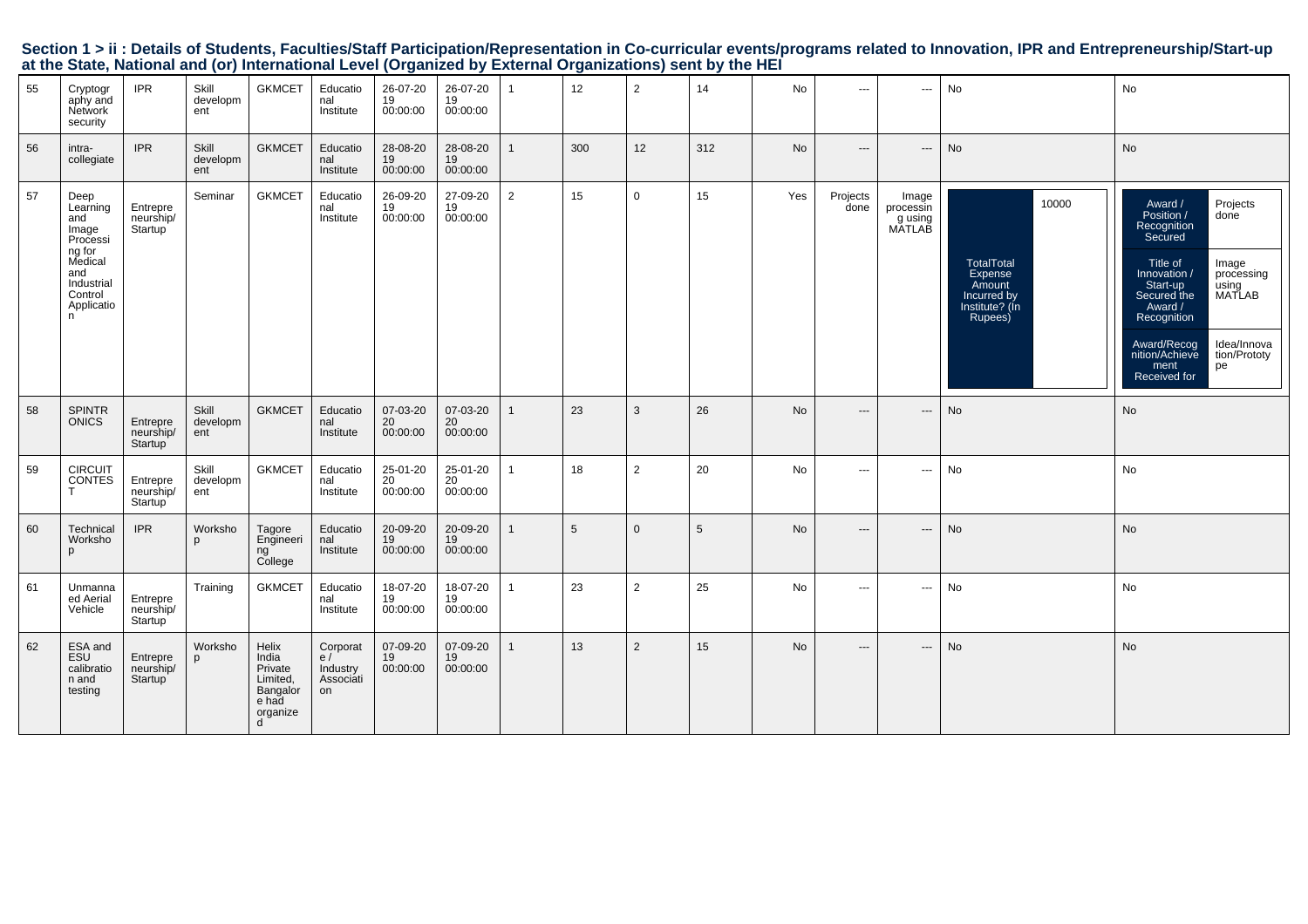|  |                                                                                                           |  |  | Section 1 > ii : Details of Students, Faculties/Staff Participation/Representation in Co-curricular events/programs related to Innovation, IPR and Entrepreneurship/Start-up |  |
|--|-----------------------------------------------------------------------------------------------------------|--|--|------------------------------------------------------------------------------------------------------------------------------------------------------------------------------|--|
|  | at the State, National and (or) International Level (Organized by External Organizations) sent by the HEI |  |  |                                                                                                                                                                              |  |

| 63 | Recent<br>advanced<br>in Herbal<br>Drug<br>Standardi<br>zation                            | Innovatio<br>n                   | Conferen<br>ce           | Arvind<br>Herbal<br>lab, Pvt                                                         | Corporat<br>e/<br>Industry<br>Associati<br>on | 14-12-20<br>19<br>00:00:00 | 15-12-20<br>19<br>00:00:00 | $\overline{2}$ | $\overline{0}$ | $\overline{1}$ | -1             | Yes | Projects<br>done                 | Drug<br>delivery<br>system         | 10000<br><b>TotalTotal</b><br>Expense<br>Amount<br>Incurred by<br>Institute? (Ín<br>Rupees) | Award /<br>Projects<br>Position /<br>done<br>Recognition<br>Secured<br>Drug<br>delivery<br>Title of<br>Innovation /<br>Start-up<br>system<br>Secured the<br>Award /<br>Recognition<br>Idea/Innova<br>Award/Recog<br>nition/Achieve<br>tion/Prototy<br>ment<br>pe<br>Received for                  |
|----|-------------------------------------------------------------------------------------------|----------------------------------|--------------------------|--------------------------------------------------------------------------------------|-----------------------------------------------|----------------------------|----------------------------|----------------|----------------|----------------|----------------|-----|----------------------------------|------------------------------------|---------------------------------------------------------------------------------------------|---------------------------------------------------------------------------------------------------------------------------------------------------------------------------------------------------------------------------------------------------------------------------------------------------|
| 64 | Inaugurat<br>ion and<br>Exchang<br>e of<br>MoUs for<br>Margdars<br>han                    | Entrepre<br>neurship/<br>Startup | Training                 | <b>RAJALA</b><br><b>KSHMI</b><br><b>ENGG</b><br>COLLEG<br>Е,<br><b>THANDA</b><br>LAM | Educatio<br>nal<br>Institute                  | 30-11-20<br>19<br>00:00:00 | 30-11-20<br>19<br>00:00:00 | $\mathbf{1}$   | $\mathbf 0$    | $\mathbf{1}$   | $\overline{1}$ | No  | $\hspace{0.05cm} \ldots$         | $\qquad \qquad -\qquad$            | No                                                                                          | No                                                                                                                                                                                                                                                                                                |
| 65 | Fundame<br>ntals of<br>electrical<br>drives                                               | <b>IPR</b>                       | Skill<br>developm<br>ent | <b>NPTEL</b>                                                                         | Corporat<br>e/<br>Industry<br>Associati<br>on | 24-07-20<br>19<br>00:00:00 | 12-09-20<br>19<br>00:00:00 | 51             | $\mathbf 0$    | $\overline{1}$ | -1             | No  | $\hspace{0.05cm} \cdots$         | $\hspace{0.05cm} \ldots$           | No                                                                                          | No                                                                                                                                                                                                                                                                                                |
| 66 | <b>FDP</b>                                                                                | Innovatio<br>n                   | Seminar                  | <b>IIT</b><br><b>MADRAS</b>                                                          | Educatio<br>nal<br>Institute                  | 09-12-20<br>19<br>00:00:00 | 09-12-20<br>19<br>00:00:00 |                | $\mathbf 0$    | 2              | $\overline{2}$ | Yes | Teaching<br>excellenc<br>y award | Microwav<br>e<br>communi<br>cation | No                                                                                          | Teaching<br>Award /<br>Position /<br>excellency<br>award<br>Recognition<br>Secured<br>Microwave<br>Title of<br>Innovation /<br>communica<br>Start-up<br>Secured the<br>tion<br>Award /<br>Recognition<br>Award/Recog<br>Novel<br>nition/Achieve<br>Research<br>Paper/Work<br>ment<br>Received for |
| 67 | <b>MARGD</b><br>ARSHAN<br><b>FDP</b>                                                      | Entrepre<br>neurship/<br>Startup | Conferen<br>ce           | Rajalaks<br>hmi<br>Engineeri<br>ng<br>College                                        | Educatio<br>nal<br>Institute                  | 16-12-20<br>19<br>00:00:00 | 20-12-20<br>19<br>00:00:00 | 5              | $\mathbf 0$    | 25             | 25             | No  | $\hspace{0.05cm} \cdots$         | $\hspace{0.05cm} \ldots$           | No                                                                                          | No                                                                                                                                                                                                                                                                                                |
| 68 | ELECTR<br>ONICS<br>AND<br>USE OF<br>PRECAU<br><b>TION</b><br><b>FROM</b><br><b>TSUNAM</b> | Innovatio<br>n                   | Awarene<br>SS            | <b>GKMCET</b>                                                                        | Educatio<br>nal<br>Institute                  | 11-01-20<br>20<br>00:00:00 | 11-01-20<br>20<br>00:00:00 | $\mathbf{1}$   | 18             | 2              | 20             | No  | $\hspace{0.05cm} \ldots$         | ---                                | No                                                                                          | No                                                                                                                                                                                                                                                                                                |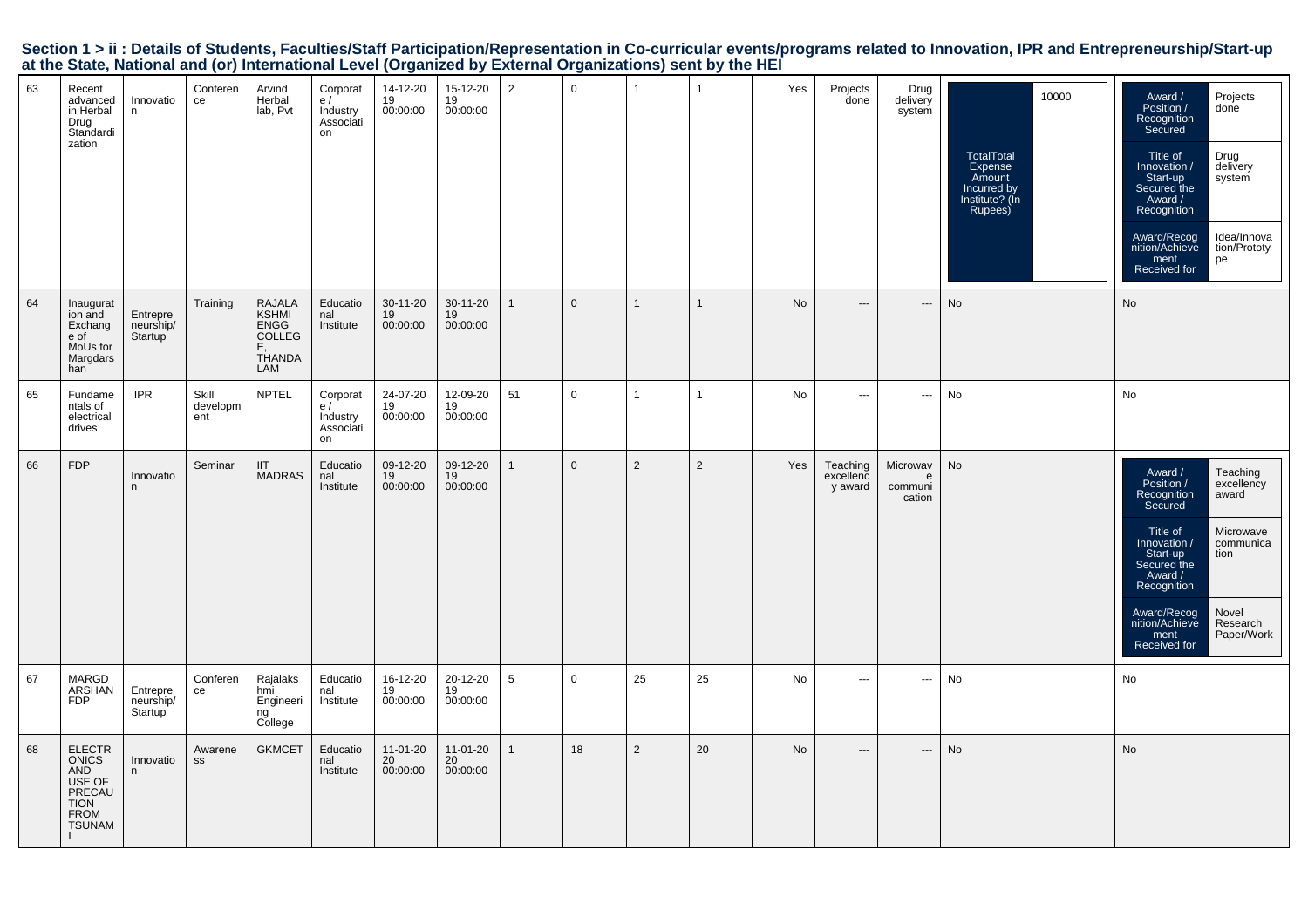|                                                                                                           |  |  | Section 1 > ii : Details of Students, Faculties/Staff Participation/Representation in Co-curricular events/programs related to Innovation, IPR and Entrepreneurship/Start-up |  |
|-----------------------------------------------------------------------------------------------------------|--|--|------------------------------------------------------------------------------------------------------------------------------------------------------------------------------|--|
| at the State, National and (or) International Level (Organized by External Organizations) sent by the HEI |  |  |                                                                                                                                                                              |  |

| 69 | National<br>level<br>Worksho<br>p                                                                                       | <b>IPR</b>                       | Worksho<br>p             | Rajalaks<br>hmi<br>Engineeri<br>ng<br>college              | Educatio<br>nal<br>Institute                  | $01 - 01 - 20$<br>20<br>00:00:00 | $01 - 01 - 20$<br>20<br>00:00:00 | $\mathbf{1}$ | 12           | 3              | 15             | No        | $\hspace{0.05cm} \ldots$ | ---                                 | No                                                                                   | No                                                                                                                                                                                                                                                                                        |
|----|-------------------------------------------------------------------------------------------------------------------------|----------------------------------|--------------------------|------------------------------------------------------------|-----------------------------------------------|----------------------------------|----------------------------------|--------------|--------------|----------------|----------------|-----------|--------------------------|-------------------------------------|--------------------------------------------------------------------------------------|-------------------------------------------------------------------------------------------------------------------------------------------------------------------------------------------------------------------------------------------------------------------------------------------|
| 70 | <b>DETONO</b><br>2020                                                                                                   | Entrepre<br>neurship/<br>Startup | Innovatio<br>n Contest   | Easwari<br>Engineeri<br>ng Coll                            | Educatio<br>nal<br>Institute                  | 08-01-20<br>20<br>00:00:00       | 08-01-20<br>20<br>00:00:00       | $\mathbf{1}$ | 8            | $\mathbf 0$    | 8              | No        | $---$                    | $\cdots$                            | No                                                                                   | No                                                                                                                                                                                                                                                                                        |
| 71 | Recent<br>Innovatio<br>ns in<br>Controlle<br>d and<br>Targeted<br>Drug<br>Delivery<br>Systems                           | <b>IPR</b>                       | Worksho<br>p             | DHR-<br><b>ICMR</b>                                        | Corporat<br>e/<br>Industry<br>Associati<br>on | 08-01-20<br>20<br>00:00:00       | 10-01-20<br>20<br>00:00:00       | $\mathbf{3}$ | 102          | 10             | 112            | No        | $\cdots$                 | $\hspace{0.05cm} \ldots$            | No                                                                                   | No                                                                                                                                                                                                                                                                                        |
| 72 | <b>IIC</b><br>Innovatio<br>n<br>Ambassa<br>dor                                                                          | Innovatio<br>n                   | Training                 | R.M.K.<br>ENGINE<br>ERING<br>COLLEG<br>E.                  | Educatio<br>nal<br>Institute                  | 08-01-20<br>20<br>00:00:00       | 08-01-20<br>20<br>00:00:00       | $\mathbf{1}$ | 13           | $\overline{2}$ | 15             | No        | $\overline{a}$           | $\overline{\phantom{a}}$            | No                                                                                   | No                                                                                                                                                                                                                                                                                        |
| 73 | internal<br>Smart<br>India<br>Hackatho<br>n                                                                             | Entrepre<br>neurship/<br>Startup | Hackatho<br>n            | <b>GKMCET</b>                                              | Educatio<br>nal<br>Institute                  | 20-01-20<br>20<br>00:00:00       | 20-01-20<br>20<br>00:00:00       | $\mathbf{1}$ | 45           | 5              | 50             | Yes       | projects<br>done         | Green<br>Energy<br>technolog<br>ies | 10000<br>TotalTotal<br>Expense<br>Amount<br>Incurred by<br>Institute? (In<br>Rupees) | Award /<br>projects<br>Position /<br>done<br>Recognition<br>Secured<br>Title of<br>Green<br>Energy<br>Innovation /<br>technologie<br>Start-up<br>Secured the<br>s<br>Award /<br>Recognition<br>Award/Recog<br>nition/Achieve<br>Idea/Innova<br>tion/Prototy<br>ment<br>pe<br>Received for |
| 74 | demonstr<br>ation on<br>Mobile<br>Computin<br>g                                                                         | Entrepre<br>neurship/<br>Startup | Skill<br>developm<br>ent | 5G Tech<br>Solutions<br>Pvt. Ltd                           | Educatio<br>nal<br>Institute                  | 21-01-20<br>20<br>00:00:00       | 21-01-20<br>20<br>00:00:00       | $\mathbf{1}$ | 13           | $\mathbf 0$    | 13             | <b>No</b> | $\hspace{0.05cm} \ldots$ | $\hspace{0.05cm} \ldots$            | No                                                                                   | No                                                                                                                                                                                                                                                                                        |
| 75 | MHRD-<br><b>AICTE</b>                                                                                                   | <b>IPR</b>                       | Hackatho<br>n            | <b>GKMCET</b>                                              | Educatio<br>nal<br>Institute                  | 20-01-20<br>20<br>00:00:00       | 20-03-20<br>20<br>00:00:00       | 61           | 5            | 1              | 6              | No        | $\overline{\phantom{a}}$ | $\hspace{0.05cm} \cdots$            | No                                                                                   | No                                                                                                                                                                                                                                                                                        |
| 76 | Orientatio<br>n of<br>Participat<br>ing<br>Institute<br>to initiate<br>work in<br>the<br>Adopted<br>Village<br>Clusters | Entrepre<br>neurship/<br>Startup | Worksho<br>p             | SRM<br>institute<br>of<br>science<br>and<br>Technolo<br>gy | Educatio<br>nal<br>Institute                  | 25-01-20<br>20<br>00:00:00       | 25-01-20<br>20<br>00:00:00       | $\mathbf{1}$ | $\mathbf{0}$ | $\overline{2}$ | $\overline{2}$ | No        | $\hspace{0.05cm} \cdots$ | $\hspace{0.05cm} \cdots$            | No                                                                                   | No                                                                                                                                                                                                                                                                                        |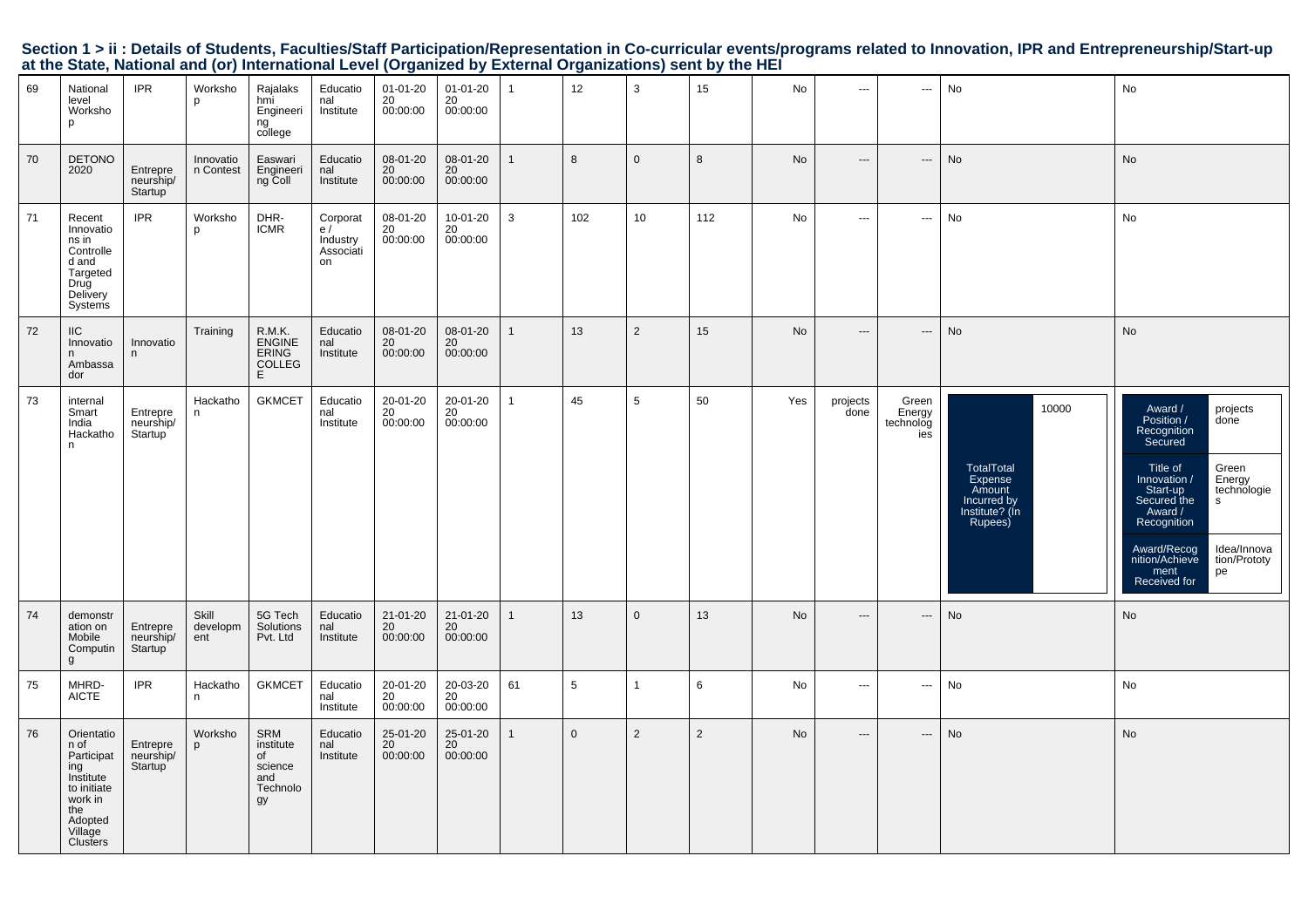| 77 | EC 8003<br><b>CMOS</b><br>Analog<br>IC<br>Design                                                              | Innovatio<br>n.                               | Worksho<br>p             | Sri<br>Sairam<br>Engineeri<br>ng<br>College                          | Educatio<br>nal<br>Institute                  | 25-11-20<br>19<br>00:00:00 | 30-11-20<br>19<br>00:00:00 | 6               | $\mathbf 0$    | $\overline{2}$ | $\overline{2}$  | No        | $\hspace{0.05cm} \ldots$ | ---                            | No                                                                                         | No                                                                                                                                                                                                                                                                                         |
|----|---------------------------------------------------------------------------------------------------------------|-----------------------------------------------|--------------------------|----------------------------------------------------------------------|-----------------------------------------------|----------------------------|----------------------------|-----------------|----------------|----------------|-----------------|-----------|--------------------------|--------------------------------|--------------------------------------------------------------------------------------------|--------------------------------------------------------------------------------------------------------------------------------------------------------------------------------------------------------------------------------------------------------------------------------------------|
| 78 | National<br>Testing<br>Agency                                                                                 | Entrepre<br>neurship/<br>Startup              | Skill<br>developm<br>ent | <b>GKMCET</b>                                                        | Educatio<br>nal<br>Institute                  | 01-02-20<br>20<br>00:00:00 | 01-02-20<br>20<br>00:00:00 | $\mathbf{1}$    | 25             | 3              | 28              | No        | $\hspace{0.05cm} \ldots$ | $\hspace{0.05cm} \ldots$       | No                                                                                         | No                                                                                                                                                                                                                                                                                         |
| 79 | <b>IMPACT</b><br><b>LECTUR</b><br>E ON<br><b>ENTREP</b><br><b>RENEUR</b><br>SHIP<br>AND<br><b>STARTU</b><br>P | Entrepre<br>neurship/<br>Startup <sup>'</sup> | Innovatio<br>n Contest   | <b>GKMCET</b>                                                        | Educatio<br>nal<br>Institute                  | 27-02-20<br>20<br>00:00:00 | 27-02-20<br>20<br>00:00:00 | -1              | 11             | $\overline{2}$ | 13              | No        | $\cdots$                 | ---                            | No                                                                                         | No                                                                                                                                                                                                                                                                                         |
| 80 | internship                                                                                                    | Entrepre<br>neurship/<br>Startup              | Training                 | <b>Brakes</b><br>India<br>Limited                                    | Corporat<br>e/<br>Industry<br>Associati<br>on | 20-05-20<br>19<br>00:00:00 | 25-05-20<br>19<br>00:00:00 | $6\phantom{1}6$ | 5              | $\Omega$       | $5\phantom{.0}$ | No        | $---$                    | $\overline{\phantom{a}}$       | No                                                                                         | No                                                                                                                                                                                                                                                                                         |
| 81 | Tractor<br>mechanic<br>s courses                                                                              | Entrepre<br>neurship/<br>Startup              | Skill<br>developm<br>ent | Governm<br>ent of<br>India at<br>GKM<br>campus<br>conducte<br>d      | Govt.<br>Agency<br>(State)                    | 08-06-20<br>19<br>00:00:00 | 03-08-20<br>19<br>00:00:00 | 57              | $\mathbf{1}$   | $\mathbf 0$    | $\mathbf{1}$    | <b>No</b> | $\hspace{0.05cm} \ldots$ | $\sim$ $\sim$                  | No                                                                                         | No                                                                                                                                                                                                                                                                                         |
| 82 | Sub-<br>surface<br>flaw<br>detection<br>of GFRP<br>compone<br>nts using<br>non-<br>destructiv<br>e<br>methods | Entrepre<br>neurship/<br>Startup              | Seminar                  | Innovativ<br>e<br>Technolo<br>gy and<br>Exploring<br>Engineeri<br>ng | Educatio<br>nal<br>Institute                  | 13-09-20<br>19<br>00:00:00 | 13-09-20<br>19<br>00:00:00 | $\mathbf{1}$    | $\Omega$       | $\mathbf{1}$   | $\mathbf{1}$    | Yes       | Projects<br>done         | Advance<br>d flaw<br>detection | 5000<br><b>TotalTotal</b><br>Expense<br>Amount<br>Incurred by<br>Institute? (In<br>Rupees) | Projects<br>Award /<br>Position /<br>done<br>Recognition<br>Secured<br>Title of<br>Advanced<br>Innovation /<br>flaw<br>Start-up<br>Secured the<br>detection<br>Award /<br>Recognition<br>Award/Recog<br>Idea/Innova<br>nition/Achieve<br>tion/Prototy<br>ment<br>pe<br><b>Received for</b> |
| 83 | Analog<br>Discover<br>y Kit                                                                                   | Innovatio<br>n                                | Worksho<br>p             | Anna<br>Universit<br>y, Guidy                                        | Educatio<br>nal<br>Institute                  | 03-05-20<br>19<br>00:00:00 | 03-05-20<br>19<br>00:00:00 | $\mathbf{1}$    | $\overline{1}$ | 3              | $\overline{4}$  | No        | $\hspace{0.05cm} \ldots$ | $\overline{\phantom{a}}$       | No                                                                                         | No                                                                                                                                                                                                                                                                                         |
| 84 | Summer<br>Research<br>Fellow                                                                                  | Innovatio<br>n                                | Training                 | IIT-Delhi                                                            | Educatio<br>nal<br>Institute                  | 13-05-20<br>19<br>00:00:00 | 31-05-20<br>19<br>00:00:00 | 19              | $\mathbf{0}$   | $\mathbf{1}$   | $\mathbf{1}$    | No        | $\hspace{0.05cm} \ldots$ | $\overline{\phantom{a}}$       | No                                                                                         | No                                                                                                                                                                                                                                                                                         |
| 85 | visited<br><b>TAFE</b>                                                                                        | Entrepre<br>neurship/<br>Startup              | Exposure<br>visit        | <b>TAFE</b><br>Product<br>Training<br>centre                         | Corporat<br>e/<br>Industry<br>Associati<br>on | 02-07-20<br>19<br>00:00:00 | 02-07-20<br>19<br>00:00:00 | $\mathbf{1}$    | 32             | 5              | 37              | No        | $\overline{a}$           | $\overline{\phantom{a}}$       | No                                                                                         | No                                                                                                                                                                                                                                                                                         |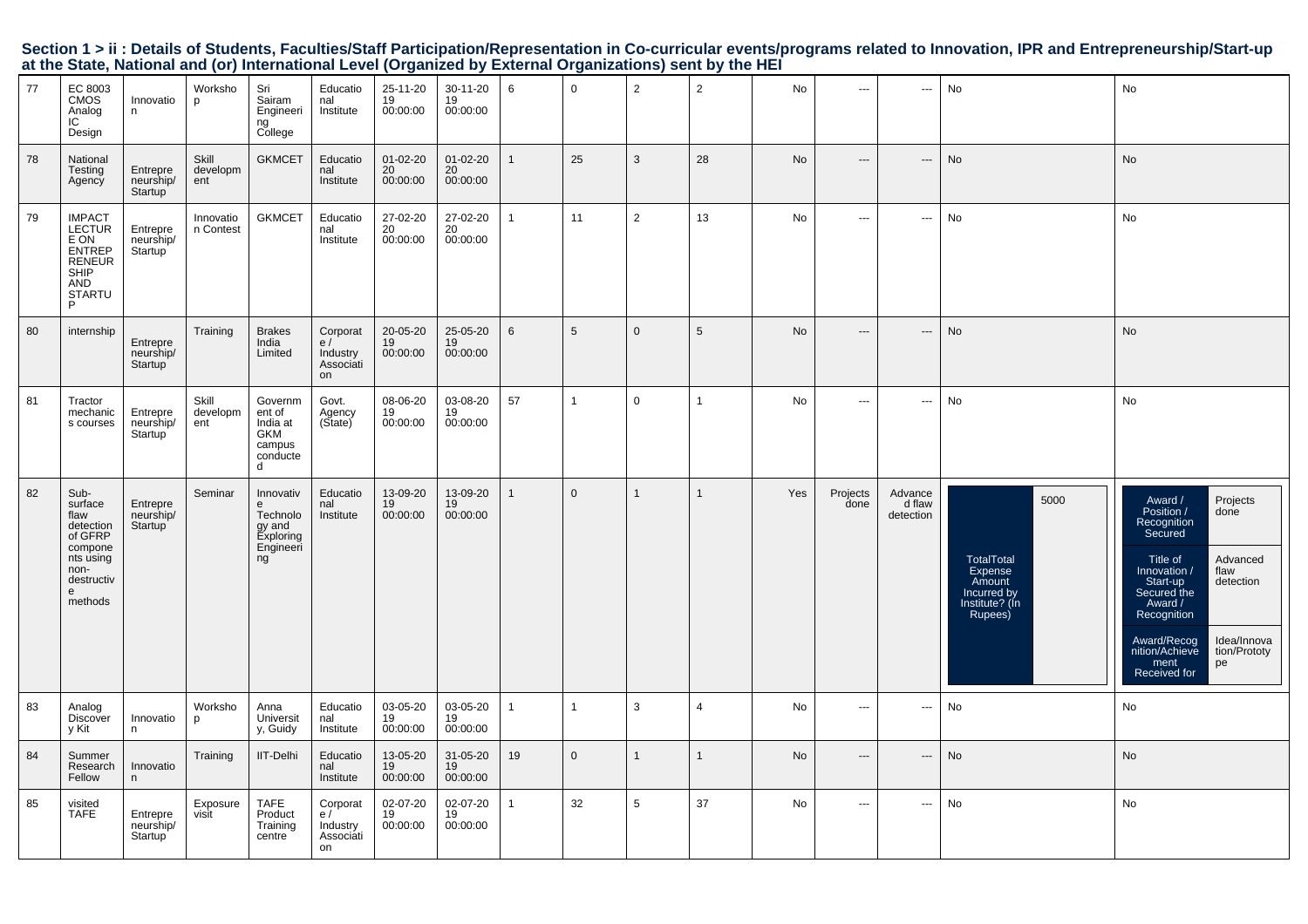|  |                                                                                                           |  |  | Section 1 > ii : Details of Students, Faculties/Staff Participation/Representation in Co-curricular events/programs related to Innovation, IPR and Entrepreneurship/Start-up |  |
|--|-----------------------------------------------------------------------------------------------------------|--|--|------------------------------------------------------------------------------------------------------------------------------------------------------------------------------|--|
|  | at the State, National and (or) International Level (Organized by External Organizations) sent by the HEI |  |  |                                                                                                                                                                              |  |

| 86 | Internshi<br>p                                                                                                                                         | Entrepre<br>neurship/<br>Startup              | Training               | Chennai<br>Metro<br>Water Ltd                                                         | Corporat<br>e/<br>Industry<br>Associati<br>on | 24-05-20<br>19<br>00:00:00 | 29-05-20<br>19<br>00:00:00 | 6              | 6               | $\mathbf 0$    | 6  | No        | $\hspace{0.05cm} \ldots$        | $\hspace{0.05cm} \cdots$                                                                                                             | No                                                                                         | No                                                                                                                                                                                                                                                                                                                                                                                             |
|----|--------------------------------------------------------------------------------------------------------------------------------------------------------|-----------------------------------------------|------------------------|---------------------------------------------------------------------------------------|-----------------------------------------------|----------------------------|----------------------------|----------------|-----------------|----------------|----|-----------|---------------------------------|--------------------------------------------------------------------------------------------------------------------------------------|--------------------------------------------------------------------------------------------|------------------------------------------------------------------------------------------------------------------------------------------------------------------------------------------------------------------------------------------------------------------------------------------------------------------------------------------------------------------------------------------------|
| 87 | Industrial<br>Visit                                                                                                                                    | Entrepre<br>neurship/<br>Startup <sup>'</sup> | Exposure<br>visit      | Vinaythit<br>pam<br>Educatio<br>nal<br>Service<br>Private<br>Limited                  | Educatio<br>nal<br>Institute                  | 07-05-20<br>19<br>00:00:00 | 07-05-20<br>19<br>00:00:00 | $\overline{1}$ | 42              | $\overline{2}$ | 44 | <b>No</b> | $\cdots$                        | $\overline{\phantom{a}}$                                                                                                             | No                                                                                         | No                                                                                                                                                                                                                                                                                                                                                                                             |
| 88 | software<br>defined<br>networkin<br>g                                                                                                                  | Innovatio<br>n                                | Conferen<br>ce         | Anna<br>Universit<br>$\mathsf{V}$                                                     | Educatio<br>nal<br>Institute                  | 09-08-20<br>19<br>00:00:00 | 10-08-20<br>19<br>00:00:00 | 2              | 10 <sup>1</sup> | 8              | 18 | No        | $---$                           | $\overline{\phantom{a}}$                                                                                                             | No                                                                                         | <b>No</b>                                                                                                                                                                                                                                                                                                                                                                                      |
| 89 | Design<br>and<br>developm<br>ent of<br>electroch<br>emical<br>sensors<br>for the<br>detection<br>of<br>leukemog<br>enesis<br>markers                   | Entrepre<br>neurship/<br>Startup              | Conferen<br>ce         | Polish<br>National<br>Agency<br>for<br>Academi<br>C.<br>Exchang<br>e, NAWA<br>(Poland | Corporat<br>e/<br>Industry<br>Associati<br>on | 08-08-20<br>19<br>00:00:00 | 08-08-20<br>19<br>00:00:00 | 1              | $\mathbf 0$     | 5              | 5  | Yes       | project<br>proposals<br>applied | Design<br>and<br>developm<br>ent of<br>electro<br>chemical<br>sensors<br>for the<br>detection<br>of<br>leukemog<br>enesis<br>markers | 5000<br><b>TotalTotal</b><br>Expense<br>Amount<br>Incurred by<br>Institute? (In<br>Rupees) | Award /<br>project<br>Position /<br>proposals<br>applied<br>Recognition<br>Secured<br>Design and<br>developme<br>Title of<br>nt of electro<br>chemical<br>Innovation /<br>Start-up<br>sensors for<br>Secured the<br>the<br>detection of<br>Award /<br>Recognition<br>leukemoge<br>nesis<br>markers<br>Award/Recog<br>Novel<br>nition/Achieve<br>Research<br>Paper/Work<br>ment<br>Received for |
| 90 | Electrosp<br>un<br>biopolym<br>er with<br>Cocculus<br>hirustus<br>composit<br>e scaffold<br>for bone<br>tissue<br>engineeri<br>ng<br>applicatai<br>ons | Innovatio<br>n                                | Conferen<br>ce         | ICMR,<br>New<br>Delhi                                                                 | Corporat<br>e/<br>Industry<br>Associati<br>on | 14-08-20<br>19<br>00:00:00 | 14-08-20<br>19<br>00:00:00 |                | $\mathbf{0}$    | 5              | 5  | No        | ---                             | $---$                                                                                                                                | No                                                                                         | No                                                                                                                                                                                                                                                                                                                                                                                             |
| 91 | <b>REALITY</b><br><b>EVENT</b>                                                                                                                         | Entrepre<br>neurship/<br>Startup              | Innovatio<br>n Contest | <b>GKMCET</b>                                                                         | Educatio<br>nal<br>Institute                  | 11-01-20<br>20<br>00:00:00 | 11-01-20<br>20<br>00:00:00 |                | 24              | 3              | 27 | No        | $\overline{a}$                  | $\hspace{0.05cm} \cdots$                                                                                                             | No                                                                                         | No                                                                                                                                                                                                                                                                                                                                                                                             |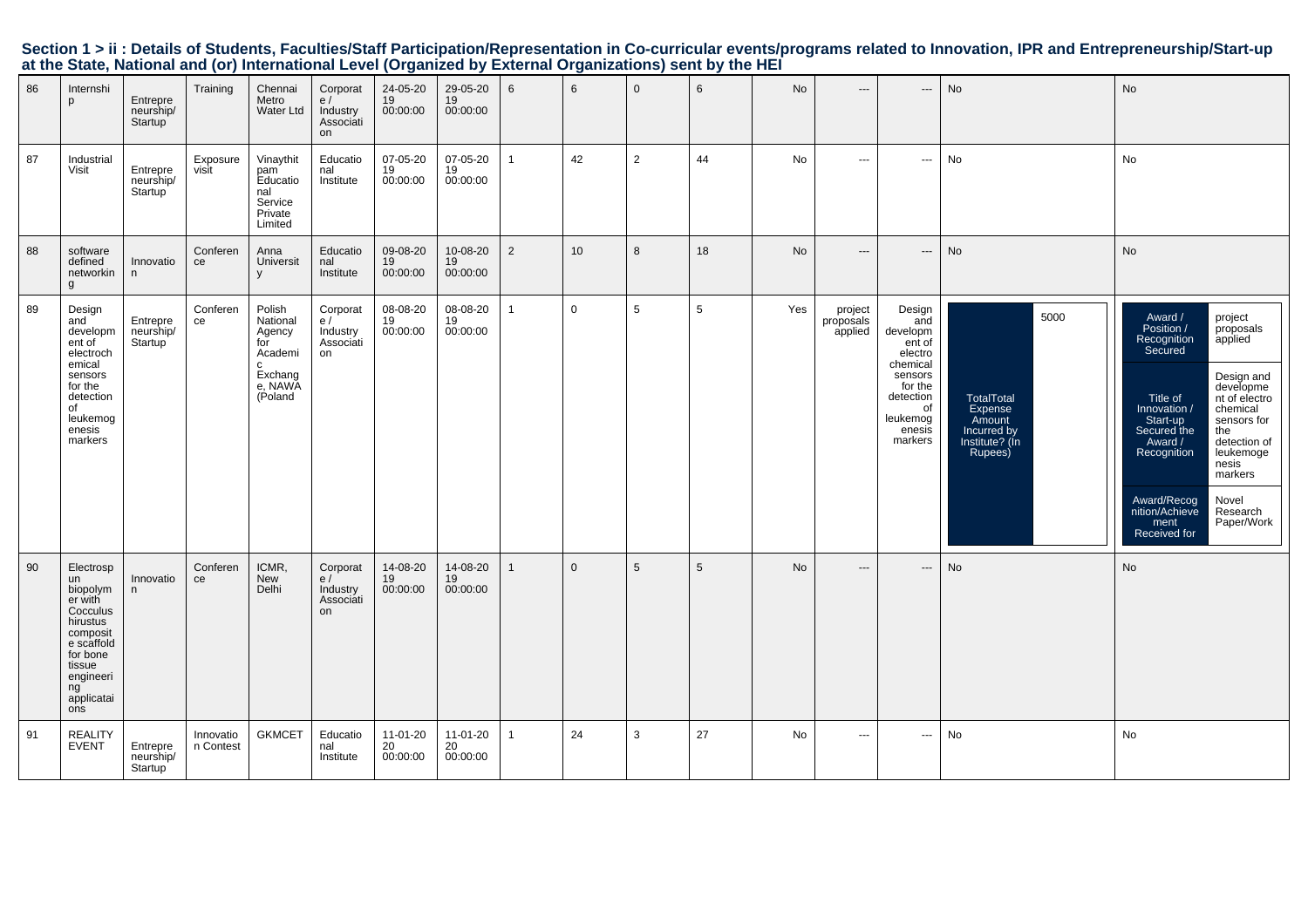| 92 | Tractor<br>mechanic<br>s course | Entrepre<br>neurship/<br>Startup | Skill<br>developm<br>ent | <b>GKM</b><br>College<br>0f<br>Engineeri<br>ng and<br>Technolo | Educatio<br>nal<br>Institute | 08-04-20<br>19<br>00:00:00 | 06-08-20<br>19<br>00:00:00 | 12 | 12 | 13 | Yes | Able to<br>operate<br>the<br>Tractors | Automobi<br>les |                                                                             | 1000 | Award /<br>Position /<br>Recognition<br>Secured                               | Able to<br>operate the<br>Tractors   |
|----|---------------------------------|----------------------------------|--------------------------|----------------------------------------------------------------|------------------------------|----------------------------|----------------------------|----|----|----|-----|---------------------------------------|-----------------|-----------------------------------------------------------------------------|------|-------------------------------------------------------------------------------|--------------------------------------|
|    |                                 |                                  |                          | gy                                                             |                              |                            |                            |    |    |    |     |                                       |                 | TotalTotal<br>Expense<br>Amount<br>Incurred by<br>Institute? (In<br>Rupees) |      | Title of<br>Innovation /<br>Start-up<br>Secured the<br>Award /<br>Recognition | Automobile<br>-S                     |
|    |                                 |                                  |                          |                                                                |                              |                            |                            |    |    |    |     |                                       |                 |                                                                             |      | Award/Recog<br>nition/Achieve<br>ment<br>Received for                         | <b>Business</b><br>Model/Start<br>up |

#### **Section 2 > i : List the Academic Programs on Innovation, IPR and Entrepreneurship Development Offered During the Academic Period (2019-20)**

| Srno           | Title of Course/Subject<br>Offered     | Program Theme            | <b>Type of Course</b>                 | Course Offering<br>Department/Centr<br>e/Unit Name | Level of<br>Course                                     | Program<br>Start Date | Program End<br><b>Date</b> | Program<br>Duration(in Days) | Mode of Delivery | <b>Total Numbers of</b><br>Participants | Total Numbers of<br><b>Contact Hours of Course</b><br>(Minimum 30 Contact<br>hours) |
|----------------|----------------------------------------|--------------------------|---------------------------------------|----------------------------------------------------|--------------------------------------------------------|-----------------------|----------------------------|------------------------------|------------------|-----------------------------------------|-------------------------------------------------------------------------------------|
|                | soft skills training                   | Entrepreneurship/Startup | Short term<br>Course                  | Bachelor                                           | <b>GKMCET</b>                                          | 19-09-2019            | 25-09-2019                 |                              | Offline          | 300                                     | 150                                                                                 |
| $\overline{2}$ | internship program                     | Entrepreneurship/Startup | Elective/Core<br><b>Credit Course</b> | Bachelor                                           | Biomedical<br>engineering                              | 09-12-2019            | 23-12-2019                 | 15                           | Offline          | 78                                      | 720                                                                                 |
| -3             | <b>INTELLECTUAL</b><br>PROPERTY RIGHTS | <b>IPR</b>               | Elective/Core<br><b>Credit Course</b> | Bachelor                                           | EEE                                                    | 19-01-2020            | 16-03-2020                 | 58                           | Offline          | 10                                      | 48                                                                                  |
| $\overline{4}$ | <b>EVS</b>                             | Innovation               | Elective/Core<br><b>Credit Course</b> | Bachelor                                           | <b>BME</b>                                             | 10-01-2020            | 27-03-2020                 | 78                           | Offline          | 52                                      | 64                                                                                  |
| -5             | PROFESSIONAL ETHICS                    | Entrepreneurship/Startup | Elective/Core<br><b>Credit Course</b> | Bachelor                                           | <b>BACHELOR</b><br>OF<br><b>ENGINEERI</b><br><b>NG</b> | 09-01-2020            | 22-04-2020                 | 105                          | Offline          | 82                                      | 70                                                                                  |
| 6              | Mini project                           | Entrepreneurship/Startup | Short term<br>Course                  | Master                                             | Biomedical<br>engineering<br>(BME)                     | 19-08-2019            | 20-12-2019                 | 124                          | Offline          | 23                                      | 450                                                                                 |
|                | Design and Fabrication<br>Project      | Entrepreneurship/Startup | Short term<br>Course                  | Bachelor                                           | Mechanical<br>engineering                              | 19-08-2019            | 20-12-2019                 | 124                          | Offline          | 56                                      | 120                                                                                 |
| 8              | Creative and Innovative<br>Project     | Innovation               | Short term<br>Course                  | Bachelor                                           | Civil<br>Engineers                                     | 19-08-2019            | 20-12-2019                 | 124                          | Offline          | 17                                      | 150                                                                                 |

## **Section 2 > ii : List the Employment Generation Skill Development Programs Organized by the HEI on Innovation, IPR and Entrepreneurship Development During the Academic Period (2019-20)**

| Srno | Title of the Training Program    | <b>Program Theme</b>     | <b>Type of Course</b>                                | Course Offering<br>Department/Centre/<br>Unit Name | Program Start<br><b>Date</b> | Program End<br>Date | Program<br>Duration(in<br>Days) | Mode of Delivery | <b>Total Numbers of</b><br>Participants | Total Numbers of Contact<br>Hours of Course (Minimum<br>30 Contact hours) |
|------|----------------------------------|--------------------------|------------------------------------------------------|----------------------------------------------------|------------------------------|---------------------|---------------------------------|------------------|-----------------------------------------|---------------------------------------------------------------------------|
|      | <b>MOBILE APP</b><br>DEVELOPMENT | Entrepreneurship/Startup | Employment<br><b>Generation Training</b><br>Programs | <b>CSE</b>                                         | 05-02-2020                   | 11-02-2020          |                                 | Online           |                                         | 76 30                                                                     |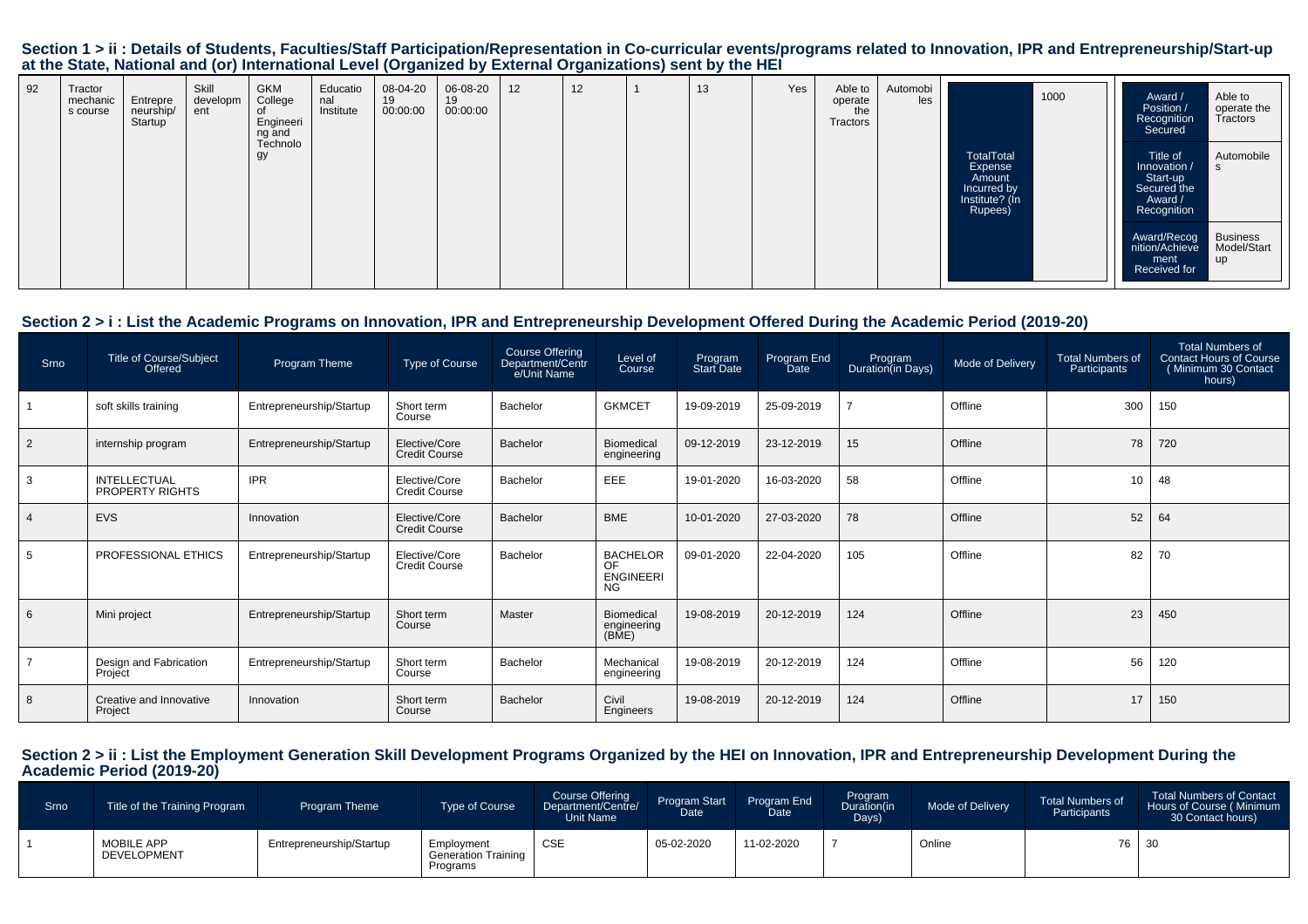| 2 | Tractor mechanics course                                                  | Entrepreneurship/Startup | Employment<br>Generation Training<br>Programs        | Automobile<br>Engineering              | 06-03-2019 | 08-08-2019 | 156 | Offline | 12 <sup>°</sup> | 80  |
|---|---------------------------------------------------------------------------|--------------------------|------------------------------------------------------|----------------------------------------|------------|------------|-----|---------|-----------------|-----|
| 3 | Deep learning and image<br>processing through MATLAB                      | Entrepreneurship/Startup | EDP in I&E / IPR                                     | <b>IEEE Control</b><br>system Society  | 24-09-2019 | 27-09-2019 |     | Offline | 55              | -30 |
|   | Recent Innovations in<br>controlled and Targetted drug<br>delivery system | Innovation               | FDP in I&E / IPR                                     | Biomedical<br>Engineering              | 07-01-2020 | 10-01-2020 |     | Offline | 150             | -32 |
|   | TAFE-DDUGKY                                                               | Entrepreneurship/Startup | Employment<br><b>Generation Training</b><br>Programs | Automobile                             | 01-04-2019 | 31-03-2020 | 366 | Offline | 150             | 540 |
| 6 | IP Networking and Digital<br>transmission systems                         | Innovation               | Employment<br>Generation Training<br>Programs        | <b>Bharat Sanchar</b><br>Nigam Limited | 10-06-2019 | 16-06-2019 |     | Offline | 19              | 450 |

Section 2 > iii : List the Full Time Faculties had with a Degree (UG/PG/PhD) in Innovation/IPR/Entrepreneurship and (or) Received Specialized Training program of I&E, IPR<br>(MDP, EDP, FDP, Short-term Certificate Course, of m

| Srno | <b>Faculty Name</b>  | Department/Centre/Unit Name             | Designation                                        | Do you have a degree in I&E & IPR?                     | Had the faculty received training on I&E &<br>IPR during AY 2019-20                                                                                    |
|------|----------------------|-----------------------------------------|----------------------------------------------------|--------------------------------------------------------|--------------------------------------------------------------------------------------------------------------------------------------------------------|
|      | <b>RAJATH</b>        | <b>BIOMEDICAL ENGINEERING</b>           | <b>ASSISTANT PROFESSOR</b>                         | Yes                                                    | certificate<br>Highest degree name<br>in I&E and IPR<br>course<br>Diploma<br>Degree Type<br>2020<br>Year of Highest<br>degree in I&E and<br><b>IPR</b> |
|      | <b>Training Name</b> | <b>Training Theme</b><br>Type of Course | Training Agency<br>Type<br>Training Agency<br>Name | <b>Training Start Date</b><br><b>Training End Date</b> | Training Duration<br>(in Days)<br>Mode of Delivery                                                                                                     |
| 2    | <b>M ANAND</b>       | COMPUTER SCIENCE AND ENGINEERING        | ASSISTANT PROFESSOR                                | No                                                     | No                                                                                                                                                     |
| 3    | KAMALAKANNAN         | MECHANICAL ENGINEERING                  | ASSISTANT PROFESSOR                                | Yes                                                    | Certificate<br>Highest degree name<br>in I&E and IPR<br>course<br>Degree Type<br>Diploma<br>Year of Highest<br>2019<br>degree in I&E and<br><b>IPR</b> |
|      | <b>Training Name</b> | Type of Course<br><b>Training Theme</b> | Training Agency<br>Type<br>Training Agency<br>Name | <b>Training Start Date</b><br><b>Training End Date</b> | <b>Training Duration</b><br>Mode of Delivery<br>(in Days)                                                                                              |
|      | Dr.R.Jayasree        | <b>Biomedical Engineering</b>           | Associate Professor                                | No                                                     | No                                                                                                                                                     |

Section 3 > i : List Idea/Innovation Centric Student Clubs Are Functional at the HEI with Access to Co-working Space/Work-stations for Students with Facilities &<br>Equipment Available to promote and Support Innovation, Entre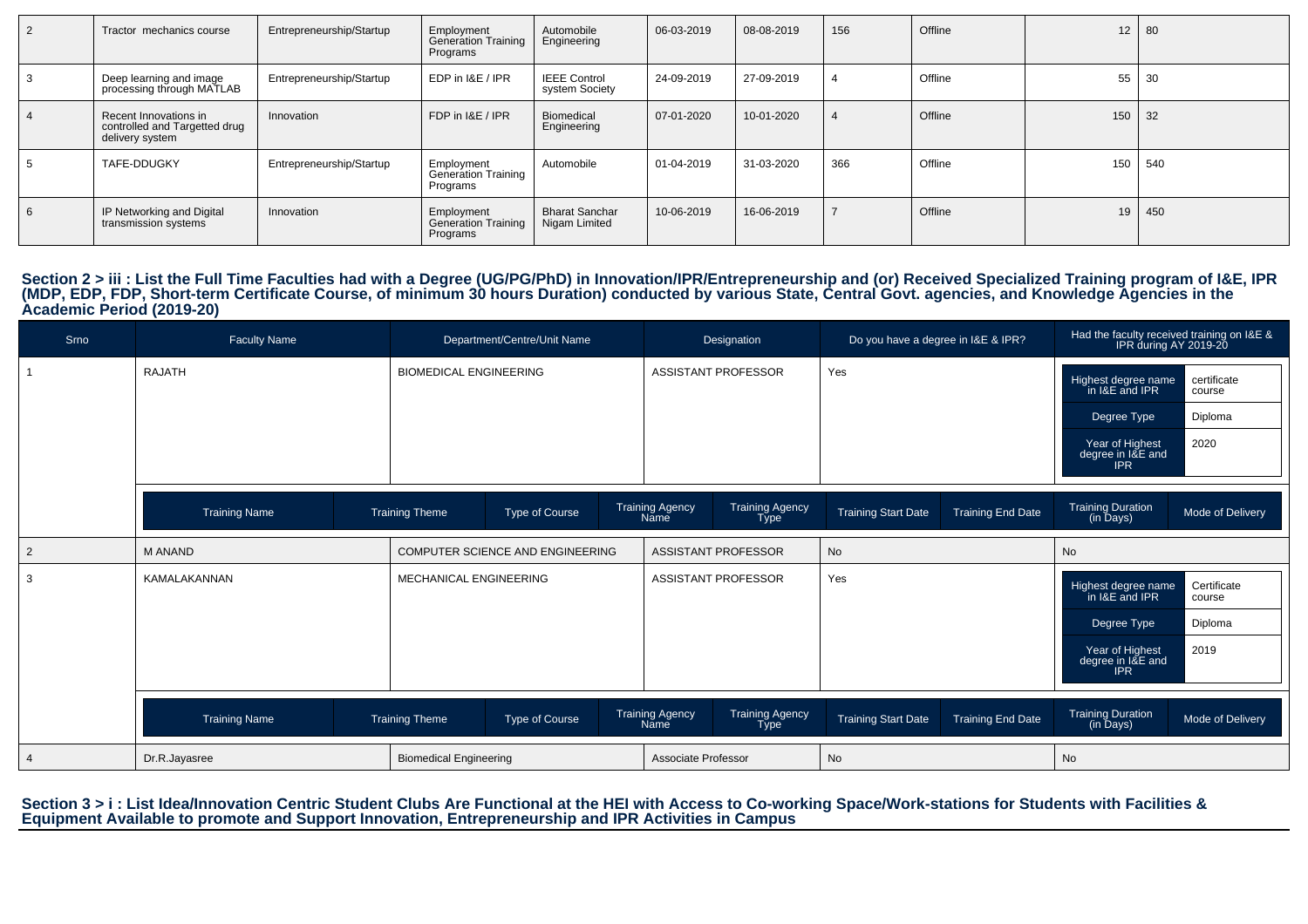| Srno            | Name of Student Club                           | Type of Club           | Year of Establishment | Type of Facilities<br>Available at the Club | <b>Student Club</b><br>with Access to<br>Other I&E<br>Facilities at the<br><b>HEI</b>       | No of<br>Programs/Activiti<br>es Organized by<br>the Student Club<br>During the AY<br>2019-20 | Student Club<br><b>Team Lead</b><br>Name | <b>Student Club Team</b><br><b>Lead Email</b> | <b>Student Club Team</b><br><b>Lead Phone</b> |
|-----------------|------------------------------------------------|------------------------|-----------------------|---------------------------------------------|---------------------------------------------------------------------------------------------|-----------------------------------------------------------------------------------------------|------------------------------------------|-----------------------------------------------|-----------------------------------------------|
|                 | Entrepreneurship development cell              | Startup Club           | 2012                  | <b>Work Stations</b>                        | <b>Innovation Labs</b>                                                                      | 15                                                                                            | Y.kumaresh                               | kumareshyogeswaran<br>@gmail.com              | 7358513874                                    |
| $\overline{2}$  | innovation club                                | <b>Innovation Club</b> | 2018                  | Co-working Space, 3D<br>Printing            | Incubation<br>Unit.Innovation<br>Labs, Centre of<br>Excellence with<br><b>Advance Tools</b> | 10                                                                                            | Sudharsun A                              | sudharsunkalam@gma<br>il.com                  | 7092271550                                    |
| $\mathbf{3}$    | mobile app and IOT club                        | Idea Club              | 2019                  | <b>Work Stations</b>                        | Incubation<br>Unit, Innovation<br>Labs                                                      | 11                                                                                            | Prakash                                  | 22cse1682@gkmcet.n<br>et.in                   | 9514088615                                    |
| $\overline{4}$  | Energy club                                    | <b>Innovation Club</b> | 2018                  | Co-working Space                            | Innovation<br>Park/Research<br>Park                                                         | 17                                                                                            | navaneeth k                              | navaneeth2503@gmail<br>.com                   | 9047975892                                    |
| $5\phantom{.0}$ | robotics club                                  | <b>Innovation Club</b> | 2015                  | <b>Work Stations</b>                        | <b>Innovation Labs</b>                                                                      | 13                                                                                            | Ravichandar .R                           | rrcmeditechindia@gma<br>il.com                | 9940205790                                    |
| 6               | <b>AEROSPACE RIDERS</b>                        | <b>Innovation Club</b> | 2017                  | <b>Work Stations</b>                        | <b>Innovation Labs</b>                                                                      | 9                                                                                             | <b>AKASH H</b>                           | aksshaero007@gmail.<br>com                    | 6380283388                                    |
| $\overline{7}$  | Civilian                                       | Idea Club              | 2018                  | Co-working Space                            | <b>Innovation Labs</b>                                                                      | 9                                                                                             | Harini                                   | harinisindhu1998@gm<br>ail.com                | 9080578446                                    |
| 8               | society auto engineers                         | <b>Startup Club</b>    | 2015                  | None                                        | Innovation<br>Park/Research<br>Park                                                         | 2                                                                                             | S.Dilip Kumar                            | hodauto2018@gkmcet.<br>net.in                 | 6380705772                                    |
| 9               | <b>INSTITUTE OF MARINE</b><br><b>ENGINEERS</b> | <b>Innovation Club</b> | 2001                  | None                                        | <b>IPR</b><br>Cell/Technology<br>Transfer Centre                                            | 2                                                                                             | S. DINESH                                | dineshstorio@gmail.co<br>m                    | 8220874047                                    |
| 10              | <b>SPINTRONICS</b>                             | Innovation Club        | 2015                  | Co-working<br>Space, Work Stations          | Innovation<br>Labs, IPR<br>Cell/Technology<br>Transfer Centre                               | 13                                                                                            | M.DEVI                                   | devimoorthy@gmail.co<br>m                     | 7448616431                                    |
| 11              | Association of biomedical<br>engineers (Istos) | <b>Innovation Club</b> | 2016                  | Co-working<br>Space, Work Stations          | <b>Innovation Labs</b>                                                                      | 17                                                                                            | <b>SRIDIVYA</b>                          | sridivya2k@qmail.com                          | 9361362361                                    |

## **Section 3 > ii > a : List the Pre-Incubation Facility (Tinkering Lab/Makers' Space/Design Centre/New Gen IEDC/IEDC/EDC/Innovation Centre/Startup Cell) (>= 600 Sq. Ft. Floor Area)**

| Srno | Name of Pre-<br>Incubation Centre | ⊺ype of<br><sup>=</sup> acility | Pear of Establishme<br>nt | Type of<br>Facilities<br>Available at<br>the Centre | Pre-Incubation<br>with Access to<br>Other I&E<br>Facilities at the<br>HEI | Name of the<br>Funding<br>Schemes<br>Available<br>with Pre-<br>Incubation<br>Unit, if any<br>(Optional) | <b>Facility Details</b> | <b>Total Nos of Dedicated</b><br>Executive/Management<br>team Strength Engaged at<br>the Facility | Had the Pre-Incubation<br>Unit Provided any<br>Funding Support for<br>Idea/Prototype/Innovati<br>on Development and<br>implementation during<br>the Financial Year<br>2019-20 | Had institute<br>Generated Income<br>either from Services<br>Offered by Pre-<br>Incubation<br>Centre/Facilities? | Had institute spent expenses either<br>from own resource/received fund<br>towards Establishment/Operation<br>of Pre-Incubation Centre/Facilities? |
|------|-----------------------------------|---------------------------------|---------------------------|-----------------------------------------------------|---------------------------------------------------------------------------|---------------------------------------------------------------------------------------------------------|-------------------------|---------------------------------------------------------------------------------------------------|-------------------------------------------------------------------------------------------------------------------------------------------------------------------------------|------------------------------------------------------------------------------------------------------------------|---------------------------------------------------------------------------------------------------------------------------------------------------|
|------|-----------------------------------|---------------------------------|---------------------------|-----------------------------------------------------|---------------------------------------------------------------------------|---------------------------------------------------------------------------------------------------------|-------------------------|---------------------------------------------------------------------------------------------------|-------------------------------------------------------------------------------------------------------------------------------------------------------------------------------|------------------------------------------------------------------------------------------------------------------|---------------------------------------------------------------------------------------------------------------------------------------------------|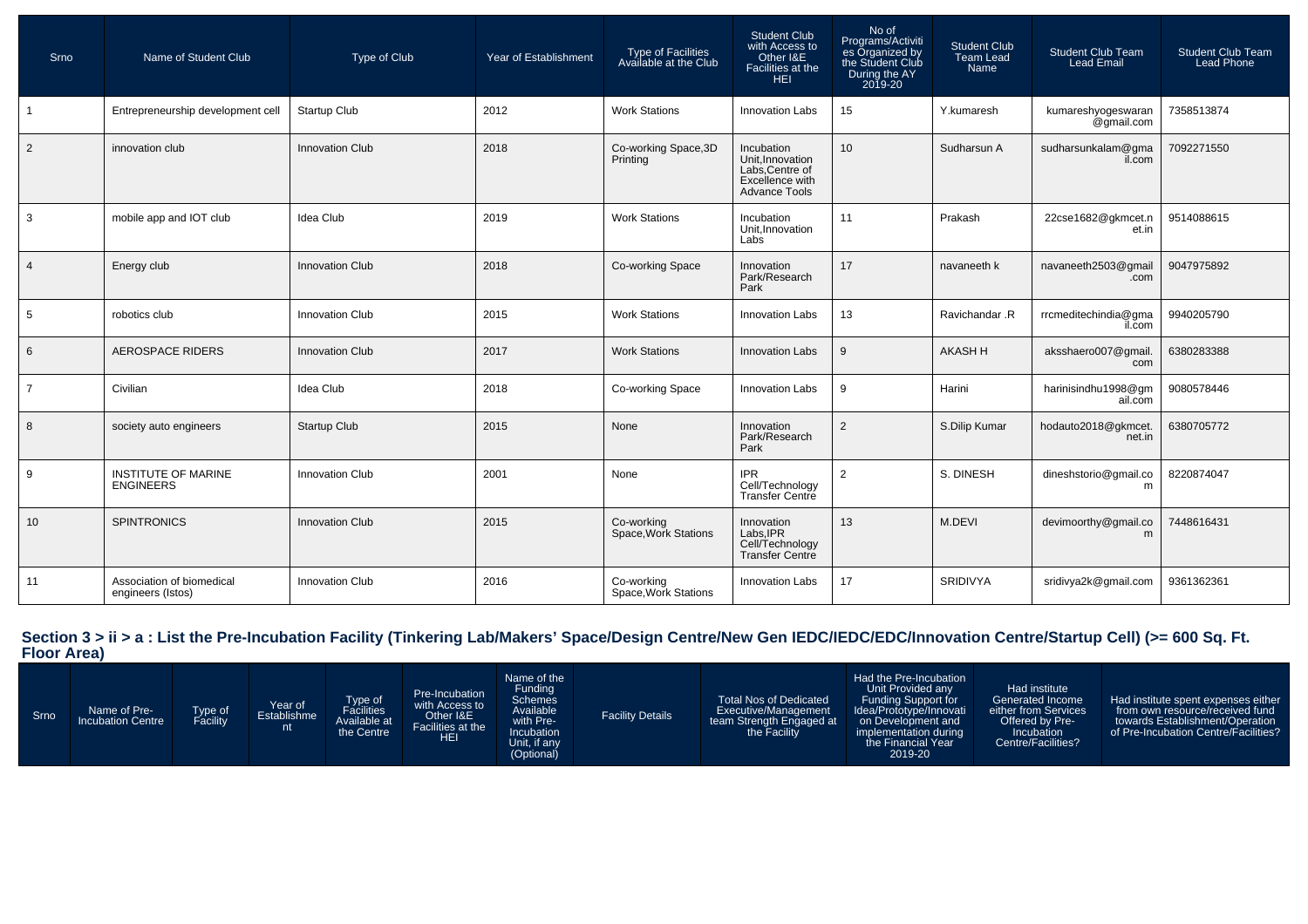| <br>$\mathbf{1}$ | <b>Biomedical Pre-</b><br>Incubation Center | Tinkering<br>Lab | 2015                   | 3D Printing<br>& Prototype<br>Equipment,<br>Work<br><b>Stations</b> | Incubation<br>Unit, Innovation<br>Labs, Student<br>Clubs | Incubation<br>Unit, Innovati<br>on<br>Labs,Studen<br>t Clubs | Facility<br>Incharge<br>Name<br>Facility<br>Incharge<br>Email<br>Facility<br>Incharge<br>Phone | Dr.R.J<br>ayasre<br>e<br>hodbio<br>@gkm<br>cet.net.<br>in<br>900328<br>8459 | $\overline{4}$ | Yes                                   | Yes<br>Total<br>Annual<br>Income<br>from<br>Training<br>and Skill<br>Develop<br>ment<br>Services<br>(In<br>Rupees)<br>Total<br>Annual<br>Income<br>from<br>(Technic<br>al and<br><b>Business</b><br>Mentorin<br>g<br>Services<br>(ln<br>Rupees)<br>Total<br>Annual<br>Income<br>from<br>Office<br>Space<br>and<br>Rental<br>Services<br>to Start-<br>ups/Inno<br>vators | 23000<br>10000<br>5000 | Yes                                                                                                                  |
|------------------|---------------------------------------------|------------------|------------------------|---------------------------------------------------------------------|----------------------------------------------------------|--------------------------------------------------------------|------------------------------------------------------------------------------------------------|-----------------------------------------------------------------------------|----------------|---------------------------------------|-------------------------------------------------------------------------------------------------------------------------------------------------------------------------------------------------------------------------------------------------------------------------------------------------------------------------------------------------------------------------|------------------------|----------------------------------------------------------------------------------------------------------------------|
|                  | <b>Funding Agency</b>                       |                  | Source of Grant / Fund |                                                                     |                                                          | <b>ICMR</b>                                                  | Agency Name                                                                                    |                                                                             |                | Agency Type<br>Govt. Agency (Central) | (ln<br>Rupees)                                                                                                                                                                                                                                                                                                                                                          | 50000                  | Total Grants / Funds Received by Pre-<br>Incubation & Incubation Centre / Facilities<br>exists in Campus (In Rupees) |
|                  |                                             |                  |                        |                                                                     |                                                          |                                                              |                                                                                                |                                                                             |                |                                       |                                                                                                                                                                                                                                                                                                                                                                         |                        |                                                                                                                      |

## **Section 3 > ii > a : List the Pre-Incubation Facility (Tinkering Lab/Makers' Space/Design Centre/New Gen IEDC/IEDC/EDC/Innovation Centre/Startup Cell) (>= 600 Sq. Ft. Floor Area)**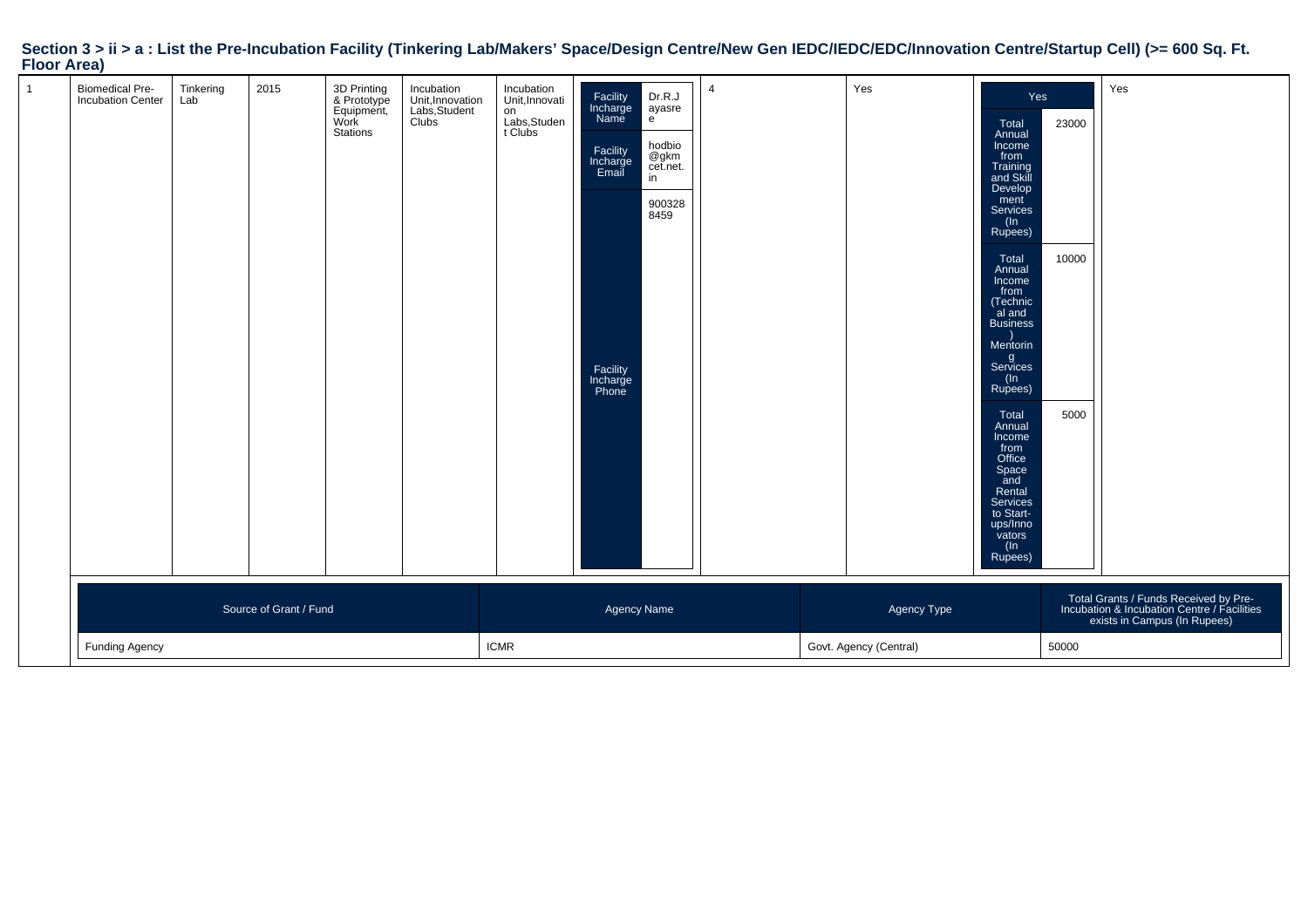| $1001$ Arca    |                                   |                                 |      |                                      |                                               |                                                     |                                                                                                |                                                                                     |                |                              |                                                                                                                                                                                                                                                                                                                                                                                          |                       |                                                                                                                      |
|----------------|-----------------------------------|---------------------------------|------|--------------------------------------|-----------------------------------------------|-----------------------------------------------------|------------------------------------------------------------------------------------------------|-------------------------------------------------------------------------------------|----------------|------------------------------|------------------------------------------------------------------------------------------------------------------------------------------------------------------------------------------------------------------------------------------------------------------------------------------------------------------------------------------------------------------------------------------|-----------------------|----------------------------------------------------------------------------------------------------------------------|
| $\overline{2}$ | Automobile fuel<br>testing center | EDC                             | 2012 | Co-working<br>Space,Work<br>Stations | Centre of<br>Excellence with<br>Advance Tools | Centre of<br>Excellence<br>with<br>Advance<br>Tools | Facility<br>Incharge<br>Name<br>Facility<br>Incharge<br>Email<br>Facility<br>Incharge<br>Phone | Dr.<br>Vengat<br>esh<br>hodaut<br>o2018<br>@gkm<br>cet.net.<br>in<br>638070<br>5772 | $\overline{4}$ | Yes                          | Yes<br>Total<br>Annual<br>Income<br>from<br>Training<br>and Skill<br>Develop<br>ment<br>Services<br>(In<br>Rupees)<br>Total<br>Annual<br>Income<br>from<br>(Technic<br>al and<br>Business<br>Mentorin<br>g<br>Services<br>$($ ln<br>Rupees)<br>Total<br>Annual<br>Income<br>from<br>office<br>Space<br>and<br>Rental<br>Services<br>to Start-<br>ups/Inno<br>vators<br>$(\ln$<br>Rupees) | 3000<br>10000<br>1000 | Yes                                                                                                                  |
|                | Source of Grant / Fund            |                                 |      |                                      |                                               |                                                     |                                                                                                | Agency Name                                                                         |                | Agency Type                  |                                                                                                                                                                                                                                                                                                                                                                                          |                       | Total Grants / Funds Received by Pre-<br>Incubation & Incubation Centre / Facilities<br>exists in Campus (In Rupees) |
|                |                                   | Institute's Own Fund / Resource |      |                                      |                                               | GKM College of Engineering and Technology           |                                                                                                |                                                                                     |                | <b>Educational Institute</b> |                                                                                                                                                                                                                                                                                                                                                                                          | 19000                 |                                                                                                                      |

## **Section 3 > ii > a : List the Pre-Incubation Facility (Tinkering Lab/Makers' Space/Design Centre/New Gen IEDC/IEDC/EDC/Innovation Centre/Startup Cell) (>= 600 Sq. Ft. Floor Area)**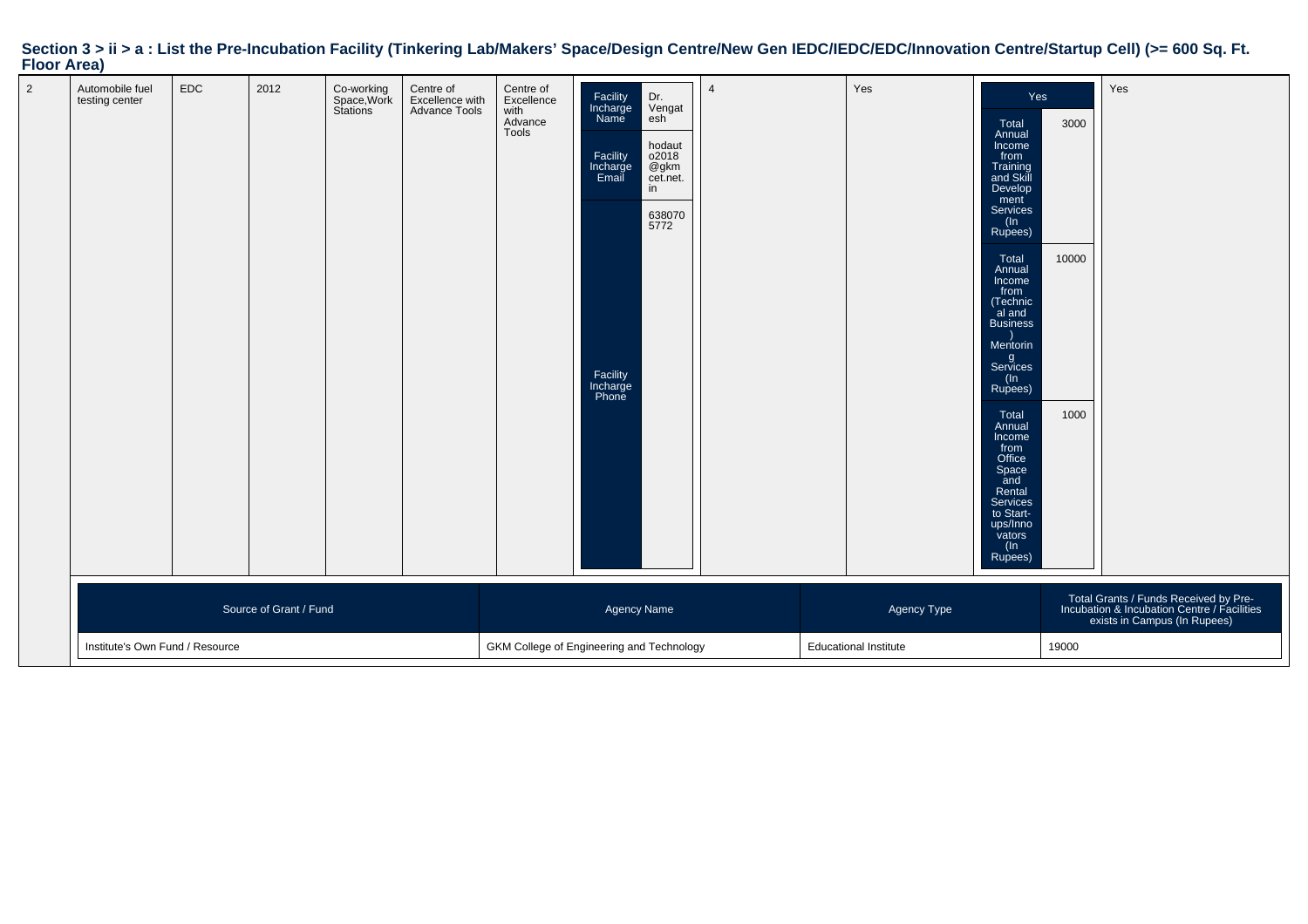| $\mathbf{3}$ | Entrepreneurship<br>development cell | Startup Cell | 2012                   | Work<br>Stations | Innovation<br>Labs,Student<br>Clubs | Innovation<br>Labs,Studen<br>t Clubs      | Facility<br>Incharge<br>Name<br>Facility<br>Incharge<br>Email<br>Facility<br>Incharge<br>Phone | J.<br>Kamal<br>akanna<br>n<br>jkamal<br>18@g<br>mail.co<br>m<br>994142<br>0457 | 6 | Yes                                         | Yes<br>Total<br>Annual<br>Income<br>from<br>Training<br>and Skill<br>Develop<br>ment<br>Services<br>(In<br>Rupees)<br>Total<br>Annual<br>Income<br>from<br>(Technic<br>al and<br><b>Business</b><br>Mentorin<br>g<br>Services<br>$($ ln<br>Rupees)<br>Total<br>Annual<br>Income<br>from<br>Office<br>Space<br>and<br>Rental<br>Services<br>to Start-<br>ups/Inno<br>vators<br>(ln | 5000<br>2000<br>1000 | Yes                                                                                                                  |
|--------------|--------------------------------------|--------------|------------------------|------------------|-------------------------------------|-------------------------------------------|------------------------------------------------------------------------------------------------|--------------------------------------------------------------------------------|---|---------------------------------------------|-----------------------------------------------------------------------------------------------------------------------------------------------------------------------------------------------------------------------------------------------------------------------------------------------------------------------------------------------------------------------------------|----------------------|----------------------------------------------------------------------------------------------------------------------|
|              | Institute's Own Fund / Resource      |              | Source of Grant / Fund |                  |                                     | GKM College of Engineering and Technology | Agency Name                                                                                    |                                                                                |   | Agency Type<br><b>Educational Institute</b> | Rupees)                                                                                                                                                                                                                                                                                                                                                                           | 10000                | Total Grants / Funds Received by Pre-<br>Incubation & Incubation Centre / Facilities<br>exists in Campus (In Rupees) |

#### Section  $3 > i$  i > a : List the Pre-Incubation Facility (Tinkering Lab/Makers' Space/Design Centre/New Gen IEDC/IEDC/EDC/Innovation Centre/Startup Cell) (>= 600 Sq. Ft. **Floor Area)**

#### **Section 3 > ii > b : List the Centre of Excellence (CoE) Facilities with Advance Tools and Equipment at the HEI (>= 1000 Sq. Ft. Floor Area)**

Facility Details

Total Nos of DedicatedExecutive/Manag

Had the ResearchPark/Innovation Park Provided any Funding Support for

Had institute Generated Incomeeither from Services Offered by Research Park/Innovation Park?

Had the ResearchPark/Innovation Park Provided any Funding Support for

**No Data Flled!**

### **Section 3 > ii > c : List the Incubation Facilities at the HEI (>= 1500 Sq. Ft. Floor Area)**

Year ofEstablishment

**No Data Flled!**

**Section 3 > ii > d : List the Innovation Park/Research Park Facilities at the HEI (>= 5000 Sq. Ft. Floor Area)**

Name of theFunding Schemes

Innovation Park / Research Park with Access to

Name of Innovation Park/Research Park**Facility**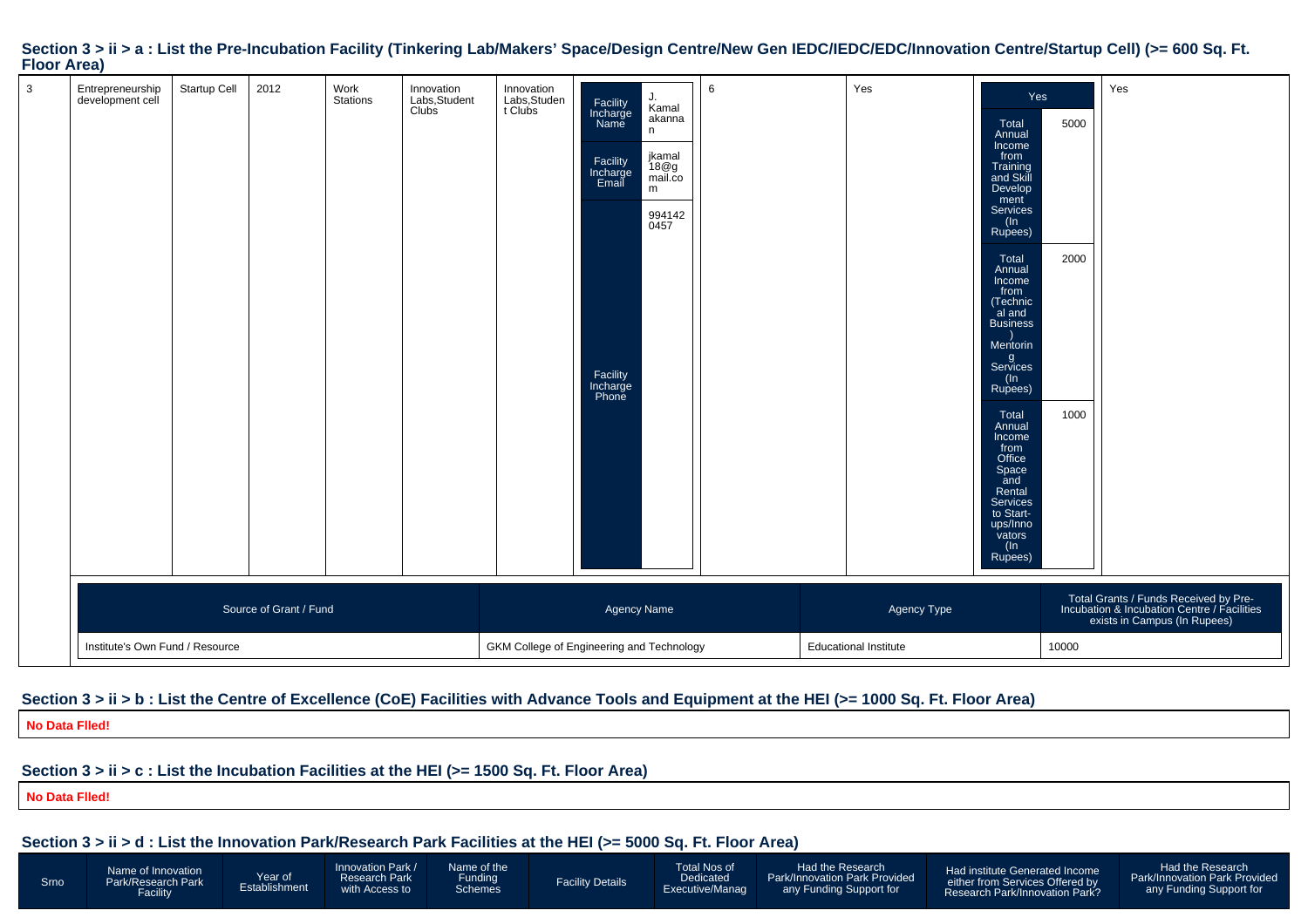### **Section 3 > ii > d : List the Innovation Park/Research Park Facilities at the HEI (>= 5000 Sq. Ft. Floor Area)**

|                |                                    |                        | Other I & E<br>Facilities at the<br><b>HEI</b>                  | Available with<br>Research/Innovat<br>ion Park, if any<br>(Optional) |                                                                                                                                                                                       | ement team<br>Strength<br>Engaged at the<br>Facility | Idea/Prototype/Innovation<br>Development and<br>implementation during the<br>Financial Year 2019-20? |                                                                                                                                                                                                                                                                                                                                                         | Idea/Prototype/Innovation/Start<br>up/Venture Development and<br>implementation during the<br>Financial Year 2019-20? |
|----------------|------------------------------------|------------------------|-----------------------------------------------------------------|----------------------------------------------------------------------|---------------------------------------------------------------------------------------------------------------------------------------------------------------------------------------|------------------------------------------------------|------------------------------------------------------------------------------------------------------|---------------------------------------------------------------------------------------------------------------------------------------------------------------------------------------------------------------------------------------------------------------------------------------------------------------------------------------------------------|-----------------------------------------------------------------------------------------------------------------------|
| $\mathbf{1}$   | Project cell                       | 2020                   | <b>Student Clubs</b>                                            | DBT and<br>TNSCST                                                    | Facility<br>A.Ana<br>Incharge<br>Name<br>nd<br>toman<br>Facility<br>and06<br>Incharge<br>Email<br>@gmai<br>I.com<br>73583<br>01928<br>Facility<br>Incharge<br>Phone                   | $\sqrt{5}$                                           | Yes                                                                                                  | Yes<br><b>Total Annual</b><br>Income from<br>Training and<br>Skill<br>Development<br>Services (In<br>Rupees)<br><b>Total Annual</b><br>Income from<br>(Technical and<br>Business)<br>Mentoring<br>Services (In<br>Rupees)<br><b>Total Annual</b><br>Income from<br>Office Space<br>and Rental<br>Services to<br>Start-<br>ups/Innovators<br>(In Rupees) | Yes                                                                                                                   |
|                | Funding Agency                     | Source of Grant / Fund |                                                                 |                                                                      | <b>Agency Name</b><br><b>TNSCST</b>                                                                                                                                                   |                                                      |                                                                                                      | Agency Type<br>Govt. Agency (State)                                                                                                                                                                                                                                                                                                                     | Total Grants / Funds Received by Incubation<br>Facility exists in Campus (In Rupees)<br>$\mathbf 0$                   |
| $\overline{2}$ | <b>Biomedical Research</b><br>cell | 2020                   | Incubation<br>Unit, Innovation<br>Labs, Student<br><b>Clubs</b> | <b>DBT</b>                                                           | Facility<br>Dr.R.J<br>Incharge<br>ayasre<br>Name<br>e<br>hodbio<br>Facility<br>2018<br>Incharge<br>Email<br>@gkm<br>cet.net<br>.in<br>90032<br>88459<br>Facility<br>Incharge<br>Phone | $\overline{4}$                                       | Yes                                                                                                  | Yes<br><b>Total Annual</b><br>Income from<br>Training and<br>Skill<br>Development<br>Services (In<br>Rupees)<br><b>Total Annual</b><br>Income from<br>(Technical and<br>Business)<br>Mentoring<br>Services (In<br>Rupees)<br><b>Total Annual</b><br>Income from<br>Office Space<br>and Rental<br>Services to<br>Start-<br>ups/Innovators<br>(In Rupees) | Yes                                                                                                                   |
|                |                                    |                        |                                                                 |                                                                      |                                                                                                                                                                                       |                                                      |                                                                                                      |                                                                                                                                                                                                                                                                                                                                                         |                                                                                                                       |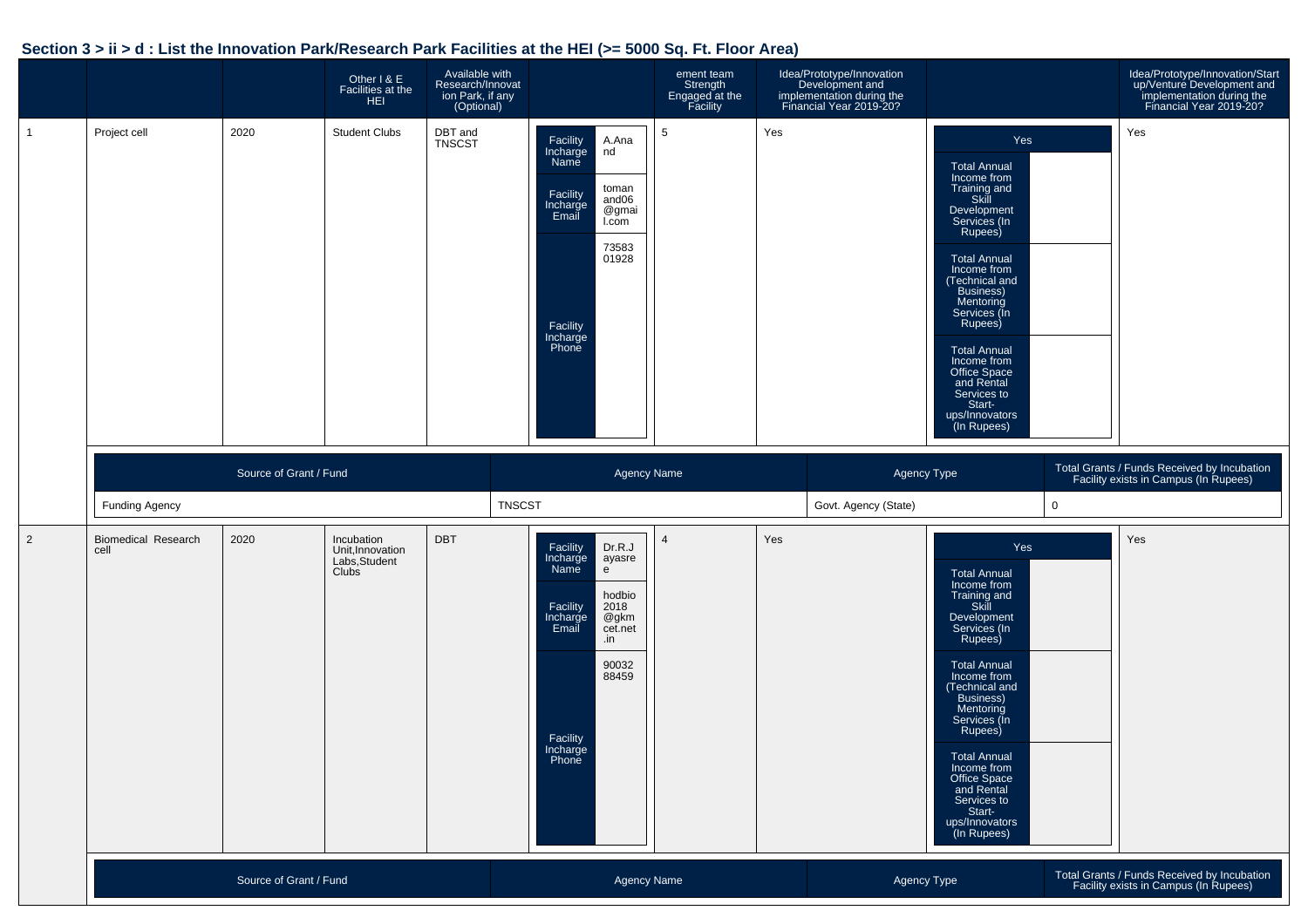#### **Section 3 > ii > d : List the Innovation Park/Research Park Facilities at the HEI (>= 5000 Sq. Ft. Floor Area)**

| $\mathbf{3}$ | Renewable Energy lab | 2020                   | Pre-<br>Incubation, Innova<br>tion Labs, Student<br>Clubs | MODROBS, AICT<br>E. | Facility<br>Incharge<br>Name<br>Facility<br>Incharge<br>Email<br>Facility<br>Incharge<br>Phone | S.Mani<br>megal<br>ai<br>hodee<br>e2018<br>@gkm<br>cet.net<br>.in<br>90250<br>53221 | -5          | Yes |             | Yes<br><b>Total Annual</b><br>Income from<br>Training and<br>Skill<br>Development<br>Services (In<br>Rupees)<br><b>Total Annual</b><br>Income from<br>(Technical and<br>Business)<br>Mentoring<br>Services (In<br>Rupees)<br><b>Total Annual</b><br>Income from<br>Office Space<br>and Rental<br>Services to<br>Start-<br>ups/Innovators<br>(In Rupees) | Yes                                                                                  |
|--------------|----------------------|------------------------|-----------------------------------------------------------|---------------------|------------------------------------------------------------------------------------------------|-------------------------------------------------------------------------------------|-------------|-----|-------------|---------------------------------------------------------------------------------------------------------------------------------------------------------------------------------------------------------------------------------------------------------------------------------------------------------------------------------------------------------|--------------------------------------------------------------------------------------|
|              |                      | Source of Grant / Fund |                                                           |                     |                                                                                                |                                                                                     | Agency Name |     | Agency Type |                                                                                                                                                                                                                                                                                                                                                         | Total Grants / Funds Received by Incubation<br>Facility exists in Campus (In Rupees) |

### **Section 3 > ii > e : List the IPR Cell/Technology Transfer Centre Facilities at the HEI**

**No Data Flled!**

### **Section 3 > iii > a : Provide detail list of Faculties as Mentor to help Ideas/Innovations/Startups**

| Srno           | Name of the Faculty                        | Designation of the Faculty | <b>Mentor Expert Area</b>                                                                                | Years of Experience in Mentorship (In<br>Years) |
|----------------|--------------------------------------------|----------------------------|----------------------------------------------------------------------------------------------------------|-------------------------------------------------|
|                | KAMALAKANNAN                               | <b>ASSISTANT PROFESSOR</b> | Idea/Innovation Development, Entrepreneurship/Startup Development, IPR Protection &<br>Commercialization | 12                                              |
|                | Name of Idea/Innovation/ Startup Mentored  |                            | Mentoring Setup [Within (or) Outside] HEI                                                                | CIN (in case it is Startup)                     |
|                | Solar, wind hybrid battery for automobiles |                            | Within                                                                                                   |                                                 |
| $\overline{2}$ | <b>RAJATH</b>                              | ASSISTANT PROFESSOR        | Idea/Innovation Development                                                                              |                                                 |
|                | Name of Idea/Innovation/ Startup Mentored  |                            | Mentoring Setup [Within (or) Outside] HEI                                                                | CIN (in case it is Startup)                     |
|                | Bio sensors development                    |                            | Within                                                                                                   |                                                 |
| 3              | <b>M ANAND</b>                             | ASSISTANT PROFESSOR        | Idea/Innovation Development, Entrepreneurship/Startup Development                                        | ŏ                                               |
|                | Name of Idea/Innovation/ Startup Mentored  |                            | Mentoring Setup [Within (or) Outside] HEI                                                                | CIN (in case it is Startup)                     |
|                | solar, biosensors                          |                            | Within                                                                                                   |                                                 |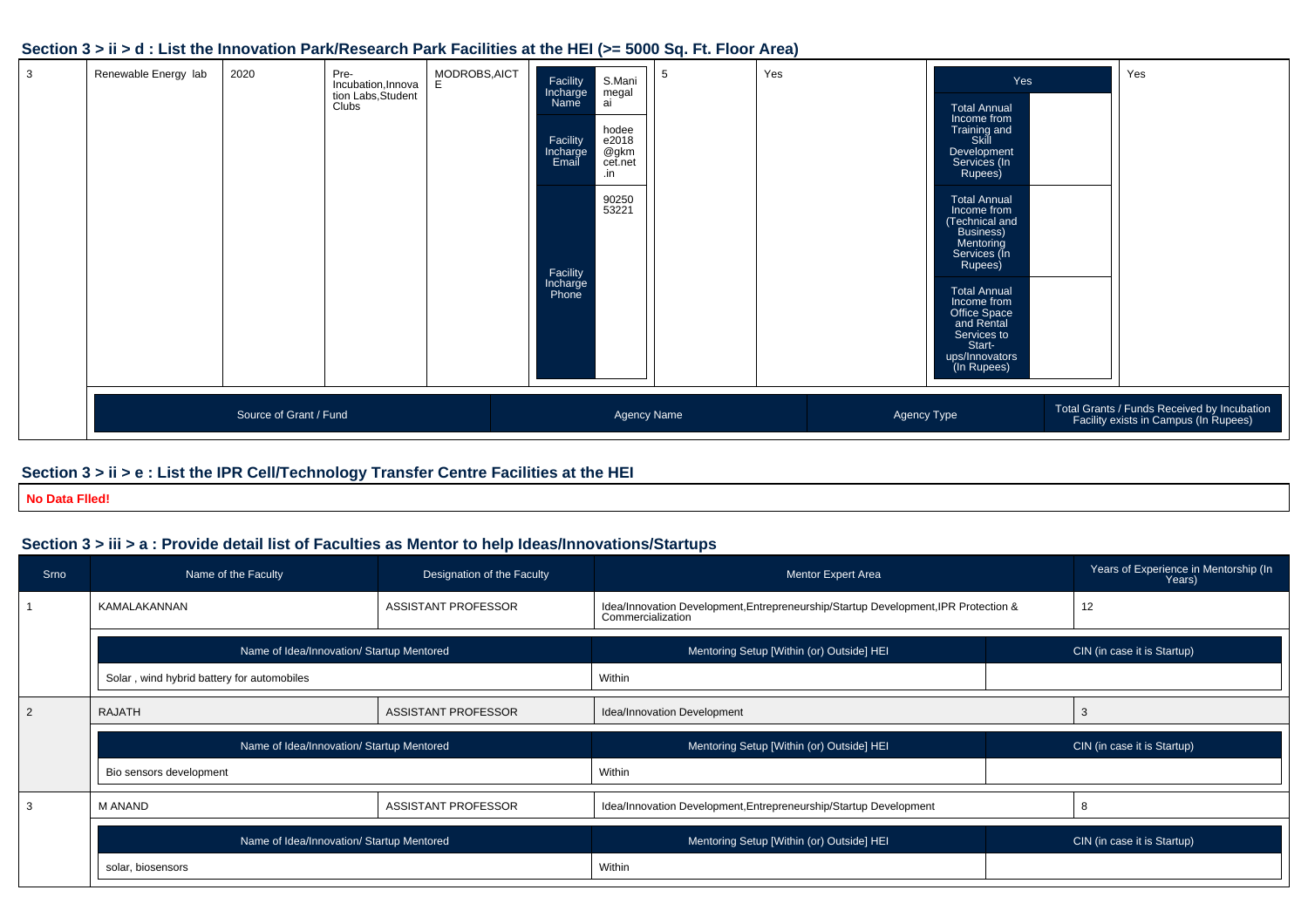### **Section 3 > iii > b : Provide detail list of External Experts/Agencies engaged as Mentor to help Ideas/Innovations/Startups**

| Srno | Name of the External Expert/Agency as Mentor |                   |                                                                   | <b>Mentor Expert Area</b>                        |                        |     |                                           | Type of Mentorship |
|------|----------------------------------------------|-------------------|-------------------------------------------------------------------|--------------------------------------------------|------------------------|-----|-------------------------------------------|--------------------|
|      | Dr.V. Prasannakumari                         |                   | Idea/Innovation Development, Entrepreneurship/Startup Development |                                                  |                        |     | <b>Structured Mentorship</b>              |                    |
|      | <b>Structured Mentorship Program Name</b>    | <b>Start Date</b> | End Date                                                          | Total No of Days of<br><b>Mentorship Program</b> | No of Mentors Involved |     | Mentorship Cohort Size<br>(No. of Mentee) | Type of Mentee     |
|      | Margdarshan                                  | 27-07-2019        | 01-08-2019                                                        |                                                  |                        | -20 |                                           | Idea               |

## **Section 4 : List all the Innovations Generated Developed, Completed and Implemented in Ground with Support of Pre-incubation & Incubation facilities at the HEI and Recognitions Received**

| Srn<br>$\circ$ | Name of the<br><b>Innovation Generated</b><br>with the Support of<br>HEI <sup>'</sup> | Type of<br>Innovation        | <b>Nature</b><br>of<br>Innovati<br>on | Name of<br>the HEI<br>Support<br>ed<br>Innovati<br>on<br>Develop<br>ment | Innov<br>ation<br>Devel<br>oped<br>by | Stage<br>of<br>Innov<br>ation/<br>Stage<br><sub>of</sub><br><b>TRL</b><br>it.<br>starte<br>$\mathsf{d}$<br>recei<br>ving<br>the<br>Supp<br>ort<br>durin<br>g the<br>FY.<br>2019-<br>20 | Stage<br>of<br>Innov<br>ation/<br>Stage<br>_of<br><b>TRL</b><br>reach<br>ed as<br>on<br>31 <sub>st</sub><br><b>Marc</b><br>h.<br>2020             | <b>Status</b><br>Pre-<br>Incubati<br>on/Incu<br>bation<br>Support<br>to<br>Innovati<br>on as<br>on 31st<br>March<br>2020 | <b>Had the</b><br>Innovation<br>Received any<br>Recognition at<br>State, National,<br>International<br><b>Level Programs</b><br>during the<br>financial period<br>2019-20                                                                        | Had the<br>Innovati<br>on<br>Convert<br>ed into<br>Venture/<br>Startup/<br>SME<br>Unit<br>during<br>the<br>financial<br>period<br>2019-20 |                              | Had Centre/institute provided any<br>Financial support (either own<br>resource or fund received from<br>agencies) in terms of Seed<br>Grant/Fund Support to Idea /<br>Prototype / Innovations<br>Development during the financial<br>period 2019-20 | Had the Innovations raised any<br>Seed fund/Angel Investment/VC<br>during the period of receiving pre-<br>incubation/incubation support at<br>your Pre-incubation/incubation or<br>HEI during the financial period<br>2019-20                                                                                                                                                                                                | Had the Pre-incubation/Incubation<br>Centre/HEI received any<br>income/revenue from<br>Idea/Prototype/Innovations for the<br>pre-incubation/incubation support<br>and the services offered by Pre-<br>incubation/incubation or institute<br>during the financial period 2019 |
|----------------|---------------------------------------------------------------------------------------|------------------------------|---------------------------------------|--------------------------------------------------------------------------|---------------------------------------|----------------------------------------------------------------------------------------------------------------------------------------------------------------------------------------|---------------------------------------------------------------------------------------------------------------------------------------------------|--------------------------------------------------------------------------------------------------------------------------|--------------------------------------------------------------------------------------------------------------------------------------------------------------------------------------------------------------------------------------------------|-------------------------------------------------------------------------------------------------------------------------------------------|------------------------------|-----------------------------------------------------------------------------------------------------------------------------------------------------------------------------------------------------------------------------------------------------|------------------------------------------------------------------------------------------------------------------------------------------------------------------------------------------------------------------------------------------------------------------------------------------------------------------------------------------------------------------------------------------------------------------------------|------------------------------------------------------------------------------------------------------------------------------------------------------------------------------------------------------------------------------------------------------------------------------|
|                | <b>Hybrid Source for</b><br><b>Electrical Vehicles</b>                                | <b>Process</b><br>Innovation | Technol<br>ogical                     | EEE<br>Depart<br>ment                                                    | Facul<br>ty                           | <b>TRL</b><br>0:<br>Idea.<br>Unpr<br>oven<br>conc<br>ept,<br>no<br>testin<br>q has<br>been<br>perfor<br>med.                                                                           | <b>TRL</b><br>3:<br>Appli<br>ed<br>resea<br>rch.<br>First<br>labor<br>atory<br>tests<br>comp<br>leted;<br>proof<br>$\overline{C}$<br>conc<br>ept. | Innovati<br>on<br>Develop<br>ment<br>Ongoing                                                                             | <b>TN</b><br>Agen<br>SC<br>ST<br>cy<br>Nam<br>e<br>Gov<br>t.<br>Agen<br>Age<br>cy<br>Type<br>ncy<br>(Sta<br>te)<br>fund<br>ing<br>Rec<br>Awar<br>eive<br>d/<br><sub>d</sub><br>Positi<br>on $/$<br>Reco<br>gnitio<br>$\mathsf{n}$<br>Secu<br>red | No                                                                                                                                        | <b>Grant Amount</b><br>in Rs | 10000                                                                                                                                                                                                                                               | 10000<br>Loan/Investment<br><b>Agency Name</b><br>Corporat<br>e/<br>Industry<br>Agency Type<br>Associati<br>on<br>9000<br><b>Total Loan/Angel</b><br>Investment/VC<br>Fund raised by<br>Start-up during the<br>period of pre-<br>incubation/incubati<br>on support at your<br>Pre-<br>incubation/incubati<br>on or institute<br>financial period<br>2019-20 (in<br>Rupees)<br>18-07-20<br>Date of Investment<br>19<br>Raised | 8000<br>Amount<br>Received in Rs.                                                                                                                                                                                                                                            |
|                |                                                                                       | Name                         |                                       |                                                                          |                                       |                                                                                                                                                                                        | Type                                                                                                                                              |                                                                                                                          |                                                                                                                                                                                                                                                  | Gender                                                                                                                                    |                              |                                                                                                                                                                                                                                                     | Email                                                                                                                                                                                                                                                                                                                                                                                                                        | Contact                                                                                                                                                                                                                                                                      |
|                | N.Padmavathy                                                                          |                              |                                       |                                                                          | Faculty                               |                                                                                                                                                                                        |                                                                                                                                                   |                                                                                                                          | Female                                                                                                                                                                                                                                           |                                                                                                                                           |                              | natarajannpadmavathy@gmail.com                                                                                                                                                                                                                      |                                                                                                                                                                                                                                                                                                                                                                                                                              | 8939758916                                                                                                                                                                                                                                                                   |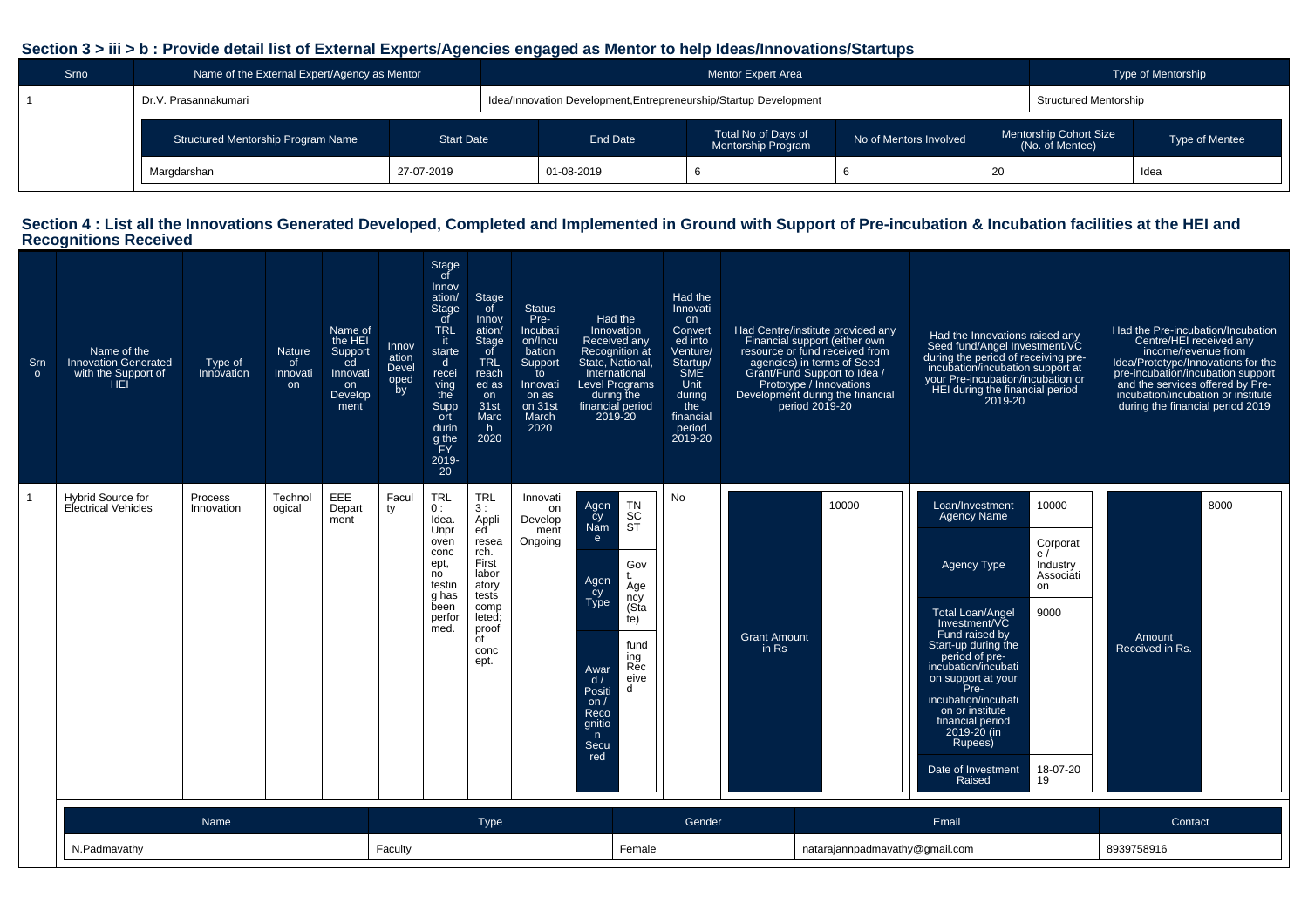|                |                                                                                   | Name                  |                   |                       |             |                                                                                                       | Type                                                                                                                                                                  |                                                    |           |      | Gender |                              |                            | Email                                                                                                                                                                                                                                                                                                                                                                                        | Contact                            |
|----------------|-----------------------------------------------------------------------------------|-----------------------|-------------------|-----------------------|-------------|-------------------------------------------------------------------------------------------------------|-----------------------------------------------------------------------------------------------------------------------------------------------------------------------|----------------------------------------------------|-----------|------|--------|------------------------------|----------------------------|----------------------------------------------------------------------------------------------------------------------------------------------------------------------------------------------------------------------------------------------------------------------------------------------------------------------------------------------------------------------------------------------|------------------------------------|
|                | Ravi Prasath .G                                                                   |                       |                   |                       | Student     |                                                                                                       |                                                                                                                                                                       |                                                    |           | Male |        |                              | raviprasath490@gmail.com   |                                                                                                                                                                                                                                                                                                                                                                                              | 7667759696                         |
|                | Vengatesan .M                                                                     |                       |                   |                       | Student     |                                                                                                       |                                                                                                                                                                       |                                                    |           | Male |        |                              | vengat1999m@gmail.com      |                                                                                                                                                                                                                                                                                                                                                                                              | 9715771662                         |
| $\overline{2}$ | <b>ECG Based Human</b><br>Heart block detector<br>using microcontroller           | Process<br>Innovation | Technol<br>ogical | EEE<br>Depart<br>ment | Facul<br>ty | TRL<br>0:<br>Idea.<br>Unpr<br>oven<br>conc<br>ept,<br>no<br>testin<br>g has<br>been<br>perfor<br>med. | <b>TRL</b><br>1:<br>Basic<br>resea<br>rch.<br>Princi<br>ples<br>postu<br>lated<br>and<br>obser<br>ved<br>but<br>no<br>exper<br>iment<br>al<br>proof<br>availa<br>ble. | Innovati<br>on<br>Develop<br>ment<br>Complet<br>ed | <b>No</b> |      | No     | <b>Grant Amount</b><br>in Rs | 12500                      | 8000<br>Loan/Investment<br>Agency Name<br>Educatio<br>nal<br>Agency Type<br>Institute<br>6000<br>Total Loan/Angel<br>Investment/VC<br>Fund raised by<br>Start-up during the<br>period of pre-<br>incubation/incubati<br>on support at your<br>Pre-<br>incubation/incubati<br>on or institute<br>financial period<br>2019-20 (in<br>Rupees)<br>Date of Investment<br>03-09-20<br>Raised<br>19 | 10000<br>Amount<br>Received in Rs. |
|                |                                                                                   | Name                  |                   |                       |             |                                                                                                       | Type                                                                                                                                                                  |                                                    |           |      | Gender |                              |                            | Email                                                                                                                                                                                                                                                                                                                                                                                        | Contact                            |
|                | S.M.Balamurugan                                                                   |                       |                   |                       | Faculty     |                                                                                                       |                                                                                                                                                                       |                                                    |           | Male |        |                              | ersmbalu@gmail.com         |                                                                                                                                                                                                                                                                                                                                                                                              | 9994218756                         |
|                |                                                                                   | Name                  |                   |                       |             |                                                                                                       | Type                                                                                                                                                                  |                                                    |           |      | Gender |                              |                            | Email                                                                                                                                                                                                                                                                                                                                                                                        | Contact                            |
|                | Ravichandar .R                                                                    |                       |                   |                       | Student     |                                                                                                       |                                                                                                                                                                       |                                                    |           | Male |        |                              | rrcmeditechindia@gmail.com |                                                                                                                                                                                                                                                                                                                                                                                              | 9940205790                         |
| $\mathbf{3}$   | Optimization<br>techniques for<br>congestion<br>management using<br>FACTS devices | Process<br>Innovation | Technol<br>ogical | EEE<br>Depart<br>ment | Facul<br>ty | TRL<br>0:<br>Idea.<br>Unpr<br>oven<br>conc<br>ept,<br>no<br>testin                                    | TRL<br>$2:$ Tech<br>nolog<br>y<br>formu<br>lation<br>Conc                                                                                                             | Innovati<br>on<br>Develop<br>ment<br>Ongoing       | No        |      | No     |                              | 1000                       | 7500<br>Loan/Investment<br><b>Agency Name</b><br>Educatio<br>Agency Type<br>nal<br>Institute                                                                                                                                                                                                                                                                                                 | 8000                               |
|                |                                                                                   |                       |                   |                       |             | g has<br>been<br>perfor<br>med.                                                                       | ept<br>and<br>applic<br>ation<br>have<br>been<br>formu<br>lated.                                                                                                      |                                                    |           |      |        | <b>Grant Amount</b><br>in Rs |                            | 5000<br>Total Loan/Angel<br>Investment/VC<br>Fund raised by<br>Start-up during the<br>period of pre-<br>incubation/incubati<br>on support at your<br>Pre-<br>incubation/incubati<br>on or institute<br>financial period<br>2019-20 (in<br>Rupees)<br>29-08-20<br>Date of Investment<br>Raised<br>19                                                                                          | Amount<br>Received in Rs.          |
|                |                                                                                   | Name                  |                   |                       |             |                                                                                                       | Type                                                                                                                                                                  |                                                    |           |      | Gender |                              |                            | Email                                                                                                                                                                                                                                                                                                                                                                                        | Contact                            |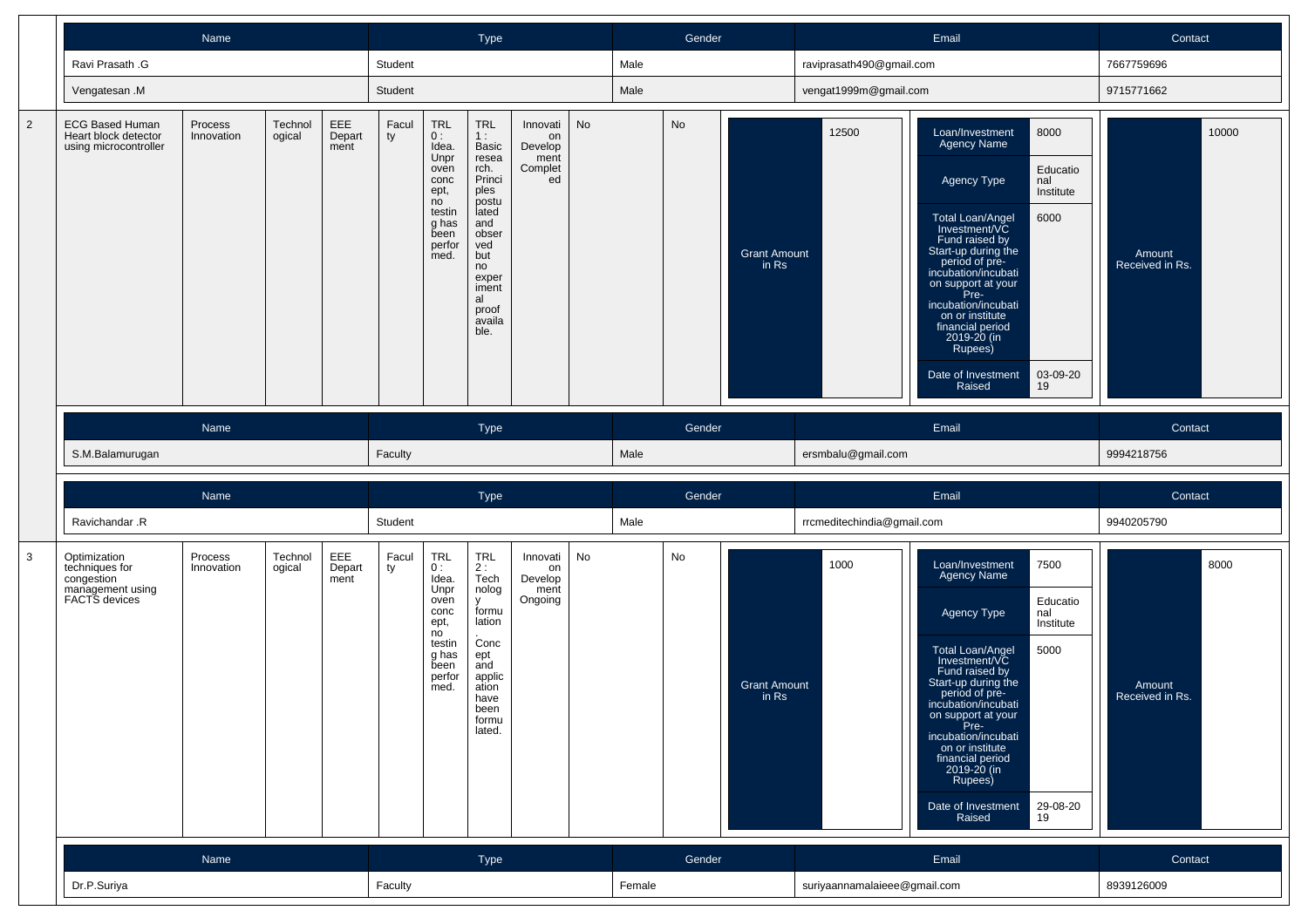|                |                                                                                                                       | Name                  |                   |                                   |             |                                                                                                              | <b>Type</b>                                                                                                                                      |                                              |                                                                                                                                   |                                                                              | Gender |                              |                           | Email                                                                                                                                                                                                                                                                                                                                                                                                | Contact                           |
|----------------|-----------------------------------------------------------------------------------------------------------------------|-----------------------|-------------------|-----------------------------------|-------------|--------------------------------------------------------------------------------------------------------------|--------------------------------------------------------------------------------------------------------------------------------------------------|----------------------------------------------|-----------------------------------------------------------------------------------------------------------------------------------|------------------------------------------------------------------------------|--------|------------------------------|---------------------------|------------------------------------------------------------------------------------------------------------------------------------------------------------------------------------------------------------------------------------------------------------------------------------------------------------------------------------------------------------------------------------------------------|-----------------------------------|
|                | Suresh.M                                                                                                              |                       |                   |                                   | Student     |                                                                                                              |                                                                                                                                                  |                                              |                                                                                                                                   | Male                                                                         |        |                              | msuresh.muniyan@gmail.com |                                                                                                                                                                                                                                                                                                                                                                                                      | 999454090                         |
| $\overline{4}$ | EXPERIMENTAL<br><b>INVESTIGATION OF</b><br>DECCAN HEMP OIL<br>IN CI ENGINE USING<br>ALUMINIUM OXIDE<br>NANO ADDITIVES | Process<br>Innovation | Technol<br>ogical | Mechani<br>cal<br>Enginee<br>ring | Facul<br>ty | <b>TRL</b><br>0:<br>Idea.<br>Unpr<br>oven<br>conc<br>ept,<br>no<br>testin<br>g has<br>been<br>perfor<br>med. | <b>TRL</b><br>2:<br>Tech<br>nolog<br>$\mathsf{v}$<br>formu<br>lation<br>Conc<br>ept<br>and<br>applic<br>ation<br>have<br>been<br>formu<br>lated. | Innovati<br>on<br>Develop<br>ment<br>Ongoing | Agen<br>cy<br>Nam<br>$\mathbf{e}$<br>Agen<br>_cy<br>Type<br>Awar<br>d /<br>Positi<br>on $/$<br>Reco<br>gnitio<br>n<br>Secu<br>red | GK<br>MC<br>ET<br>Edu<br>cati<br>onal<br>Insti<br>tute<br>750<br>$\mathbf 0$ | No     | <b>Grant Amount</b><br>in Rs | 9500                      | 12500<br>Loan/Investment<br>Agency Name<br>Educatio<br>nal<br><b>Agency Type</b><br>Institute<br>9000<br>Total Loan/Angel<br>Investment/VC<br>Fund raised by<br>Start-up during the<br>period of pre-<br>incubation/incubati<br>on support at your<br>Pre-<br>incubation/incubati<br>on or institute<br>financial period<br>2019-20 (in<br>Rupees)<br>Date of Investment<br>18-09-20<br>Raised<br>19 | 8000<br>Amount<br>Received in Rs. |
|                | Mr.J.KAMALAKANNAN                                                                                                     | Name                  |                   |                                   | Faculty     |                                                                                                              | Type                                                                                                                                             |                                              |                                                                                                                                   | Male                                                                         | Gender |                              | jkamal18@gmail.com        | Email                                                                                                                                                                                                                                                                                                                                                                                                | Contact<br>9941420457             |
|                |                                                                                                                       |                       |                   |                                   |             |                                                                                                              |                                                                                                                                                  |                                              |                                                                                                                                   |                                                                              |        |                              |                           |                                                                                                                                                                                                                                                                                                                                                                                                      |                                   |
|                |                                                                                                                       |                       |                   |                                   |             |                                                                                                              |                                                                                                                                                  |                                              |                                                                                                                                   |                                                                              |        |                              |                           |                                                                                                                                                                                                                                                                                                                                                                                                      |                                   |
|                |                                                                                                                       | Name                  |                   |                                   |             |                                                                                                              | <b>Type</b>                                                                                                                                      |                                              |                                                                                                                                   |                                                                              | Gender |                              |                           | Email                                                                                                                                                                                                                                                                                                                                                                                                | Contact                           |
|                | D.BABU                                                                                                                |                       |                   |                                   | Student     |                                                                                                              |                                                                                                                                                  |                                              |                                                                                                                                   | Male                                                                         |        |                              | $\overline{\phantom{a}}$  |                                                                                                                                                                                                                                                                                                                                                                                                      | ÷                                 |
|                | <b>K.JESSON</b>                                                                                                       |                       |                   |                                   | Student     |                                                                                                              |                                                                                                                                                  |                                              |                                                                                                                                   | Male                                                                         |        |                              |                           |                                                                                                                                                                                                                                                                                                                                                                                                      |                                   |
|                | <b>BHARATH</b>                                                                                                        |                       |                   |                                   | Student     |                                                                                                              |                                                                                                                                                  |                                              |                                                                                                                                   | Male                                                                         |        |                              |                           |                                                                                                                                                                                                                                                                                                                                                                                                      |                                   |
|                | <b>JAGANNATHAN</b>                                                                                                    |                       |                   |                                   | Student     |                                                                                                              |                                                                                                                                                  |                                              |                                                                                                                                   | Male                                                                         |        |                              |                           |                                                                                                                                                                                                                                                                                                                                                                                                      |                                   |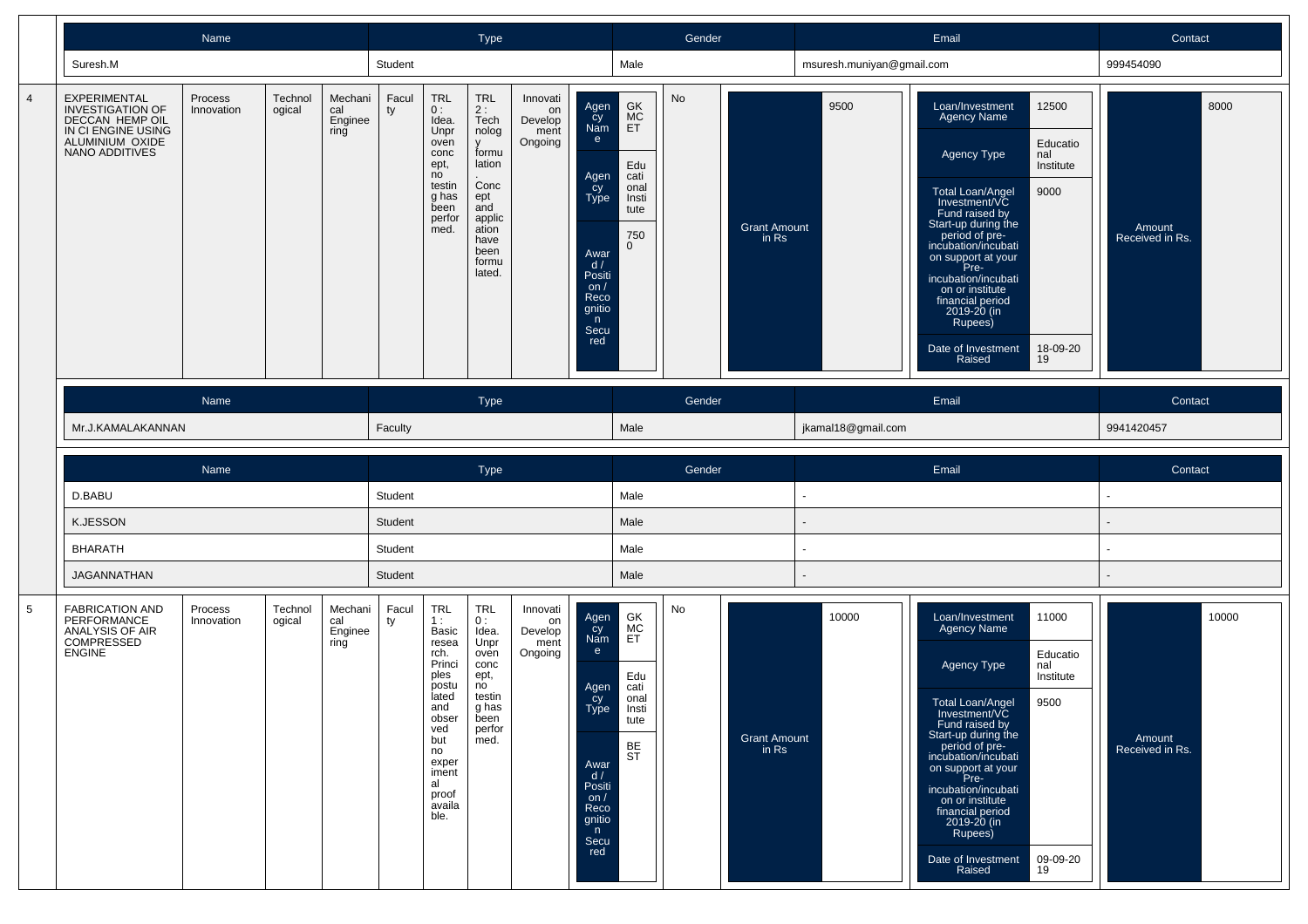|         |                                                                                            | Name                  |                   |                                       |             |                                                                                                                                                                       | Type                                                                                                                                                |                                              |                                                                                                                              |                                                                                        | Gender |                              |                        | Email                                                                                                                                                                                                                                                                                                                                                                                                | Contact                           |
|---------|--------------------------------------------------------------------------------------------|-----------------------|-------------------|---------------------------------------|-------------|-----------------------------------------------------------------------------------------------------------------------------------------------------------------------|-----------------------------------------------------------------------------------------------------------------------------------------------------|----------------------------------------------|------------------------------------------------------------------------------------------------------------------------------|----------------------------------------------------------------------------------------|--------|------------------------------|------------------------|------------------------------------------------------------------------------------------------------------------------------------------------------------------------------------------------------------------------------------------------------------------------------------------------------------------------------------------------------------------------------------------------------|-----------------------------------|
|         | DR.K.ARUNAN                                                                                |                       |                   |                                       | Faculty     |                                                                                                                                                                       |                                                                                                                                                     |                                              |                                                                                                                              | Male                                                                                   |        |                              | arunan196909@gmail.com |                                                                                                                                                                                                                                                                                                                                                                                                      | 9677264475                        |
|         |                                                                                            | Name                  |                   |                                       |             |                                                                                                                                                                       | Type                                                                                                                                                |                                              |                                                                                                                              |                                                                                        | Gender |                              |                        | Email                                                                                                                                                                                                                                                                                                                                                                                                | Contact                           |
|         | J.AKASH                                                                                    |                       |                   |                                       | Student     |                                                                                                                                                                       |                                                                                                                                                     |                                              |                                                                                                                              | Male                                                                                   |        |                              |                        |                                                                                                                                                                                                                                                                                                                                                                                                      |                                   |
|         | R.ANUSHREE                                                                                 |                       |                   |                                       | Student     |                                                                                                                                                                       |                                                                                                                                                     |                                              |                                                                                                                              | Male                                                                                   |        |                              |                        |                                                                                                                                                                                                                                                                                                                                                                                                      |                                   |
|         | V.LOKESH                                                                                   |                       |                   |                                       | Student     |                                                                                                                                                                       |                                                                                                                                                     |                                              |                                                                                                                              | Male                                                                                   |        |                              |                        |                                                                                                                                                                                                                                                                                                                                                                                                      |                                   |
| $\,6\,$ | <b>DESIGN AND</b><br><b>FABRICATION OF</b><br><b>REGENERATIVE</b><br><b>BRAKING SYSTEM</b> | Process<br>Innovation | Technol<br>ogical | MECHA<br>NICAL<br>ENGIN<br>EERIN<br>G | Facul<br>ty | <b>TRL</b><br>1:<br>Basic<br>resea<br>rch.<br>Princi<br>ples<br>postu<br>lated<br>and<br>obser<br>ved<br>but<br>no<br>exper<br>iment<br>al<br>proof<br>availa<br>ble. | <b>TRL</b><br>3 :<br>Appli<br>ed <sup>'</sup><br>resea<br>rch.<br>First<br>labor<br>atory<br>tests<br>comp<br>leted;<br>proof<br>of<br>conc<br>ept. | Innovati<br>on<br>Develop<br>ment<br>Ongoing | Agen<br>cy<br>Nam<br>e<br>Agen<br>cy<br>Type<br>Awar<br>$\frac{d}{d}$<br>Positi<br>on/<br>Reco<br>gnitio<br>n<br>Secu<br>red | $\mathsf{G}\mathsf{K}$<br>MC<br>ET<br>Edu<br>cati<br>onal<br>Insti<br>tute<br>BE<br>ST | No     | <b>Grant Amount</b><br>in Rs | 9500                   | 10000<br>Loan/Investment<br><b>Agency Name</b><br>Educatio<br>Agency Type<br>nal<br>Institute<br>Total Loan/Angel<br>7500<br>Investment/VC<br>Fund raised by<br>Start-up during the<br>period of pre-<br>incubation/incubati<br>on support at your<br>Pre-<br>incubation/incubati<br>on or institute<br>financial period<br>2019-20 (in<br>Rupees)<br>Date of Investment<br>31-08-20<br>Raised<br>19 | 8000<br>Amount<br>Received in Rs. |
|         |                                                                                            | Name                  |                   |                                       |             |                                                                                                                                                                       | Type                                                                                                                                                |                                              |                                                                                                                              |                                                                                        | Gender |                              |                        | Email                                                                                                                                                                                                                                                                                                                                                                                                | Contact                           |
|         | Mr.K.BASKAR                                                                                |                       |                   |                                       | Faculty     |                                                                                                                                                                       |                                                                                                                                                     |                                              |                                                                                                                              | Male                                                                                   |        |                              | baskar1430@gmail.com   |                                                                                                                                                                                                                                                                                                                                                                                                      | 9965682162                        |
|         |                                                                                            | Name                  |                   |                                       |             |                                                                                                                                                                       | Type                                                                                                                                                |                                              |                                                                                                                              |                                                                                        | Gender |                              |                        | Email                                                                                                                                                                                                                                                                                                                                                                                                | Contact                           |
|         | S.ARUN                                                                                     |                       |                   |                                       | Student     |                                                                                                                                                                       |                                                                                                                                                     |                                              |                                                                                                                              | Male                                                                                   |        |                              |                        |                                                                                                                                                                                                                                                                                                                                                                                                      |                                   |
|         | A.BALAJI                                                                                   |                       |                   |                                       | Student     |                                                                                                                                                                       |                                                                                                                                                     |                                              |                                                                                                                              | Male                                                                                   |        |                              |                        |                                                                                                                                                                                                                                                                                                                                                                                                      |                                   |
|         | M.NAGESWAR                                                                                 |                       |                   |                                       | Student     |                                                                                                                                                                       |                                                                                                                                                     |                                              |                                                                                                                              | Female                                                                                 |        |                              |                        |                                                                                                                                                                                                                                                                                                                                                                                                      |                                   |
|         | R.SABARINATHAN                                                                             |                       |                   |                                       | Student     |                                                                                                                                                                       |                                                                                                                                                     |                                              |                                                                                                                              | Female                                                                                 |        |                              |                        |                                                                                                                                                                                                                                                                                                                                                                                                      |                                   |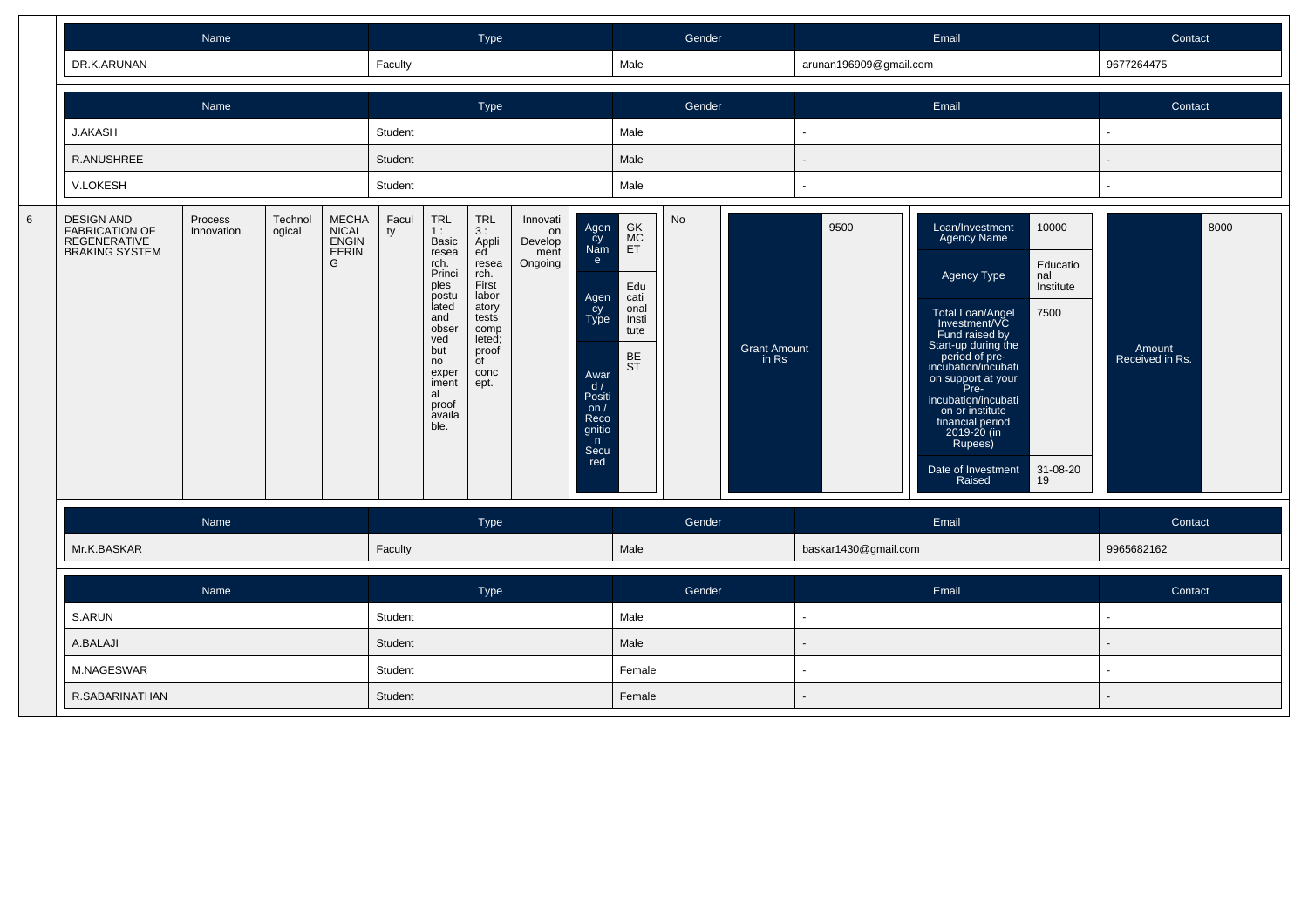|   | ANALYZE THE<br><b>ENERGY</b><br>PARAMETERS TO<br><b>ENHANCE THE</b><br>SUSTAINABLE<br><b>BUILDING</b>        | Process<br>Innovation | Technol<br>ogical | CIVIL<br>ENGIN<br>EERIN<br>G        | Facul<br>ty         | <b>TRL</b><br>0:<br>Idea.<br>Unpr<br>oven<br>conc<br>ept,<br>no<br>testin<br>g has<br>been<br>perfor<br>med.                     | $TRL$<br>2:<br>Tech<br>nolog<br>v<br>formu<br>lation<br>Conc<br>ept<br>and<br>applic<br>ation<br>have<br>been<br>formu<br>lated. | Innovati<br>on<br>Develop<br>ment<br>Ongoing | Agen<br>čy<br>Nam<br>e.<br>Agen<br>cy<br>Type<br>Awar<br>d/<br>Positi<br>on $/$<br>Reco<br>gnitio<br>n<br>Secu<br>red | GK<br>MC<br>ET<br>Edu<br>cati<br>onal<br>Insti<br>tute<br>BE<br><b>ST</b>        | No     | <b>Grant Amount</b><br>in Rs | 10000               | 10000<br>Loan/Investment<br><b>Agency Name</b><br>Educatio<br>Agency Type<br>nal<br>Institute<br>Total Loan/Angel<br>Investment/VC<br>6800<br>Fund raised by<br>Start-up during the<br>period of pre-<br>incubation/incubati<br>on support at your<br>Pre-<br>incubation/incubati<br>on or institute<br>financial period<br>2019-20 (in<br>Rupees)<br>09-09-20<br>Date of Investment<br>19<br>Raised        | 7500<br>Amount<br>Received in Rs. |
|---|--------------------------------------------------------------------------------------------------------------|-----------------------|-------------------|-------------------------------------|---------------------|----------------------------------------------------------------------------------------------------------------------------------|----------------------------------------------------------------------------------------------------------------------------------|----------------------------------------------|-----------------------------------------------------------------------------------------------------------------------|----------------------------------------------------------------------------------|--------|------------------------------|---------------------|-------------------------------------------------------------------------------------------------------------------------------------------------------------------------------------------------------------------------------------------------------------------------------------------------------------------------------------------------------------------------------------------------------------|-----------------------------------|
|   |                                                                                                              | Name                  |                   |                                     |                     |                                                                                                                                  | <b>Type</b>                                                                                                                      |                                              |                                                                                                                       |                                                                                  | Gender |                              |                     | Email                                                                                                                                                                                                                                                                                                                                                                                                       | Contact                           |
|   | MR.D.ASHOKKUMAR                                                                                              |                       |                   |                                     | Faculty             |                                                                                                                                  |                                                                                                                                  |                                              |                                                                                                                       | Male                                                                             |        |                              | yaitsmeak@gmail.com |                                                                                                                                                                                                                                                                                                                                                                                                             | 9994046105                        |
|   |                                                                                                              | Name                  |                   |                                     |                     |                                                                                                                                  | <b>Type</b>                                                                                                                      |                                              |                                                                                                                       |                                                                                  | Gender |                              |                     | Email                                                                                                                                                                                                                                                                                                                                                                                                       | Contact                           |
|   | S.KALANEETHI                                                                                                 |                       |                   |                                     | Student             |                                                                                                                                  |                                                                                                                                  |                                              |                                                                                                                       | Male                                                                             |        |                              |                     |                                                                                                                                                                                                                                                                                                                                                                                                             |                                   |
|   | S.MUSTHAFA REDWAN                                                                                            |                       |                   |                                     | Student             |                                                                                                                                  |                                                                                                                                  |                                              |                                                                                                                       | Male                                                                             |        |                              |                     |                                                                                                                                                                                                                                                                                                                                                                                                             |                                   |
| 8 | <b>OPTIMIZED</b><br>PLANNING,<br><b>SCHEDULING AND</b><br>COST ANALYSIS OF<br>A HIGH-RISE<br><b>BUILDING</b> | Process<br>Innovation | Technol<br>ogical | <b>CIVIL</b><br>ENGIN<br>EERIN<br>G | Facul<br>ty         | <b>TRL</b><br>2:<br>Tech<br>nolog<br>formu<br>lation<br>Conc<br>ept<br>and<br>applic<br>ation<br>have<br>been<br>formu<br>lated. | <b>TRL</b><br>0:<br>Idea.<br>Unpr<br>oven<br>conc<br>ept,<br>no<br>testin<br>g has<br>been<br>perfor<br>med.                     | Innovati<br>on<br>Develop<br>ment<br>Ongoing | Agen<br>cy<br>Nam<br>e<br>Agen<br>cy<br>Type<br>Awar<br>d/<br>Positi<br>on $/$<br>Reco<br>gnitio<br>n<br>Secu<br>red  | GK<br>MC<br>ET<br>Edu<br>cati<br>onal<br>Insti<br>tute<br><b>BE</b><br><b>ST</b> | No     | <b>Grant Amount</b><br>in Rs | 10000               | Loan/Investment<br>10000<br><b>Agency Name</b><br>Educatio<br>Agency Type<br>nal<br>Institute<br><b>Total Loan/Angel</b><br>7000<br>Investment/VC<br>Fund raised by<br>Start-up during the<br>period of pre-<br>incubation/incubati<br>on support at your<br>Pre-<br>incubation/incubati<br>on or institute<br>financial period<br>2019-20 (in<br>Rupees)<br>Date of Investment<br>Raised<br>11-09-20<br>19 | 8000<br>Amount<br>Received in Rs. |
|   |                                                                                                              | Name                  |                   |                                     |                     |                                                                                                                                  | Type                                                                                                                             |                                              |                                                                                                                       |                                                                                  | Gender |                              |                     | Email                                                                                                                                                                                                                                                                                                                                                                                                       | Contact                           |
|   | MR.D.ASHOKKUMAR                                                                                              |                       |                   |                                     | Faculty and Student |                                                                                                                                  |                                                                                                                                  |                                              |                                                                                                                       | Male                                                                             |        |                              | yaitsmeak@gmail.com |                                                                                                                                                                                                                                                                                                                                                                                                             | 9994046105                        |
|   |                                                                                                              | Name                  |                   |                                     |                     |                                                                                                                                  | Type                                                                                                                             |                                              |                                                                                                                       |                                                                                  | Gender |                              |                     | Email                                                                                                                                                                                                                                                                                                                                                                                                       | Contact                           |
|   | <b>B SHAMEEL AHMED</b>                                                                                       |                       |                   |                                     | Student             |                                                                                                                                  |                                                                                                                                  |                                              |                                                                                                                       | Male                                                                             |        |                              |                     |                                                                                                                                                                                                                                                                                                                                                                                                             |                                   |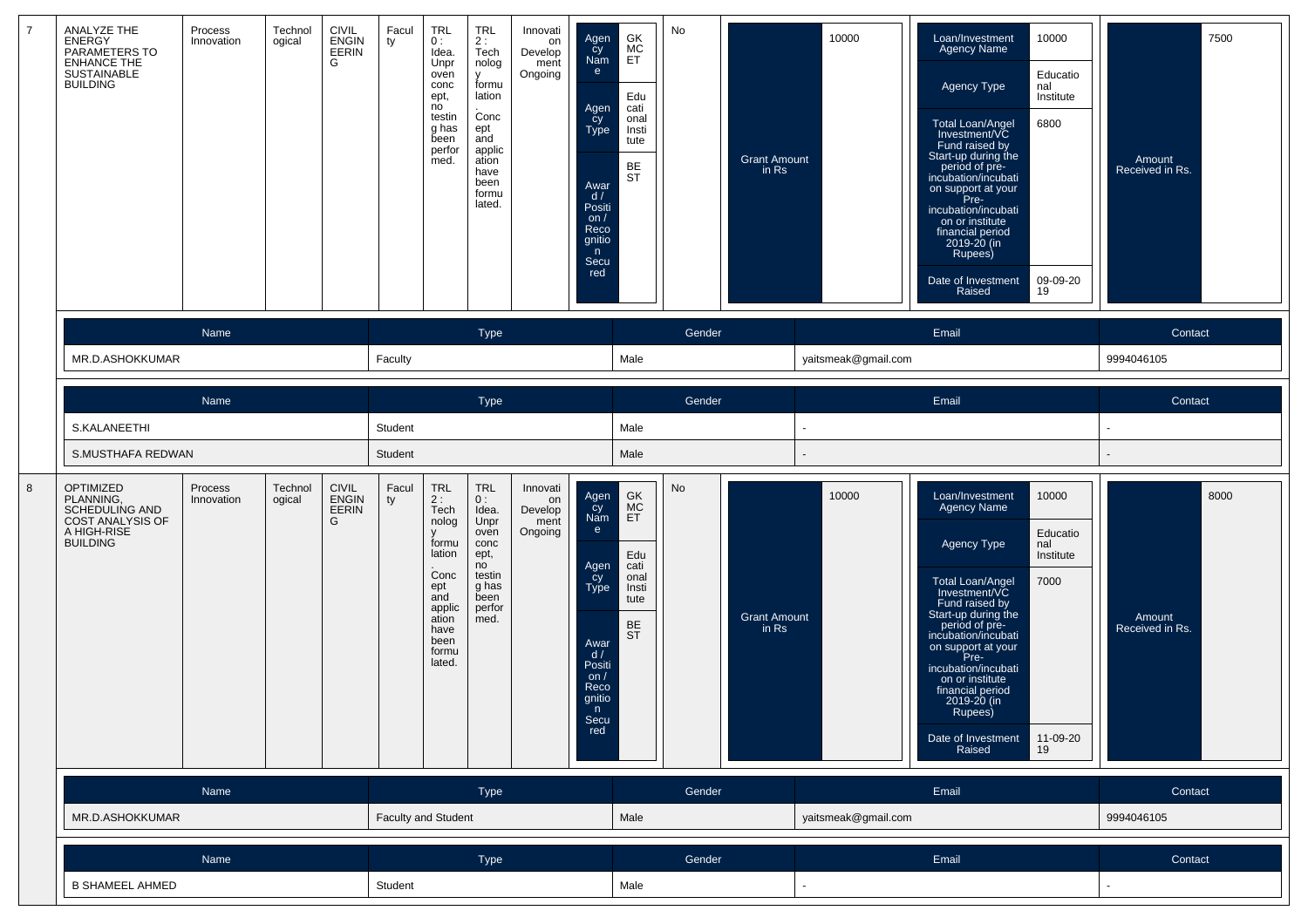| 9  | STUDY ON<br><b>BEHAVIOR OF</b><br>PARTICALLY<br>REPLACEMENT OF<br>GGBS | Process<br>Innovation | Technol<br>ogical | <b>CIVIL</b><br><b>ENGIN</b><br>EERIN<br>G | Facul<br>ty | <b>TRL</b><br>0:<br>Idea.<br>Unpr<br>oven<br>conc<br>ept,<br>no<br>testin<br>g has<br>been<br>perfor<br>med.                                                          | <b>TRL</b><br>2:<br>Tech<br>nolog<br>V<br>formu<br>lation<br>Conc<br>ept<br>and<br>applic<br>ation<br>have<br>been<br>formu<br>lated. | Innovati<br>on<br>Develop<br>ment<br>Droppe<br>d | Agen<br>cy<br>Nam<br>e<br>Agen<br>cy<br>Type<br>Awar<br>d/<br>Positi<br>on $/$<br>Reco<br>gnitio<br>n<br>Secu<br>red  | GK<br>MC<br>ET<br>Edu<br>cati<br>onal<br>Insti<br>tute<br>BE<br><b>ST</b> | No     | <b>Grant Amount</b><br>in Rs | 10000               | Loan/Investment<br>10000<br><b>Agency Name</b><br>Educatio<br>Agency Type<br>nal<br>Institute<br>Total Loan/Angel<br>8000<br>Investment/VC<br>Fund raised by<br>Start-up during the<br>period of pre-<br>incubation/incubati<br>on support at your<br>Pre-<br>incubation/incubati<br>on or institute<br>financial period<br>2019-20 (in<br>Rupees)<br>Date of Investment<br>28-08-20<br>Raised<br>19 | 9000<br>Amount<br>Received in Rs. |
|----|------------------------------------------------------------------------|-----------------------|-------------------|--------------------------------------------|-------------|-----------------------------------------------------------------------------------------------------------------------------------------------------------------------|---------------------------------------------------------------------------------------------------------------------------------------|--------------------------------------------------|-----------------------------------------------------------------------------------------------------------------------|---------------------------------------------------------------------------|--------|------------------------------|---------------------|------------------------------------------------------------------------------------------------------------------------------------------------------------------------------------------------------------------------------------------------------------------------------------------------------------------------------------------------------------------------------------------------------|-----------------------------------|
|    |                                                                        | Name                  |                   |                                            |             |                                                                                                                                                                       | <b>Type</b>                                                                                                                           |                                                  |                                                                                                                       |                                                                           | Gender |                              |                     | Email                                                                                                                                                                                                                                                                                                                                                                                                | Contact                           |
|    | R.SURESHKUMAR                                                          |                       |                   |                                            | Faculty     |                                                                                                                                                                       |                                                                                                                                       |                                                  |                                                                                                                       | Male                                                                      |        |                              | rsk.civil@yahoo.com |                                                                                                                                                                                                                                                                                                                                                                                                      | 9944623438                        |
|    |                                                                        | Name                  |                   |                                            |             |                                                                                                                                                                       | Type                                                                                                                                  |                                                  |                                                                                                                       |                                                                           | Gender |                              |                     | Email                                                                                                                                                                                                                                                                                                                                                                                                | Contact                           |
|    | <b>B.PRIYA</b>                                                         |                       |                   |                                            | Student     |                                                                                                                                                                       |                                                                                                                                       |                                                  |                                                                                                                       | Male                                                                      |        |                              |                     |                                                                                                                                                                                                                                                                                                                                                                                                      |                                   |
|    | C.PRIYANKA                                                             |                       |                   |                                            | Student     |                                                                                                                                                                       |                                                                                                                                       |                                                  |                                                                                                                       | Female                                                                    |        |                              |                     |                                                                                                                                                                                                                                                                                                                                                                                                      |                                   |
|    | M.HEMAPRIYA                                                            |                       |                   |                                            | Student     |                                                                                                                                                                       |                                                                                                                                       |                                                  |                                                                                                                       | Female                                                                    |        |                              |                     |                                                                                                                                                                                                                                                                                                                                                                                                      |                                   |
|    | S.DANDAPANI                                                            |                       |                   |                                            | Student     |                                                                                                                                                                       |                                                                                                                                       |                                                  |                                                                                                                       | Male                                                                      |        |                              |                     |                                                                                                                                                                                                                                                                                                                                                                                                      |                                   |
| 10 | MedIOTek Healthcare<br>Systems                                         | Process<br>Innovation | Technol<br>ogical |                                            | Facul<br>ty | <b>TRL</b><br>1:<br>Basic<br>resea<br>rch.<br>Princi<br>ples<br>postu<br>lated<br>and<br>obser<br>ved<br>but<br>no<br>exper<br>iment<br>al<br>proof<br>availa<br>ble. | <b>TRL</b><br>3:<br>Appli<br>ed<br>resea<br>rch.<br>First<br>labor<br>atory<br>tests<br>comp<br>leted;<br>proof<br>of<br>conc<br>ept. | Innovati<br>on<br>Develop<br>ment<br>Ongoing     | Agen<br>cy<br>Nam<br>e<br>Agen<br>_cy<br>Type<br>Awar<br>d/<br>Positi<br>on $/$<br>Reco<br>gnitio<br>n<br>Secu<br>red | GK<br>MC<br>ET<br>Edu<br>cati<br>onal<br>Insti<br>tute<br>BE<br><b>ST</b> | No     | <b>Grant Amount</b><br>in Rs | 8000                | 11000<br>Loan/Investment<br>Agency Name<br>Educatio<br>Agency Type<br>nal<br>Institute<br>Total Loan/Angel<br>Investment/VC<br>8500<br>Fund raised by<br>Start-up during the<br>period of pre-<br>incubation/incubati<br>on support at your<br>Pre-<br>incubation/incubati<br>on or institute<br>financial period<br>2019-20 (in<br>Rupees)<br>Date of Investment<br>13-09-20<br>Raised<br>19        | 6000<br>Amount<br>Received in Rs. |
|    |                                                                        | Name                  |                   |                                            |             |                                                                                                                                                                       | Type                                                                                                                                  |                                                  |                                                                                                                       |                                                                           | Gender |                              |                     | Email                                                                                                                                                                                                                                                                                                                                                                                                | Contact                           |
|    | Mr.Raji                                                                |                       |                   |                                            | Faculty     |                                                                                                                                                                       |                                                                                                                                       |                                                  |                                                                                                                       | Male                                                                      |        |                              | raji.a@vincense.com |                                                                                                                                                                                                                                                                                                                                                                                                      | 8945617328                        |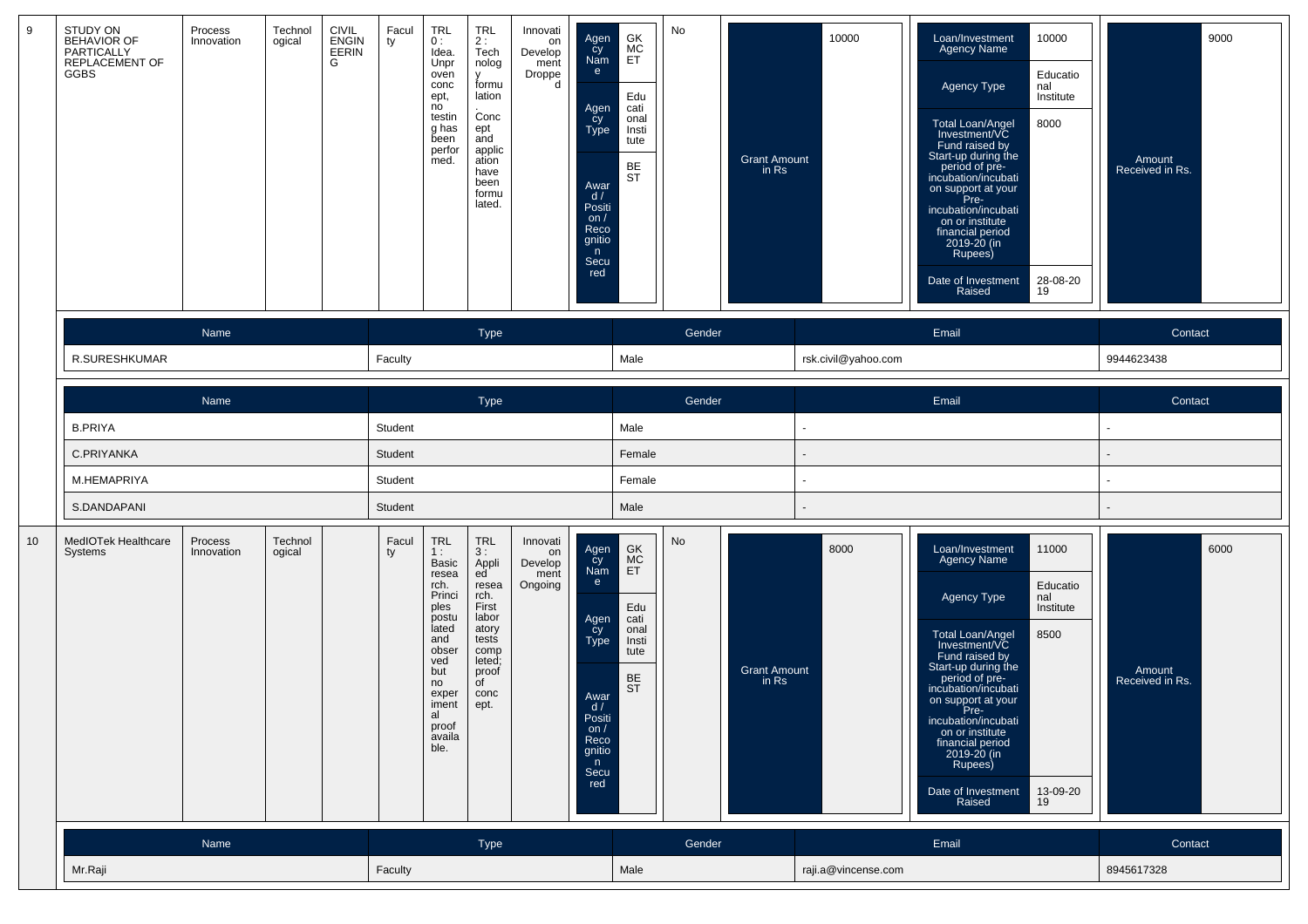| 11 | Controlled drug<br>delivery system for<br>insulin using biosensor                           | Process<br>Innovation | Technol<br>ogical                                                          | Stude<br>nt | <b>TRL</b><br>0:<br>Idea.<br>Unpr<br>oven<br>conc<br>ept,<br>no<br>testin<br>g has<br>been<br>perfor<br>med. | <b>TRL</b><br>1:<br>Basic<br>resea<br>rch.<br>Princi<br>ples<br>postu<br>lated<br>and<br>obser<br>ved<br>but<br>no<br>exper<br>iment<br>al<br>proof<br>availa<br>ble. | Innovati<br>on<br>Develop<br>ment<br>Ongoing | Agen<br>Cy<br>Nam<br>e<br>Agen<br>Cy<br>Type<br>Awar<br>d /<br>Positi<br>on/<br>Reco<br>gnitio<br>n<br>Secu<br>red               | TA<br>MIL<br>NA<br><b>DU</b><br>STA<br>TE<br>$_{\rm CO}$<br><b>UN</b><br>CIL<br>Gov<br>Age<br>ncy<br>(Sta<br>te)<br>Rec<br>eive<br>d<br>gra<br>nt of<br>Rs<br>750<br>$\mathbf 0$ | No     | <b>Grant Amount</b><br>in Rs | 7500                    | Loan/Investment<br>Agency Name<br>Agency Type<br>Total Loan/Angel<br>Investment/VC<br>Fund raised by<br>Start-up during the<br>period of pre-<br>incubation/incubati<br>on support at your<br>Pre-<br>incubation/incubati<br>on or institute<br>financial period<br>2019-20 (in<br>Rupees)<br>Date of Investment<br>Raised        | 10000<br>Govt.<br>Agency<br>(State)<br>9000<br>18-07-20<br>19  | No                                |
|----|---------------------------------------------------------------------------------------------|-----------------------|----------------------------------------------------------------------------|-------------|--------------------------------------------------------------------------------------------------------------|-----------------------------------------------------------------------------------------------------------------------------------------------------------------------|----------------------------------------------|----------------------------------------------------------------------------------------------------------------------------------|----------------------------------------------------------------------------------------------------------------------------------------------------------------------------------|--------|------------------------------|-------------------------|-----------------------------------------------------------------------------------------------------------------------------------------------------------------------------------------------------------------------------------------------------------------------------------------------------------------------------------|----------------------------------------------------------------|-----------------------------------|
|    |                                                                                             | Name                  |                                                                            |             |                                                                                                              | Type                                                                                                                                                                  |                                              |                                                                                                                                  |                                                                                                                                                                                  | Gender |                              |                         | Email                                                                                                                                                                                                                                                                                                                             |                                                                | Contact                           |
|    | Jayasree R                                                                                  |                       |                                                                            | Faculty     |                                                                                                              |                                                                                                                                                                       |                                              |                                                                                                                                  | Female                                                                                                                                                                           |        |                              | jsree1410@gmail.com     |                                                                                                                                                                                                                                                                                                                                   |                                                                | 9003288459                        |
|    |                                                                                             | Name                  |                                                                            |             |                                                                                                              | Type                                                                                                                                                                  |                                              |                                                                                                                                  |                                                                                                                                                                                  | Gender |                              |                         | Email                                                                                                                                                                                                                                                                                                                             |                                                                | Contact                           |
|    | Bharanitharan M                                                                             |                       |                                                                            | Student     |                                                                                                              |                                                                                                                                                                       |                                              |                                                                                                                                  | Male                                                                                                                                                                             |        |                              | bharanimano13@gmail.com |                                                                                                                                                                                                                                                                                                                                   |                                                                | 9710347440                        |
|    | Anbarasan A                                                                                 |                       |                                                                            | Student     |                                                                                                              |                                                                                                                                                                       |                                              |                                                                                                                                  | Male                                                                                                                                                                             |        |                              |                         |                                                                                                                                                                                                                                                                                                                                   |                                                                |                                   |
| 12 | Piezoelectric Epitaxial<br>flexible material for<br>improving battery life<br>of Pacemakers | Process<br>Innovation | Non-<br>Technol<br>ogical /<br>Social /<br>Commu<br>nity<br>Innovati<br>on | Facul<br>ty |                                                                                                              |                                                                                                                                                                       | Innovati<br>on<br>Develop<br>ment<br>Ongoing | Agen<br>Cy<br>Nam<br>$\mathbf{e}$<br>Agen<br>cy<br>Type<br>Awar<br>d /<br>Positi<br>on $/$<br>Reco<br>gnitio<br>n<br>Secu<br>red | GK<br>MC<br>ET<br>Edu<br>cati<br>onal<br>Insti<br>tute<br><b>BE</b><br><b>ST</b>                                                                                                 | No     | <b>Grant Amount</b><br>in Rs | 8000                    | Loan/Investment<br><b>Agency Name</b><br>Agency Type<br>Total Loan/Angel<br>Investment/VC<br>Fund raised by<br>Start-up during the<br>period of pre-<br>incubation/incubati<br>on support at your<br>Pre-<br>incubation/incubati<br>on or institute<br>financial period<br>2019-20 (in<br>Rupees)<br>Date of Investment<br>Raised | 7500<br>Educatio<br>nal<br>Institute<br>5000<br>13-09-20<br>19 | 6000<br>Amount<br>Received in Rs. |
|    |                                                                                             | Name                  |                                                                            |             |                                                                                                              | Type                                                                                                                                                                  |                                              |                                                                                                                                  |                                                                                                                                                                                  | Gender |                              |                         | Email                                                                                                                                                                                                                                                                                                                             |                                                                | Contact                           |
|    | Jayasree R                                                                                  |                       |                                                                            | Faculty     |                                                                                                              |                                                                                                                                                                       |                                              |                                                                                                                                  | Female                                                                                                                                                                           |        |                              | jsree1410@gmail.com     |                                                                                                                                                                                                                                                                                                                                   |                                                                | 9003288459                        |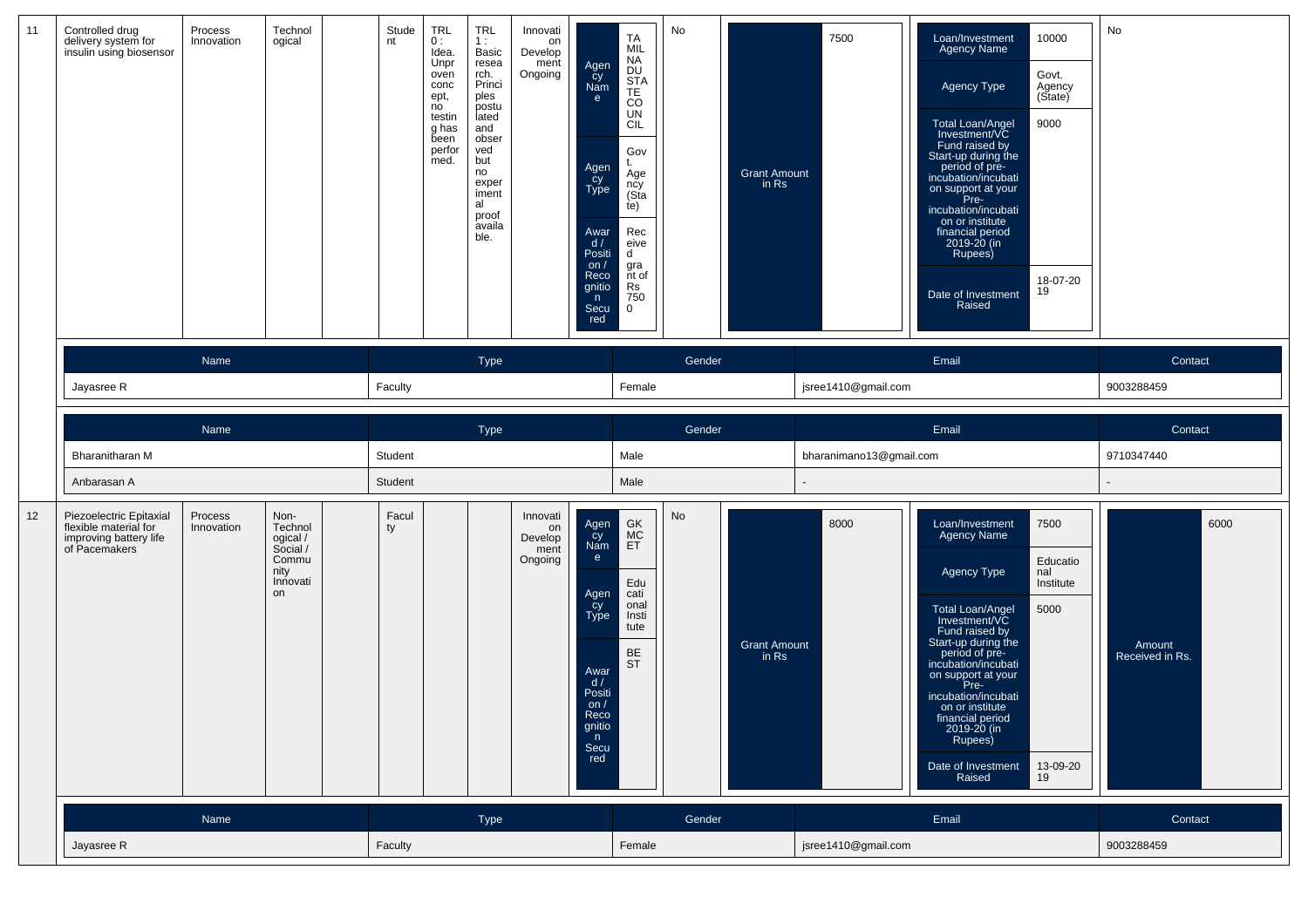|    |                                                                                                     | Name                  |                   |                                                             |             |                                                                                                                                                                                                                        | Type                                                                                                                                                                  |                                                    |    |        | Gender |                                |                          | Email                                                                                                                                                                                                                                                                                                                             |                                                                 | Contact                           |
|----|-----------------------------------------------------------------------------------------------------|-----------------------|-------------------|-------------------------------------------------------------|-------------|------------------------------------------------------------------------------------------------------------------------------------------------------------------------------------------------------------------------|-----------------------------------------------------------------------------------------------------------------------------------------------------------------------|----------------------------------------------------|----|--------|--------|--------------------------------|--------------------------|-----------------------------------------------------------------------------------------------------------------------------------------------------------------------------------------------------------------------------------------------------------------------------------------------------------------------------------|-----------------------------------------------------------------|-----------------------------------|
|    | Sudharsun A                                                                                         |                       |                   |                                                             | Student     |                                                                                                                                                                                                                        |                                                                                                                                                                       |                                                    |    | Male   |        |                                | sudharsunkalam@qmail.com |                                                                                                                                                                                                                                                                                                                                   |                                                                 | 7092271558                        |
| 13 | Studies On<br>Osteogenic Activity Of<br>A Composite Implant<br>Based On Layered<br>Double Hydroxide | Process<br>Innovation | Technol<br>ogical |                                                             | Facul<br>ty | <b>TRL</b><br>2:<br>Tech<br>nolog<br>formu<br>lation<br>Conc<br>ept<br>and<br>applic<br>ation<br>have<br>been<br>formu<br>lated.                                                                                       | <b>TRL</b><br>1:<br>Basic<br>resea<br>rch.<br>Princi<br>ples<br>postu<br>lated<br>and<br>obser<br>ved<br>but<br>no<br>exper<br>iment<br>al<br>proof<br>availa<br>ble. | Innovati<br>on<br>Develop<br>ment<br>Complet<br>ed | No |        | Yes    | <b>Grant Amount</b><br>in Rs   | 12000                    | Loan/Investment<br>Agency Name<br>Agency Type<br><b>Total Loan/Angel</b><br>Investment/VC<br>Fund raised by<br>Start-up during the<br>period of pre-<br>incubation/incubati<br>on support at your<br>Pre-<br>incubation/incubati<br>on or institute<br>financial period<br>2019-20 (in<br>Rupees)<br>Date of Investment<br>Raised | 10000<br>Educatio<br>nal<br>Institute<br>8000<br>17-09-20<br>19 | 1000<br>Amount<br>Received in Rs. |
|    |                                                                                                     | Name                  |                   |                                                             |             |                                                                                                                                                                                                                        | Type                                                                                                                                                                  |                                                    |    |        | Gender |                                |                          | Email                                                                                                                                                                                                                                                                                                                             |                                                                 | Contact                           |
|    | Jayasree R                                                                                          |                       |                   |                                                             | Faculty     |                                                                                                                                                                                                                        |                                                                                                                                                                       |                                                    |    | Female |        |                                | jsree1410@gmail.com      |                                                                                                                                                                                                                                                                                                                                   |                                                                 | 9003288459                        |
|    |                                                                                                     |                       |                   |                                                             |             |                                                                                                                                                                                                                        |                                                                                                                                                                       |                                                    |    |        |        |                                |                          |                                                                                                                                                                                                                                                                                                                                   |                                                                 |                                   |
|    |                                                                                                     | Name                  |                   |                                                             |             |                                                                                                                                                                                                                        | <b>Type</b>                                                                                                                                                           |                                                    |    |        | Gender |                                |                          | Email                                                                                                                                                                                                                                                                                                                             |                                                                 | Contact                           |
|    | ANUPAMA DEVI V K                                                                                    |                       |                   |                                                             | Faculty     |                                                                                                                                                                                                                        |                                                                                                                                                                       |                                                    |    | Female |        |                                | anupamadevivk@gmail.com  |                                                                                                                                                                                                                                                                                                                                   |                                                                 | 9486119473                        |
| 14 | Smart intelligent<br>system based on<br>LoRa and IOT for<br>women and children<br>safety            | Process<br>Innovation | Technol<br>ogical | Electron<br>ics and<br>Commu<br>nication<br>Enginee<br>ring | Facul<br>ty | $\begin{array}{c} \mathsf{TRL} \\ \mathsf{1}: \end{array}$<br><b>Basic</b><br>resea<br>rch.<br>Princi<br>ples<br>postu<br>lated<br>and<br>obser<br>ved<br>but<br>no<br>exper<br>iment<br>al<br>proof<br>availa<br>ble. | <b>TRL</b><br>0:<br>Idea.<br>Unpr<br>oven<br>conc<br>ept,<br>no<br>testin<br>g has<br>been<br>perfor<br>med.                                                          | Innovati<br>on<br>Develop<br>ment<br>Ongoing       | No |        | Yes    | <b>Grant Amount</b><br>$in$ Rs | 11000                    | Loan/Investment<br><b>Agency Name</b><br>Agency Type<br>Total Loan/Angel<br>Investment/VC<br>Fund raised by<br>Start-up during the<br>period of pre-<br>incubation/incubati<br>on support at your<br>Pre-<br>incubation/incubati<br>on or institute<br>financial period<br>2019-20 (in<br>Rupees)<br>Date of Investment<br>Raised | 10000<br>Educatio<br>nal<br>Institute<br>9000<br>16-08-20<br>19 | 9000<br>Amount<br>Received in Rs. |
|    |                                                                                                     | Name                  |                   |                                                             | Faculty     |                                                                                                                                                                                                                        | Type                                                                                                                                                                  |                                                    |    | Male   | Gender |                                | csestaff2@gkmcet.net.in  | Email                                                                                                                                                                                                                                                                                                                             |                                                                 | Contact<br>9445655293             |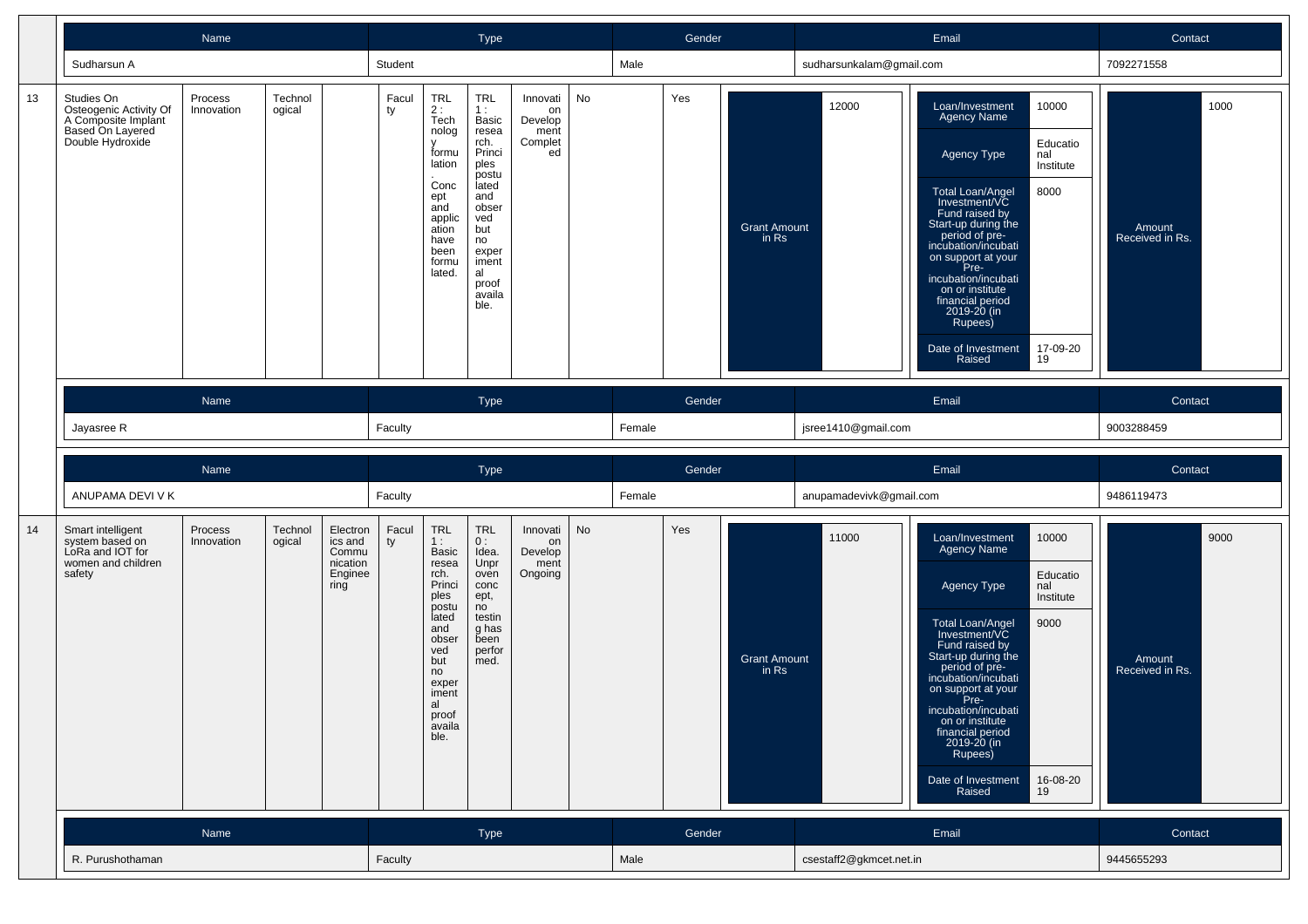|    | Name                                     |                       |                   |                                                             |             |                                                                                                                                            | <b>Type</b>                                                                                                                                                           |                                                    |                                                                                                                                  |                                                                                  | Gender |                                |                                    | Email                                                                                                                                                                                                                                                                                                                                                                                                       | Contact                           |
|----|------------------------------------------|-----------------------|-------------------|-------------------------------------------------------------|-------------|--------------------------------------------------------------------------------------------------------------------------------------------|-----------------------------------------------------------------------------------------------------------------------------------------------------------------------|----------------------------------------------------|----------------------------------------------------------------------------------------------------------------------------------|----------------------------------------------------------------------------------|--------|--------------------------------|------------------------------------|-------------------------------------------------------------------------------------------------------------------------------------------------------------------------------------------------------------------------------------------------------------------------------------------------------------------------------------------------------------------------------------------------------------|-----------------------------------|
|    | S.Akshaya                                |                       |                   |                                                             | Student     |                                                                                                                                            |                                                                                                                                                                       |                                                    |                                                                                                                                  | Female                                                                           |        |                                | akshayasridharan20051999@gmail.com |                                                                                                                                                                                                                                                                                                                                                                                                             | 9791852022                        |
|    | R.Ramya                                  |                       |                   |                                                             | Student     |                                                                                                                                            |                                                                                                                                                                       |                                                    |                                                                                                                                  | Female                                                                           |        |                                | ramyarajagopal1999@gmail.com       |                                                                                                                                                                                                                                                                                                                                                                                                             | 7867053398                        |
| 15 | passenger facilitate<br>system           | Service<br>Innovation | Technol<br>ogical | Electron<br>ics and<br>Commu<br>nication<br>Enginee<br>ring | Facul<br>ty | TRL<br>3:<br>Appli<br>ed<br>resea<br>rch.<br>First<br>labor<br>atory<br>tests<br>comp<br>leted;<br>proof<br>$\overline{C}$<br>conc<br>ept. | TRL<br>2:<br>Tech<br>nolog<br>$\mathsf{v}$<br>formu<br>lation<br>Conc<br>ept<br>and<br>applic<br>ation<br>have<br>been<br>formu<br>lated.                             | Innovati<br>on<br>Develop<br>ment<br>Complet<br>ed | Agen<br>Cy<br>Nam<br>e<br>Agen<br>Cy<br>Type<br>Awar<br>d /<br>Positi<br>on $/$<br>Reco<br>gnitio<br>n<br>Secu<br>red            | GK<br>MC<br>ET<br>Edu<br>cati<br>onal<br>Insti<br>tute<br><b>BE</b><br><b>ST</b> | No     | <b>Grant Amount</b><br>in Rs   | 10000                              | 10000<br>Loan/Investment<br><b>Agency Name</b><br>Educatio<br>Agency Type<br>nal<br>Institute<br>8000<br><b>Total Loan/Angel</b><br>Investment/VC<br>Fund raised by<br>Start-up during the<br>period of pre-<br>incubation/incubati<br>on support at your<br>Pre-<br>incubation/incubati<br>on or institute<br>financial period<br>2019-20 (in<br>Rupees)<br>Date of Investment<br>12-09-20<br>19<br>Raised | 7500<br>Amount<br>Received in Rs. |
|    |                                          | Name                  |                   |                                                             |             |                                                                                                                                            | <b>Type</b>                                                                                                                                                           |                                                    |                                                                                                                                  |                                                                                  | Gender |                                |                                    | Email                                                                                                                                                                                                                                                                                                                                                                                                       | Contact                           |
|    | N.Kanimozhi                              |                       |                   |                                                             | Faculty     |                                                                                                                                            |                                                                                                                                                                       |                                                    |                                                                                                                                  | Female                                                                           |        |                                | kanimozhiraja3108@gmail.com        |                                                                                                                                                                                                                                                                                                                                                                                                             | 9841070847                        |
|    |                                          | Name                  |                   |                                                             |             |                                                                                                                                            | Type                                                                                                                                                                  |                                                    |                                                                                                                                  |                                                                                  | Gender |                                |                                    | Email                                                                                                                                                                                                                                                                                                                                                                                                       | Contact                           |
|    | K.Nandini                                |                       |                   |                                                             | Student     |                                                                                                                                            |                                                                                                                                                                       |                                                    |                                                                                                                                  | Male                                                                             |        |                                | nandhinigayathiri@gmail.com        |                                                                                                                                                                                                                                                                                                                                                                                                             | 8668064103                        |
|    | S.Bharathi                               |                       |                   |                                                             | Student     |                                                                                                                                            |                                                                                                                                                                       |                                                    |                                                                                                                                  | Male                                                                             |        |                                | bbk.luck22@gmail.com               |                                                                                                                                                                                                                                                                                                                                                                                                             |                                   |
| 16 | Energy harvesting<br>from ship vibration | Process<br>Innovation | Technol<br>ogical | Marine<br>Enginee                                           | Facul<br>ty | <b>TRL</b><br>0:<br>Idea.<br>Unpr<br>oven<br>conc<br>ept,<br>no<br>testin<br>g has<br>been<br>perfor<br>med.                               | <b>TRL</b><br>1:<br>Basic<br>resea<br>rch.<br>Princi<br>ples<br>postu<br>lated<br>and<br>obser<br>ved<br>but<br>no<br>exper<br>iment<br>al<br>proof<br>availa<br>ble. | Innovati<br>on<br>Develop<br>ment<br>Ongoing       | Agen<br>Cy<br>Nam<br>$\mathbf{e}$<br>Agen<br>Cy<br>Type<br>Awar<br>d /<br>Positi<br>on $/$<br>Reco<br>gnitio<br>n<br>Secu<br>red | GK<br>MC<br>ET<br>Edu<br>cati<br>onal<br>Insti<br>tute<br>BE<br><b>ST</b>        | No     | <b>Grant Amount</b><br>$in$ Rs | 10000                              | 120000<br>Loan/Investment<br>Agency Name<br>Educatio<br>Agency Type<br>nal<br>Institute<br>Total Loan/Angel<br>Investment/VC<br>10000<br>Fund raised by<br>Start-up during the<br>period of pre-<br>incubation/incubati<br>on support at your<br>Pre-<br>incubation/incubati<br>on or institute<br>financial period<br>2019-20 (in<br>Rupees)<br>Date of Investment<br>10-09-20<br>Raised<br>19             | 8000<br>Amount<br>Received in Rs. |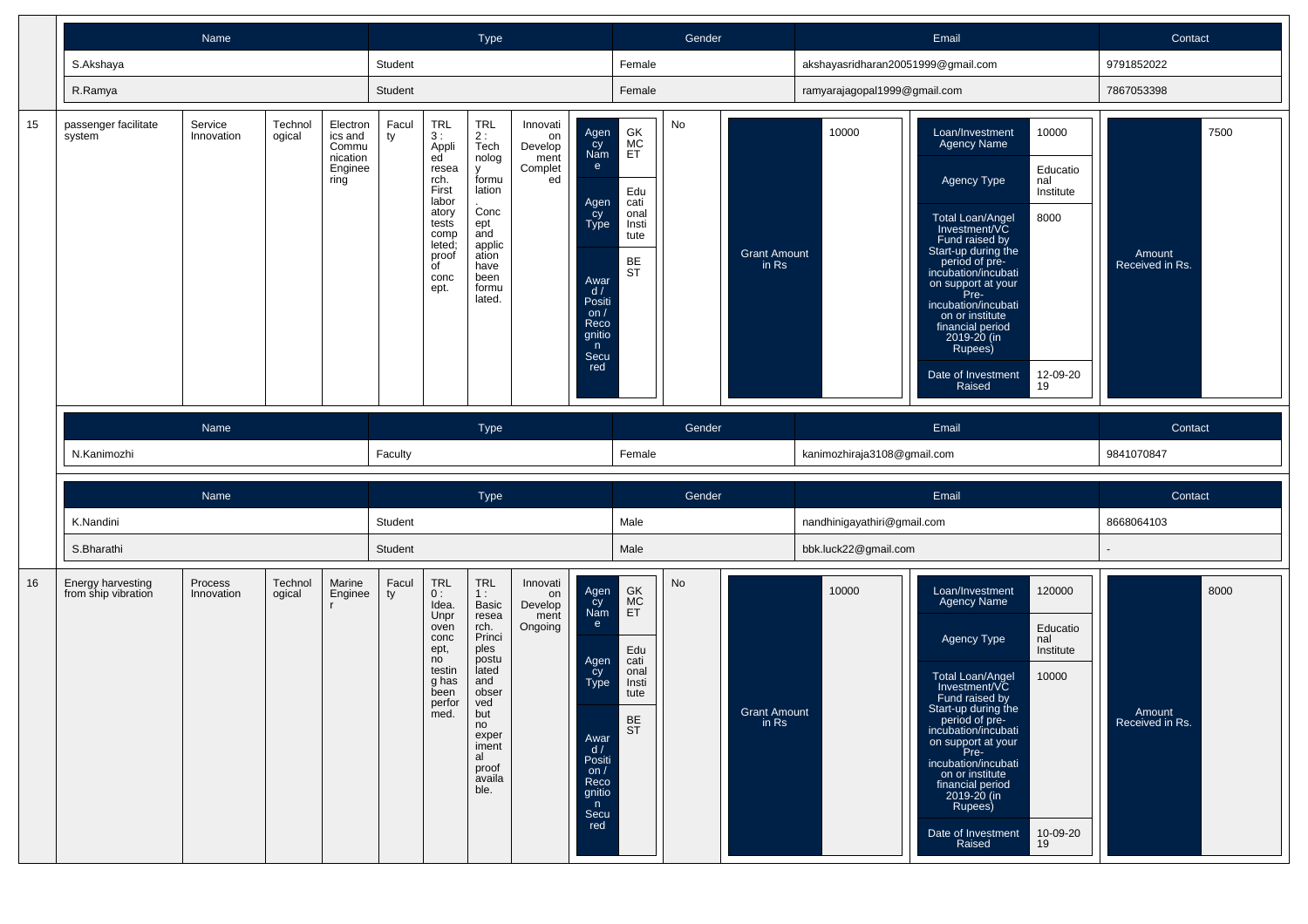|    |                                                                   | Name                  |                                                                            |                                   |             | Type |                                                    |                                                                                                                                     |                                                                                      | Gender |                              |                    | Email                                                                                                                                                                                                                                                                                                                                                                                               | Contact                           |
|----|-------------------------------------------------------------------|-----------------------|----------------------------------------------------------------------------|-----------------------------------|-------------|------|----------------------------------------------------|-------------------------------------------------------------------------------------------------------------------------------------|--------------------------------------------------------------------------------------|--------|------------------------------|--------------------|-----------------------------------------------------------------------------------------------------------------------------------------------------------------------------------------------------------------------------------------------------------------------------------------------------------------------------------------------------------------------------------------------------|-----------------------------------|
|    | PON LENIN                                                         |                       |                                                                            |                                   | Faculty     |      |                                                    |                                                                                                                                     | Male                                                                                 |        |                              | ponlenin@gmail.com |                                                                                                                                                                                                                                                                                                                                                                                                     | 9962077423                        |
|    |                                                                   | Name                  |                                                                            |                                   |             | Type |                                                    |                                                                                                                                     |                                                                                      | Gender |                              |                    | Email                                                                                                                                                                                                                                                                                                                                                                                               | Contact                           |
|    | Mahendra Balaji K                                                 |                       |                                                                            |                                   | Student     |      |                                                    |                                                                                                                                     | Male                                                                                 |        |                              | $\blacksquare$     |                                                                                                                                                                                                                                                                                                                                                                                                     | ä,                                |
|    | Ajay kannan E                                                     |                       |                                                                            |                                   | Student     |      |                                                    |                                                                                                                                     | Male                                                                                 |        |                              |                    |                                                                                                                                                                                                                                                                                                                                                                                                     |                                   |
|    | Charles k                                                         |                       |                                                                            |                                   | Student     |      |                                                    |                                                                                                                                     | Male                                                                                 |        |                              |                    |                                                                                                                                                                                                                                                                                                                                                                                                     |                                   |
|    | Naveenkumar R                                                     |                       |                                                                            |                                   | Student     |      |                                                    |                                                                                                                                     | Male                                                                                 |        |                              |                    |                                                                                                                                                                                                                                                                                                                                                                                                     |                                   |
| 17 | Heat sensing with<br>alarm by using<br>microcontroller and<br>can | Process<br>Innovation | Non-<br>Technol<br>ogical /<br>Social /<br>Commu<br>nity<br>Innovati<br>on | Marine<br>Enginee<br>$\mathbf{r}$ | Facul<br>ty |      | Innovati<br>on<br>Develop<br>ment<br>Complet<br>ed | Agen<br>cy<br>Nam<br>$\mathbf{e}$<br>Agen<br>cy<br><b>Type</b><br>Awar<br>d/<br>Positi<br>on/<br>Reco<br>gnitio<br>n<br>Secu<br>red | GK<br>MC<br>ET<br>Edu<br>cati<br>onal<br>Insti<br>tute<br>BE<br>ST<br>AW<br>AR.<br>D | No     | <b>Grant Amount</b><br>in Rs | 10000              | Loan/Investment<br>8000<br><b>Agency Name</b><br>Educatio<br>Agency Type<br>nal<br>Institute<br>6000<br>Total Loan/Angel<br>Investment/VC<br>Fund raised by<br>Start-up during the<br>period of pre-<br>incubation/incubati<br>on support at your<br>Pre-<br>incubation/incubati<br>on or institute<br>financial period<br>2019-20 (in<br>Rupees)<br>Date of Investment<br>11-09-20<br>Raised<br>19 | 7800<br>Amount<br>Received in Rs. |
|    |                                                                   | Name                  |                                                                            |                                   |             | Type |                                                    |                                                                                                                                     |                                                                                      | Gender |                              |                    | Email                                                                                                                                                                                                                                                                                                                                                                                               | Contact                           |
|    | PON LENIN                                                         |                       |                                                                            |                                   | Faculty     |      |                                                    |                                                                                                                                     | Male                                                                                 |        |                              | ponlenin@gmail.com |                                                                                                                                                                                                                                                                                                                                                                                                     | 9962077423                        |
|    |                                                                   | Name                  |                                                                            |                                   |             | Type |                                                    |                                                                                                                                     |                                                                                      | Gender |                              |                    | Email                                                                                                                                                                                                                                                                                                                                                                                               | Contact                           |
|    | Rajesh C                                                          |                       |                                                                            |                                   | Student     |      |                                                    |                                                                                                                                     | Male                                                                                 |        |                              | ÷                  |                                                                                                                                                                                                                                                                                                                                                                                                     | $\mathbf{r}$                      |
|    | Vijay K                                                           |                       |                                                                            |                                   | Student     |      |                                                    |                                                                                                                                     | Male                                                                                 |        |                              |                    |                                                                                                                                                                                                                                                                                                                                                                                                     |                                   |
|    | Mythrayan R                                                       |                       |                                                                            |                                   | Student     |      |                                                    |                                                                                                                                     | Male                                                                                 |        |                              | $\blacksquare$     |                                                                                                                                                                                                                                                                                                                                                                                                     |                                   |
|    | Sundarapandian P                                                  |                       |                                                                            |                                   | Student     |      |                                                    |                                                                                                                                     | Male                                                                                 |        |                              |                    |                                                                                                                                                                                                                                                                                                                                                                                                     |                                   |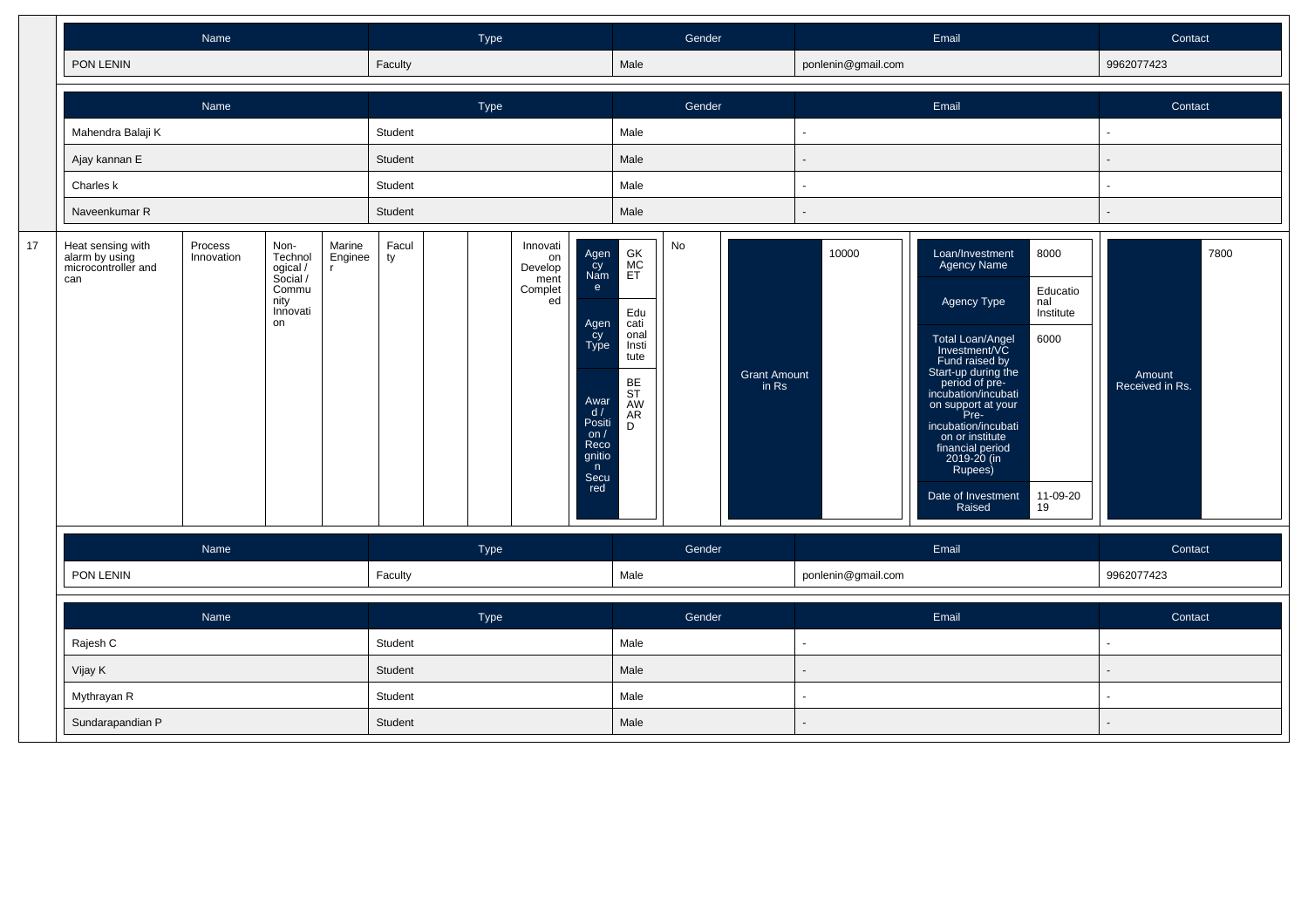| 18 | LPG as marine fuel                                                             | Process<br>Innovation | Non-<br>Technol<br>ogical /<br>Social /<br>Commu<br>nity<br>Innovati<br>on | Marine<br>Enginee                 | Facul<br>ty |      | Innovati<br>on<br>Develop<br>ment<br>Complet<br>ed | No                                                                                                                           |                                                                                                      | No     | <b>Grant Amount</b><br>in Rs | 10000                    | 9000<br>Loan/Investment<br>Agency Name<br>Educatio<br>Agency Type<br>nal<br>Institute<br>5000<br>Total Loan/Angel<br>Investment/VC<br>Fund raised by<br>Start-up during the<br>period of pre-<br>incubation/incubati<br>on support at your<br>Pre-<br>incubation/incubati<br>on or institute<br>financial period<br>2019-20 (in<br>Rupees)<br>12-09-20<br>Date of Investment<br>Raised<br>19 | 9000<br>Amount<br>Received in Rs. |
|----|--------------------------------------------------------------------------------|-----------------------|----------------------------------------------------------------------------|-----------------------------------|-------------|------|----------------------------------------------------|------------------------------------------------------------------------------------------------------------------------------|------------------------------------------------------------------------------------------------------|--------|------------------------------|--------------------------|----------------------------------------------------------------------------------------------------------------------------------------------------------------------------------------------------------------------------------------------------------------------------------------------------------------------------------------------------------------------------------------------|-----------------------------------|
|    |                                                                                | Name                  |                                                                            |                                   |             | Type |                                                    |                                                                                                                              |                                                                                                      | Gender |                              |                          | Email                                                                                                                                                                                                                                                                                                                                                                                        | Contact                           |
|    | PON LENIN                                                                      |                       |                                                                            |                                   | Faculty     |      |                                                    |                                                                                                                              | Male                                                                                                 |        |                              | ponlenin@gmail.com       |                                                                                                                                                                                                                                                                                                                                                                                              | 9962077423                        |
|    |                                                                                | Name                  |                                                                            |                                   |             | Type |                                                    |                                                                                                                              |                                                                                                      | Gender |                              |                          | Email                                                                                                                                                                                                                                                                                                                                                                                        | Contact                           |
|    | Muhammed Awes Qusro Muhamed Abdul majeed                                       |                       |                                                                            |                                   | Student     |      |                                                    |                                                                                                                              | Male                                                                                                 |        |                              | $\blacksquare$           |                                                                                                                                                                                                                                                                                                                                                                                              | ٠                                 |
|    | Gokulram R                                                                     |                       |                                                                            |                                   | Student     |      |                                                    |                                                                                                                              | Male                                                                                                 |        |                              | $\overline{\phantom{a}}$ |                                                                                                                                                                                                                                                                                                                                                                                              |                                   |
|    | Shubam kumar Dagar                                                             |                       |                                                                            |                                   | Student     |      |                                                    |                                                                                                                              | Male                                                                                                 |        |                              | $\blacksquare$           |                                                                                                                                                                                                                                                                                                                                                                                              |                                   |
|    | Selvakumar P                                                                   |                       |                                                                            |                                   | Student     |      |                                                    |                                                                                                                              | Male                                                                                                 |        |                              | $\blacksquare$           |                                                                                                                                                                                                                                                                                                                                                                                              |                                   |
| 19 | "Design and<br>Implementation of<br>Front mono<br>suspension in<br>motorcycle" | Process<br>Innovation | Non-<br>Technol<br>ogical /<br>Social /<br>Commu<br>nity<br>Innovati<br>on | Automo<br>bile<br>Enginee<br>ring | Facul<br>ty |      | Innovati<br>on<br>Develop<br>ment<br>Droppe<br>d   | Agen<br>Cy<br>Nam<br>e<br>Agen<br>Cy<br>Type<br>Awar<br>d /<br><b>Positi</b><br>on $/$<br>Reco<br>gnitio<br>n<br>Secu<br>red | GK<br>MC<br>ET<br>Edu<br>cati<br>onal<br>Insti<br>tute<br>BE<br>ST<br>AW<br><b>AR</b><br>$\mathsf D$ | No     | <b>Grant Amount</b><br>in Rs | 11000                    | 9500<br>Loan/Investment<br>Agency Name<br>Educatio<br>Agency Type<br>nal<br>Institute<br>6500<br>Total Loan/Angel<br>Investment/VC<br>Fund raised by<br>Start-up during the<br>period of pre-<br>incubation/incubati<br>on support at your<br>Pre-<br>incubation/incubati<br>on or institute<br>financial period<br>2019-20 (in<br>Rupees)<br>16-09-20<br>Date of Investment<br>Raised<br>19 | 9500<br>Amount<br>Received in Rs. |
|    |                                                                                | Name                  |                                                                            |                                   |             | Type |                                                    |                                                                                                                              |                                                                                                      | Gender |                              |                          | Email                                                                                                                                                                                                                                                                                                                                                                                        | Contact                           |
|    | VENKATESAN                                                                     |                       |                                                                            |                                   | Faculty     |      |                                                    |                                                                                                                              | Male                                                                                                 |        |                              | venkatesanv81@gmail.com  |                                                                                                                                                                                                                                                                                                                                                                                              | 6380705772                        |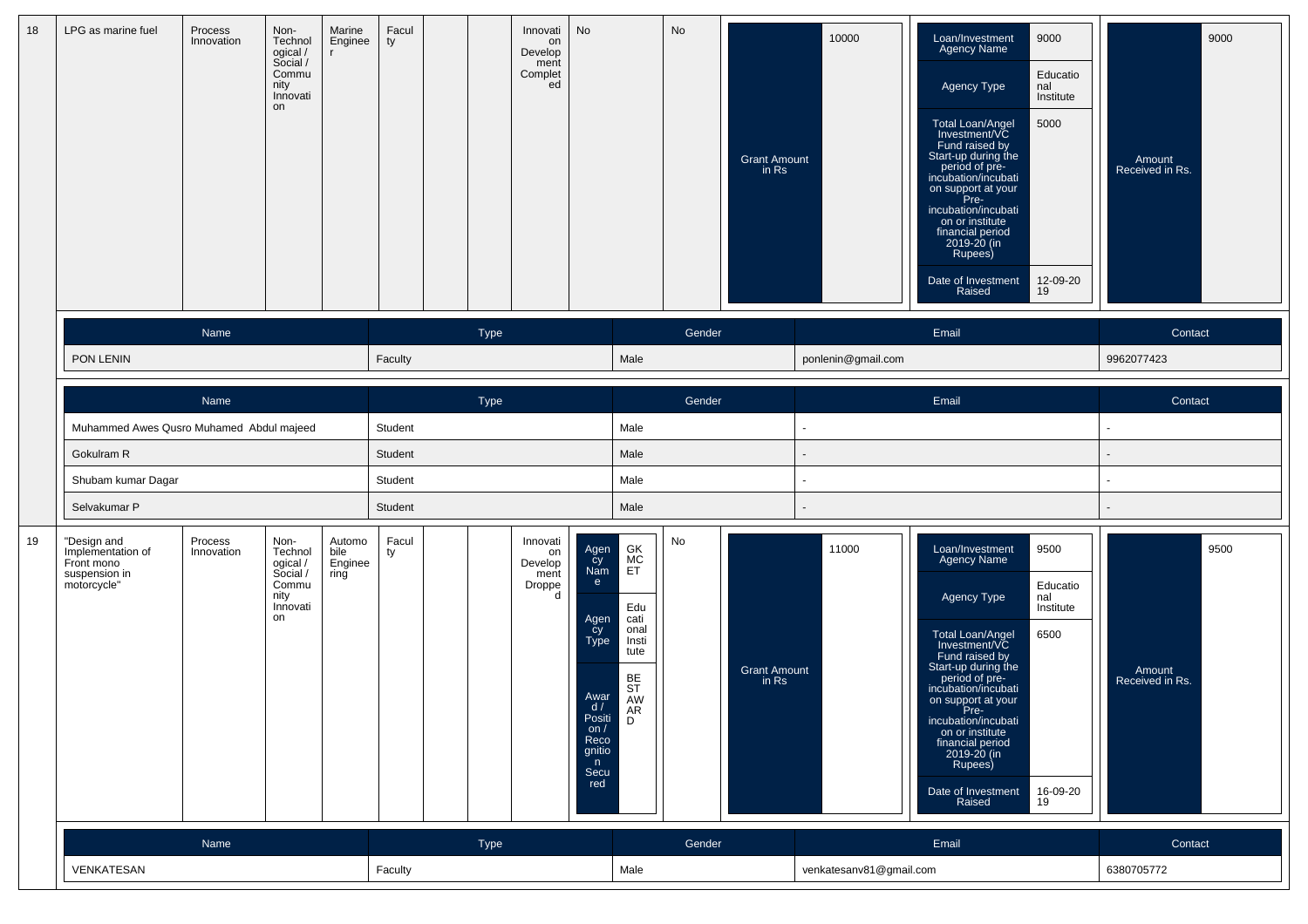|    |                                                                                                    | Name                  |                   |                                   |             |                                                                                                                                                    | Type                                                                                                                                                                  |                                              |                                                                                                                   |                                                                                               | Gender |                              |                        | Email                                                                                                                                                                                                                                                                                                                                                                                                | Contact                           |
|----|----------------------------------------------------------------------------------------------------|-----------------------|-------------------|-----------------------------------|-------------|----------------------------------------------------------------------------------------------------------------------------------------------------|-----------------------------------------------------------------------------------------------------------------------------------------------------------------------|----------------------------------------------|-------------------------------------------------------------------------------------------------------------------|-----------------------------------------------------------------------------------------------|--------|------------------------------|------------------------|------------------------------------------------------------------------------------------------------------------------------------------------------------------------------------------------------------------------------------------------------------------------------------------------------------------------------------------------------------------------------------------------------|-----------------------------------|
|    | Murugan M                                                                                          |                       |                   |                                   | Student     |                                                                                                                                                    |                                                                                                                                                                       |                                              |                                                                                                                   | Male                                                                                          |        |                              |                        |                                                                                                                                                                                                                                                                                                                                                                                                      | $\sim$                            |
|    | Lokesh B S                                                                                         |                       |                   |                                   | Student     |                                                                                                                                                    |                                                                                                                                                                       |                                              |                                                                                                                   | Male                                                                                          |        |                              |                        |                                                                                                                                                                                                                                                                                                                                                                                                      |                                   |
|    | Mohammed Ismail Abrar.K                                                                            |                       |                   |                                   | Student     |                                                                                                                                                    |                                                                                                                                                                       |                                              |                                                                                                                   | Male                                                                                          |        |                              |                        |                                                                                                                                                                                                                                                                                                                                                                                                      |                                   |
|    | Vignesh Raju M                                                                                     |                       |                   |                                   | Student     |                                                                                                                                                    |                                                                                                                                                                       |                                              |                                                                                                                   | Male                                                                                          |        |                              |                        |                                                                                                                                                                                                                                                                                                                                                                                                      |                                   |
| 20 | "Performance and<br>emission studies of a<br>diesel engine using<br>dual biofuel blends<br>blends" | Process<br>Innovation | Technol<br>ogical | Automo<br>bile<br>Enginee<br>ring | Facul<br>ty | <b>TRL</b><br>3 :<br>Appli<br>ed<br>resea<br>rch.<br>First<br>labor<br>atory<br>tests<br>comp<br>leted;<br>proof<br>$\overline{C}$<br>conc<br>ept. | <b>TRL</b><br>1:<br>Basic<br>resea<br>rch.<br>Princi<br>ples<br>postu<br>lated<br>and<br>obser<br>ved<br>but<br>no<br>exper<br>iment<br>al<br>proof<br>availa<br>ble. | Innovati<br>on<br>Develop<br>ment<br>Ongoing | Agen<br>cy<br>Nam<br>e<br>Agen<br>cy<br>Type<br>Awar<br>d/<br>Positi<br>on/<br>Reco<br>gnitio<br>n<br>Secu<br>red | GK<br>MC<br>ET<br>Edu<br>cati<br>onal<br>Insti<br>tute<br>BE<br>ST<br>PO<br>SITI<br><b>ON</b> | No     | <b>Grant Amount</b><br>in Rs | 100000                 | Loan/Investment<br>10000<br>Agency Name<br>Educatio<br>Agency Type<br>nal<br>Institute<br>7500<br><b>Total Loan/Angel</b><br>Investment/VC<br>Fund raised by<br>Start-up during the<br>period of pre-<br>incubation/incubati<br>on support at your<br>Pre-<br>incubation/incubati<br>on or institute<br>financial period<br>2019-20 (in<br>Rupees)<br>Date of Investment<br>13-09-20<br>Raised<br>19 | 9000<br>Amount<br>Received in Rs. |
|    |                                                                                                    | Name                  |                   |                                   |             |                                                                                                                                                    | Type                                                                                                                                                                  |                                              |                                                                                                                   |                                                                                               | Gender |                              |                        | Email                                                                                                                                                                                                                                                                                                                                                                                                | Contact                           |
|    | VENKATESAN                                                                                         |                       |                   |                                   | Faculty     |                                                                                                                                                    |                                                                                                                                                                       |                                              |                                                                                                                   | Male                                                                                          |        |                              | vekatesanv98@gmail.com |                                                                                                                                                                                                                                                                                                                                                                                                      | 6380705772                        |
|    |                                                                                                    | Name                  |                   |                                   |             |                                                                                                                                                    | Type                                                                                                                                                                  |                                              |                                                                                                                   |                                                                                               | Gender |                              |                        | Email                                                                                                                                                                                                                                                                                                                                                                                                | Contact                           |
|    | Ramachandran A                                                                                     |                       |                   |                                   | Student     |                                                                                                                                                    |                                                                                                                                                                       |                                              |                                                                                                                   | Male                                                                                          |        |                              |                        |                                                                                                                                                                                                                                                                                                                                                                                                      | $\sim$                            |
|    | Rajesh R                                                                                           |                       |                   |                                   | Student     |                                                                                                                                                    |                                                                                                                                                                       |                                              |                                                                                                                   | Male                                                                                          |        |                              |                        |                                                                                                                                                                                                                                                                                                                                                                                                      |                                   |
|    | Keerthivasan T                                                                                     |                       |                   | Student                           |             |                                                                                                                                                    |                                                                                                                                                                       |                                              | Male                                                                                                              |                                                                                               |        |                              |                        |                                                                                                                                                                                                                                                                                                                                                                                                      |                                   |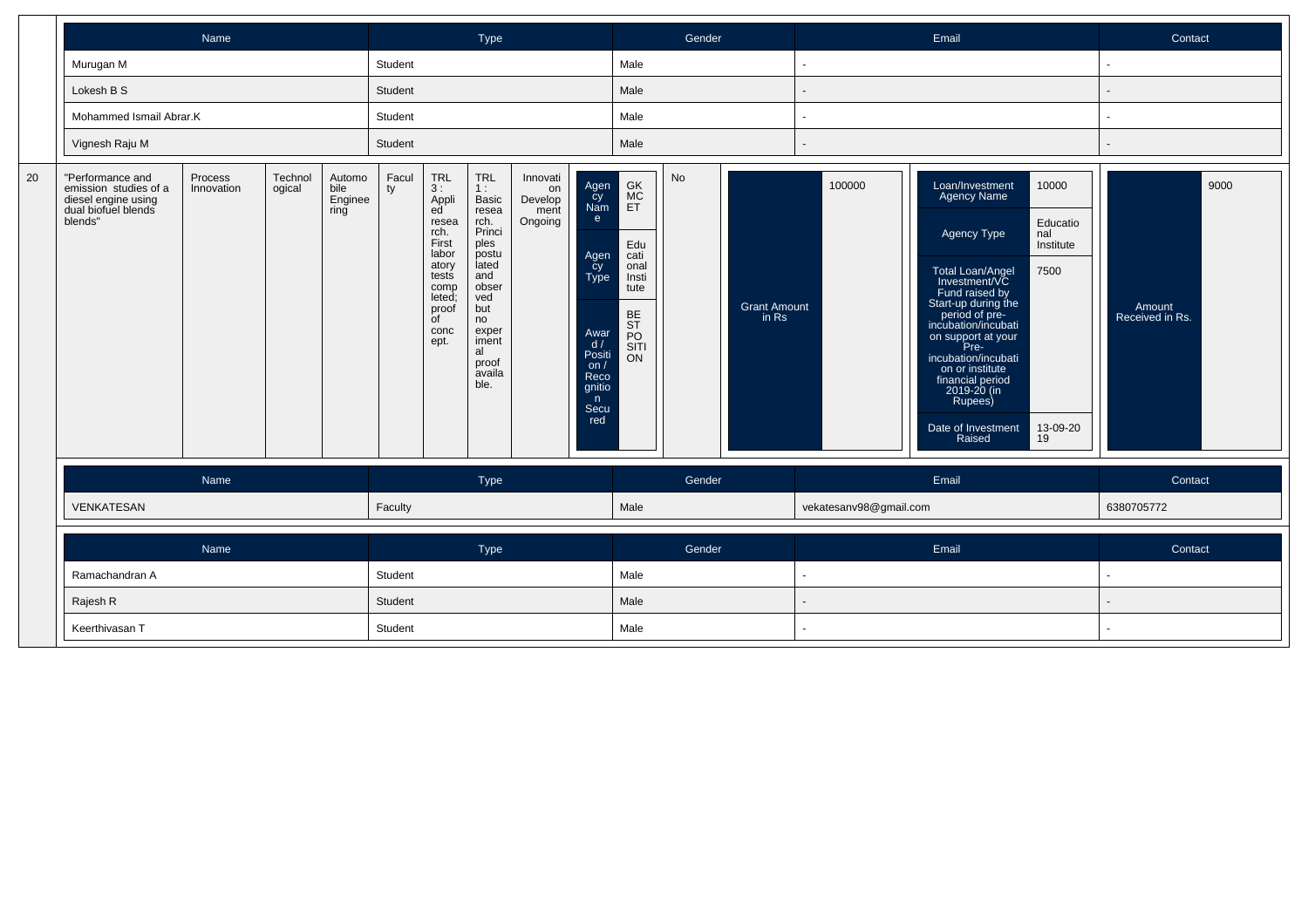| 21 | "Calcium carbide<br>(Acetylide gas)<br>powered engine"                                                                              | Process<br>Innovation | Non-<br>Technol<br>ogical /<br>Social /<br>Commu<br>nity<br>Innovati<br>on | Facul<br>ty |                                                                                                              |                                                                                                                                                                              | Innovati<br>on<br>Develop<br>ment<br>Complet<br>ed | Agen<br>cy<br>Nam<br>e<br>Agen<br>cy<br>Type<br>Awar<br>d/<br>Positi<br>on $/$<br>Reco<br>gnitio<br>$\mathsf{n}$<br>Secu<br>red | GK<br>MC<br>ET<br>Edu<br>cati<br>onal<br>Insti<br>tute<br>BE<br>ST<br>PO<br>SITI<br>ON                                                        | No     | <b>Grant Amount</b><br>in Rs | 7500                    | 12500<br>Loan/Investment<br><b>Agency Name</b><br>Educatio<br>Agency Type<br>nal<br>Institute<br>10500<br>Total Loan/Angel<br>Investment/VC<br>Fund raised by<br>Start-up during the<br>period of pre-<br>incubation/incubati<br>on support at your<br>Pre-<br>incubation/incubati<br>on or institute<br>financial period<br>2019-20 (in<br>Rupees)<br>Date of Investment<br>06-09-20<br>Raised<br>19 | 6000<br>Amount<br>Received in Rs.  |
|----|-------------------------------------------------------------------------------------------------------------------------------------|-----------------------|----------------------------------------------------------------------------|-------------|--------------------------------------------------------------------------------------------------------------|------------------------------------------------------------------------------------------------------------------------------------------------------------------------------|----------------------------------------------------|---------------------------------------------------------------------------------------------------------------------------------|-----------------------------------------------------------------------------------------------------------------------------------------------|--------|------------------------------|-------------------------|-------------------------------------------------------------------------------------------------------------------------------------------------------------------------------------------------------------------------------------------------------------------------------------------------------------------------------------------------------------------------------------------------------|------------------------------------|
|    |                                                                                                                                     | Name                  |                                                                            |             |                                                                                                              | Type                                                                                                                                                                         |                                                    |                                                                                                                                 |                                                                                                                                               | Gender |                              |                         | Email                                                                                                                                                                                                                                                                                                                                                                                                 | Contact                            |
|    | VENKATESAN                                                                                                                          |                       |                                                                            | Faculty     |                                                                                                              |                                                                                                                                                                              |                                                    |                                                                                                                                 | Male                                                                                                                                          |        |                              | venkatesanv81@gmail.com |                                                                                                                                                                                                                                                                                                                                                                                                       | 6380705772                         |
|    |                                                                                                                                     | Name                  |                                                                            |             |                                                                                                              | <b>Type</b>                                                                                                                                                                  |                                                    |                                                                                                                                 |                                                                                                                                               | Gender |                              |                         | Email                                                                                                                                                                                                                                                                                                                                                                                                 | Contact                            |
|    | Madan Raj B                                                                                                                         |                       |                                                                            | Student     |                                                                                                              |                                                                                                                                                                              |                                                    |                                                                                                                                 | Male                                                                                                                                          |        |                              |                         |                                                                                                                                                                                                                                                                                                                                                                                                       |                                    |
|    | Navaneedha Krishnan S                                                                                                               |                       |                                                                            | Student     |                                                                                                              |                                                                                                                                                                              |                                                    |                                                                                                                                 | Male                                                                                                                                          |        |                              |                         |                                                                                                                                                                                                                                                                                                                                                                                                       |                                    |
|    | Vipin Kumar A D                                                                                                                     |                       |                                                                            | Student     |                                                                                                              |                                                                                                                                                                              |                                                    |                                                                                                                                 | Male                                                                                                                                          |        |                              |                         |                                                                                                                                                                                                                                                                                                                                                                                                       |                                    |
| 22 | "Study on Engine<br>Noise and vibration<br>characteristics using<br>soapnut oil methyl<br>ester and pine oil as<br>alternate fuel " | Service<br>Innovation | Technol<br>ogical                                                          | Facul<br>ty | <b>TRL</b><br>0:<br>Idea.<br>Unpr<br>oven<br>conc<br>ept,<br>no<br>testin<br>g has<br>been<br>perfor<br>med. | <b>TRL</b><br>1:<br><b>Basic</b><br>resea<br>rch.<br>Princi<br>ples<br>postu<br>lated<br>and<br>obser<br>ved<br>but<br>no<br>exper<br>iment<br>al<br>proof<br>availa<br>ble. | Innovati<br>on<br>Develop<br>ment<br>Ongoing       | Agen<br>cy<br>Nam<br>e<br>Agen<br>cy<br>Type<br>Awar<br>d /<br>Positi<br>on /<br>Reco<br>gnitio<br>n<br><b>Secu</b><br>red      | GK<br>M<br>Coll<br>ege<br>of<br>Egi<br>nee<br>ring<br>and<br>Tec<br>hnol<br>ogy<br>Edu<br>cati<br>onal<br>Insti<br>tute<br>Bes<br>Proj<br>ect | No     | <b>Grant Amount</b><br>in Rs | 12000                   | 10000<br>Loan/Investment<br><b>Agency Name</b><br>Educatio<br>Agency Type<br>nal<br>Institute<br>Total Loan/Angel<br>Investment/VC<br>Fund raised by<br>Start-up during the<br>9000<br>period of pre-<br>incubation/incubati<br>on support at your<br>Pre-<br>incubation/incubati<br>on or institute<br>financial period<br>2019-20 (in<br>Rupees)<br>18-03-20<br>20<br>Date of Investment<br>Raised  | 10000<br>Amount<br>Received in Rs. |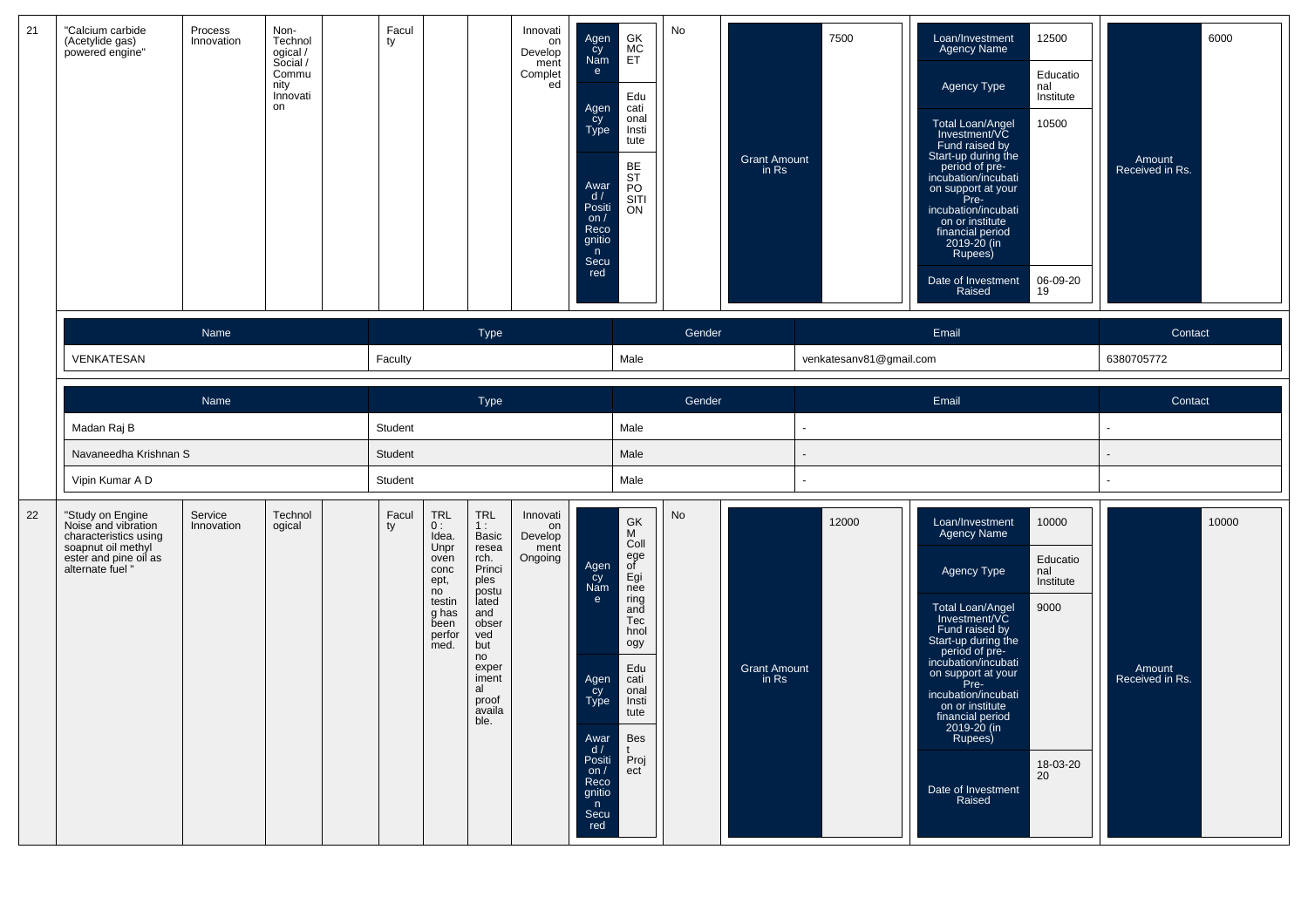|    |                                                                                            | Name                  |                   |                                                             |             |                                                                                                                                                                       | Type                                                                                                         |                                                    |                                                                                                                       |                                                                                  | Gender |                              |                         | Email                                                                                                                                                                                                                                                                                                                                                                                                       | Contact                           |
|----|--------------------------------------------------------------------------------------------|-----------------------|-------------------|-------------------------------------------------------------|-------------|-----------------------------------------------------------------------------------------------------------------------------------------------------------------------|--------------------------------------------------------------------------------------------------------------|----------------------------------------------------|-----------------------------------------------------------------------------------------------------------------------|----------------------------------------------------------------------------------|--------|------------------------------|-------------------------|-------------------------------------------------------------------------------------------------------------------------------------------------------------------------------------------------------------------------------------------------------------------------------------------------------------------------------------------------------------------------------------------------------------|-----------------------------------|
|    | <b>VENKATESAN</b>                                                                          |                       |                   |                                                             | Faculty     |                                                                                                                                                                       |                                                                                                              |                                                    |                                                                                                                       | Male                                                                             |        |                              | venkatesanv81@gmail.com |                                                                                                                                                                                                                                                                                                                                                                                                             | 6380705772                        |
|    |                                                                                            | Name                  |                   |                                                             |             |                                                                                                                                                                       | Type                                                                                                         |                                                    |                                                                                                                       |                                                                                  | Gender |                              |                         | Email                                                                                                                                                                                                                                                                                                                                                                                                       | Contact                           |
|    | Dhanesh varman S G                                                                         |                       |                   |                                                             | Student     |                                                                                                                                                                       |                                                                                                              |                                                    |                                                                                                                       | Female                                                                           |        |                              | ä,                      |                                                                                                                                                                                                                                                                                                                                                                                                             |                                   |
|    | Mahasakthi.S                                                                               |                       |                   |                                                             | Student     |                                                                                                                                                                       |                                                                                                              |                                                    |                                                                                                                       | Male                                                                             |        |                              | $\overline{a}$          |                                                                                                                                                                                                                                                                                                                                                                                                             |                                   |
|    | Mohammed Mujahudeen J                                                                      |                       |                   |                                                             | Student     |                                                                                                                                                                       |                                                                                                              |                                                    |                                                                                                                       | Male                                                                             |        |                              |                         |                                                                                                                                                                                                                                                                                                                                                                                                             |                                   |
| 23 | <b>AUTOMATIC BRAIN</b><br>TUMOUR<br>DETECTION AND<br>CLASSIFICATION<br><b>USING RFLICM</b> | Process<br>Innovation | Technol<br>ogical | Electron<br>ics and<br>Commu<br>nication<br>Enginee<br>ring | Facul<br>ty | <b>TRL</b><br>1:<br>Basic<br>resea<br>rch.<br>Princi<br>ples<br>postu<br>lated<br>and<br>obser<br>ved<br>but<br>no<br>exper<br>iment<br>al<br>proof<br>availa<br>ble. | <b>TRL</b><br>0:<br>Idea.<br>Unpr<br>oven<br>conc<br>ept,<br>no<br>testin<br>g has<br>been<br>perfor<br>med. | Innovati<br>on<br>Develop<br>ment<br>Complet<br>ed | Agen<br>cy<br>Nam<br>e.<br>Agen<br>cy<br>Type<br>Awar<br>d/<br>Positi<br>on $/$<br>Reco<br>gnitio<br>n<br>Secu<br>red | GK<br><b>MC</b><br>ET<br>Edu<br>cati<br>onal<br>Insti<br>tute<br>BE<br><b>ST</b> | No     | <b>Grant Amount</b><br>in Rs | 10000                   | Loan/Investment<br>10000<br><b>Agency Name</b><br>Educatio<br>Agency Type<br>nal<br>Institute<br>7500<br><b>Total Loan/Angel</b><br>Investment/VC<br>Fund raised by<br>Start-up during the<br>period of pre-<br>incubation/incubati<br>on support at your<br>Pre-<br>incubation/incubati<br>on or institute<br>financial period<br>2019-20 (in<br>Rupees)<br>22-08-20<br>Date of Investment<br>19<br>Raised | 7500<br>Amount<br>Received in Rs. |
|    |                                                                                            | Name                  |                   |                                                             |             |                                                                                                                                                                       | Type                                                                                                         |                                                    |                                                                                                                       |                                                                                  | Gender |                              |                         | Email                                                                                                                                                                                                                                                                                                                                                                                                       | Contact                           |
|    | S DESIGAN                                                                                  |                       |                   |                                                             | Faculty     |                                                                                                                                                                       |                                                                                                              |                                                    |                                                                                                                       | Male                                                                             |        |                              | sdesigan2000@gmail.com  |                                                                                                                                                                                                                                                                                                                                                                                                             | 9498021895                        |
|    |                                                                                            | Name                  |                   |                                                             |             |                                                                                                                                                                       | Type                                                                                                         |                                                    |                                                                                                                       |                                                                                  | Gender |                              |                         | Email                                                                                                                                                                                                                                                                                                                                                                                                       | Contact                           |
|    | <b>REKHAR</b>                                                                              |                       |                   |                                                             | Student     |                                                                                                                                                                       |                                                                                                              |                                                    |                                                                                                                       | Female                                                                           |        |                              | $\blacksquare$          |                                                                                                                                                                                                                                                                                                                                                                                                             | 7904843650                        |
|    | <b>NISHANTHI S</b>                                                                         |                       |                   |                                                             | Student     |                                                                                                                                                                       |                                                                                                              |                                                    |                                                                                                                       | Female                                                                           |        |                              |                         |                                                                                                                                                                                                                                                                                                                                                                                                             | 6382099780                        |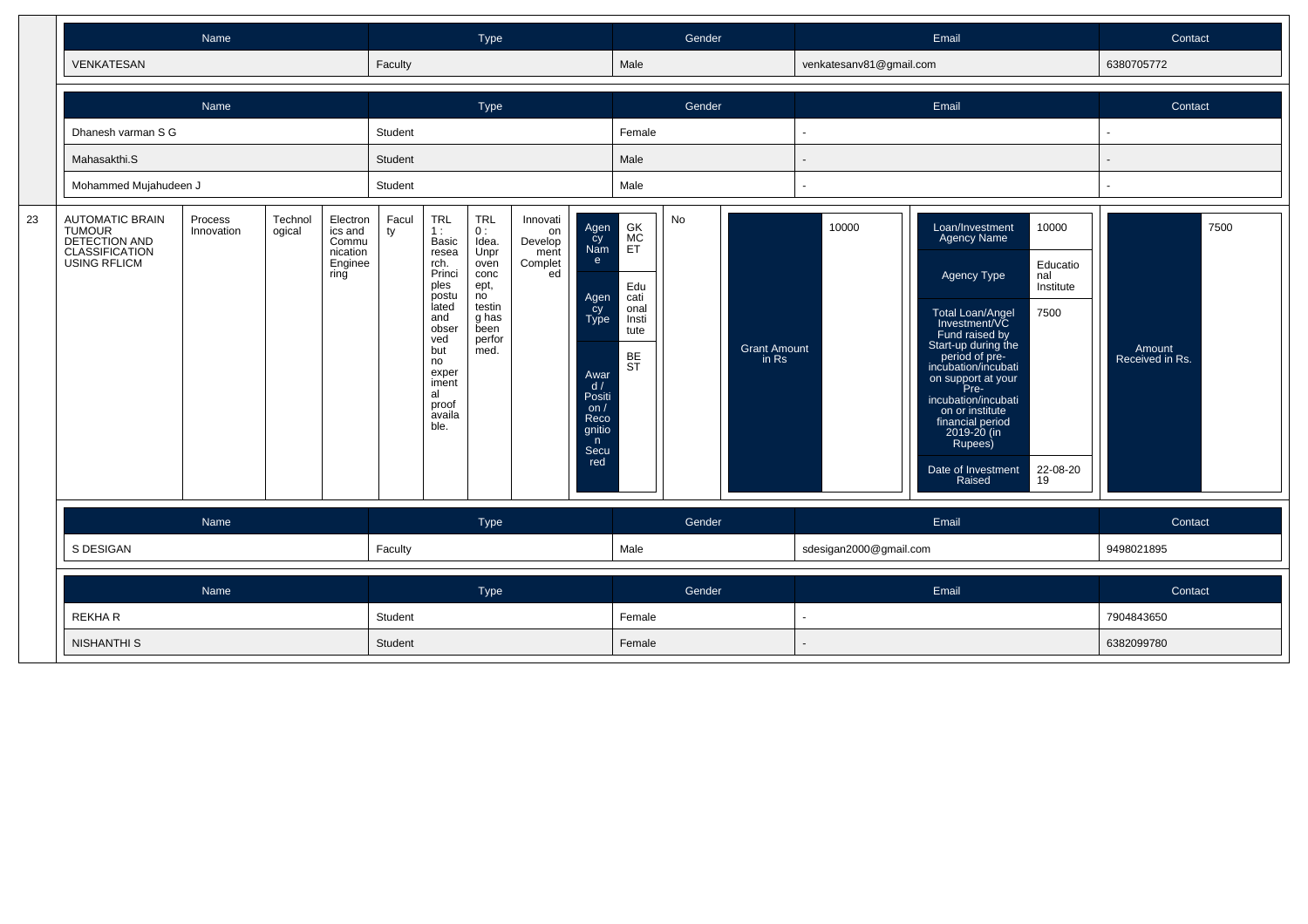| 24 | <b>DESIGN AND</b><br><b>DEVELOPMENT OF</b><br>AI BASED<br>PORTABLE CHAT<br><b>BOTS FOR</b><br><b>PROVIDING</b><br>PRELIMINARY PRE-<br><b>DIAGNOSTIC</b><br><b>PRESCRIPTIONS</b> | Process<br>Innovation | Technol<br>ogical | Electron<br>ics and<br>Commu<br>nication<br>Enginee<br>ring | Facul<br>ty | <b>TRL</b><br>1:<br>Basic<br>resea<br>rch.<br>Princi<br>ples<br>postu<br>lated<br>and<br>obser<br>ved<br>but<br>no<br>exper<br>iment<br>al<br>proof<br>availa<br>ble. | <b>TRL</b><br>3:<br>Appli<br>ed<br>resea<br>rch.<br>First<br>labor<br>atory<br>tests<br>comp<br>leted;<br>proof<br>of<br>conc<br>ept. | Innovati<br>on<br>Develop<br>ment<br>Ongoing | Agen<br>cy<br>Nam<br>e<br>Agen<br>cy<br>Type<br>Awar<br>d/<br>Positi<br>on $/$<br>Reco<br>gnitio<br>n<br>Secu<br>red | GK<br>$\frac{\text{MC}}{\text{ET}}$<br>Edu<br>cati<br>onal<br>Insti<br>tute<br><b>BE</b><br>ST | <b>No</b> | <b>Grant Amount</b><br>in Rs   | 125000                 | 12500<br>Loan/Investment<br><b>Agency Name</b><br>Educatio<br><b>Agency Type</b><br>nal<br>Institute<br>Total Loan/Angel<br>8500<br>Investment/VC<br>Fund raised by<br>Start-up during the<br>period of pre-<br>incubation/incubati<br>on support at your<br>Pre-<br>incubation/incubati<br>on or institute<br>financial period<br>2019-20 (in<br>Rupees)<br>06-09-20<br>Date of Investment<br>Raised<br>19 | 8000<br>Amount<br>Received in Rs. |
|----|---------------------------------------------------------------------------------------------------------------------------------------------------------------------------------|-----------------------|-------------------|-------------------------------------------------------------|-------------|-----------------------------------------------------------------------------------------------------------------------------------------------------------------------|---------------------------------------------------------------------------------------------------------------------------------------|----------------------------------------------|----------------------------------------------------------------------------------------------------------------------|------------------------------------------------------------------------------------------------|-----------|--------------------------------|------------------------|-------------------------------------------------------------------------------------------------------------------------------------------------------------------------------------------------------------------------------------------------------------------------------------------------------------------------------------------------------------------------------------------------------------|-----------------------------------|
|    |                                                                                                                                                                                 | Name                  |                   |                                                             |             |                                                                                                                                                                       | <b>Type</b>                                                                                                                           |                                              |                                                                                                                      |                                                                                                | Gender    |                                |                        | Email                                                                                                                                                                                                                                                                                                                                                                                                       | Contact                           |
|    | S DESIGAN                                                                                                                                                                       |                       |                   |                                                             | Faculty     |                                                                                                                                                                       |                                                                                                                                       |                                              |                                                                                                                      | Male                                                                                           |           |                                | sdesigan2000@gmail.com |                                                                                                                                                                                                                                                                                                                                                                                                             | 9498021895                        |
|    |                                                                                                                                                                                 | Name                  |                   |                                                             |             |                                                                                                                                                                       | <b>Type</b>                                                                                                                           |                                              |                                                                                                                      |                                                                                                | Gender    |                                |                        | Email                                                                                                                                                                                                                                                                                                                                                                                                       | Contact                           |
|    | Catherin. L                                                                                                                                                                     |                       |                   |                                                             | Student     |                                                                                                                                                                       |                                                                                                                                       |                                              |                                                                                                                      | Female                                                                                         |           |                                | $\ddot{\phantom{1}}$   |                                                                                                                                                                                                                                                                                                                                                                                                             | 8489266192                        |
|    | Mohana. S                                                                                                                                                                       |                       |                   |                                                             | Student     |                                                                                                                                                                       |                                                                                                                                       |                                              |                                                                                                                      | Female                                                                                         |           |                                |                        |                                                                                                                                                                                                                                                                                                                                                                                                             | 8015904973                        |
| 25 | <b>INDOOR AND</b><br><b>OUTDOOR</b><br>PROBLEM<br><b>MANAGEMENT OF</b><br>VISUALLY IMPAIRED<br>PEOPLE USING<br>TEXT TO SPEECH<br>METHOD                                         | Process<br>Innovation | Technol<br>ogical | Electron<br>ics and<br>Commu<br>nication<br>Enginee<br>ring | Facul<br>ty | <b>TRL</b><br>1:<br>Basic<br>resea<br>rch.<br>Princi<br>ples<br>postu<br>lated<br>and<br>obser<br>ved<br>but<br>no<br>exper<br>iment<br>al<br>proof<br>availa<br>ble. | <b>TRL</b><br>3:<br>Appli<br>ed<br>resea<br>rch.<br>First<br>labor<br>atory<br>tests<br>comp<br>leted;<br>proof<br>of<br>conc<br>ept. | Innovati<br>on<br>Develop<br>ment<br>Ongoing | No                                                                                                                   |                                                                                                | No        | <b>Grant Amount</b><br>in $Rs$ | 11000                  | 11000<br>Loan/Investment<br><b>Agency Name</b><br>Educatio<br>Agency Type<br>nal<br>Institute<br>9000<br>Total Loan/Angel<br>Investment/VC<br>Fund raised by<br>Start-up during the<br>period of pre-<br>incubation/incubati<br>on support at your<br>Pre-<br>incubation/incubati<br>on or institute<br>financial period<br>2019-20 (in<br>Rupees)<br>09-09-20<br>Date of Investment<br>Raised<br>19        | 9000<br>Amount<br>Received in Rs. |
|    |                                                                                                                                                                                 | Name                  |                   |                                                             |             |                                                                                                                                                                       | Type                                                                                                                                  |                                              |                                                                                                                      |                                                                                                | Gender    |                                |                        | Email                                                                                                                                                                                                                                                                                                                                                                                                       | Contact                           |
|    | S DESIGAN                                                                                                                                                                       |                       |                   |                                                             | Faculty     |                                                                                                                                                                       |                                                                                                                                       |                                              |                                                                                                                      | Male                                                                                           |           |                                | sdesigan2000@gmail.com |                                                                                                                                                                                                                                                                                                                                                                                                             | 9498021985                        |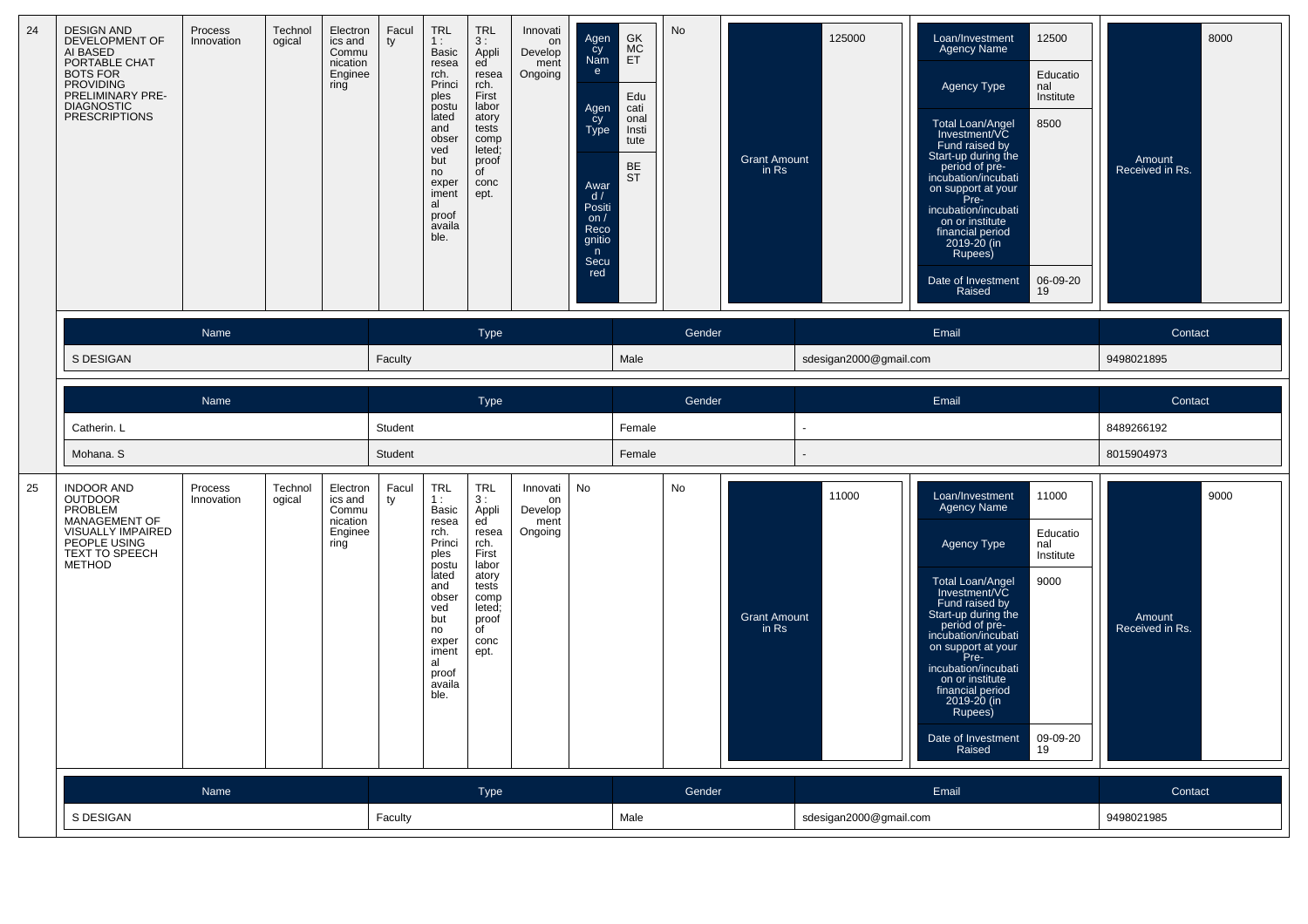| Name             | <b>Type</b> | Gender | Email | Contact    |
|------------------|-------------|--------|-------|------------|
| M.NANDHINIDEVI   |             |        |       | 9840326967 |
| A.PRIYADHARSHINI |             |        |       | 7397404704 |

## **Section 5 : List all the Ventures/Startups/SME Units Established with Support of Pre-incubation & Incubation facilities at the HEI**

| Srn<br>$\circ$ | Name of the<br>Venture/Sta<br>rtup/SME<br>Unit<br>Established<br>with the<br>Support of<br>`ĤEI | Type of<br>Innovation<br>of<br>Venture/Sta<br>rtup/SME<br>Unit | <b>Nature</b><br>of<br>Innovat<br>ion | Name<br>of the<br>Pre-<br>Incubat<br>ion/Inc<br>ubation<br>Unit of<br>HEI<br>Suppor<br>ted<br>Innovat<br>ion<br>Develo<br>pment | Vent<br>ure<br>Foun<br>ded<br>by                             | Venture Registerd as                                                                 | Year<br>of<br>Regi<br>strati<br>on | What is the<br>current status<br>of Pre-<br>Incubation/Inc<br>ubation<br>Support to<br>Venture/<br>Startup/ SME<br>Unit as on<br>31st March<br>2020? | Had the Venture Received any<br>Recognition at State, National,<br>International Level Programs<br>during the financial period 2019-<br>20? | Had Centre/institute provided<br>any Financial support (either<br>own resource or fund received<br>from agencies) in terms of Seed<br>Grant/Fund Support to Venture<br>establishment during the<br>financial period 2019-20 | Had the venture/startup raised<br>any Seed fund/Angel<br>Investment/VC during the period<br>of receiving pre-<br>incubation/incubation support at<br>your Pre-incubation/incubation or<br>HEI during the financial period<br>2019-20                                                                                                                                                      | Had<br>the<br>Pre-<br>incubat<br>ion/Inc<br>ubation<br>Centre/<br>HEI.<br>receive<br>d any<br>income<br>/revenu<br>e from<br>venture<br>/startup<br>for the<br>pre-<br>incubat<br>ion/inc<br>ubation<br>support<br>and the<br>service<br>S.<br>offered<br>by Pre-<br>incubat<br>ion/inc<br>ubation<br>or<br>institut<br>e.<br>during<br>the<br>financi<br>al<br>period<br>$2019 -$<br>20 | Has<br>the<br>Start-<br>up<br>Grown<br>to a<br>stage<br>of<br>Employ<br>ment<br>Genera<br>tion to<br>10 <sup>°</sup><br>Numbe<br>rs or an<br>annual<br>Turnov<br>er to<br><b>Rs. 50</b><br>Lakhs<br>during<br>the<br>financi<br>al year<br>$\frac{2019}{20}$ |
|----------------|-------------------------------------------------------------------------------------------------|----------------------------------------------------------------|---------------------------------------|---------------------------------------------------------------------------------------------------------------------------------|--------------------------------------------------------------|--------------------------------------------------------------------------------------|------------------------------------|------------------------------------------------------------------------------------------------------------------------------------------------------|---------------------------------------------------------------------------------------------------------------------------------------------|-----------------------------------------------------------------------------------------------------------------------------------------------------------------------------------------------------------------------------|-------------------------------------------------------------------------------------------------------------------------------------------------------------------------------------------------------------------------------------------------------------------------------------------------------------------------------------------------------------------------------------------|------------------------------------------------------------------------------------------------------------------------------------------------------------------------------------------------------------------------------------------------------------------------------------------------------------------------------------------------------------------------------------------|--------------------------------------------------------------------------------------------------------------------------------------------------------------------------------------------------------------------------------------------------------------|
| $\overline{1}$ | TAFE-<br><b>DDUGKY</b><br><b>TRAINING</b><br><b>CENTRE</b>                                      | Process<br>Innovation, S<br>ervice<br>Innovation               | Techno<br>logical                     | 7023                                                                                                                            | Exter<br>nal<br>to<br>the<br>Instit<br>ute/l<br>ncub<br>atee | 00000<br>Venture with<br>Corporate<br>Identification<br>Number (CIN)<br>Registration | 2019<br>$-20$                      | Venture<br>Development<br>Dropped                                                                                                                    | No                                                                                                                                          | 200000<br><b>Grant Amount</b><br>in Rs                                                                                                                                                                                      | <b>TAFE</b><br>Loan/Investment<br>Agency Name<br><b>TAFE</b><br>Agency Type<br><b>TAFE</b><br>Total Loan/Angel<br>Investment/VC<br>Fund raised by<br>Start-up during<br>the period of pre-<br>incubation/incuba<br>tion support at<br>your Pre-<br>incubation/incuba<br>tion or institute<br>financial period<br>2019-20 (in<br>Rupees)<br><b>TAFE</b><br>Date of<br>Investment<br>Raised | 3<br>$\mathbf 0$<br>$\mathbf 0$<br>A<br>$\mathbf 0$<br>m<br>$\mathbf 0$<br>$\circ$<br>$\Omega$<br>$\mathsf{u}$<br>$\mathsf{n}$<br>$\frac{R}{e}$<br>$\frac{c}{e}$<br>$\mathbf{V}$<br>$\frac{e}{d}$<br>$\frac{n}{R}$<br>$\mathbf{s}$                                                                                                                                                       | Yes                                                                                                                                                                                                                                                          |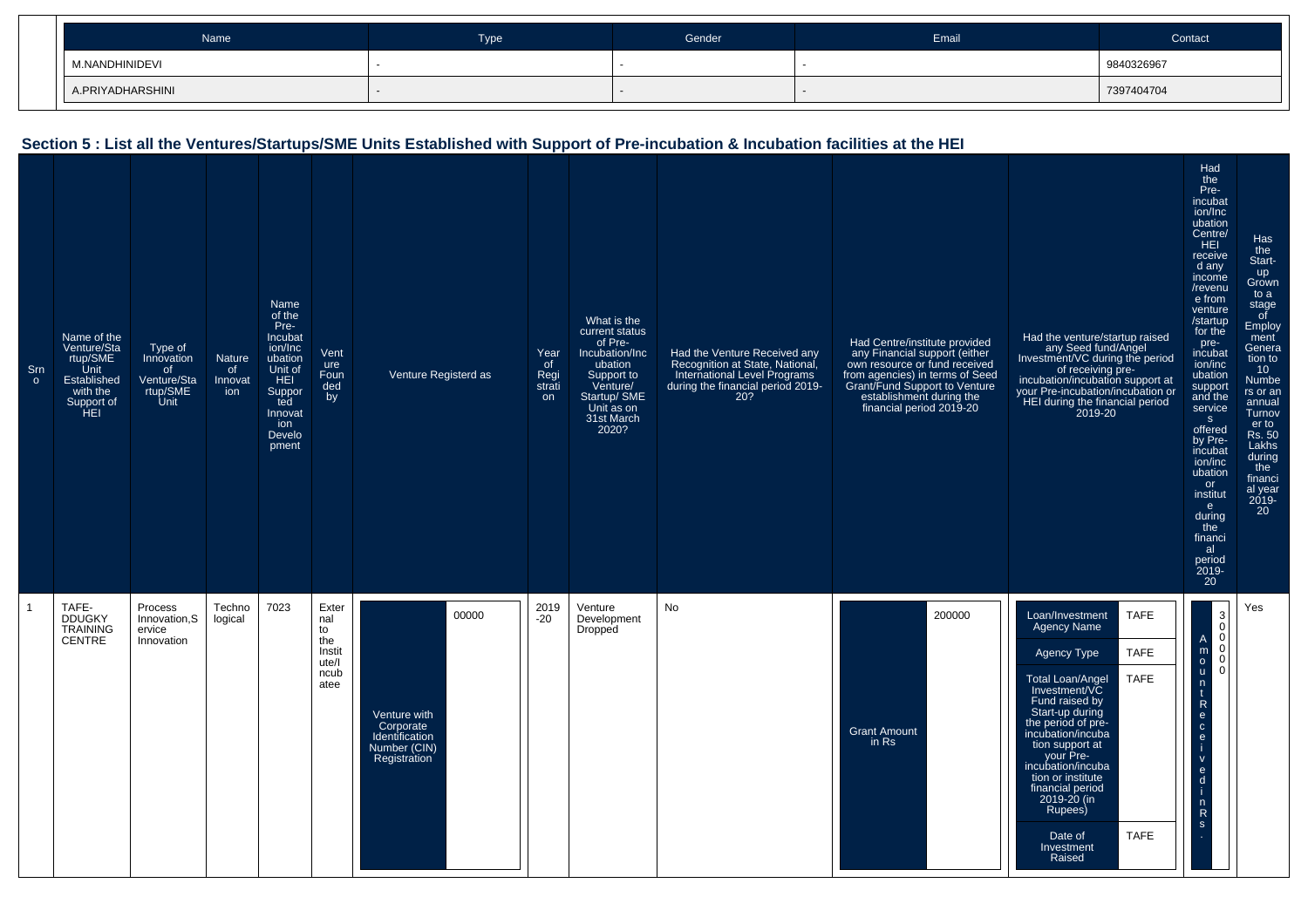| Name        | DIN number | -<br><b>Type</b>                                       | Gender | Email                     | Contact <sup>1</sup> |
|-------------|------------|--------------------------------------------------------|--------|---------------------------|----------------------|
| <b>TAFE</b> | 00000      | Innovator/Entrepreneur<br><b>External to Institute</b> | Male   | hodauto2018@gkmcet.net.in | 6380705772           |

#### **Section 7 > i : List all the Collaborations with External Agencies and Co-Creation of I&E Activities by the HEI**

| Srno | <b>Collaborated Agency Name</b> | <b>Collaborated Agency Type</b>  | Purpose of Collaboration                                                                                                          | Type of Support Offered             | No. of Student<br>Projects/Ideas/<br>Innovation / Startups<br>from the HEI get<br>benefitted through<br>this partnership | Date of MOU /<br><b>Agreement Signed</b><br>on |
|------|---------------------------------|----------------------------------|-----------------------------------------------------------------------------------------------------------------------------------|-------------------------------------|--------------------------------------------------------------------------------------------------------------------------|------------------------------------------------|
|      | PALO ALTO NETWORKS              | Corporate / Industry Association | Collaboration with Startups/Industry Associations/Knowledge<br>Agencies to Promote I&E Activities and/or Internship Opportunities | Mentoring                           | 43                                                                                                                       | 22-02-2019                                     |
|      | <b>DEEPAM HOSPITAL</b>          | Corporate / Industry Association | Providing (or) Receiving Incubation/Pre-Incubation Support<br>Services to Innovators/Startups                                     | Pre-incubation.Incubation           | 45                                                                                                                       | 31-01-2019                                     |
|      | AMS Solutions Inc.              | Corporate / Industry Association | Collaboration with Startups/Industry Associations/Knowledge<br>Agencies to Promote I&E Activities and/or Internship Opportunities | Mentoring                           | -41                                                                                                                      | 07-08-2019                                     |
|      | <b>Shalom Consultancy</b>       | Corporate / Industry Association | Providing (or) Receiving Incubation/Pre-Incubation Support<br>Services to Innovators/Startups                                     | Mentoring                           | 39                                                                                                                       | 23-10-2019                                     |
|      | MedIOTek Healthcare Systems     | Non-Govt. Agencies               | Collaboration with Startups/Industry Associations/Knowledge<br>Agencies to Promote I&E Activities and/or Internship Opportunities | Mentoring                           | 47                                                                                                                       | 23-11-2019                                     |
|      | Indian Institute of Technology  | <b>Educational Institute</b>     | Providing (or) Receiving Mentor and Handholding Support to<br>Support <b>1&amp;E</b> Activities                                   | Mentoring, Networking, Seed<br>fund |                                                                                                                          | 25-02-2020                                     |

#### **Section 8 > ii : List the IPs Filed/Published/Granted (Copyright & Designs Only) by the HEI as an Applicant / Co-applicant / Co-owner**

**No Data Flled!**

#### **Section 8 > iii : List the IP (Patents only) Filed by the HEI as Applicant / Co-applicant / Co-owner**

**No Data Flled!**

#### **Section 8 > v : List the IPs hold by the Innovation teams/Startups Incubated at the Pre-incubation/incubation Unit of the HEI**

**No Data Flled!**

## **Section 8 > vi : List the IP Commercialized/Transferred Published & Granted to HEI as Co-applicant/Co-owner**

**No Data Flled!**

### **List the patent Published & Granted to HEI**

| Srno | Title / Name of Patent                                                 | Type of IP | Publication / Granted<br><b>Number</b> | Publication / Granted<br>Year | Status <sup>1</sup> | <b>Remarks</b> |
|------|------------------------------------------------------------------------|------------|----------------------------------------|-------------------------------|---------------------|----------------|
|      | Lemon Grass oil composition Diesel Blend as alternative fuel for Blend | Published  | 201941048053 A                         | 2019                          | Approved            |                |
|      | Lemon Grass oil composition Diesel Blend as alternative fuel for Blend | Published  | 201941048053 A                         | 2019                          | Approved            | duplicate      |